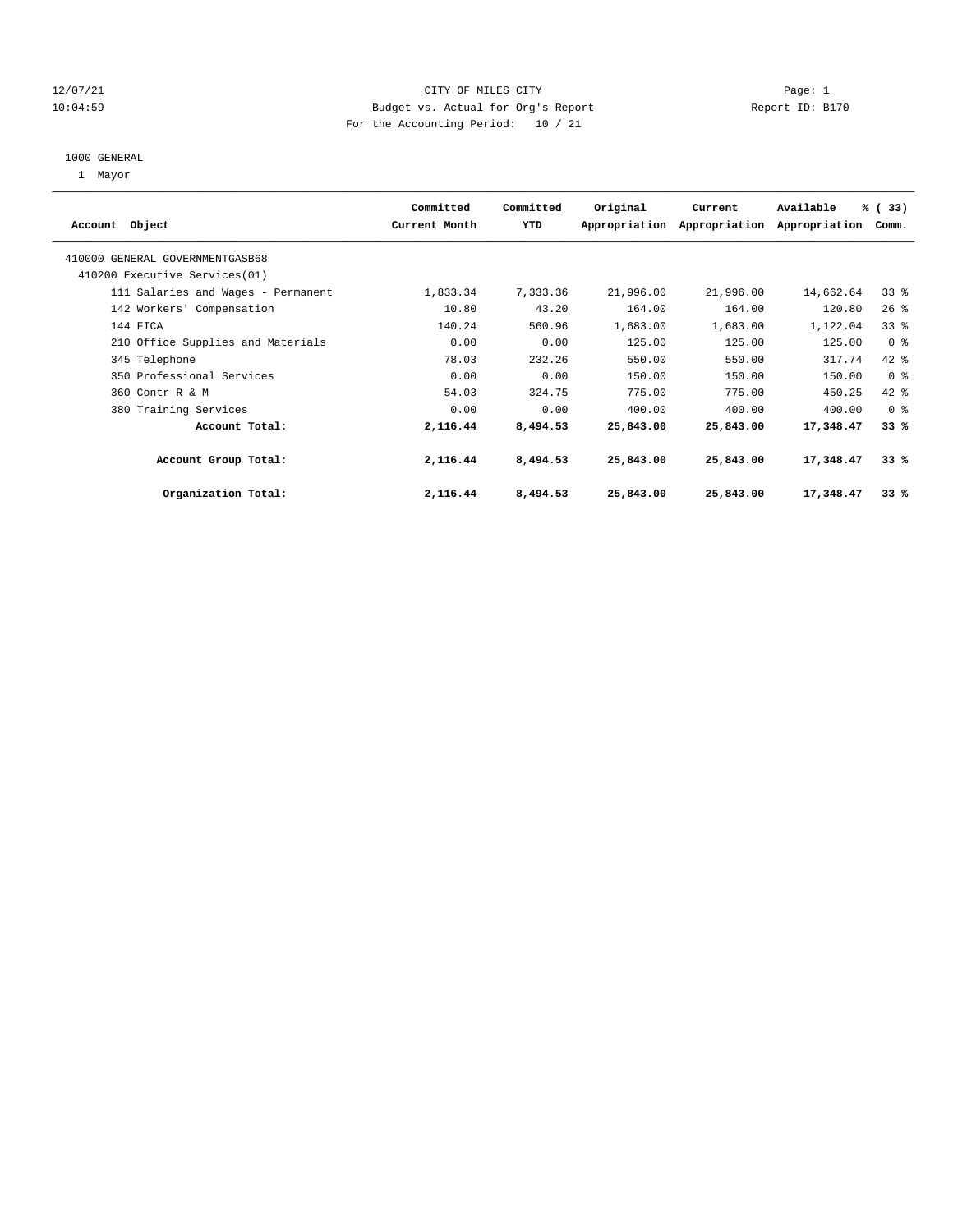#### 12/07/21 CITY OF MILES CITY Page: 2 10:04:59 Budget vs. Actual for Org's Report Report ID: B170 For the Accounting Period: 10 / 21

#### 1000 GENERAL

2 City Council

| Account Object                           | Committed<br>Current Month | Committed<br>YTD | Original  | Current<br>Appropriation Appropriation Appropriation | Available    | % (33)<br>Comm. |  |
|------------------------------------------|----------------------------|------------------|-----------|------------------------------------------------------|--------------|-----------------|--|
| 410000 GENERAL GOVERNMENTGASB68          |                            |                  |           |                                                      |              |                 |  |
| 410100 Legislative Services(02)          |                            |                  |           |                                                      |              |                 |  |
| 111 Salaries and Wages - Permanent       | 2,500.05                   | 9,500.19         | 31,968.00 | 31,968.00                                            | 22, 467.81   | $30*$           |  |
| 142 Workers' Compensation                | 14.70                      | 55.86            | 239.00    | 239.00                                               | 183.14       | 23%             |  |
| 144 FICA                                 | 191.25                     | 726.75           | 2,445.00  | 2,445.00                                             | 1,718.25     | $30*$           |  |
| 145 PERS                                 | 29.56                      | 118.24           | 354.00    | 354.00                                               | 235.76       | 338             |  |
| 220 Operating Expenses                   | 0.00                       | 5.00             | 100.00    | 100.00                                               | 95.00        | 5 <sup>8</sup>  |  |
| 350 Professional Services                | 0.00                       | 13,093.60        | 0.00      | 0.00                                                 | $-13,093.60$ | $***$ $8$       |  |
| Account Total:                           | 2,735.56                   | 23,499.64        | 35,106.00 | 35,106.00                                            | 11,606.36    | 67%             |  |
| Account Group Total:                     | 2,735.56                   | 23,499.64        | 35,106.00 | 35,106.00                                            | 11,606.36    | 67%             |  |
| 470000 Housing and Community Development |                            |                  |           |                                                      |              |                 |  |
| 470300 Ecomonic Development              |                            |                  |           |                                                      |              |                 |  |
| 350 Professional Services                | 0.00                       | 556.25           | 558.00    | 558.00                                               | 1.75         | $100*$          |  |
| Account Total:                           | 0.00                       | 556.25           | 558.00    | 558.00                                               | 1.75         | $100*$          |  |
| Account Group Total:                     | 0.00                       | 556.25           | 558.00    | 558.00                                               |              | $1.75$ 100 %    |  |
| Organization Total:                      | 2,735.56                   | 24,055.89        | 35,664.00 | 35,664.00                                            | 11,608.11    | 67 %            |  |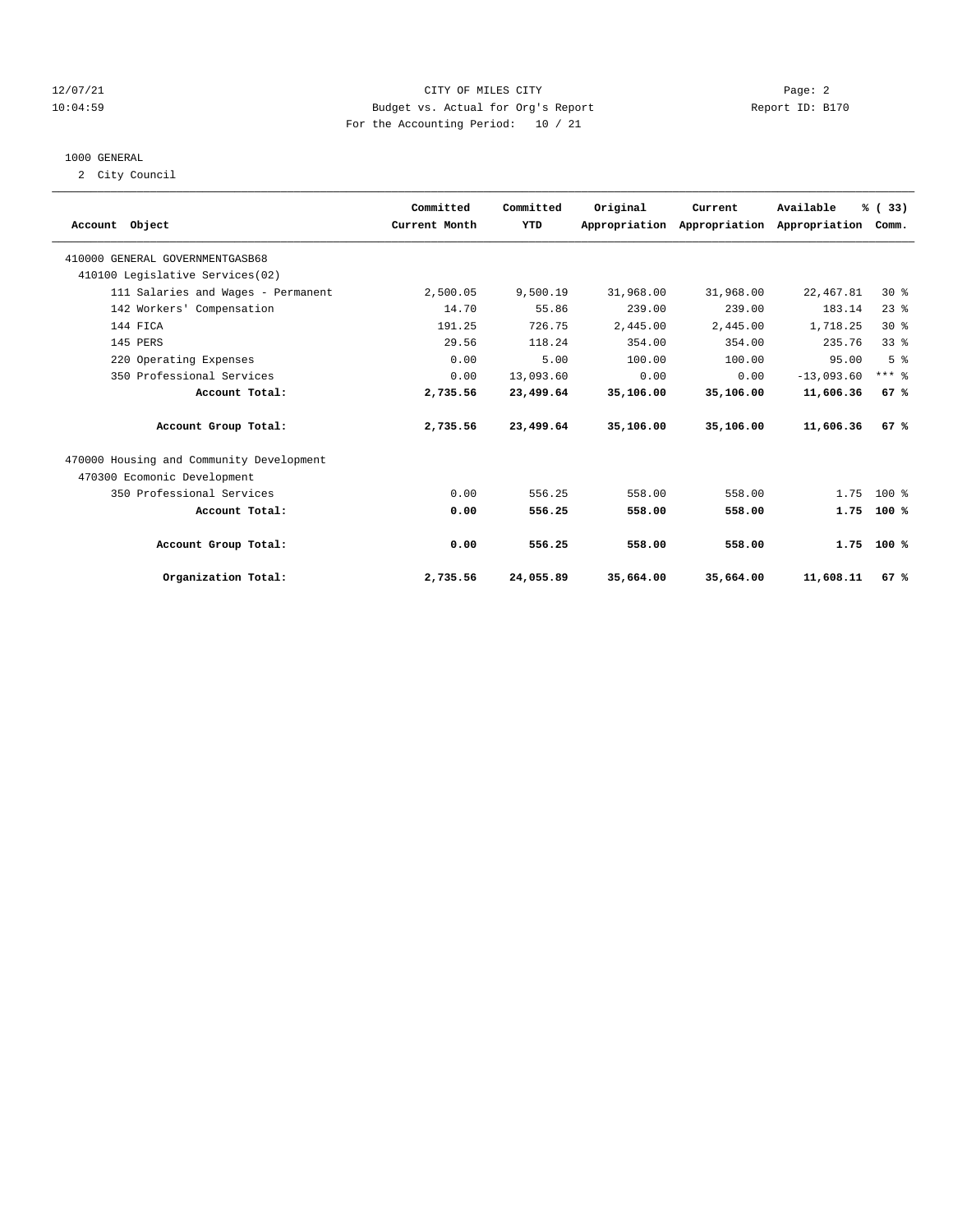#### 12/07/21 Page: 3 Page: 3 10:04:59 Budget vs. Actual for Org's Report Report ID: B170 For the Accounting Period: 10 / 21

#### 1000 GENERAL

3 City Clerk

| Account Object |                                            | Committed<br>Current Month | Committed<br>YTD | Original   | Current    | Available<br>Appropriation Appropriation Appropriation Comm. | % (33)          |  |
|----------------|--------------------------------------------|----------------------------|------------------|------------|------------|--------------------------------------------------------------|-----------------|--|
|                |                                            |                            |                  |            |            |                                                              |                 |  |
|                | 410000 GENERAL GOVERNMENTGASB68            |                            |                  |            |            |                                                              |                 |  |
|                | 410500 Financial Services(03)              |                            |                  |            |            |                                                              |                 |  |
|                | 111 Salaries and Wages - Permanent         | 7,895.49                   | 36,980.19        | 114,840.00 | 114,840.00 | 77,859.81                                                    | $32$ $%$        |  |
|                | 121 OVERTIME-PERMANENT                     | 0.00                       | 26.22            | 648.00     | 648.00     | 621.78                                                       | 4%              |  |
|                | 131 VACATION                               | 1,427.88                   | 3,657.89         | 7,552.00   | 7,552.00   | 3,894.11                                                     | 48 %            |  |
|                | 132 SICK LEAVE                             | 1,261.10                   | 2,555.16         | 4,100.00   | 4,100.00   | 1,544.84                                                     | 62 %            |  |
|                | 133 OTHER LEAVE PAY                        | 0.00                       | 0.00             | 2,940.00   | 2,940.00   | 2,940.00                                                     | 0 <sup>8</sup>  |  |
|                | 141 Unemployment Insurance                 | 26.48                      | 109.19           | 195.00     | 195.00     | 85.81                                                        | 56%             |  |
|                | 142 Workers' Compensation                  | 53.69                      | 219.45           | 856.00     | 856.00     | 636.55                                                       | 26%             |  |
|                | 143 Health Insurance                       | 2,523.82                   | 10,220.52        | 29,737.00  | 29,737.00  | 19,516.48                                                    | 34%             |  |
|                | 144 FICA                                   | 802.74                     | 3,312.89         | 9,949.00   | 9,949.00   | 6,636.11                                                     | $33$ $%$        |  |
|                | 145 PERS                                   | 938.84                     | 3,833.55         | 11,536.00  | 11,536.00  | 7,702.45                                                     | $33$ $%$        |  |
|                | 196 CLOTHING ALLOTMENT                     | 0.00                       | 450.00           | 450.00     | 450.00     | 0.00                                                         | 100 %           |  |
|                | 210 Office Supplies and Materials          | 378.52                     | 662.05           | 1,500.00   | 1,500.00   | 837.95                                                       | 44 %            |  |
|                | 214 Small Items of Equipment               | 0.00                       | 0.00             | 3,100.00   | 3,100.00   | 3,100.00                                                     | 0 <sup>8</sup>  |  |
|                | 220 Operating Expenses                     | 118.31                     | 294.35           | 4,000.00   | 4,000.00   | 3,705.65                                                     | 7 %             |  |
|                | 311 Postage, Box Rent, Etc.                | $-186.07$                  | $-556.80$        | 2,500.00   | 2,500.00   | 3,056.80                                                     | $-22$ %         |  |
|                | 320 Printing, Duplicating, Typing &        | 0.00                       | 0.00             | 100.00     | 100.00     | 100.00                                                       | 0 <sup>8</sup>  |  |
|                | 330 Publicity, Subscriptions & Dues        | 0.00                       | $-0.60$          | 1,500.00   | 1,500.00   | 1,500.60                                                     | 0 <sup>8</sup>  |  |
|                | 331 Publication of Formal & Legal Notices  | 0.00                       | 198.00           | 200.00     | 200.00     | 2.00                                                         | 99 <sub>8</sub> |  |
|                | 334 Memberships, Registrations & Dues      | 25.00                      | 143.00           | 3,600.00   | 3,600.00   | 3,457.00                                                     | 4%              |  |
|                | 345 Telephone                              | 104.31                     | 311.05           | 865.00     | 865.00     | 553.95                                                       | 36%             |  |
|                | 347 Internet                               | 8.70                       | 26.10            | 108.00     | 108.00     | 81.90                                                        | $24$ %          |  |
|                | 350 Professional Services                  | 1,529.18                   | 16,279.18        | 35,000.00  | 35,000.00  | 18,720.82                                                    | 47%             |  |
|                | 360 Contr R & M                            | 162.09                     | 8,007.36         | 16,500.00  | 16,500.00  | 8,492.64                                                     | 49 %            |  |
|                | 370 Travel                                 | 0.00                       | 0.00             | 2,800.00   | 2,800.00   | 2,800.00                                                     | 0 <sup>8</sup>  |  |
|                | 380 Training Services                      | 0.00                       | 25.00            | 2,050.00   | 2,050.00   | 2,025.00                                                     | 1 <sup>8</sup>  |  |
|                | 382 Books                                  | 0.00                       | 0.00             | 700.00     | 700.00     | 700.00                                                       | 0 <sup>8</sup>  |  |
|                | 390 Other Purchased Services (Recorded     | 0.00                       | 0.00             | 100.00     | 100.00     | 100.00                                                       | 0 <sup>8</sup>  |  |
|                | 513 Liability                              | 0.00                       | 79,107.30        | 97,749.00  | 97,749.00  | 18,641.70                                                    | 81 %            |  |
|                | 521 Surety Bonds for Officials & Employees | 0.00                       | 750.00           | 750.00     | 750.00     | 0.00                                                         | $100*$          |  |
|                | 555 Bank Service Charges                   | 36.66                      | 146.64           | 500.00     | 500.00     | 353.36                                                       | 29%             |  |
|                | Account Total:                             | 17,106.74                  | 166,757.69       | 356,425.00 | 356,425.00 | 189,667.31                                                   | 47%             |  |
|                | 411101 Labor Negotiations                  |                            |                  |            |            |                                                              |                 |  |
|                | 350 Professional Services                  | 0.00                       | 0.00             | 5,000.00   | 5,000.00   | 5,000.00                                                     | 0 <sup>8</sup>  |  |
|                | Account Total:                             | 0.00                       | 0.00             | 5,000.00   | 5,000.00   | 5,000.00                                                     | 0 <sup>8</sup>  |  |
|                | Account Group Total:                       | 17,106.74                  | 166,757.69       | 361,425.00 | 361,425.00 | 194,667.31                                                   | 46 %            |  |
|                | Organization Total:                        | 17,106.74                  | 166,757.69       | 361,425.00 | 361,425.00 | 194,667.31                                                   | 46 %            |  |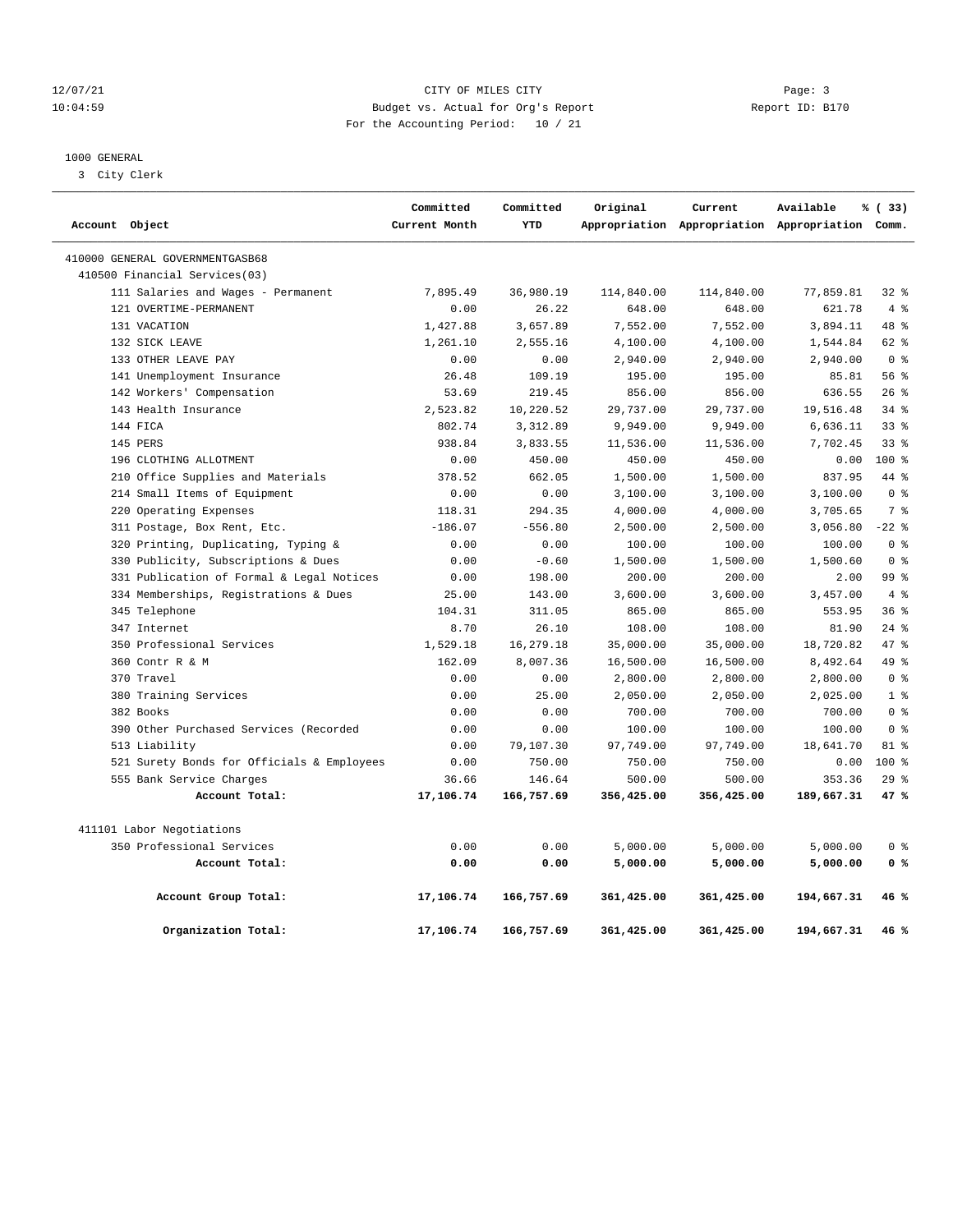#### 12/07/21 Page: 4 10:04:59 Budget vs. Actual for Org's Report Report ID: B170 For the Accounting Period: 10 / 21

## 1000 GENERAL

4 Attorney

| Account Object                     | Committed<br>Current Month | Committed<br>YTD | Original   | Current    | Available<br>Appropriation Appropriation Appropriation | % (33)<br>Comm. |  |
|------------------------------------|----------------------------|------------------|------------|------------|--------------------------------------------------------|-----------------|--|
| 410000 GENERAL GOVERNMENTGASB68    |                            |                  |            |            |                                                        |                 |  |
| 411100 Legal Services(04)          |                            |                  |            |            |                                                        |                 |  |
| 111 Salaries and Wages - Permanent | 6,052.30                   | 22,188.98        | 92,480.00  | 92,480.00  | 70,291.02                                              | $24$ %          |  |
| 131 VACATION                       | 138.60                     | 1,167.39         | 2,700.00   | 2,700.00   | 1,532.61                                               | 43.8            |  |
| 132 SICK LEAVE                     | 7.70                       | 244.26           | 1,900.00   | 1,900.00   | 1,655.74                                               | $13*$           |  |
| 141 Unemployment Insurance         | 15.50                      | 59.00            | 146.00     | 146.00     | 87.00                                                  | $40*$           |  |
| 142 Workers' Compensation          | 32.60                      | 122.22           | 714.00     | 714.00     | 591.78                                                 | $17*$           |  |
| 143 Health Insurance               | 428.36                     | 857.84           | 5,127.00   | 5,127.00   | 4,269.16                                               | $17*$           |  |
| 144 FICA                           | 474.19                     | 1,797.94         | 7,427.00   | 7,427.00   | 5,629.06                                               | 24%             |  |
| 145 PERS                           | 549.82                     | 1,942.98         | 8,611.00   | 8,611.00   | 6,668.02                                               | 23%             |  |
| 196 CLOTHING ALLOTMENT             | 0.00                       | 0.00             | 150.00     | 150.00     | 150.00                                                 | 0 <sup>8</sup>  |  |
| 210 Office Supplies and Materials  | 86.15                      | 86.15            | 1,000.00   | 1,000.00   | 913.85                                                 | 9 <sup>8</sup>  |  |
| 214 Small Items of Equipment       | 0.00                       | 0.00             | 1,000.00   | 1,000.00   | 1,000.00                                               | 0 <sup>8</sup>  |  |
| 220 Operating Expenses             | 0.00                       | 35.00            | 1,000.00   | 1,000.00   | 965.00                                                 | 4%              |  |
| 311 Postage, Box Rent, Etc.        | 16.80                      | 37.57            | 500.00     | 500.00     | 462.43                                                 | 8 %             |  |
| 345 Telephone                      | 112.68                     | 336.16           | 1,000.00   | 1,000.00   | 663.84                                                 | 34%             |  |
| 350 Professional Services          | 1,403.00                   | 5,140.00         | 4,000.00   | 4,000.00   | $-1, 140.00$                                           | $129$ %         |  |
| 360 Contr R & M                    | 0.00                       | 0.00             | 207.00     | 207.00     | 207.00                                                 | 0 <sup>8</sup>  |  |
| 370 Travel                         | 0.00                       | 0.00             | 700.00     | 700.00     | 700.00                                                 | 0 <sup>8</sup>  |  |
| Account Total:                     | 9,317.70                   | 34,015.49        | 128,662.00 | 128,662.00 | 94,646.51                                              | 26%             |  |
| Account Group Total:               | 9,317.70                   | 34,015.49        | 128,662.00 | 128,662.00 | 94,646.51                                              | 26%             |  |
| Organization Total:                | 9,317.70                   | 34,015.49        | 128,662.00 | 128,662.00 | 94,646.51                                              | 26%             |  |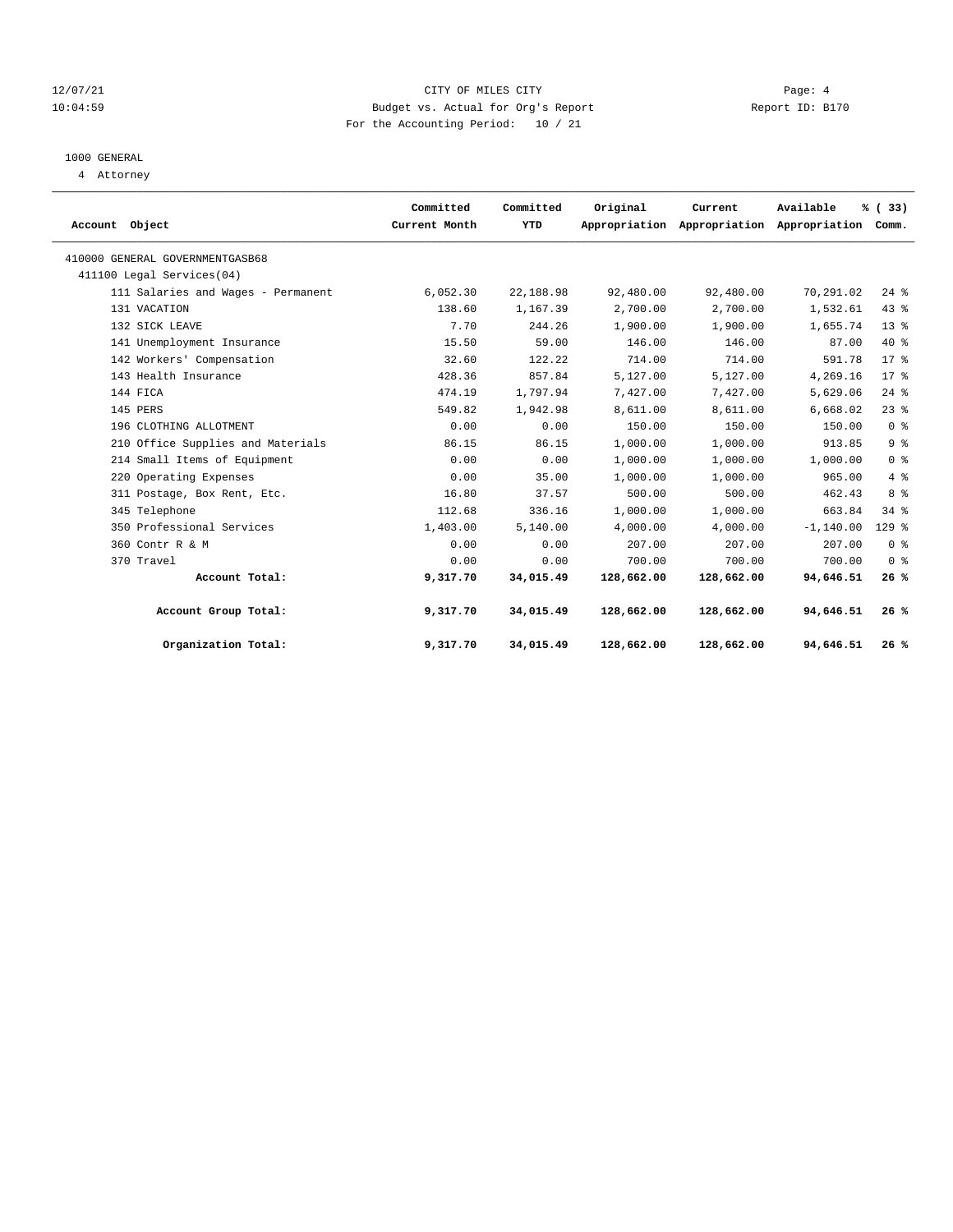#### 12/07/21 Page: 5 Page: 5 Page: 5 Page: 5 Page: 5 Page: 5 Page: 5 Page: 5 Page: 5 Page: 5 Page: 5 Page: 5 Page: 5 Page: 5 Page: 5 Page: 5 Page: 5 Page: 5 Page: 5 Page: 5 Page: 5 Page: 5 Page: 5 Page: 5 Page: 5 Page: 5 Page: 10:04:59 Budget vs. Actual for Org's Report Report ID: B170 For the Accounting Period: 10 / 21

————————————————————————————————————————————————————————————————————————————————————————————————————————————————————————————————————

#### 1000 GENERAL

5 Police

|                                            | Committed     | Committed               | Original     | Current                                         | Available    | % (33)          |
|--------------------------------------------|---------------|-------------------------|--------------|-------------------------------------------------|--------------|-----------------|
| Account Object                             | Current Month | YTD                     |              | Appropriation Appropriation Appropriation Comm. |              |                 |
| 420000 PUBLIC SAFETY-GASB68                |               |                         |              |                                                 |              |                 |
| 420140 Crime Control and Investigation(05) |               |                         |              |                                                 |              |                 |
| 111 Salaries and Wages - Permanent         | 65,705.26     | 254,801.17              | 830,677.00   | 830,677.00                                      | 575,875.83   | $31$ %          |
| 121 OVERTIME-PERMANENT                     | 1,455.84      | 7,740.76                | 40,100.00    | 40,100.00                                       | 32, 359.24   | 19 <sup>°</sup> |
| 131 VACATION                               | 5,823.30      | 24, 278.40              | 51,000.00    | 51,000.00                                       | 26,721.60    | 48 %            |
| 132 SICK LEAVE                             | 3,167.62      | 13,921.33               | 25,000.00    | 25,000.00                                       | 11,078.67    | 56%             |
| 133 OTHER LEAVE PAY                        | 684.91        | 6,992.61                | 31,000.00    | 31,000.00                                       | 24,007.39    | $23$ %          |
| 134 HOLIDAY PAY                            | 3,804.44      | 10,764.52               | 35,000.00    | 35,000.00                                       | 24, 235.48   | $31$ %          |
| 141 Unemployment Insurance                 | 201.60        | 811.70                  | 1,519.00     | 1,519.00                                        | 707.30       | 53%             |
| 142 Workers' Compensation                  | 2,370.67      | 9,541.45                | 30,678.00    | 30,678.00                                       | 21,136.55    | $31$ %          |
| 143 Health Insurance                       | 16,666.65     | 62,167.31               | 179,445.00   | 179,445.00                                      | 117,277.69   | 35%             |
| 144 FICA                                   | 1,217.77      | 5,026.65                | 15,682.00    | 15,682.00                                       | 10,655.35    | $32*$           |
| 145 PERS                                   | 114.75        | 630.16                  | 681.00       | 681.00                                          | 50.84        | 93%             |
| 146 Police Pension                         | 10,519.63     | 41,437.71               | 133,549.00   | 133,549.00                                      | 92,111.29    | $31$ %          |
| 196 CLOTHING ALLOTMENT                     | 0.00          | 6, 195.00               | 12,240.00    | 12,240.00                                       | 6,045.00     | $51$ %          |
| 210 Office Supplies and Materials          | 452.91        | 1,926.96                | 5,000.00     | 5,000.00                                        | 3,073.04     | 39 %            |
| 214 Small Items of Equipment               | 367.06        | 367.06                  | 5,500.00     | 5,500.00                                        | 5,132.94     | 7 %             |
| 220 Operating Expenses                     | 2,919.08      | 5,806.81                | 20,000.00    | 20,000.00                                       | 14,193.19    | 29%             |
| 226 Clothing and Uniforms                  | 0.00          | 0.00                    | 500.00       | 500.00                                          | 500.00       | 0 <sup>8</sup>  |
| 227 Firearm Supplies                       | 0.00          | 0.00                    | 1,500.00     | 1,500.00                                        | 1,500.00     | 0 <sup>8</sup>  |
| 230 Repair and Maintenance Supplies        | 0.00          | 1,357.07                | 0.00         | 0.00                                            | $-1,357.07$  | $***$ $-$       |
| 231 Gas, Oil, Diesel Fuel, Grease, etc.    | 0.00          | 8,386.77                | 25,000.00    | 25,000.00                                       | 16,613.23    | 34 %            |
| 311 Postage, Box Rent, Etc.                | 36.21         | 100.61                  | 1,000.00     | 1,000.00                                        | 899.39       | $10*$           |
| 334 Memberships, Registrations & Dues      | 29.95         | 79.95                   | 2,000.00     | 2,000.00                                        | 1,920.05     | 4%              |
| 341 Electric Utility Services              | 179.62        | 449.89                  | 1,165.00     | 1,165.00                                        | 715.11       | 39%             |
| 342 Water Utility Services                 | 42.76         | 171.04                  | 514.00       | 514.00                                          | 342.96       | 33%             |
| 343 Sewer Utility Services                 | 32.00         | 128.00                  | 384.00       | 384.00                                          | 256.00       | $33*$           |
| 344 Gas Utility Service                    | 43.66         | 93.56                   | 1,775.00     | 1,775.00                                        | 1,681.44     | 5 <sup>8</sup>  |
| 345 Telephone                              | 334.81        | 1,002.55                | 4,000.00     | 4,000.00                                        | 2,997.45     | $25$ %          |
| 347 Internet                               | 57.86         | 173.58                  | 800.00       | 800.00                                          | 626.42       | $22$ %          |
| 350 Professional Services                  | 350.00        | 10,826.75               | 18,454.00    | 18,454.00                                       | 7,627.25     | 59%             |
| 360 Contr R & M                            | 4,191.91      | 4,232.41                | 600.00       | 600.00                                          | $-3,632.41$  | 705 %           |
| 366 R&M Vehicles - Police/Animal Control   | 20.00         | 5,818.07                | 22,000.00    | 22,000.00                                       | 16,181.93    | 26%             |
| 370 Travel                                 | 0.00          | 317.04                  | 5,000.00     | 5,000.00                                        | 4,682.96     | 6 %             |
| 380 Training Services                      | 450.00        | 450.00                  | 6,600.00     | 6,600.00                                        | 6,150.00     | 7 %             |
| 511 Insurance on Buildings                 | 0.00          | 333.86                  | 334.00       | 334.00                                          |              | $0.14$ 100 %    |
| 512 Insurance on Vehicles & Equipment      | 0.00          | 1,099.77                | 1,100.00     | 1,100.00                                        | 0.23         | 100 %           |
| 530 Rent                                   | 3,115.83      | 12,463.32               | 18,695.00    | 18,695.00                                       | 6,231.68     | $67$ %          |
| 700 Grants, Contributions & Indemnities    | 0.00          | 4,500.00                | 4,500.00     | 4,500.00                                        |              | $0.00$ 100 %    |
| 790 K9 from contributions                  | 0.00          | 80.00                   | 0.00         | 0.00                                            | $-80.00$     | $***$ $%$       |
| 920 Buildings                              | 6,211.00      | 6,211.00                | 0.00         | 0.00                                            | $-6, 211.00$ | $***$ $_{8}$    |
| 950 Construction                           | 695,420.90    | 709,259.90              | 1,290,816.00 | 1,290,816.00                                    | 581,556.10   | 55%             |
| Account Total:                             |               | 825,988.00 1,219,944.74 | 2,823,808.00 | 2,823,808.00                                    | 1,603,863.26 | 43%             |
|                                            |               |                         |              |                                                 |              |                 |
| 420160 Communications-Dispatch             |               |                         |              |                                                 |              |                 |
| 111 Salaries and Wages - Permanent         | 16,805.30     | 77,493.44               | 176,977.00   | 176,977.00                                      | 99, 483.56   | 44 %            |
| 121 OVERTIME-PERMANENT                     | 681.11        | 3,820.27                | 28,200.00    | 28,200.00                                       | 24, 379. 73  | $14*$           |
| 131 VACATION                               | 452.20        | 4,074.75                | 13,500.00    | 13,500.00                                       | 9,425.25     | $30*$           |
| 132 SICK LEAVE                             | 3,905.93      | 6,582.87                | 7,400.00     | 7,400.00                                        | 817.13       | 89 %            |
| 133 OTHER LEAVE PAY                        | 121.39        | 362.11                  | 5,327.00     | 5,327.00                                        | 4,964.89     | 7 %             |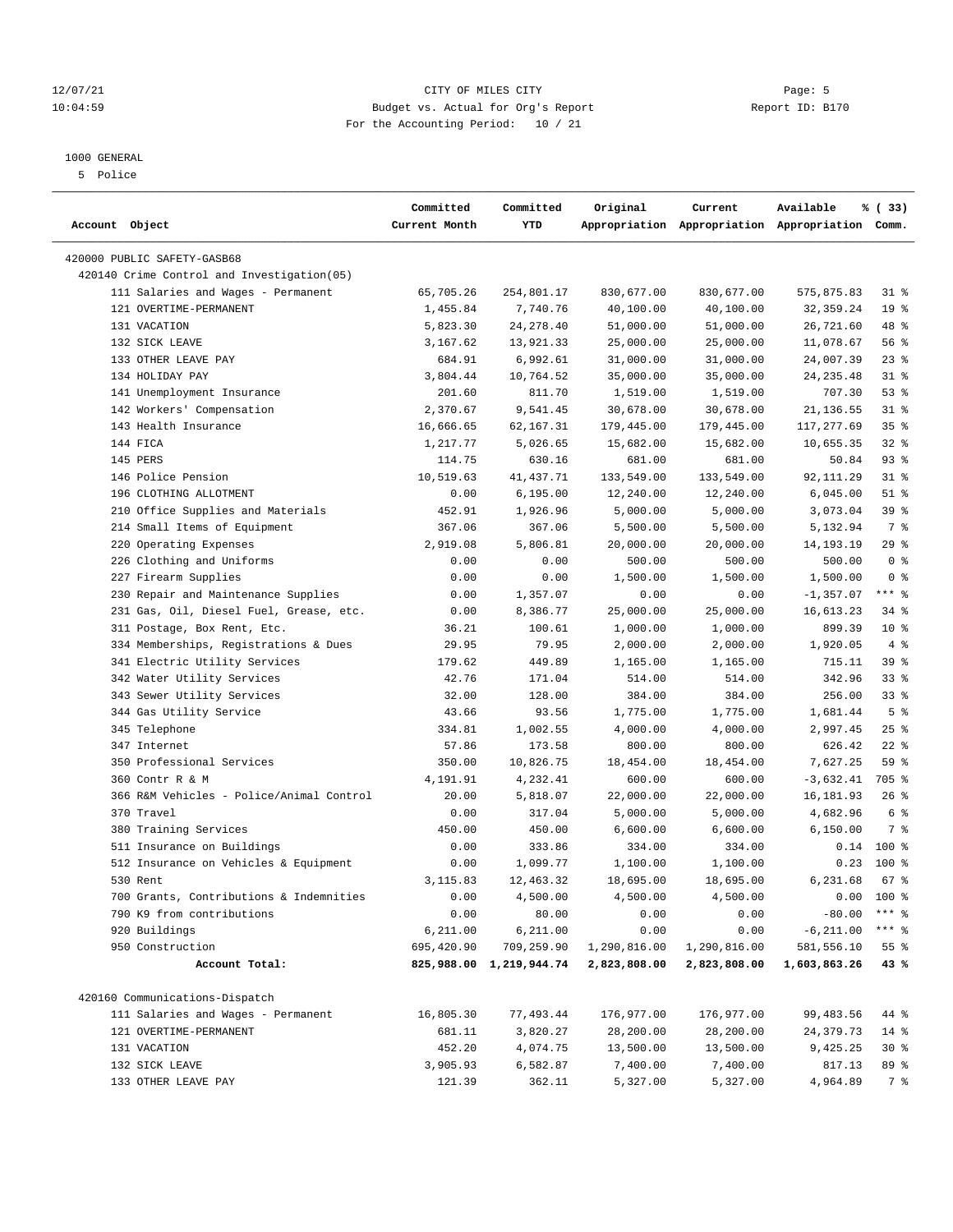#### 12/07/21 CITY OF MILES CITY Page: 6 10:04:59 Budget vs. Actual for Org's Report Report ID: B170 For the Accounting Period: 10 / 21

#### 1000 GENERAL

5 Police

| Account Object |                                         | Committed<br>Current Month | Committed<br>YTD           | Original     | Current<br>Appropriation Appropriation Appropriation Comm. | Available    | % (33)          |  |
|----------------|-----------------------------------------|----------------------------|----------------------------|--------------|------------------------------------------------------------|--------------|-----------------|--|
|                | 134 HOLIDAY PAY                         | 1,724.20                   | 4,659.72                   | 0.00         | 0.00                                                       | $-4,659.72$  | $***$ $%$       |  |
|                | 141 Unemployment Insurance              | 59.22                      | 244.66                     | 452.00       | 452.00                                                     | 207.34       | $54$ $%$        |  |
|                | 142 Workers' Compensation               | 695.32                     | 2,905.97                   | 9,055.00     | 9,055.00                                                   | 6.149.03     | 328             |  |
|                | 143 Health Insurance                    | 4,283.91                   | 18,836.18                  | 61,524.00    | 61,524.00                                                  | 42,687.82    | $31$ %          |  |
|                | 144 FICA                                | 1,762.74                   | 7,288.53                   | 23,066.00    | 23,066.00                                                  | 15,777.47    | 328             |  |
|                | 145 PERS                                | 2,101.31                   | 8,603.27                   | 27,218.00    | 27, 218, 00                                                | 18,614.73    | 328             |  |
|                | 196 CLOTHING ALLOTMENT                  | 0.00                       | 875.00                     | 0.00         | 0.00                                                       | $-875.00$    | $***$ $-$       |  |
|                | 210 Office Supplies and Materials       | 195.05                     | 84.32                      | 2,500.00     | 2,500.00                                                   | 2,415.68     | 3 <sup>8</sup>  |  |
|                | 214 Small Items of Equipment            | 786.00                     | 786.00                     | 1,000.00     | 1,000.00                                                   | 214.00       | 79 %            |  |
|                | 220 Operating Expenses                  | 0.00                       | 0.00                       | 100.00       | 100.00                                                     | 100.00       | 0 <sup>8</sup>  |  |
|                | 231 Gas, Oil, Diesel Fuel, Grease, etc. | 2,557.16                   | 2,557.16                   | 300.00       | 300.00                                                     | $-2, 257.16$ | $852$ $%$       |  |
|                | 311 Postage, Box Rent, Etc.             | 0.00                       | 12.30                      | 100.00       | 100.00                                                     | 87.70        | $12*$           |  |
|                | 334 Memberships, Registrations & Dues   | 0.00                       | 0.00                       | 100.00       | 100.00                                                     | 100.00       | 0 <sup>8</sup>  |  |
|                | 345 Telephone                           | 356.83                     | 1,372.69                   | 5,000.00     | 5,000.00                                                   | 3,627.31     | 27%             |  |
|                | 350 Professional Services               | 0.00                       | 0.00                       | 1,500.00     | 1,500.00                                                   | 1,500.00     | 0 <sup>8</sup>  |  |
|                | 370 Travel                              | $-21.63$                   | 361.91                     | 2,000.00     | 2,000.00                                                   | 1,638.09     | 18 <sup>8</sup> |  |
|                | 380 Training Services                   | 0.00                       | 21.00                      | 500.00       | 500.00                                                     | 479.00       | 4%              |  |
|                | Account Total:                          | 36,466.04                  | 140,942.15                 | 365,819.00   | 365,819.00                                                 | 224,876.85   | 39%             |  |
|                | Account Group Total:                    |                            | 862, 454.04 1, 360, 886.89 | 3,189,627.00 | 3,189,627.00                                               | 1,828,740.11 | 43%             |  |
|                | Organization Total:                     |                            | 862,454.04 1,360,886.89    | 3,189,627.00 | 3,189,627.00                                               | 1,828,740.11 | 43%             |  |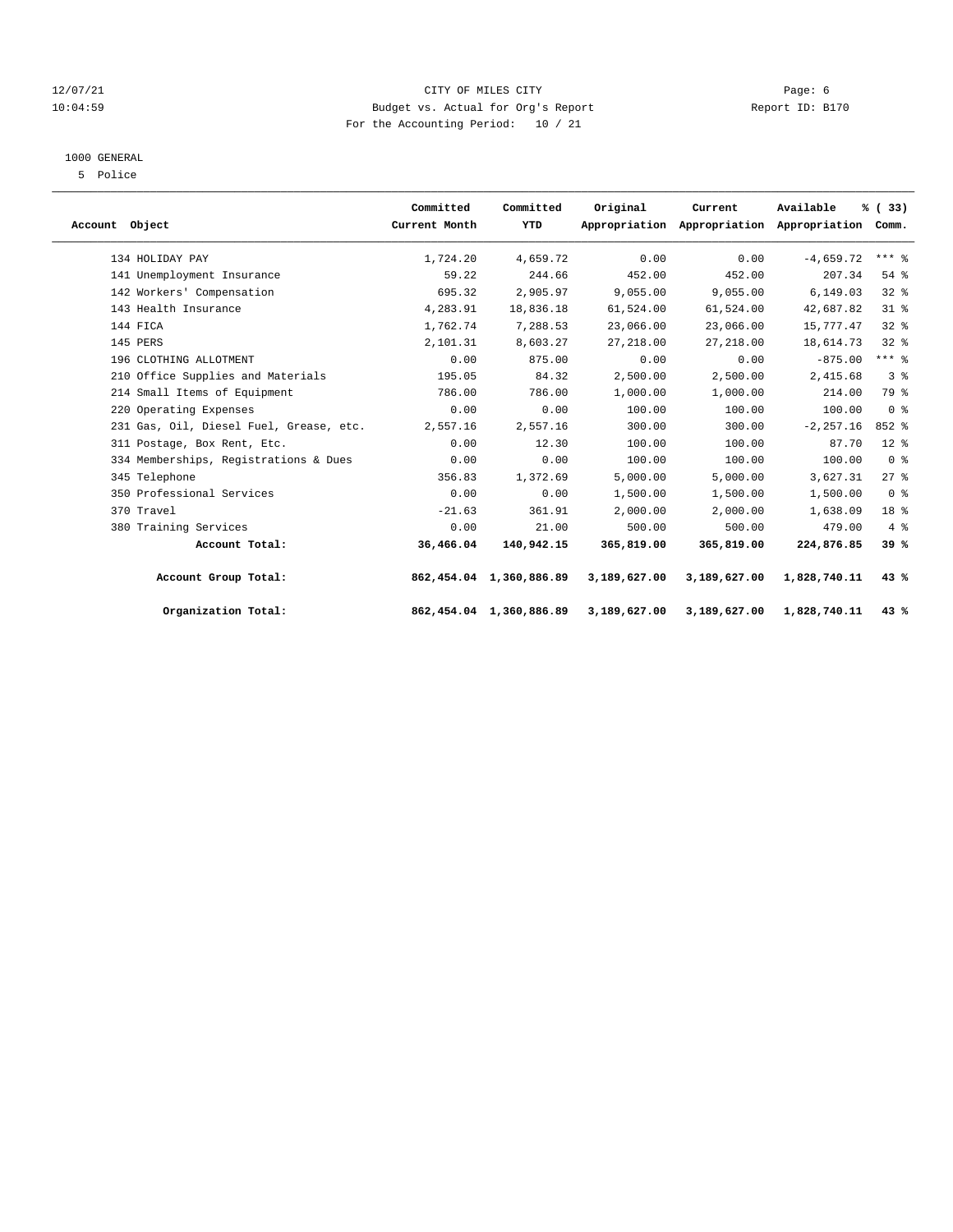#### 12/07/21 Page: 7 Page: 7 Page: 7 Page: 7 Page: 7 Page: 7 Page: 7 Page: 7 Page: 7 Page: 7 Page: 7 Page: 7 Page: 7 Page: 7 Page: 7 Page: 7 Page: 7 Page: 7 Page: 7 Page: 7 Page: 7 Page: 7 Page: 7 Page: 7 Page: 7 Page: 7 Page: 10:04:59 Budget vs. Actual for Org's Report Report ID: B170 For the Accounting Period: 10 / 21

#### 1000 GENERAL

6 Police Judge

| Account Object                        | Committed<br>Current Month | Committed<br>YTD | Original   | Current<br>Appropriation Appropriation Appropriation Comm. | Available | % (33)          |  |
|---------------------------------------|----------------------------|------------------|------------|------------------------------------------------------------|-----------|-----------------|--|
| 410000 GENERAL GOVERNMENTGASB68       |                            |                  |            |                                                            |           |                 |  |
| 410300 Judicial Services(06)          |                            |                  |            |                                                            |           |                 |  |
| 111 Salaries and Wages - Permanent    | 4,820.74                   | 18,565.45        | 70,296.00  | 70,296.00                                                  | 51,730.55 | $26$ %          |  |
| 121 OVERTIME-PERMANENT                | 19.15                      | 19.15            | 0.00       | 0.00                                                       | $-19.15$  | $***$ $-$       |  |
| 131 VACATION                          | 210.65                     | 2,291.91         | 4,000.00   | 4,000.00                                                   | 1,708.09  | 57%             |  |
| 132 SICK LEAVE                        | 0.00                       | 725.79           | 3,500.00   | 3,500.00                                                   | 2,774.21  | $21$ %          |  |
| 141 Unemployment Insurance            | 8.04                       | 36.23            | 84.00      | 84.00                                                      | 47.77     | 43%             |  |
| 142 Workers' Compensation             | 19.97                      | 84.51            | 542.00     | 542.00                                                     | 457.49    | 16 <sup>°</sup> |  |
| 143 Health Insurance                  | 855.80                     | 3,718.81         | 10,254.00  | 10,254.00                                                  | 6,535.19  | 36%             |  |
| 144 FICA                              | 386.35                     | 1,669.75         | 5,951.00   | 5,951.00                                                   | 4,281.25  | $28$ %          |  |
| 145 PERS                              | 447.99                     | 1,918.36         | 6,900.00   | 6,900.00                                                   | 4,981.64  | 28 <sup>8</sup> |  |
| 196 CLOTHING ALLOTMENT                | 0.00                       | 225.00           | 300.00     | 300.00                                                     | 75.00     | 75 %            |  |
| 210 Office Supplies and Materials     | 0.00                       | 0.00             | 2,000.00   | 2,000.00                                                   | 2,000.00  | 0 <sup>8</sup>  |  |
| 311 Postage, Box Rent, Etc.           | 0.00                       | 4.59             | 1,100.00   | 1,100.00                                                   | 1,095.41  | 0 <sup>8</sup>  |  |
| 334 Memberships, Registrations & Dues | 0.00                       | 300.00           | 1,100.00   | 1,100.00                                                   | 800.00    | 27%             |  |
| 345 Telephone                         | 125.57                     | 391.55           | 1,500.00   | 1,500.00                                                   | 1,108.45  | 26%             |  |
| 370 Travel                            | 0.00                       | 489.44           | 1,500.00   | 1,500.00                                                   | 1,010.56  | 33%             |  |
| 380 Training Services                 | 339.72                     | 339.72           | 1,650.00   | 1,650.00                                                   | 1,310.28  | $21$ %          |  |
| 382 Books                             | 0.00                       | 0.00             | 900.00     | 900.00                                                     | 900.00    | 0 <sup>8</sup>  |  |
| 394 Jury and Witness Fees             | 0.00                       | $-78.00$         | 500.00     | 500.00                                                     | 578.00    | $-16$ %         |  |
| Account Total:                        | 7,233.98                   | 30,702.26        | 112,077.00 | 112,077.00                                                 | 81,374.74 | 27%             |  |
| Account Group Total:                  | 7,233.98                   | 30,702.26        | 112,077.00 | 112,077.00                                                 | 81,374.74 | 27%             |  |
| Organization Total:                   | 7,233.98                   | 30,702.26        | 112,077.00 | 112,077.00                                                 | 81,374.74 | 27%             |  |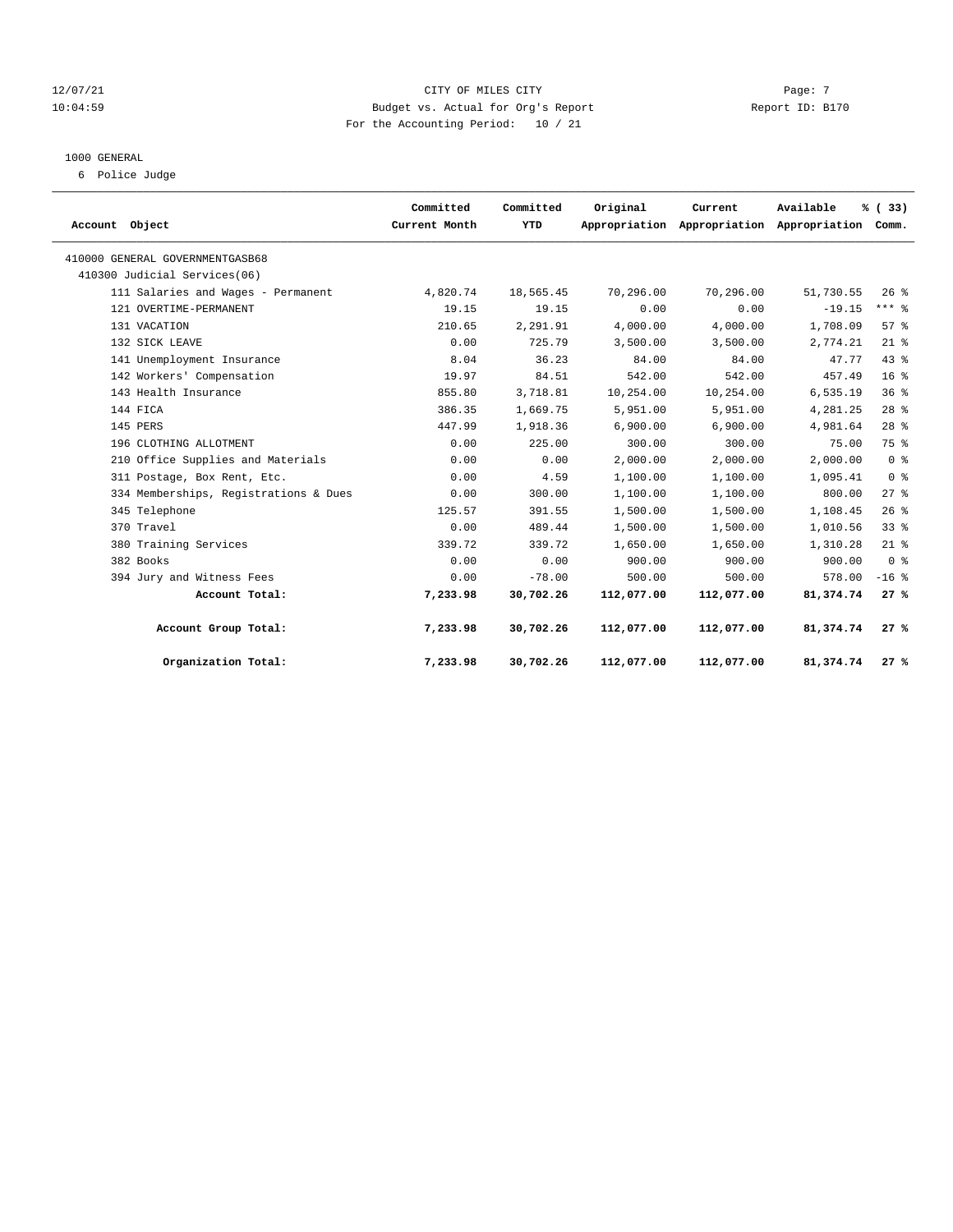#### 12/07/21 Page: 8 Page: 8 10:04:59 Budget vs. Actual for Org's Report Report ID: B170 For the Accounting Period: 10 / 21

————————————————————————————————————————————————————————————————————————————————————————————————————————————————————————————————————

#### 1000 GENERAL

7 Fire

|                                         | Committed     | Committed  | Original     | Current      | Available                                       | % (33)          |
|-----------------------------------------|---------------|------------|--------------|--------------|-------------------------------------------------|-----------------|
| Account Object                          | Current Month | YTD        |              |              | Appropriation Appropriation Appropriation Comm. |                 |
| 420000 PUBLIC SAFETY-GASB68             |               |            |              |              |                                                 |                 |
| 420460 Fire Suppression(07)             |               |            |              |              |                                                 |                 |
| 111 Salaries and Wages - Permanent      | 35,020.74     | 146,690.43 | 443,056.00   | 443,056.00   | 296, 365.57                                     | 338             |
| 112 SALARIES AND WAGES - PART PAID      | 2,191.87      | 4,360.87   | 20,004.00    | 20,004.00    | 15,643.13                                       | $22$ %          |
| 121 OVERTIME-PERMANENT                  | 6,003.42      | 16,201.22  | 65,780.00    | 65,780.00    | 49,578.78                                       | $25$ %          |
| 131 VACATION                            | 4,943.94      | 20,556.45  | 45,600.00    | 45,600.00    | 25,043.55                                       | 45 %            |
| 132 SICK LEAVE                          | 548.98        | 7,663.93   | 28,100.00    | 28,100.00    | 20,436.07                                       | $27$ %          |
| 133 OTHER LEAVE PAY                     | 0.00          | 88.89      | 11,437.00    | 11,437.00    | 11,348.11                                       | 1 <sup>8</sup>  |
| 134 HOLIDAY PAY                         | 1,028.50      | 3,328.93   | 27,600.00    | 27,600.00    | 24, 271.07                                      | $12*$           |
| 141 Unemployment Insurance              | 124.35        | 497.30     | 906.00       | 906.00       | 408.70                                          | 55%             |
| 142 Workers' Compensation               | 3,018.12      | 12,216.65  | 31,066.00    | 31,066.00    | 18,849.35                                       | 39%             |
| 143 Health Insurance                    | 7,158.71      | 29, 319.88 | 93,824.00    | 93,824.00    | 64,504.12                                       | $31$ %          |
| 144 FICA                                | 846.04        | 3,107.51   | 8,740.00     | 8,740.00     | 5,632.49                                        | 36%             |
| 147 Firemen's Pension                   | 5,975.14      | 24,363.04  | 75,504.00    | 75,504.00    | 51,140.96                                       | $32$ $%$        |
| 149 Firemen's 457B Match                | 452.21        | 1,921.36   | 6,769.00     | 6,769.00     | 4,847.64                                        | $28$ %          |
| 210 Office Supplies and Materials       | 303.27        | 1,312.55   | 10,000.00    | 10,000.00    | 8,687.45                                        | $13*$           |
| 211 Clothing Allotment                  | 0.00          | 2,325.00   | 10,200.00    | 10,200.00    | 7,875.00                                        | 23 %            |
| 214 Small Items of Equipment            | 0.00          | 9,409.46   | 7,500.00     | 7,500.00     | -1,909.46                                       | $125$ %         |
| 217 Small Item Equ/Inspector            | 0.00          | 21.98      | 1,000.00     | 1,000.00     | 978.02                                          | 2 <sup>8</sup>  |
| 220 Operating Expenses                  | 325.02        | 985.26     | 10,501.00    | 10,501.00    | 9,515.74                                        | 9 <sup>8</sup>  |
| 222 Chemicals, Lab & Med Supplies       | 0.00          | 196.80     | 0.00         | 0.00         | $-196.80$                                       | $***$ $%$       |
| 223 Operating Exp/Inspector             | 450.46        | 450.46     | 500.00       | 500.00       | 49.54                                           | 90 %            |
| 226 Clothing and Uniforms               | 2,546.73      | 4,961.04   | 25,000.00    | 25,000.00    | 20,038.96                                       | $20*$           |
| 230 Repair and Maintenance Supplies     | 199.27        | 503.08     | 4,000.00     | 4,000.00     | 3,496.92                                        | $13*$           |
| 231 Gas, Oil, Diesel Fuel, Grease, etc. | 452.58        | 2,301.32   | 12,500.00    | 12,500.00    | 10,198.68                                       | 18 <sup>8</sup> |
| 241 Consumable Tools                    | 0.00          | 544.90     | 3,000.00     | 3,000.00     | 2,455.10                                        | 18 %            |
| 311 Postage, Box Rent, Etc.             | 0.00          | 110.00     | 150.00       | 150.00       | 40.00                                           | 73 %            |
| 320 Printing, Duplicating, Typing &     | 0.00          | 0.00       | 750.00       | 750.00       | 750.00                                          | 0 <sup>8</sup>  |
| 330 Publicity, Subscriptions & Dues     | 0.00          | 0.00       | 300.00       | 300.00       | 300.00                                          | 0 <sup>8</sup>  |
| 334 Memberships, Registrations & Dues   | 0.00          | 55.95      | 1,500.00     | 1,500.00     | 1,444.05                                        | 4%              |
| 341 Electric Utility Services           | 448.07        | 2,251.43   | 5,350.00     | 5,350.00     | 3,098.57                                        | $42$ %          |
| 342 Water Utility Services              | 36.00         | 147.72     | 500.00       | 500.00       | 352.28                                          | 30 %            |
| 343 Sewer Utility Services              | 43.11         | 172.44     | 500.00       | 500.00       | 327.56                                          | 34%             |
| 344 Gas Utility Service                 | 42.67         | 357.63     | 2,900.00     | 2,900.00     | 2,542.37                                        | $12*$           |
| 345 Telephone                           | 285.63        | 855.98     | 3,245.00     | 3,245.00     | 2,389.02                                        | 26%             |
| 346 Garbage Service                     | 47.41         | 47.41      | 1,500.00     | 1,500.00     | 1,452.59                                        | 3%              |
| 347 Internet                            | 50.69         | 152.07     | 2,000.00     | 2,000.00     | 1,847.93                                        | 8 %             |
| 350 Professional Services               | 0.00          | 1,200.00   | 17,000.00    | 17,000.00    | 15,800.00                                       | 7 %             |
| 360 Contr R & M                         | 0.00          | 5,307.80   | 15,000.00    | 15,000.00    | 9,692.20                                        | 35%             |
| 364 R&M Vehicles - Fire/Amb             | 756.31        | 5,838.06   | 40,000.00    | 40,000.00    | 34,161.94                                       | 15 <sup>8</sup> |
| 370 Travel                              | 0.00          | 1,389.76   | 3,000.00     | 3,000.00     | 1,610.24                                        | 46 %            |
| 375 Travel/Inspector                    | 0.00          | 0.00       | 1,100.00     | 1,100.00     | 1,100.00                                        | 0 <sup>8</sup>  |
| 380 Training Services                   | 1,714.53      | 1,899.53   | 12,000.00    | 12,000.00    | 10,100.47                                       | 16 <sup>8</sup> |
| 382 Books                               | 0.00          | 0.00       | 2,000.00     | 2,000.00     | 2,000.00                                        | 0 <sup>8</sup>  |
| 400 BUILDING MATERIALS                  | 0.00          | 11.11      | 10,000.00    | 10,000.00    | 9,988.89                                        | 0 <sup>8</sup>  |
| 511 Insurance on Buildings              | 0.00          | 1,475.93   | 1,476.00     | 1,476.00     |                                                 | $0.07$ 100 %    |
| 512 Insurance on Vehicles & Equipment   | 0.00          | 5,489.91   | 5,490.00     | 5,490.00     | 0.09                                            | 100 %           |
| 940 Machinery & Equipment               | 3,143.00      | 3,143.00   | 80,000.00    | 80,000.00    | 76,857.00                                       | $4\degree$      |
| Account Total:                          | 78,156.77     | 323,234.04 | 1,148,348.00 | 1,148,348.00 | 825,113.96                                      | 28 %            |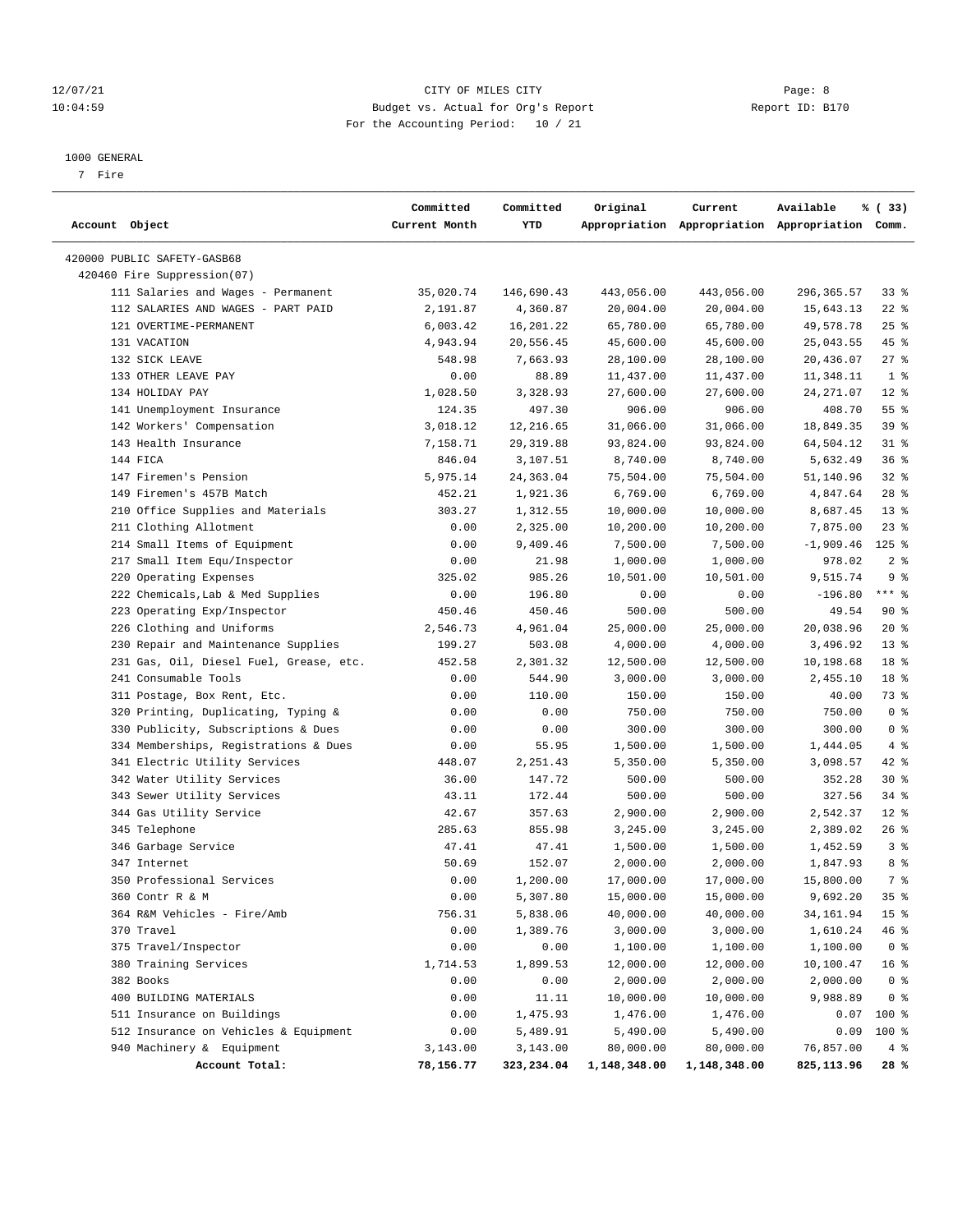#### 12/07/21 Page: 9 10:04:59 Budget vs. Actual for Org's Report Report ID: B170 For the Accounting Period: 10 / 21

#### 1000 GENERAL

7 Fire

|                                                       | Committed     | Committed  | Original     | Current                     | Available     | % (33)          |
|-------------------------------------------------------|---------------|------------|--------------|-----------------------------|---------------|-----------------|
| Account Object                                        | Current Month | YTD        |              | Appropriation Appropriation | Appropriation | Comm.           |
| 420470 Fire Improve-Personal Prot. Clothing-Grant #14 |               |            |              |                             |               |                 |
| 211 Clothing Allotment                                | 0.00          | 50.00      | 0.00         | 0.00                        | $-50.00$      | $***$ 2         |
| Account Total:                                        | 0.00          | 50.00      | 0.00         | 0.00                        | $-50.00$      | $***$ %         |
| Account Group Total:                                  | 78,156.77     | 323,284.04 | 1,148,348.00 | 1,148,348.00                | 825,063.96    | 28%             |
| 490000 DEBT SERVICE                                   |               |            |              |                             |               |                 |
| 490500 Other Debt Service Payments                    |               |            |              |                             |               |                 |
| 654 Training Center- Principal                        | 598.99        | 2,349.53   | 7,139.00     | 7,139.00                    | 4,789.47      | 33 <sup>8</sup> |
| 655 Training Center- Interest                         | 563.97        | 2,302.31   | 6,818.00     | 6,818.00                    | 4,515.69      | 34.8            |
| Account Total:                                        | 1,162.96      | 4,651.84   | 13,957.00    | 13,957.00                   | 9,305.16      | 33%             |
| Account Group Total:                                  | 1,162.96      | 4,651.84   | 13,957.00    | 13,957.00                   | 9,305.16      | 33%             |
| 520000 OTHER FINANCING USES                           |               |            |              |                             |               |                 |
| 521000 Interfund Operating Transfers Out              |               |            |              |                             |               |                 |
| 820 Transfers to Other Funds                          | 0.00          | 0.00       | 123,689.00   | 123,689.00                  | 123,689.00    | 0 <sup>8</sup>  |
| Account Total:                                        | 0.00          | 0.00       | 123,689.00   | 123,689.00                  | 123,689.00    | 0 <sup>8</sup>  |
| Account Group Total:                                  | 0.00          | 0.00       | 123,689.00   | 123,689.00                  | 123,689.00    | 0 <sup>8</sup>  |
| Organization Total:                                   | 79,319.73     | 327,935.88 | 1,285,994.00 | 1,285,994.00                | 958,058.12    | 26%             |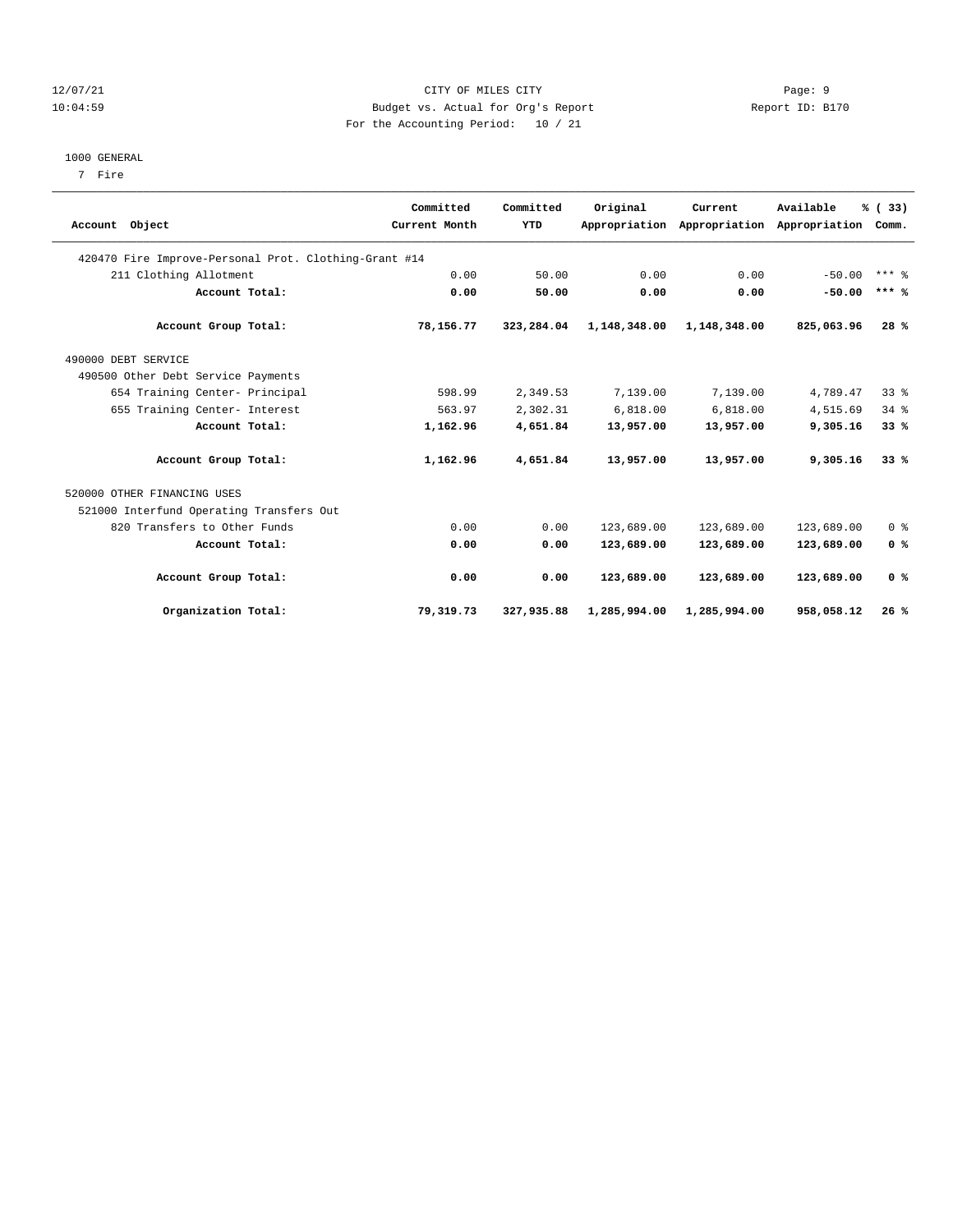#### 12/07/21 CITY OF MILES CITY Page: 10 10:04:59 Budget vs. Actual for Org's Report Report ID: B170 For the Accounting Period: 10 / 21

#### 1000 GENERAL

8 City Hall Maintenance

|                                     | Committed     | Committed | Original  | Current                     | Available     | % (33)          |  |
|-------------------------------------|---------------|-----------|-----------|-----------------------------|---------------|-----------------|--|
| Account Object                      | Current Month | YTD       |           | Appropriation Appropriation | Appropriation | Comm.           |  |
| 410000 GENERAL GOVERNMENTGASB68     |               |           |           |                             |               |                 |  |
| 411230 City Hall                    |               |           |           |                             |               |                 |  |
| 214 Small Items of Equipment        | 0.00          | 0.00      | 400.00    | 400.00                      | 400.00        | 0 <sup>8</sup>  |  |
| 220 Operating Expenses              | 0.00          | 219.00    | 3,500.00  | 3,500.00                    | 3,281.00      | 6 %             |  |
| 230 Repair and Maintenance Supplies | 0.00          | 0.00      | 2,000.00  | 2,000.00                    | 2,000.00      | 0 <sup>8</sup>  |  |
| 341 Electric Utility Services       | 292.92        | 2,132.67  | 5,000.00  | 5.000.00                    | 2,867.33      | 43%             |  |
| 342 Water Utility Services          | 59.01         | 236.04    | 750.00    | 750.00                      | 513.96        | $31$ %          |  |
| 343 Sewer Utility Services          | 70.68         | 282.72    | 800.00    | 800.00                      | 517.28        | 35 <sup>8</sup> |  |
| 344 Gas Utility Service             | 93.56         | 306.30    | 2,600.00  | 2,600.00                    | 2,293.70      | $12$ %          |  |
| 346 Garbage Service                 | 47.41         | 47.41     | 250.00    | 250.00                      | 202.59        | 19 <sup>8</sup> |  |
| 360 Contr R & M                     | 1,498.79      | 19,056.87 | 15,000.00 | 15,000.00                   | $-4,056.87$   | $127$ %         |  |
| 511 Insurance on Buildings          | 0.00          | 3,450.00  | 3,450.00  | 3,450.00                    | 0.00          | 100 %           |  |
| Account Total:                      | 2,062.37      | 25,731.01 | 33,750.00 | 33,750.00                   | 8,018.99      | 76 %            |  |
| Account Group Total:                | 2,062.37      | 25,731.01 | 33,750.00 | 33,750.00                   | 8,018.99      | 76 %            |  |
| Organization Total:                 | 2,062.37      | 25,731.01 | 33,750.00 | 33,750.00                   | 8,018.99      | 76 %            |  |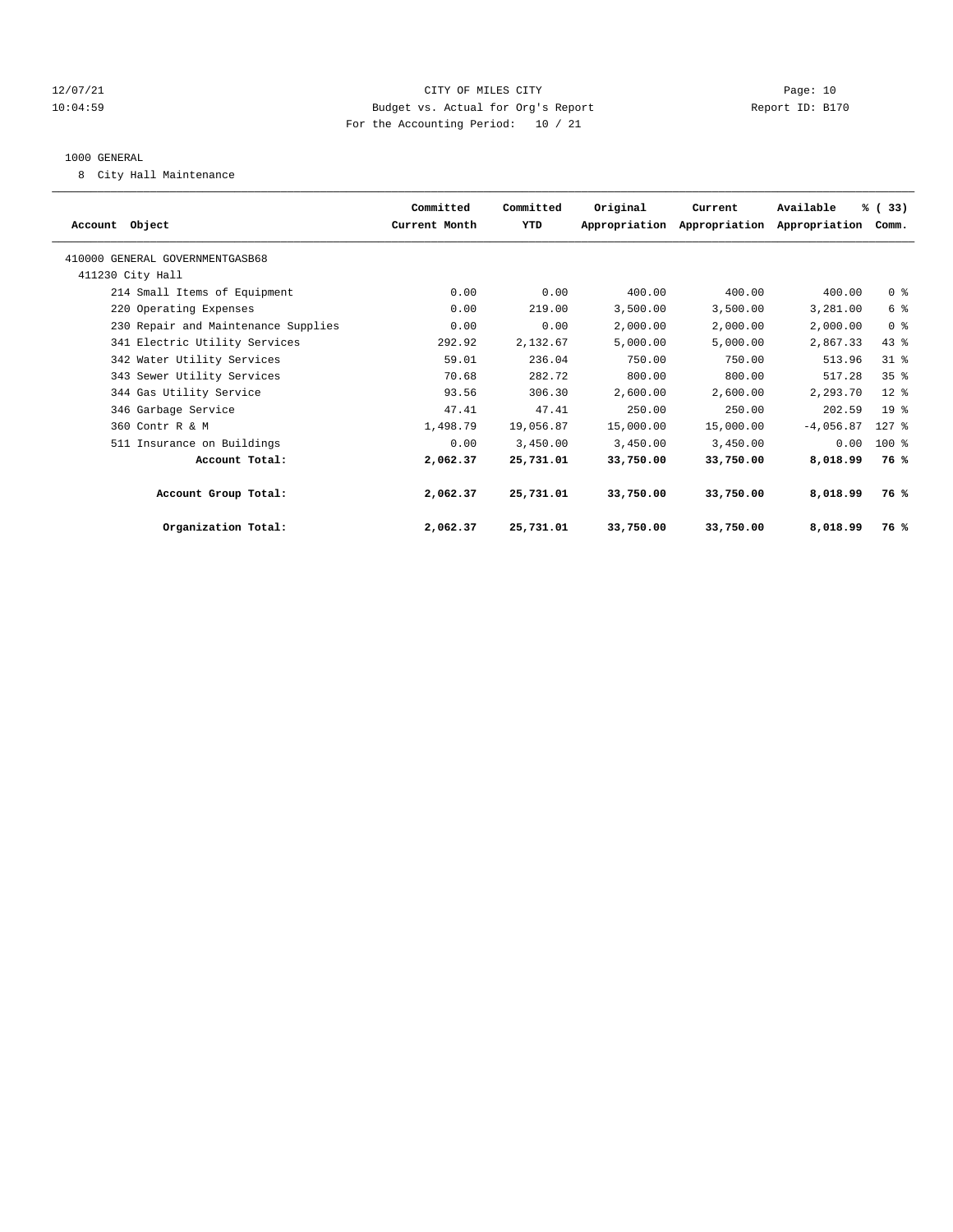#### 12/07/21 CITY OF MILES CITY Page: 11 10:04:59 Budget vs. Actual for Org's Report Report ID: B170 For the Accounting Period: 10 / 21

## 1000 GENERAL

9 Treasurer

| Account Object                                               | Committed<br>Current Month | Committed<br>YTD | Original  | Current<br>Appropriation Appropriation | Available<br>Appropriation | % (33)<br>Comm. |  |
|--------------------------------------------------------------|----------------------------|------------------|-----------|----------------------------------------|----------------------------|-----------------|--|
| 410000 GENERAL GOVERNMENTGASB68<br>410540 City Treasurer(09) |                            |                  |           |                                        |                            |                 |  |
| 111 Salaries and Wages - Permanent                           | 1,833.34                   | 7,333.36         | 21,996.00 | 21,996.00                              | 14,662.64                  | $33$ $%$        |  |
| 142 Workers' Compensation                                    | 10.80                      | 43.20            | 164.00    | 164.00                                 | 120.80                     | 26%             |  |
| 144 FICA                                                     | 140.24                     | 560.96           | 1,683.00  | 1,683.00                               | 1,122.04                   | 33%             |  |
| 145 PERS                                                     | 162.62                     | 650.48           | 1,951.00  | 1,951.00                               | 1,300.52                   | 33%             |  |
| 345 Telephone                                                | 59.54                      | 176.74           | 400.00    | 400.00                                 | 223.26                     | 44 %            |  |
| 350 Professional Services                                    | 0.00                       | 0.00             | 550.00    | 550.00                                 | 550.00                     | 0 <sup>8</sup>  |  |
| 360 Contr R & M                                              | 54.03                      | 324.74           | 1,000.00  | 1,000.00                               | 675.26                     | $32$ $%$        |  |
| Account Total:                                               | 2,260.57                   | 9,089.48         | 27,744.00 | 27,744.00                              | 18,654.52                  | 33%             |  |
| Account Group Total:                                         | 2,260.57                   | 9,089.48         | 27,744.00 | 27,744.00                              | 18,654.52                  | 33%             |  |
| Organization Total:                                          | 2,260.57                   | 9,089.48         | 27,744.00 | 27,744.00                              | 18,654.52                  | 33%             |  |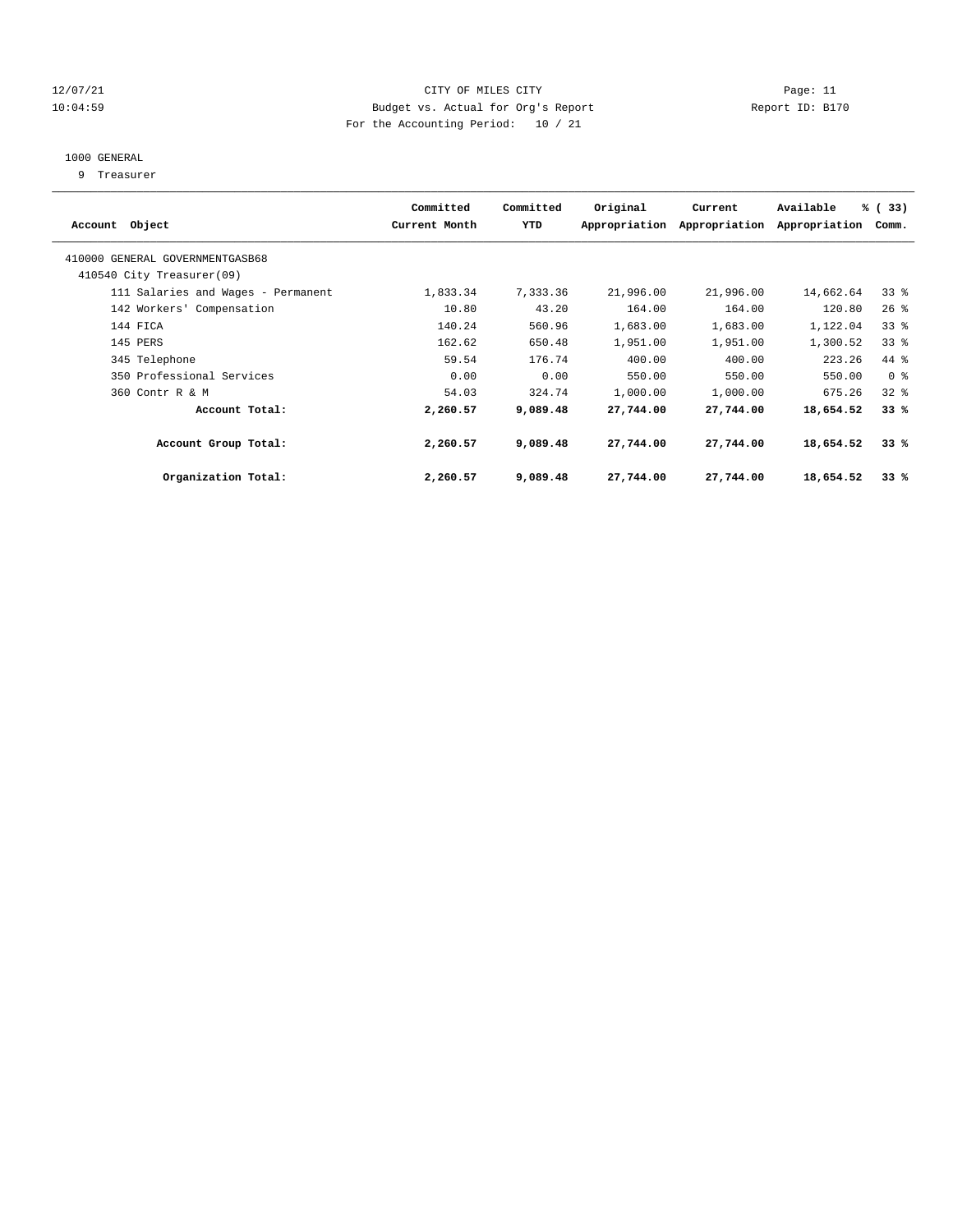#### 12/07/21 CITY OF MILES CITY Page: 12 10:04:59 Budget vs. Actual for Org's Report Report ID: B170 For the Accounting Period: 10 / 21

————————————————————————————————————————————————————————————————————————————————————————————————————————————————————————————————————

#### 1000 GENERAL

13 Park

| Account Object                             | Committed<br>Current Month | Committed<br>YTD | Original   | Current    | Available<br>Appropriation Appropriation Appropriation Comm. | % (33)          |
|--------------------------------------------|----------------------------|------------------|------------|------------|--------------------------------------------------------------|-----------------|
|                                            |                            |                  |            |            |                                                              |                 |
| 460000 CULTURE AND RECREATION-GASB68       |                            |                  |            |            |                                                              |                 |
| 460433 Park Operations(13)                 |                            |                  |            |            |                                                              |                 |
| 111 Salaries and Wages - Permanent         | 13,929.37                  | 62,630.93        | 207,040.00 | 207,040.00 | 144,409.07                                                   | $30*$           |
| 121 OVERTIME-PERMANENT                     | 349.17                     | 4,430.40         | 9,300.00   | 9,300.00   | 4,869.60                                                     | 48 %            |
| 131 VACATION                               | 1,442.57                   | 9,551.36         | 12,100.00  | 12,100.00  | 2,548.64                                                     | 79 %            |
| 132 SICK LEAVE                             | 323.30                     | 2,083.85         | 9,400.00   | 9,400.00   | 7,316.15                                                     | $22$ %          |
| 133 OTHER LEAVE PAY                        | 693.12                     | 1,862.76         | 2,670.00   | 2,670.00   | 807.24                                                       | 70 %            |
| 134 HOLIDAY PAY                            | 516.12                     | 2,674.44         | 5,500.00   | 5,500.00   | 2,825.56                                                     | 49 %            |
| 141 Unemployment Insurance                 | 43.14                      | 210.50           | 369.00     | 369.00     | 158.50                                                       | 57%             |
| 142 Workers' Compensation                  | 208.49                     | 1,014.55         | 4,677.00   | 4,677.00   | 3,662.45                                                     | $22$ %          |
| 143 Health Insurance                       | 3,585.60                   | 14,337.75        | 42,964.00  | 42,964.00  | 28,626.25                                                    | 33%             |
| 144 FICA                                   | 1,261.06                   | 6,203.62         | 18,820.00  | 18,820.00  | 12,616.38                                                    | $33$ $%$        |
| 145 PERS                                   | 1,530.38                   | 6,991.81         | 21,298.00  | 21,298.00  | 14,306.19                                                    | 33%             |
| 196 CLOTHING ALLOTMENT                     | 0.00                       | 928.50           | 1,000.00   | 1,000.00   | 71.50                                                        | $93$ $%$        |
| 210 Office Supplies and Materials          | 0.00                       | 0.00             | 350.00     | 350.00     | 350.00                                                       | 0 <sup>8</sup>  |
| 214 Small Items of Equipment               | 0.00                       | 83.22            | 4,000.00   | 4,000.00   | 3,916.78                                                     | 2 <sup>8</sup>  |
| 220 Operating Expenses                     | 406.98                     | 1,318.37         | 3,500.00   | 3,500.00   | 2,181.63                                                     | 38 <sup>8</sup> |
| 222 Chemicals, Lab & Med Supplies          | 0.00                       | 361.48           | 5,000.00   | 5,000.00   | 4,638.52                                                     | 7 %             |
| 226 Clothing and Uniforms                  | 0.00                       | 409.98           | 1,000.00   | 1,000.00   | 590.02                                                       | 41 %            |
| 230 Repair and Maintenance Supplies        | 739.08                     | 3,362.57         | 15,000.00  | 15,000.00  | 11,637.43                                                    | $22$ %          |
| 231 Gas, Oil, Diesel Fuel, Grease, etc.    | 725.51                     | 4,713.36         | 8,500.00   | 8,500.00   | 3,786.64                                                     | 55%             |
| 334 Memberships, Registrations & Dues      | 0.00                       | 0.00             | 300.00     | 300.00     | 300.00                                                       | 0 <sup>8</sup>  |
| 341 Electric Utility Services              | 766.23                     | 3,976.38         | 10,000.00  | 10,000.00  | 6,023.62                                                     | 40 %            |
| 342 Water Utility Services                 | 1,863.23                   | 7,869.75         | 8,000.00   | 8,000.00   | 130.25                                                       | 98 %            |
| 343 Sewer Utility Services                 | 284.46                     | 1,137.84         | 1,500.00   | 1,500.00   | 362.16                                                       | 76 %            |
| 344 Gas Utility Service                    | 98.15                      | 362.02           | 3,000.00   | 3,000.00   | 2,637.98                                                     | $12*$           |
| 345 Telephone                              | 78.34                      | 233.14           | 450.00     | 450.00     | 216.86                                                       | $52$ $%$        |
| 346 Garbage Service                        | 237.06                     | 237.06           | 800.00     | 800.00     | 562.94                                                       | $30*$           |
| 347 Internet                               | 26.82                      | 80.46            | 400.00     | 400.00     | 319.54                                                       | $20*$           |
| 350 Professional Services                  | 11,482.41                  | 14, 184. 92      | 19,500.00  | 19,500.00  | 5,315.08                                                     | 73 %            |
| 360 Contr R & M                            | 0.00                       | 526.71           | 10,000.00  | 10,000.00  | 9,473.29                                                     | 5 <sup>8</sup>  |
| 363 R&M Vehicles/Equip/Labor-PW            | 0.00                       | 996.80           | 10,000.00  | 10,000.00  | 9,003.20                                                     | $10*$           |
| 370 Travel                                 | 0.00                       | 0.00             | 600.00     | 600.00     | 600.00                                                       | 0 <sup>8</sup>  |
| 380 Training Services                      | 325.00                     | 325.00           | 400.00     | 400.00     | 75.00                                                        | 81 %            |
| 511 Insurance on Buildings                 | 0.00                       | 3,828.65         | 3,829.00   | 3,829.00   | 0.35                                                         | 100 %           |
| 512 Insurance on Vehicles & Equipment      | 0.00                       | 663.47           | 664.00     | 664.00     | 0.53                                                         | 100 %           |
| 940 Machinery & Equipment                  | 0.00                       | 2,009.46         | 15,500.00  | 15,500.00  | 13,490.54                                                    | $13*$           |
| Account Total:                             | 40,915.59                  | 159,601.11       | 457,431.00 | 457,431.00 | 297,829.89                                                   | 35%             |
|                                            |                            |                  |            |            |                                                              |                 |
| 460435 Florence Stacy Fountain             |                            |                  |            |            |                                                              |                 |
| 350 Professional Services                  | 214.00                     | 3,291.50         | 17,209.00  | 17,209.00  | 13,917.50                                                    | 19 <sup>°</sup> |
| Account Total:                             | 214.00                     | 3,291.50         | 17,209.00  | 17,209.00  | 13,917.50                                                    | 19 %            |
| 460436 Denton Complex Upgrades             |                            |                  |            |            |                                                              |                 |
| 230 Repair and Maintenance Supplies        | 0.00                       | 0.00             | 1,000.00   | 1,000.00   | 1,000.00                                                     | 0 <sup>8</sup>  |
| 350 Professional Services                  | 0.00                       | 0.00             | 3,000.00   | 3,000.00   | 3,000.00                                                     | 0 <sup>8</sup>  |
| Account Total:                             | 0.00                       | 0.00             | 4,000.00   | 4,000.00   | 4,000.00                                                     | 0 <sup>8</sup>  |
| 460439 Riverside Park Tennis Court Project |                            |                  |            |            |                                                              |                 |
| 230 Repair and Maintenance Supplies        | 0.00                       | 0.00             | 500.00     | 500.00     | 500.00                                                       | 0 <sup>8</sup>  |
|                                            |                            |                  |            |            |                                                              |                 |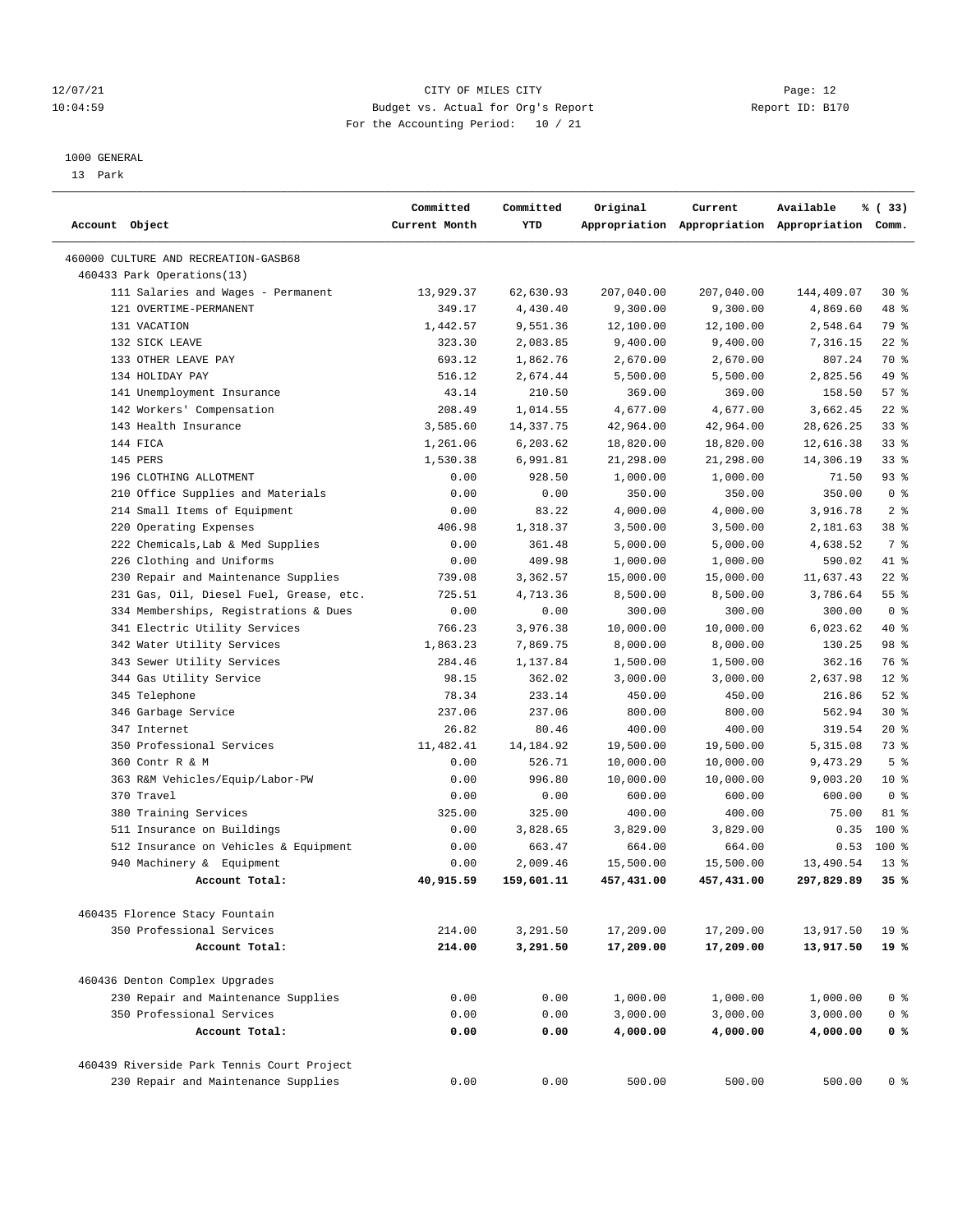#### 12/07/21 CITY OF MILES CITY Page: 13 10:04:59 Budget vs. Actual for Org's Report Report ID: B170 For the Accounting Period: 10 / 21

#### 1000 GENERAL

13 Park

| Account Object                           | Committed<br>Current Month | Committed<br>YTD | Original   | Current<br>Appropriation Appropriation | Available<br>Appropriation | % (33)<br>Comm. |
|------------------------------------------|----------------------------|------------------|------------|----------------------------------------|----------------------------|-----------------|
| Account Total:                           | 0.00                       | 0.00             | 500.00     | 500.00                                 | 500.00                     | 0 <sup>8</sup>  |
| Account Group Total:                     | 41,129.59                  | 162,892.61       | 479,140.00 | 479,140.00                             | 316,247.39                 | 34%             |
| 520000 OTHER FINANCING USES              |                            |                  |            |                                        |                            |                 |
| 521000 Interfund Operating Transfers Out |                            |                  |            |                                        |                            |                 |
| 820 Transfers to Other Funds             | 0.00                       | 0.00             | 80,000.00  | 80,000.00                              | 80,000.00                  | 0 <sup>8</sup>  |
| Account Total:                           | 0.00                       | 0.00             | 80,000.00  | 80,000.00                              | 80,000.00                  | 0 <sup>8</sup>  |
| Account Group Total:                     | 0.00                       | 0.00             | 80,000.00  | 80,000.00                              | 80,000.00                  | 0 <sup>8</sup>  |
| Organization Total:                      | 41,129.59                  | 162,892.61       | 559,140.00 | 559,140.00                             | 396,247.39                 | 29%             |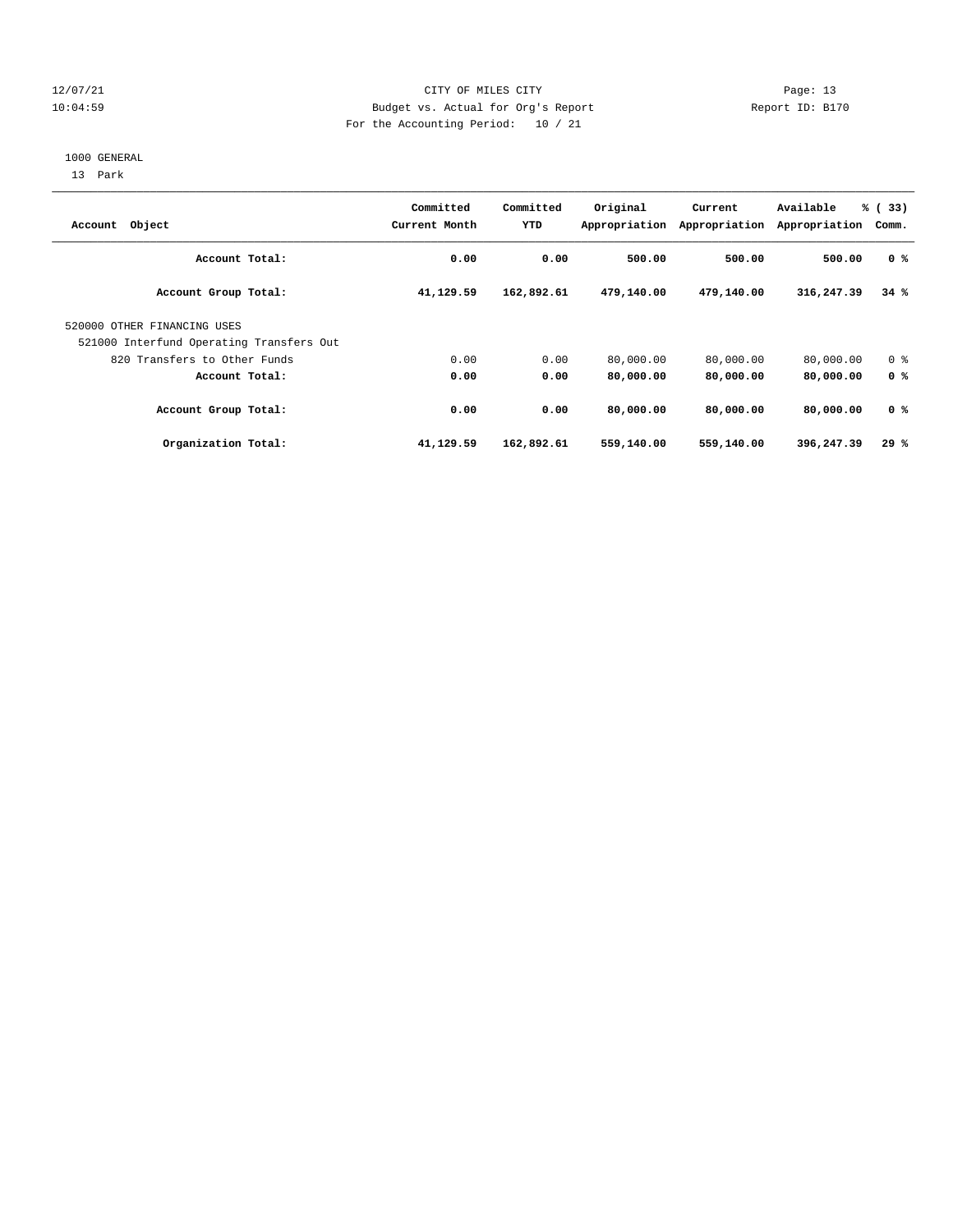#### 12/07/21 CITY OF MILES CITY Page: 14 10:04:59 Budget vs. Actual for Org's Report Report ID: B170 For the Accounting Period: 10 / 21

## 1000 GENERAL

14 Swim Pool

| Account Object                       | Committed<br>Current Month | Committed<br>YTD | Original  | Current   | Available<br>Appropriation Appropriation Appropriation Comm. | % (33)         |  |
|--------------------------------------|----------------------------|------------------|-----------|-----------|--------------------------------------------------------------|----------------|--|
|                                      |                            |                  |           |           |                                                              |                |  |
| 460000 CULTURE AND RECREATION-GASB68 |                            |                  |           |           |                                                              |                |  |
| 460445 Swimming Pool                 |                            |                  |           |           |                                                              |                |  |
| 111 Salaries and Wages - Permanent   | 0.00                       | 29,009.56        | 43,821.00 | 43,821.00 | 14,811.44                                                    | 66 %           |  |
| 121 OVERTIME-PERMANENT               | 0.00                       | 1,012.82         | 0.00      | 0.00      | $-1,012.82$                                                  | $***$ $-$      |  |
| 141 Unemployment Insurance           | 0.00                       | 75.05            | 66.00     | 66.00     | $-9.05$                                                      | $114*$         |  |
| 142 Workers' Compensation            | 0.00                       | 380.22           | 886.00    | 886.00    | 505.78                                                       | 43.8           |  |
| 144 FICA                             | 0.00                       | 2,296.75         | 3,353.00  | 3,353.00  | 1,056.25                                                     | 68 %           |  |
| 145 PERS                             | 0.00                       | 466.65           | 798.00    | 798.00    | 331.35                                                       | 58 %           |  |
| 214 Small Items of Equipment         | 0.00                       | 0.00             | 600.00    | 600.00    | 600.00                                                       | 0 <sup>8</sup> |  |
| 220 Operating Expenses               | 0.00                       | 15.54            | 0.00      | 0.00      | $-15.54$                                                     | $***$ 8        |  |
| 222 Chemicals, Lab & Med Supplies    | 0.00                       | 0.00             | 4,000.00  | 4,000.00  | 4,000.00                                                     | 0 <sup>8</sup> |  |
| 226 Clothing and Uniforms            | 0.00                       | 0.00             | 600.00    | 600.00    | 600.00                                                       | 0 <sup>8</sup> |  |
| 230 Repair and Maintenance Supplies  | 0.00                       | 0.00             | 500.00    | 500.00    | 500.00                                                       | 0 <sup>8</sup> |  |
| 341 Electric Utility Services        | 111.66                     | 880.05           | 2,000.00  | 2,000.00  | 1,119.95                                                     | 44 %           |  |
| 342 Water Utility Services           | 40.71                      | 122.13           | 300.00    | 300.00    | 177.87                                                       | $41$ $%$       |  |
| 343 Sewer Utility Services           | 46.38                      | 139.14           | 250.00    | 250.00    | 110.86                                                       | 56%            |  |
| 345 Telephone                        | 0.00                       | 513.49           | 150.00    | 150.00    | $-363.49$                                                    | $342$ $%$      |  |
| 360 Contr R & M                      | 0.00                       | 0.00             | 500.00    | 500.00    | 500.00                                                       | 0 <sup>8</sup> |  |
| 363 R&M Vehicles/Equip/Labor-PW      | 0.00                       | 0.00             | 6.300.00  | 6.300.00  | 6.300.00                                                     | 0 <sup>8</sup> |  |
| 380 Training Services                | 0.00                       | 0.00             | 1,000.00  | 1,000.00  | 1,000.00                                                     | 0 <sup>8</sup> |  |
| 540 Special Assessments              | 0.00                       | 0.00             | 1,400.00  | 1,400.00  | 1,400.00                                                     | 0 <sup>8</sup> |  |
| Account Total:                       | 198.75                     | 34,911.40        | 66,524.00 | 66,524.00 | 31,612.60                                                    | 52%            |  |
| Account Group Total:                 | 198.75                     | 34,911.40        | 66,524.00 | 66,524.00 | 31,612.60                                                    | 52%            |  |
| Organization Total:                  | 198.75                     | 34,911.40        | 66,524.00 | 66,524.00 | 31,612.60                                                    | 52%            |  |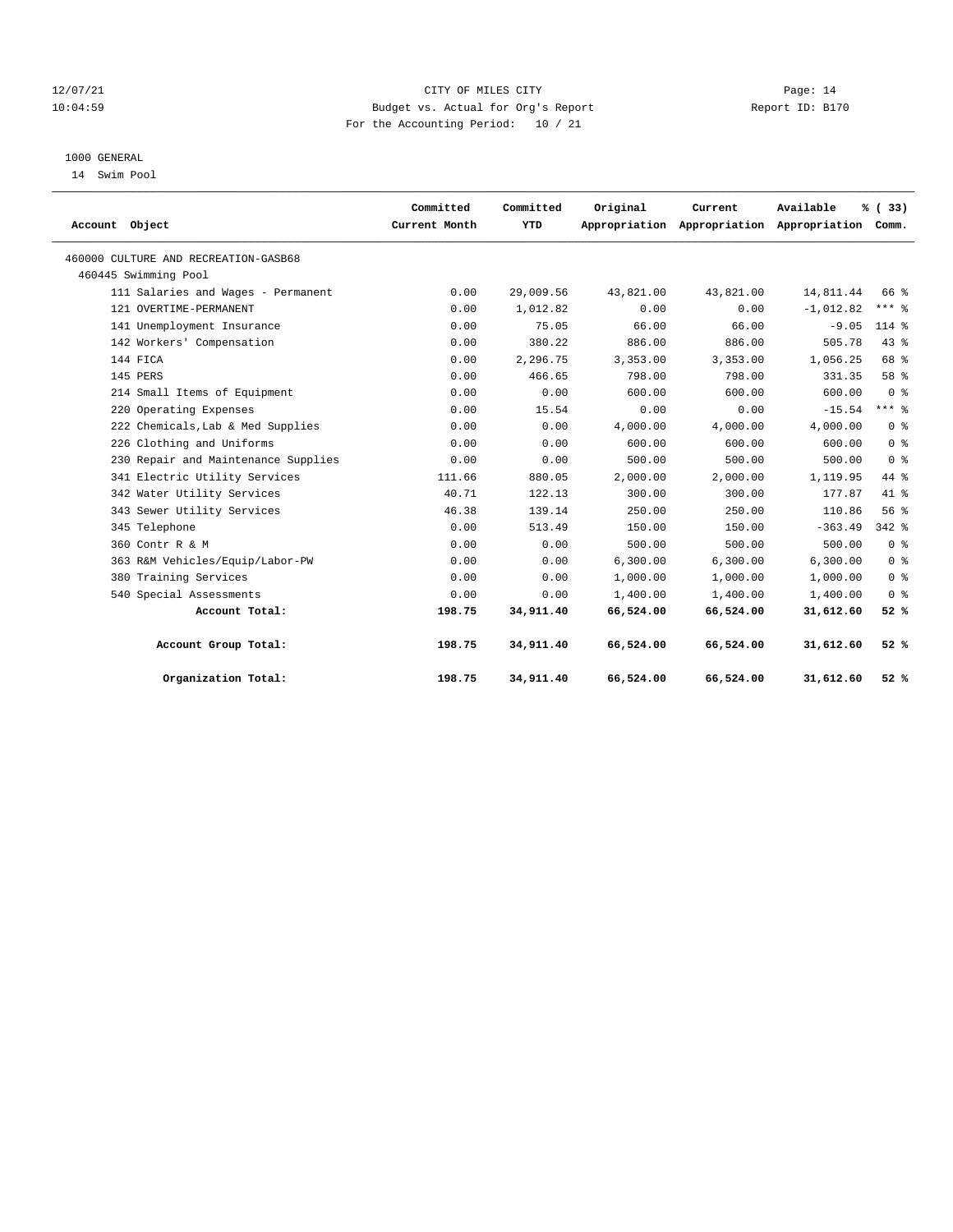#### 12/07/21 CITY OF MILES CITY Page: 15 10:04:59 Budget vs. Actual for Org's Report Report ID: B170 For the Accounting Period: 10 / 21

#### 1000 GENERAL 16 Library

| Account Object                                                          | Committed<br>Current Month | Committed<br>YTD | Original<br>Appropriation | Current<br>Appropriation | Available<br>Appropriation | % (33)<br>Comm. |
|-------------------------------------------------------------------------|----------------------------|------------------|---------------------------|--------------------------|----------------------------|-----------------|
| 520000 OTHER FINANCING USES<br>521000 Interfund Operating Transfers Out |                            |                  |                           |                          |                            |                 |
| 820 Transfers to Other Funds                                            | 25,998.75                  | 103,995.00       | 311,985.00                | 311,985.00               | 207,990.00                 | 33 <sup>8</sup> |
| Account Total:                                                          | 25,998.75                  | 103,995.00       | 311,985.00                | 311,985.00               | 207,990.00                 | 33%             |
| Account Group Total:                                                    | 25,998.75                  | 103,995.00       | 311,985.00                | 311,985.00               | 207,990.00                 | 33%             |
| Organization Total:                                                     | 25,998.75                  | 103,995.00       | 311,985.00                | 311,985.00               | 207,990.00                 | 33%             |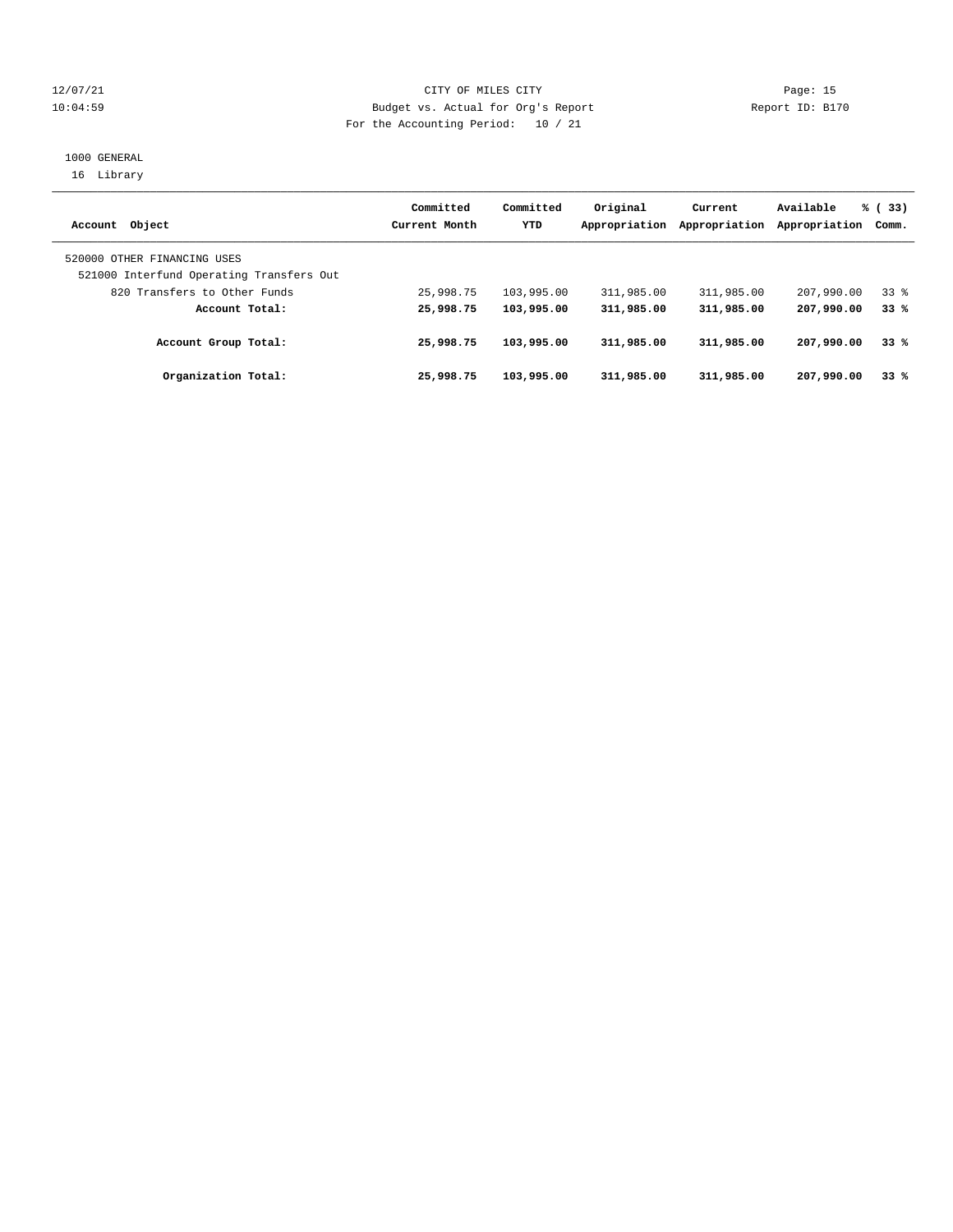#### 12/07/21 CITY OF MILES CITY Page: 16 10:04:59 Budget vs. Actual for Org's Report Report ID: B170 For the Accounting Period: 10 / 21

#### 1000 GENERAL

21 Animal Control

| Account Object                          | Committed<br>Current Month | Committed<br>YTD | Original  | Current   | Available<br>Appropriation Appropriation Appropriation Comm. | % (33)          |
|-----------------------------------------|----------------------------|------------------|-----------|-----------|--------------------------------------------------------------|-----------------|
| 440000 PUBLIC HEALTH-GASB68             |                            |                  |           |           |                                                              |                 |
| 440600 Animal Control Services (21)     |                            |                  |           |           |                                                              |                 |
| 111 Salaries and Wages - Permanent      | 3,612.00                   | 13,394.50        | 46,016.00 | 46,016.00 | 32,621.50                                                    | 298             |
| 121 OVERTIME-PERMANENT                  | 0.00                       | 0.00             | 800.00    | 800.00    | 800.00                                                       | 0 <sup>8</sup>  |
| 131 VACATION                            | 0.00                       | 1,569.50         | 1,500.00  | 1,500.00  | $-69.50$                                                     | $105$ %         |
| 132 SICK LEAVE                          | 0.00                       | 0.00             | 700.00    | 700.00    | 700.00                                                       | 0 <sup>8</sup>  |
| 133 OTHER LEAVE PAY                     | 0.00                       | 0.00             | 500.00    | 500.00    | 500.00                                                       | 0 <sup>8</sup>  |
| 141 Unemployment Insurance              | 9.03                       | 38.50            | 74.00     | 74.00     | 35.50                                                        | $52$ $%$        |
| 142 Workers' Compensation               | 111.43                     | 472.97           | 974.00    | 974.00    | 501.03                                                       | 49 %            |
| 143 Health Insurance                    | 855.81                     | 3,422.06         | 10,254.00 | 10,254.00 | 6,831.94                                                     | $33$ $%$        |
| 144 FICA                                | 276.31                     | 1,177.99         | 3,788.00  | 3,788.00  | 2,610.01                                                     | $31*$           |
| 145 PERS                                | 320.38                     | 1,327.30         | 3,690.00  | 3,690.00  | 2,362.70                                                     | 36%             |
| 196 CLOTHING ALLOTMENT                  | 0.00                       | 435.00           | 870.00    | 870.00    | 435.00                                                       | 50%             |
| 210 Office Supplies and Materials       | 0.00                       | $-5.88$          | 0.00      | 0.00      | 5.88                                                         | $***$ 8         |
| 214 Small Items of Equipment            | 0.00                       | 0.00             | 100.00    | 100.00    | 100.00                                                       | 0 <sup>8</sup>  |
| 220 Operating Expenses                  | 0.00                       | 412.32           | 1,200.00  | 1,200.00  | 787.68                                                       | 34.8            |
| 230 Repair and Maintenance Supplies     | 0.00                       | 0.00             | 50.00     | 50.00     | 50.00                                                        | 0 <sup>8</sup>  |
| 231 Gas, Oil, Diesel Fuel, Grease, etc. | 150.91                     | 536.33           | 1,400.00  | 1,400.00  | 863.67                                                       | 38 %            |
| 311 Postage, Box Rent, Etc.             | 8.55                       | 49.35            | 100.00    | 100.00    | 50.65                                                        | 49 %            |
| 341 Electric Utility Services           | 46.71                      | 200.38           | 529.00    | 529.00    | 328.62                                                       | 38 %            |
| 342 Water Utility Services              | 23.90                      | 71.70            | 350.00    | 350.00    | 278.30                                                       | $20*$           |
| 343 Sewer Utility Services              | 28.16                      | 108.00           | 150.00    | 150.00    | 42.00                                                        | 72 %            |
| 344 Gas Utility Service                 | 31.55                      | 123.47           | 635.00    | 635.00    | 511.53                                                       | 19 <sup>°</sup> |
| 345 Telephone                           | 76.99                      | 229.09           | 500.00    | 500.00    | 270.91                                                       | 46%             |
| 347 Internet                            | 44.95                      | 134.85           | 560.00    | 560.00    | 425.15                                                       | $24$ %          |
| 350 Professional Services               | 689.65                     | 1,899.32         | 4,000.00  | 4,000.00  | 2,100.68                                                     | 47.8            |
| 511 Insurance on Buildings              | 0.00                       | 100.15           | 101.00    | 101.00    | 0.85                                                         | 99 <sub>8</sub> |
| Account Total:                          | 6,286.33                   | 25,696.90        | 78,841.00 | 78,841.00 | 53,144.10                                                    | 33 %            |
| Account Group Total:                    | 6,286.33                   | 25,696.90        | 78,841.00 | 78,841.00 | 53,144.10                                                    | 33%             |
| Organization Total:                     | 6,286.33                   | 25,696.90        | 78,841.00 | 78,841.00 | 53,144.10                                                    | 33%             |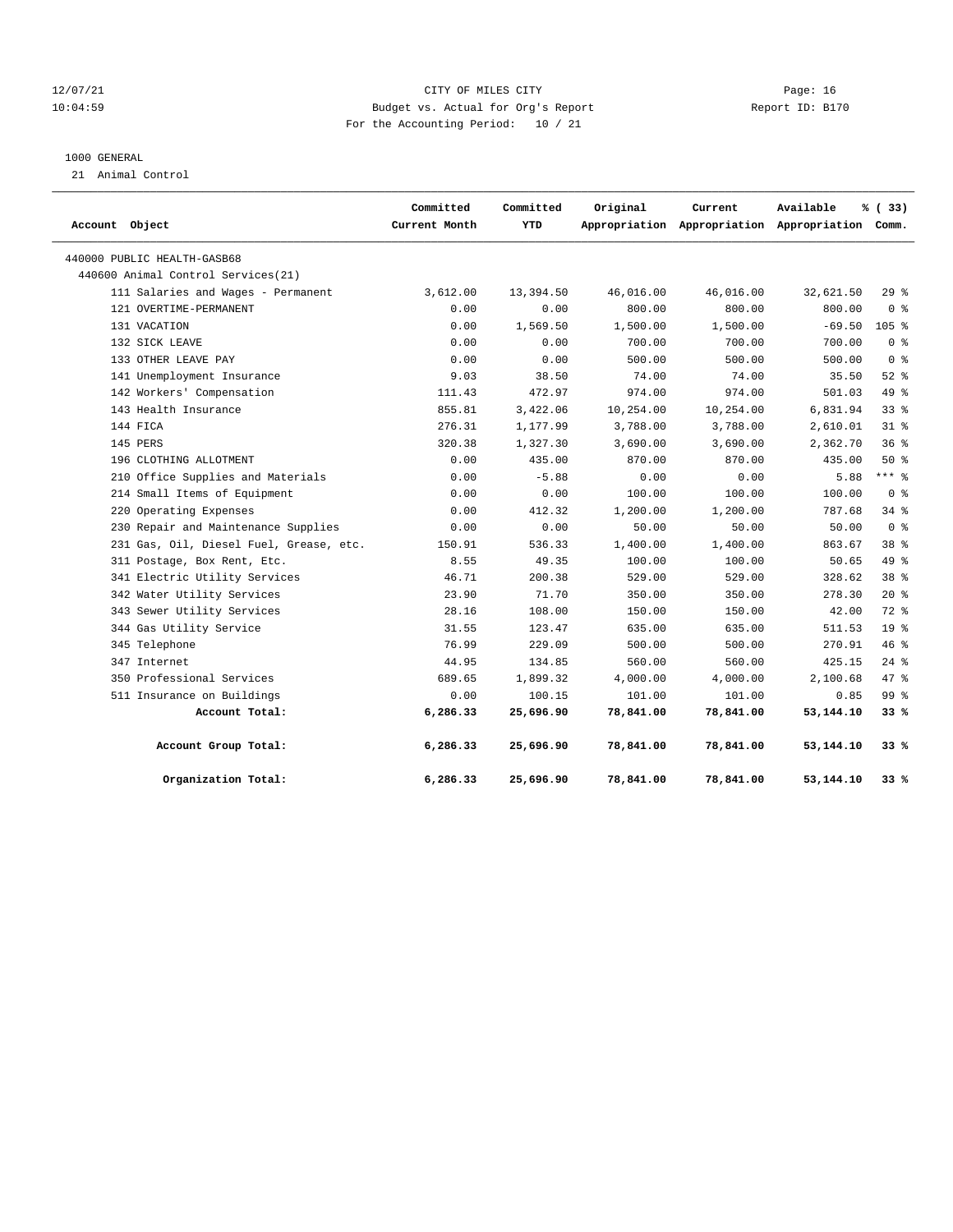#### 12/07/21 CITY OF MILES CITY Page: 17 10:04:59 Budget vs. Actual for Org's Report Report ID: B170 For the Accounting Period: 10 / 21

#### 1000 GENERAL

36 Planning & Community Services

| Account Object                            | Committed<br>Current Month | Committed<br>YTD | Original  | Current   | Available<br>Appropriation Appropriation Appropriation Comm. | % (33)          |
|-------------------------------------------|----------------------------|------------------|-----------|-----------|--------------------------------------------------------------|-----------------|
| 410000 GENERAL GOVERNMENTGASB68           |                            |                  |           |           |                                                              |                 |
| 411020 Community Services & Planning      |                            |                  |           |           |                                                              |                 |
| 111 Salaries and Wages - Permanent        | 261.78                     | 2,742.18         | 7,804.00  | 7,804.00  | 5,061.82                                                     | 35%             |
| 121 OVERTIME-PERMANENT                    | 0.00                       | 0.00             | 200.00    | 200.00    | 200.00                                                       | 0 <sup>8</sup>  |
| 131 VACATION                              | 333.55                     | 521.99           | 2,800.00  | 2,800.00  | 2,278.01                                                     | 19 <sup>°</sup> |
| 132 SICK LEAVE                            | 44.28                      | 174.53           | 1,300.00  | 1,300.00  | 1,125.47                                                     | $13*$           |
| 133 OTHER LEAVE PAY                       | 294.30                     | 352.53           | 466.00    | 466.00    | 113.47                                                       | 76 %            |
| 141 Unemployment Insurance                | 2.36                       | 9.65             | 19.00     | 19.00     | 9.35                                                         | $51$ %          |
| 142 Workers' Compensation                 | 4.56                       | 18.66            | 90.00     | 90.00     | 71.34                                                        | $21*$           |
| 143 Health Insurance                      | 77.21                      | 806.86           | 2,769.00  | 2,769.00  | 1,962.14                                                     | 29%             |
| 144 FICA                                  | 71.14                      | 292.04           | 962.00    | 962.00    | 669.96                                                       | $30*$           |
| 145 PERS                                  | 82.79                      | 336.17           | 1,115.00  | 1,115.00  | 778.83                                                       | $30*$           |
| 196 CLOTHING ALLOTMENT                    | 0.00                       | 40.50            | 164.00    | 164.00    | 123.50                                                       | 25%             |
| 210 Office Supplies and Materials         | 41.71                      | 61.83            | 500.00    | 500.00    | 438.17                                                       | $12*$           |
| 214 Small Items of Equipment              | 0.00                       | 0.00             | 400.00    | 400.00    | 400.00                                                       | 0 <sup>8</sup>  |
| 231 Gas, Oil, Diesel Fuel, Grease, etc.   | 0.00                       | 0.00             | 200.00    | 200.00    | 200.00                                                       | 0 <sup>8</sup>  |
| 311 Postage, Box Rent, Etc.               | 0.00                       | 6.11             | 1,000.00  | 1,000.00  | 993.89                                                       | 1 <sup>8</sup>  |
| 320 Printing, Duplicating, Typing &       | 0.00                       | 0.00             | 300.00    | 300.00    | 300.00                                                       | 0 <sup>8</sup>  |
| 327 Map Printing                          | 0.00                       | 0.00             | 200.00    | 200.00    | 200.00                                                       | 0 <sup>8</sup>  |
| 330 Publicity, Subscriptions & Dues       | 0.00                       | 0.00             | 500.00    | 500.00    | 500.00                                                       | 0 <sup>8</sup>  |
| 331 Publication of Formal & Legal Notices | 0.00                       | 123.50           | 700.00    | 700.00    | 576.50                                                       | 18 <sup>8</sup> |
| 334 Memberships, Registrations & Dues     | 0.00                       | 262.00           | 1,000.00  | 1,000.00  | 738.00                                                       | 26%             |
| 345 Telephone                             | 44.58                      | 131.86           | 300.00    | 300.00    | 168.14                                                       | 44 %            |
| 350 Professional Services                 | 0.00                       | 4,491.00         | 69,000.00 | 69,000.00 | 64,509.00                                                    | 7 %             |
| 360 Contr R & M                           | 54.03                      | 324.75           | 1,000.00  | 1,000.00  | 675.25                                                       | 328             |
| 370 Travel                                | 488.76                     | 911.51           | 1,000.00  | 1,000.00  | 88.49                                                        | $91$ %          |
| 380 Training Services                     | 0.00                       | 295.00           | 2,000.00  | 2,000.00  | 1,705.00                                                     | 15 <sup>°</sup> |
| 382 Books                                 | 0.00                       | 0.00             | 400.00    | 400.00    | 400.00                                                       | 0 <sup>8</sup>  |
| Account Total:                            | 1,801.05                   | 11,902.67        | 96,189.00 | 96,189.00 | 84,286.33                                                    | $12*$           |
| Account Group Total:                      | 1,801.05                   | 11,902.67        | 96,189.00 | 96,189.00 | 84,286.33                                                    | 12 %            |
| Organization Total:                       | 1,801.05                   | 11,902.67        | 96,189.00 | 96,189.00 | 84,286.33                                                    | $12*$           |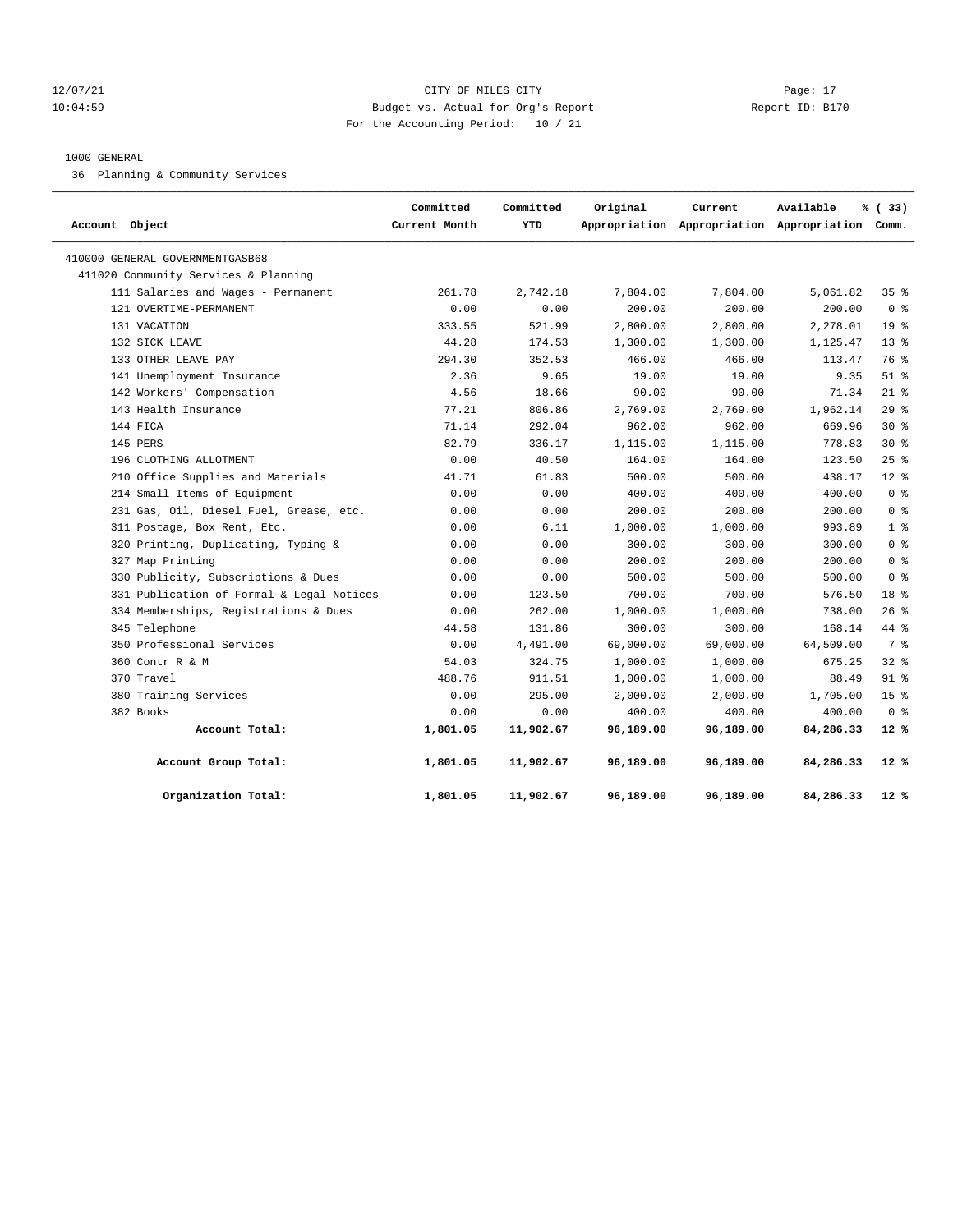#### 12/07/21 CITY OF MILES CITY Page: 18 10:04:59 Budget vs. Actual for Org's Report Report ID: B170 For the Accounting Period: 10 / 21

#### 1000 GENERAL

37 CITY HEALTH

|                                          | Committed     | Committed  | Original      | Current       | Available     | % (33)         |
|------------------------------------------|---------------|------------|---------------|---------------|---------------|----------------|
| Account Object                           | Current Month | <b>YTD</b> | Appropriation | Appropriation | Appropriation | Comm.          |
| 520000 OTHER FINANCING USES              |               |            |               |               |               |                |
| 521000 Interfund Operating Transfers Out |               |            |               |               |               |                |
| 820 Transfers to Other Funds             | 0.00          | 0.00       | 13,000.00     | 13,000.00     | 13,000.00     | 0 <sup>8</sup> |
| Account Total:                           | 0.00          | 0.00       | 13,000.00     | 13,000.00     | 13,000.00     | 0 <sup>8</sup> |
| Account Group Total:                     | 0.00          | 0.00       | 13,000.00     | 13,000.00     | 13,000.00     | 0 %            |
| Organization Total:                      | 0.00          | 0.00       | 13,000.00     | 13,000.00     | 13,000.00     | 0 <sup>8</sup> |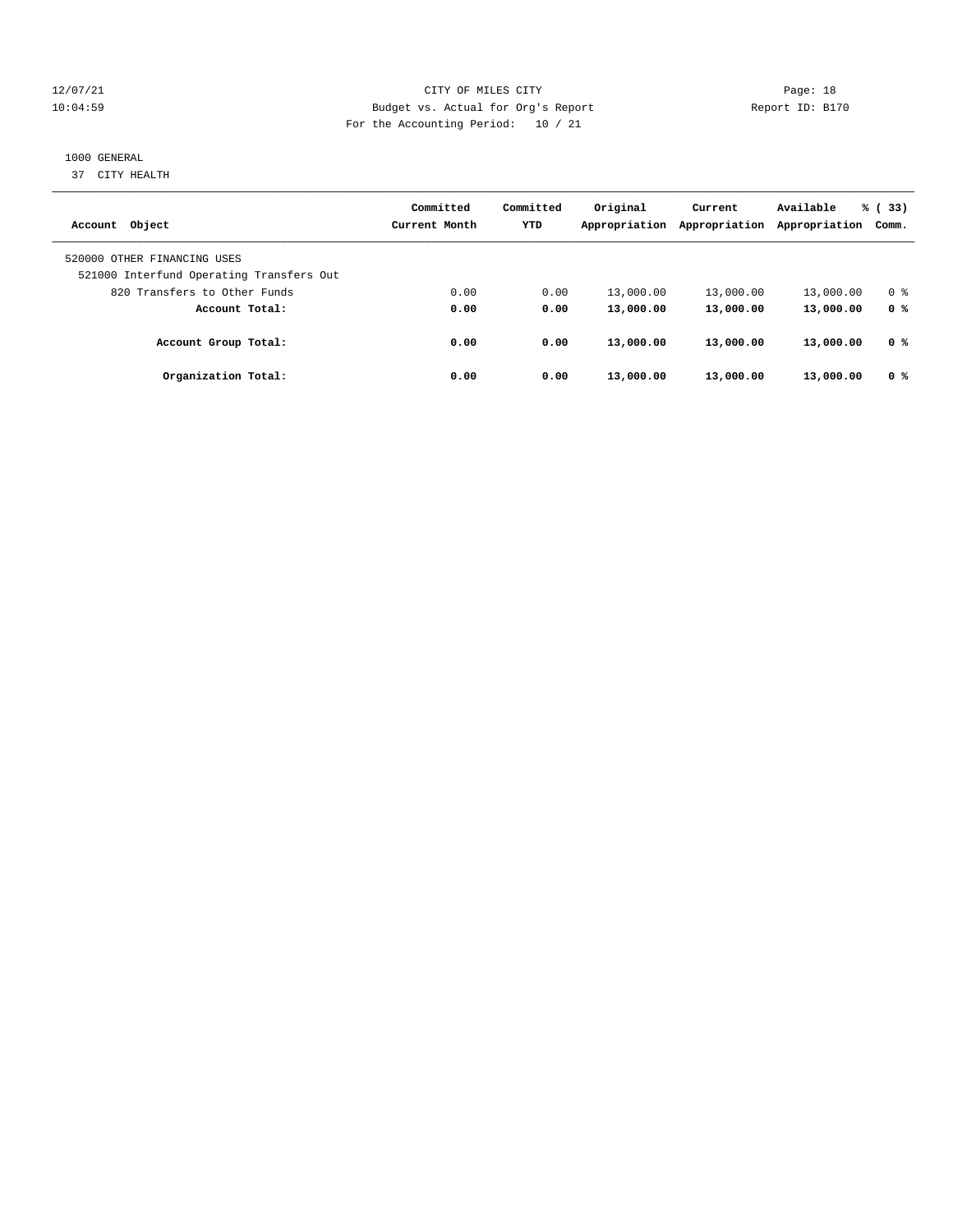#### 12/07/21 CITY OF MILES CITY Page: 19 10:04:59 Budget vs. Actual for Org's Report Report ID: B170 For the Accounting Period: 10 / 21

#### 1000 GENERAL

201 Flood Prevention

|                                           | Committed     | Committed  | Original   | Current    | Available                                       | % (33)          |
|-------------------------------------------|---------------|------------|------------|------------|-------------------------------------------------|-----------------|
| Account Object                            | Current Month | <b>YTD</b> |            |            | Appropriation Appropriation Appropriation Comm. |                 |
| 430000 Public Works-GASB68                |               |            |            |            |                                                 |                 |
| 431200 Flood Control                      |               |            |            |            |                                                 |                 |
| 111 Salaries and Wages - Permanent        | 1,122.87      | 4,993.77   | 16,692.00  | 16,692.00  | 11,698.23                                       | $30*$           |
| 131 VACATION                              | 344.44        | 467.01     | 1,000.00   | 1,000.00   | 532.99                                          | 47 %            |
| 132 SICK LEAVE                            | 48.22         | 354.18     | 500.00     | 500.00     | 145.82                                          | 71 %            |
| 133 OTHER LEAVE PAY                       | 0.00          | 247.26     | 1,049.00   | 1,049.00   | 801.74                                          | $24$ %          |
| 141 Unemployment Insurance                | 3.80          | 15.40      | 29.00      | 29.00      | 13.60                                           | 53%             |
| 142 Workers' Compensation                 | 8.94          | 36.09      | 389.00     | 389.00     | 352.91                                          | 9%              |
| 143 Health Insurance                      | 342.18        | 1,393.01   | 4,102.00   | 4,102.00   | 2,708.99                                        | 34%             |
| 144 FICA                                  | 113.73        | 459.34     | 1,472.00   | 1,472.00   | 1,012.66                                        | $31*$           |
| 145 PERS                                  | 134.42        | 537.79     | 1,707.00   | 1,707.00   | 1,169.21                                        | $32$ $%$        |
| 196 CLOTHING ALLOTMENT                    | 0.00          | 60.00      | 60.00      | 60.00      | 0.00                                            | 100 %           |
| 210 Office Supplies and Materials         | 45.09         | 53.17      | 500.00     | 500.00     | 446.83                                          | 11 <sup>8</sup> |
| 214 Small Items of Equipment              | 0.00          | 0.00       | 400.00     | 400.00     | 400.00                                          | 0 <sup>8</sup>  |
| 220 Operating Expenses                    | 55.80         | 55.80      | 300.00     | 300.00     | 244.20                                          | 19 <sup>°</sup> |
| 311 Postage, Box Rent, Etc.               | 1,055.97      | 1,094.24   | 2,000.00   | 2,000.00   | 905.76                                          | 55%             |
| 330 Publicity, Subscriptions & Dues       | 0.00          | 0.00       | 50.00      | 50.00      | 50.00                                           | 0 <sup>8</sup>  |
| 331 Publication of Formal & Legal Notices | 0.00          | 988.00     | 2,000.00   | 2,000.00   | 1,012.00                                        | 49 %            |
| 334 Memberships, Registrations & Dues     | 0.00          | 0.00       | 250.00     | 250.00     | 250.00                                          | 0 <sup>8</sup>  |
| 345 Telephone                             | 55.75         | 165.37     | 350.00     | 350.00     | 184.63                                          | 47.8            |
| 350 Professional Services                 | 0.00          | 1,888.60   | 200,000.00 | 200,000.00 | 198,111.40                                      | 1 <sup>8</sup>  |
| 370 Travel                                | 0.00          | 0.00       | 1,000.00   | 1,000.00   | 1,000.00                                        | 0 <sup>8</sup>  |
| 380 Training Services                     | 0.00          | 0.00       | 250.00     | 250.00     | 250.00                                          | 0 <sup>8</sup>  |
| 540 Special Assessments                   | 0.00          | 0.00       | 300.00     | 300.00     | 300.00                                          | 0 <sup>8</sup>  |
| Account Total:                            | 3,331.21      | 12,809.03  | 234,400.00 | 234,400.00 | 221,590.97                                      | 5%              |
| Account Group Total:                      | 3,331.21      | 12,809.03  | 234,400.00 | 234,400.00 | 221,590.97                                      | 5%              |
| 490000 DEBT SERVICE                       |               |            |            |            |                                                 |                 |
| 490500 Other Debt Service Payments        |               |            |            |            |                                                 |                 |
| 652 Principle- Flood Study Loan           | 0.00          | 15,044.16  | 30,266.00  | 30,266.00  | 15,221.84                                       | 50%             |
| 653 Interest- Flood Study Loan            | 0.00          | 495.69     | 875.00     | 875.00     | 379.31                                          | 57%             |
| Account Total:                            | 0.00          | 15,539.85  | 31,141.00  | 31,141.00  | 15,601.15                                       | 50 %            |
| Account Group Total:                      | 0.00          | 15,539.85  | 31,141.00  | 31,141.00  | 15,601.15                                       | 50 %            |
| Organization Total:                       | 3,331.21      | 28,348.88  | 265,541.00 | 265,541.00 | 237, 192. 12                                    | 11 %            |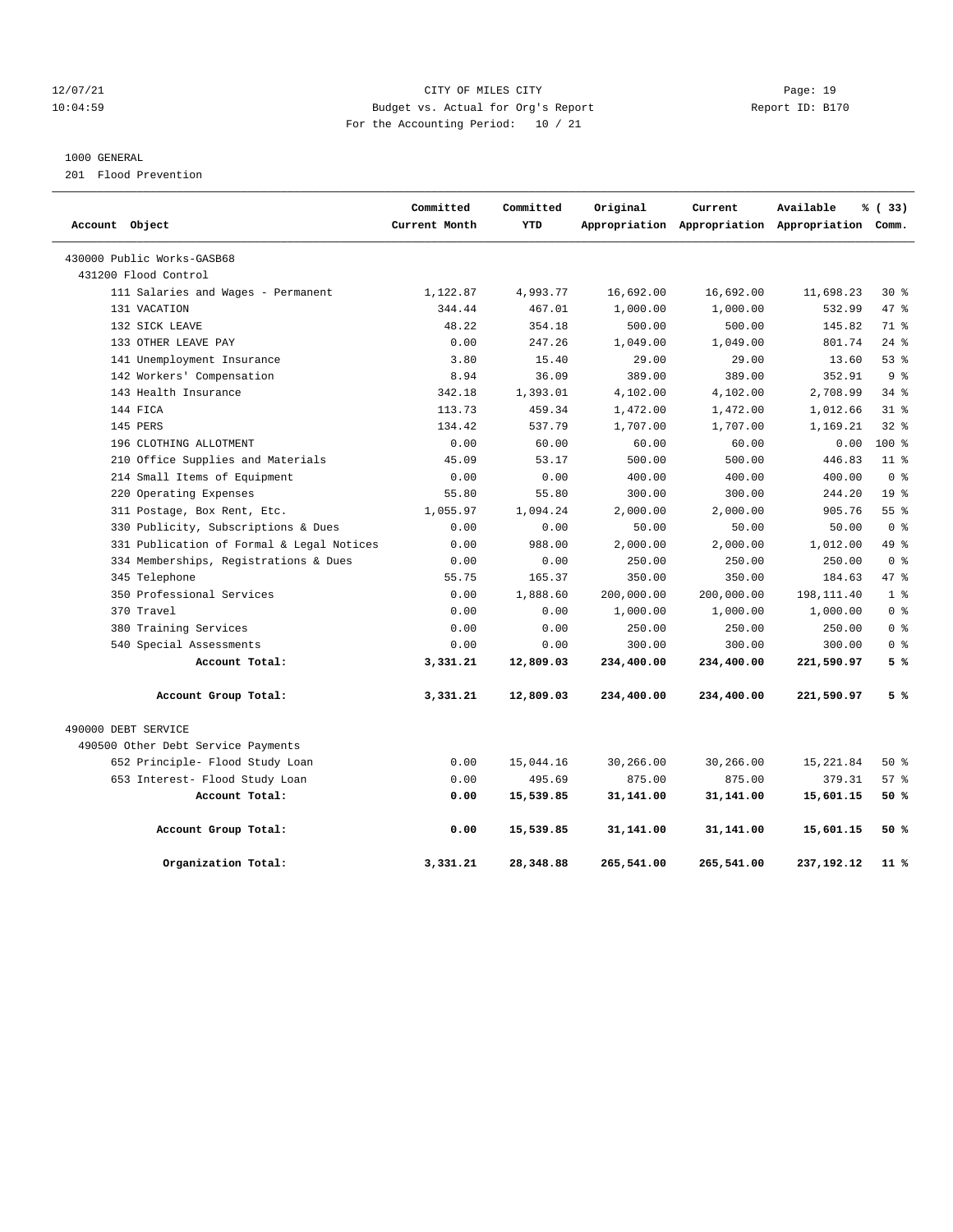#### 12/07/21 CITY OF MILES CITY Page: 20 10:04:59 Budget vs. Actual for Org's Report Report ID: B170 For the Accounting Period: 10 / 21

## 1000 GENERAL

301 Elections

| Account Object                                      | Committed<br>Current Month | Committed<br><b>YTD</b> | Original<br>Appropriation | Current<br>Appropriation | Available<br>Appropriation | % (33)<br>Comm. |
|-----------------------------------------------------|----------------------------|-------------------------|---------------------------|--------------------------|----------------------------|-----------------|
| 410000 GENERAL GOVERNMENTGASB68<br>410600 Elections |                            |                         |                           |                          |                            |                 |
| PURCHASED SERVICES<br>300                           | 0.00                       | 0.00                    | 10,000.00                 | 10,000.00                | 10,000.00                  | 0 <sup>8</sup>  |
| Account Total:                                      | 0.00                       | 0.00                    | 10,000.00                 | 10,000.00                | 10,000.00                  | 0 <sup>8</sup>  |
| Account Group Total:                                | 0.00                       | 0.00                    | 10,000.00                 | 10,000.00                | 10,000.00                  | 0 <sup>8</sup>  |
| Organization Total:                                 | 0.00                       | 0.00                    | 10,000.00                 | 10,000.00                | 10,000.00                  | 0 %             |
|                                                     |                            |                         |                           |                          |                            |                 |

 **Fund Total: 1,063,352.81 2,355,416.58 6,602,006.00 6,602,006.00 4,246,589.42 36 %**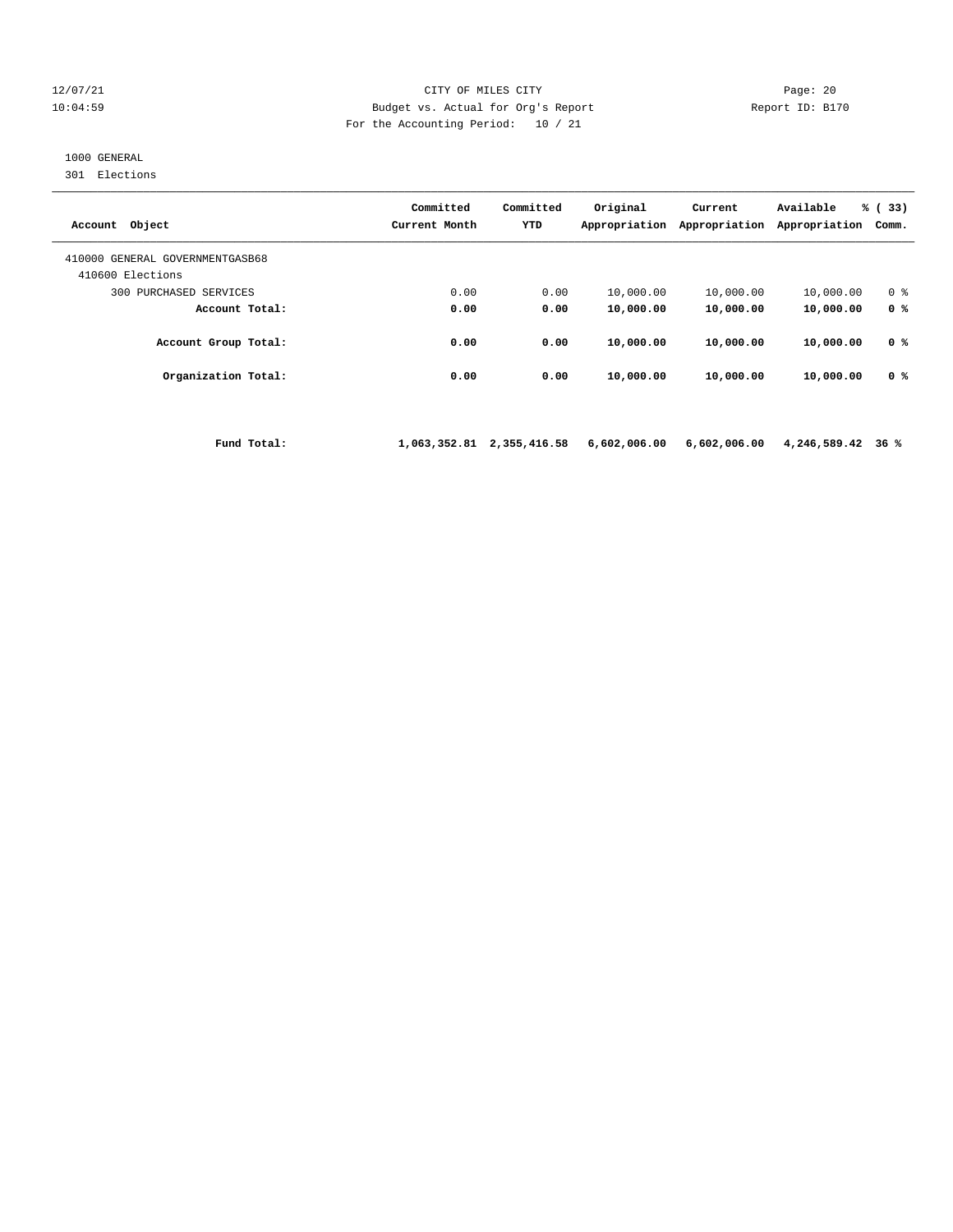#### 12/07/21 CITY OF MILES CITY Page: 21 10:04:59 Budget vs. Actual for Org's Report Report ID: B170 For the Accounting Period: 10 / 21

————————————————————————————————————————————————————————————————————————————————————————————————————————————————————————————————————

# 2220 LIBRARY

16 Library

|                |                                          | Committed     | Committed | Original   | Current    | Available                                       | % (33)          |  |
|----------------|------------------------------------------|---------------|-----------|------------|------------|-------------------------------------------------|-----------------|--|
| Account Object |                                          | Current Month | YTD       |            |            | Appropriation Appropriation Appropriation Comm. |                 |  |
|                | 460000 CULTURE AND RECREATION-GASB68     |               |           |            |            |                                                 |                 |  |
|                | 460100 Library Services(16)              |               |           |            |            |                                                 |                 |  |
|                | 111 Salaries and Wages - Permanent       | 8,963.49      | 41,150.91 | 158,500.00 | 158,500.00 | 117,349.09                                      | 26 %            |  |
|                | 121 OVERTIME-PERMANENT                   | 0.00          | 0.00      | 600.00     | 600.00     | 600.00                                          | 0 <sup>8</sup>  |  |
|                | 131 VACATION                             | 438.56        | 2,295.43  | 16,000.00  | 16,000.00  | 13,704.57                                       | $14*$           |  |
|                | 132 SICK LEAVE                           | 199.96        | 1,048.32  | 7,300.00   | 7,300.00   | 6,251.68                                        | 14 %            |  |
|                | 133 OTHER LEAVE PAY                      | 0.00          | 0.00      | 4,163.00   | 4,163.00   | 4,163.00                                        | 0 <sup>8</sup>  |  |
|                | 141 Unemployment Insurance               | 24.01         | 112.42    | 280.00     | 280.00     | 167.58                                          | 40 %            |  |
|                | 142 Workers' Compensation                | 56.57         | 264.79    | 1,394.00   | 1,394.00   | 1,129.21                                        | 19 <sup>°</sup> |  |
|                | 143 Health Insurance                     | 3,464.42      | 11,753.62 | 51,270.00  | 51,270.00  | 39,516.38                                       | $23$ %          |  |
|                | 144 FICA                                 | 731.57        | 3,426.31  | 14,272.00  | 14,272.00  | 10,845.69                                       | 24%             |  |
|                | 145 PERS                                 | 851.70        | 3,946.68  | 16,548.00  | 16,548.00  | 12,601.32                                       | $24$ %          |  |
|                | 196 CLOTHING ALLOTMENT                   | 0.00          | 450.00    | 750.00     | 750.00     | 300.00                                          | 60 %            |  |
|                | 210 Office Supplies and Materials        | 0.00          | 51.29     | 600.00     | 600.00     | 548.71                                          | 9 <sup>8</sup>  |  |
|                | 214 Small Items of Equipment             | 0.00          | 2,033.16  | 8,500.00   | 8,500.00   | 6,466.84                                        | $24$ %          |  |
|                | 220 Operating Expenses                   | 0.00          | 0.00      | 500.00     | 500.00     | 500.00                                          | 0 <sup>8</sup>  |  |
|                | 224 Janitorial Supplies                  | 0.00          | 35.93     | 1,200.00   | 1,200.00   | 1,164.07                                        | 3 <sup>8</sup>  |  |
|                | 311 Postage, Box Rent, Etc.              | 117.60        | 515.79    | 1,500.00   | 1,500.00   | 984.21                                          | 34 %            |  |
|                | 320 Printing, Duplicating, Typing &      | 79.44         | 141.65    | 2,000.00   | 2,000.00   | 1,858.35                                        | 7 %             |  |
|                | 334 Memberships, Registrations & Dues    | 0.00          | 0.00      | 500.00     | 500.00     | 500.00                                          | 0 <sup>8</sup>  |  |
|                | 341 Electric Utility Services            | 745.39        | 4,247.60  | 10,000.00  | 10,000.00  | 5,752.40                                        | $42*$           |  |
|                | 342 Water Utility Services               | 23.90         | 95.60     | 750.00     | 750.00     | 654.40                                          | $13*$           |  |
|                | 343 Sewer Utility Services               | 28.16         | 112.64    | 500.00     | 500.00     | 387.36                                          | $23$ %          |  |
|                | 344 Gas Utility Service                  | 69.14         | 286.05    | 6,500.00   | 6,500.00   | 6,213.95                                        | 4%              |  |
|                | 345 Telephone                            | 96.12         | 293.74    | 1,750.00   | 1,750.00   | 1,456.26                                        | $17*$           |  |
|                | 346 Garbage Service                      | 0.00          | 0.00      | 400.00     | 400.00     | 400.00                                          | 0 <sup>8</sup>  |  |
|                | 347 Internet                             | 235.91        | 690.21    | 3,500.00   | 3,500.00   | 2,809.79                                        | $20*$           |  |
|                | 350 Professional Services                | 0.00          | 526.85    | 15,000.00  | 15,000.00  | 14, 473. 15                                     | 4%              |  |
|                | 360 Contr R & M                          | 325.00        | 1,300.00  | 15,000.00  | 15,000.00  | 13,700.00                                       | 9 %             |  |
|                | 370 Travel                               | 0.00          | 0.00      | 2,500.00   | 2,500.00   | 2,500.00                                        | 0 <sup>8</sup>  |  |
|                | 380 Training Services                    | 0.00          | 0.00      | 2,000.00   | 2,000.00   | 2,000.00                                        | 0 <sup>8</sup>  |  |
|                | 382 Books                                | 139.95        | 2,746.92  | 16,000.00  | 16,000.00  | 13,253.08                                       | $17*$           |  |
|                | 511 Insurance on Buildings               | 0.00          | 3,513.44  | 3,514.00   | 3,514.00   | 0.56                                            | 100 %           |  |
|                | 513 Liability                            | 0.00          | 3,566.27  | 3,200.00   | 3,200.00   | $-366.27$ 111 %                                 |                 |  |
|                | 920 Buildings                            | 0.00          | 0.00      | 20,000.00  | 20,000.00  | 20,000.00                                       | 0 <sup>8</sup>  |  |
|                | Account Total:                           | 16,590.89     | 84,605.62 | 386,491.00 | 386,491.00 | 301,885.38                                      | 22%             |  |
|                | Account Group Total:                     | 16,590.89     | 84,605.62 | 386,491.00 | 386,491.00 | 301,885.38                                      | 22 %            |  |
|                | 520000 OTHER FINANCING USES              |               |           |            |            |                                                 |                 |  |
|                | 521000 Interfund Operating Transfers Out |               |           |            |            |                                                 |                 |  |
|                | 820 Transfers to Other Funds             | 1,589.24      | 6,356.96  | 19,071.00  | 19,071.00  | 12,714.04                                       | 33%             |  |
|                | Account Total:                           | 1,589.24      | 6,356.96  | 19,071.00  | 19,071.00  | 12,714.04                                       | 33%             |  |
|                | Account Group Total:                     | 1,589.24      | 6,356.96  | 19,071.00  | 19,071.00  | 12,714.04                                       | 33%             |  |
|                | Organization Total:                      | 18,180.13     | 90,962.58 | 405,562.00 | 405,562.00 | 314,599.42                                      | 22%             |  |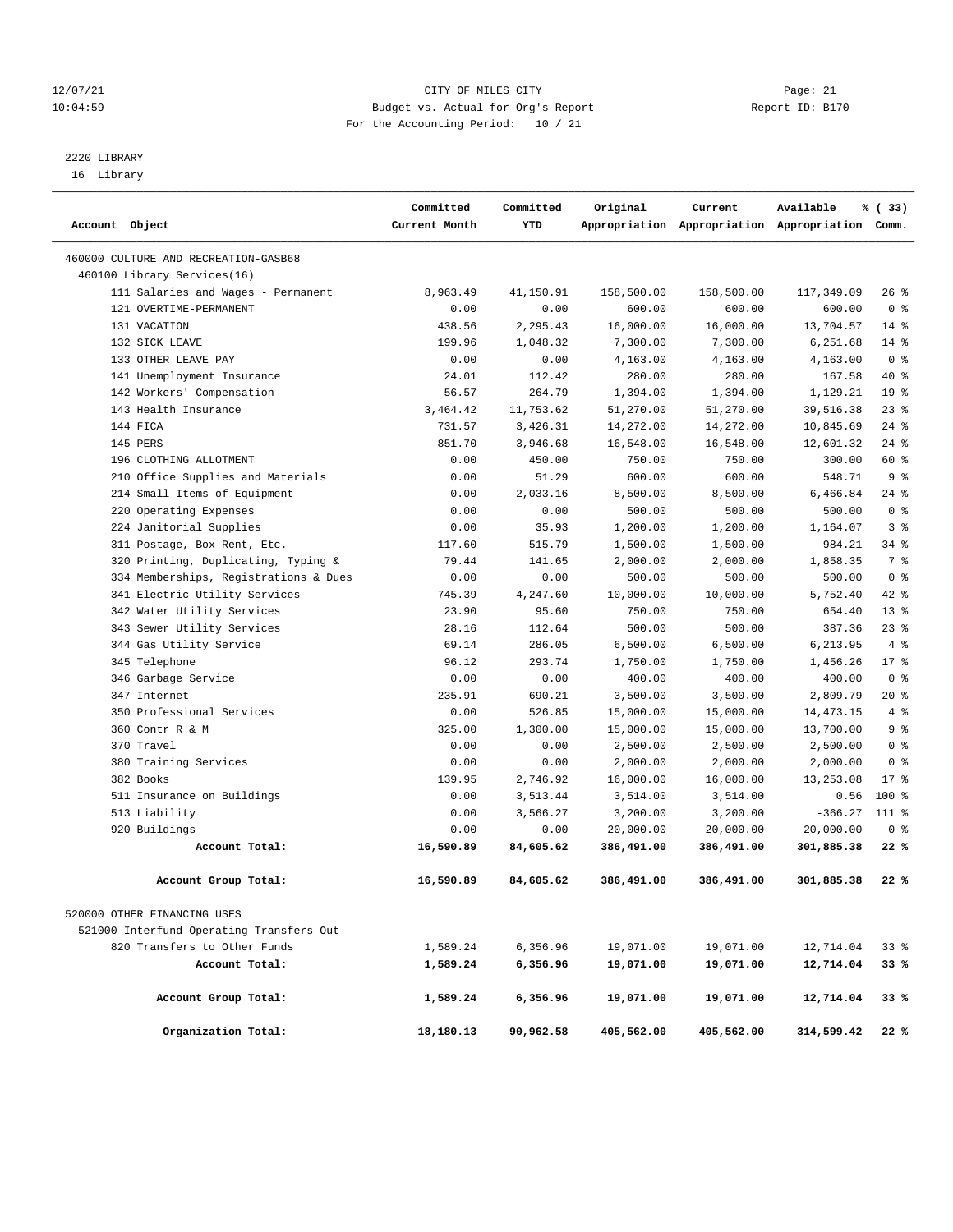#### 12/07/21 CITY OF MILES CITY Page: 22 10:04:59 Budget vs. Actual for Org's Report Report ID: B170 For the Accounting Period: 10 / 21

# 2220 LIBRARY

16 Library

| Account Object |             | Committed<br>Current Month | Committed<br>YTD | Original<br>Appropriation Appropriation | Current    | Available<br>Appropriation Comm. | % (33) |
|----------------|-------------|----------------------------|------------------|-----------------------------------------|------------|----------------------------------|--------|
|                | Fund Total: | 18,180.13                  | 90,962.58        | 405,562.00                              | 405,562.00 | $314,599.42$ 22 %                |        |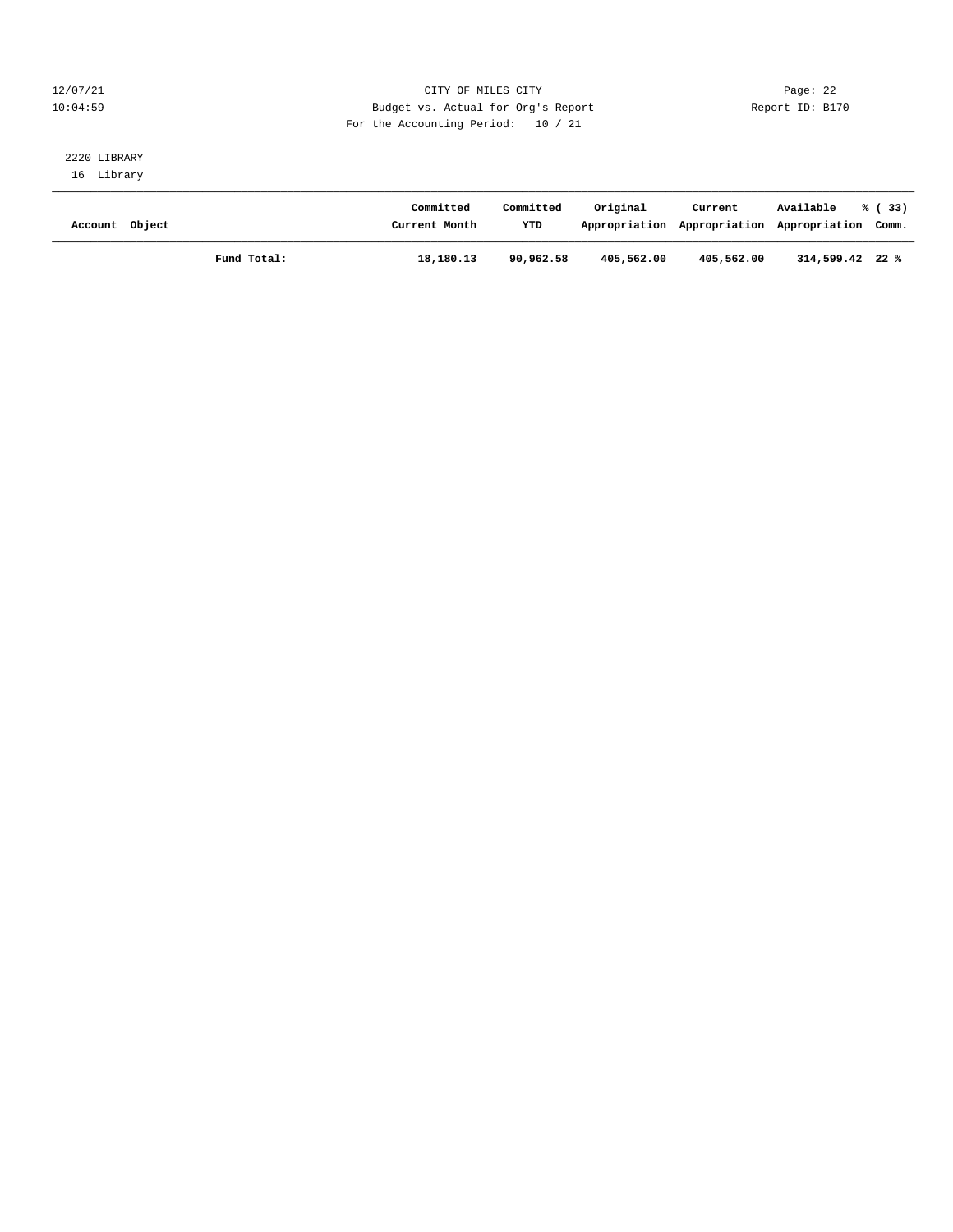#### 12/07/21 CITY OF MILES CITY Page: 23 10:04:59 Budget vs. Actual for Org's Report Report ID: B170 For the Accounting Period: 10 / 21

# 2270 Health

37 CITY HEALTH

| Account Object                     | Committed<br>Current Month | Committed<br>YTD | Original | Current<br>Appropriation Appropriation Appropriation | Available          | % (33)<br>Comm. |  |
|------------------------------------|----------------------------|------------------|----------|------------------------------------------------------|--------------------|-----------------|--|
| 440000 PUBLIC HEALTH-GASB68        |                            |                  |          |                                                      |                    |                 |  |
| 440140 Registration and Inspection |                            |                  |          |                                                      |                    |                 |  |
| 350 Professional Services          | 0.00                       | 14,006.16        | 0.00     | 0.00                                                 | $-14,006.16$       | $***$ 2         |  |
| Account Total:                     | 0.00                       | 14,006.16        | 0.00     | 0.00                                                 | $-14,006.16$       | $***$ %         |  |
| Account Group Total:               | 0.00                       | 14,006.16        | 0.00     | 0.00                                                 | $-14,006.16$       | $***$ %         |  |
| Organization Total:                | 0.00                       | 14,006.16        | 0.00     | 0.00                                                 | $-14,006.16$       | $***$ %         |  |
|                                    |                            |                  |          |                                                      |                    |                 |  |
| Fund Total:                        | 0.00                       | 14,006.16        | 0.00     | 0.00                                                 | $-14,006.16$ *** % |                 |  |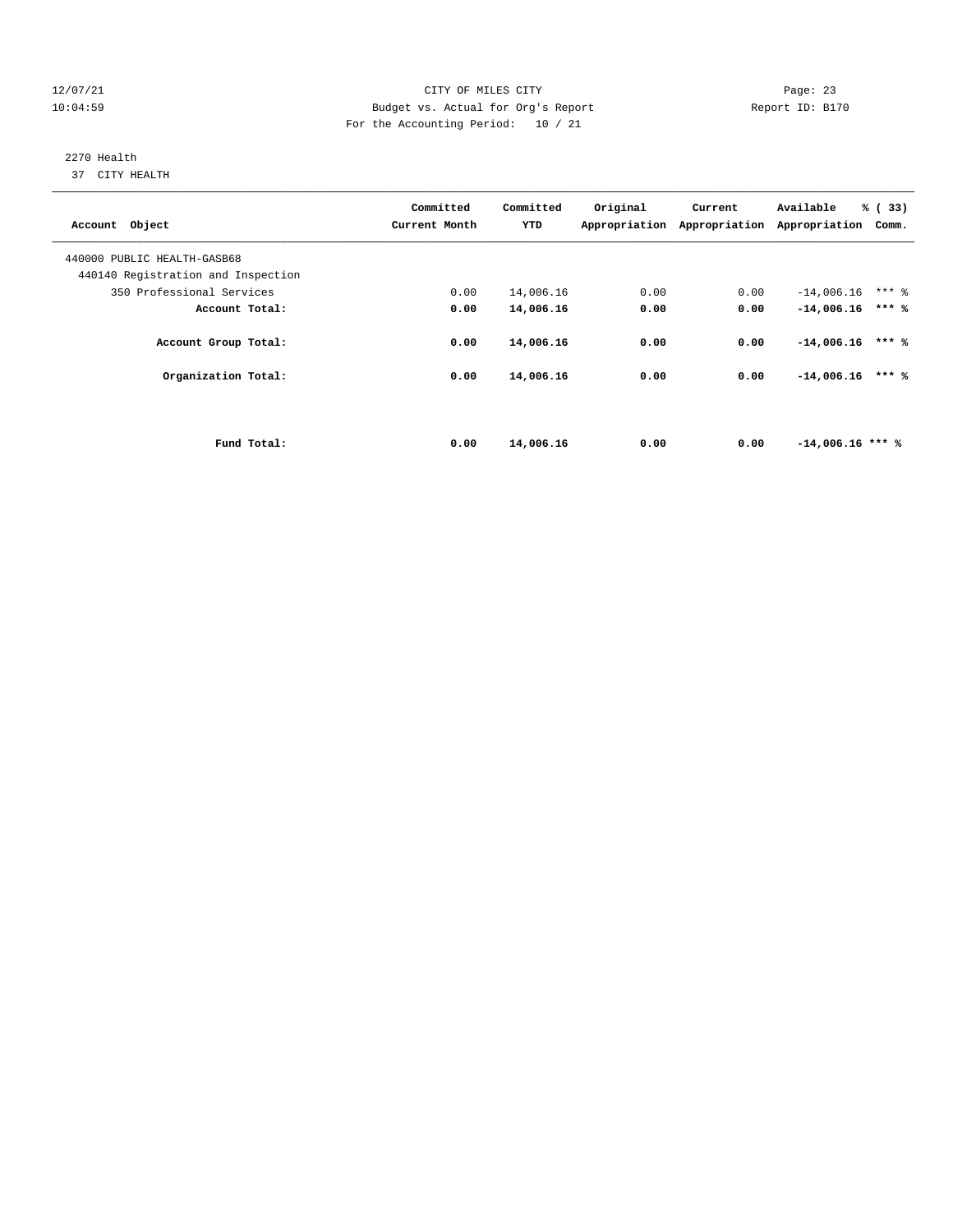#### 12/07/21 CITY OF MILES CITY Page: 24 10:04:59 Budget vs. Actual for Org's Report Report ID: B170 For the Accounting Period: 10 / 21

#### 2310 TIFD-Downtown

11 Historic Preservation

| Account Object                                | Committed<br>Current Month | Committed<br>YTD | Original  | Current   | Available<br>Appropriation Appropriation Appropriation Comm. | % (33)         |
|-----------------------------------------------|----------------------------|------------------|-----------|-----------|--------------------------------------------------------------|----------------|
| 460000 CULTURE AND RECREATION-GASB68          |                            |                  |           |           |                                                              |                |
| 460462 Urban Renewal District                 |                            |                  |           |           |                                                              |                |
| 111 Salaries and Wages - Permanent            | 0.00                       | 450.93           | 1,992.00  | 1,992.00  | 1,541.07                                                     | 238            |
| 131 VACATION                                  | 86.54                      | 123.34           | 60.00     | 60.00     | $-63.34$                                                     | $206$ %        |
| 132 SICK LEAVE                                | 5.69                       | 27.25            | 60.00     | 60.00     | 32.75                                                        | $45$ %         |
| 133 OTHER LEAVE PAY                           | 81.75                      | 98.12            | 122.00    | 122.00    | 23.88                                                        | $80*$          |
| 141 Unemployment Insurance                    | 0.43                       | 1.77             | 3.00      | 3.00      | 1.23                                                         | 59 %           |
| 142 Workers' Compensation                     | 1.03                       | 4.18             | 17.00     | 17.00     | 12.82                                                        | 25%            |
| 143 Health Insurance                          | 0.00                       | 128.25           | 513.00    | 513.00    | 384.75                                                       | $25$ %         |
| 144 FICA                                      | 13.31                      | 54.13            | 171.00    | 171.00    | 116.87                                                       | $32$ $%$       |
| 145 PERS                                      | 15.43                      | 62.06            | 198.00    | 198.00    | 135.94                                                       | $31$ %         |
| 196 CLOTHING ALLOTMENT                        | 0.00                       | 7.50             | 0.00      | 0.00      | $-7.50$                                                      | $***$ 8        |
| 210 Office Supplies and Materials             | 0.00                       | 0.00             | 200.00    | 200.00    | 200.00                                                       | 0 <sup>8</sup> |
| 220 Operating Expenses                        | 0.00                       | 0.00             | 500.00    | 500.00    | 500.00                                                       | 0 <sup>8</sup> |
| 231 Gas, Oil, Diesel Fuel, Grease, etc.       | 0.00                       | 0.00             | 200.00    | 200.00    | 200.00                                                       | 0 <sup>8</sup> |
| 311 Postage, Box Rent, Etc.                   | 0.00                       | 0.53             | 100.00    | 100.00    | 99.47                                                        | 1 <sup>8</sup> |
| 320 Printing, Duplicating, Typing &           | 105.36                     | 105.36           | 200.00    | 200.00    | 94.64                                                        | 53%            |
| 330 Publicity, Subscriptions & Dues           | 0.00                       | 0.00             | 100.00    | 100.00    | 100.00                                                       | 0 <sup>8</sup> |
| 331 Publication of Formal & Legal Notices     | 0.00                       | 0.00             | 200.00    | 200.00    | 200.00                                                       | 0 <sup>8</sup> |
| 345 Telephone                                 | 0.00                       | 64.07            | 175.00    | 175.00    | 110.93                                                       | 37%            |
| 347 Internet                                  | 0.00                       | 0.98             | 300.00    | 300.00    | 299.02                                                       | 0 <sup>8</sup> |
| 350 Professional Services                     | 0.00                       | 0.00             | 400.00    | 400.00    | 400.00                                                       | 0 <sup>8</sup> |
| 360 Contr R & M                               | 54.03                      | 324.73           | 1,000.00  | 1,000.00  | 675.27                                                       | $32*$          |
| 370 Travel                                    | 0.00                       | 0.00             | 200.00    | 200.00    | 200.00                                                       | 0 <sup>8</sup> |
| 380 Training Services                         | 0.00                       | 0.00             | 200.00    | 200.00    | 200.00                                                       | 0 <sup>8</sup> |
| 513 Liability                                 | 0.00                       | 42.30            | 46.00     | 46.00     | 3.70                                                         | $92$ $%$       |
| 721 Redevelopment                             | 0.00                       | 0.00             | 25,000.00 | 25,000.00 | 25,000.00                                                    | 0 <sup>8</sup> |
| Account Total:                                | 363.57                     | 1,495.50         | 31,957.00 | 31,957.00 | 30,461.50                                                    | 5%             |
| 460466 Historic Preservation- Montana Main St |                            |                  |           |           |                                                              |                |
| 730 Grants & Donations to Other               | 0.00                       | 3,600.00         | 8,075.00  | 8,075.00  | 4,475.00                                                     | $45$ %         |
| Account Total:                                | 0.00                       | 3,600.00         | 8,075.00  | 8,075.00  | 4,475.00                                                     | 45 %           |
| Account Group Total:                          | 363.57                     | 5,095.50         | 40,032.00 | 40,032.00 | 34,936.50                                                    | $13*$          |
| 520000 OTHER FINANCING USES                   |                            |                  |           |           |                                                              |                |
| 521000 Interfund Operating Transfers Out      |                            |                  |           |           |                                                              |                |
| 820 Transfers to Other Funds                  | 0.00                       | 0.00             | 38,000.00 | 38,000.00 | 38,000.00                                                    | 0 %            |
| Account Total:                                | 0.00                       | 0.00             | 38,000.00 | 38,000.00 | 38,000.00                                                    | 0%             |
| Account Group Total:                          | 0.00                       | 0.00             | 38,000.00 | 38,000.00 | 38,000.00                                                    | 0 <sup>8</sup> |
| Organization Total:                           | 363.57                     | 5,095.50         | 78,032.00 | 78,032.00 | 72,936.50                                                    | 7 %            |
| Fund Total:                                   | 363.57                     | 5,095.50         | 78,032.00 | 78,032.00 | 72,936.50                                                    | 7 %            |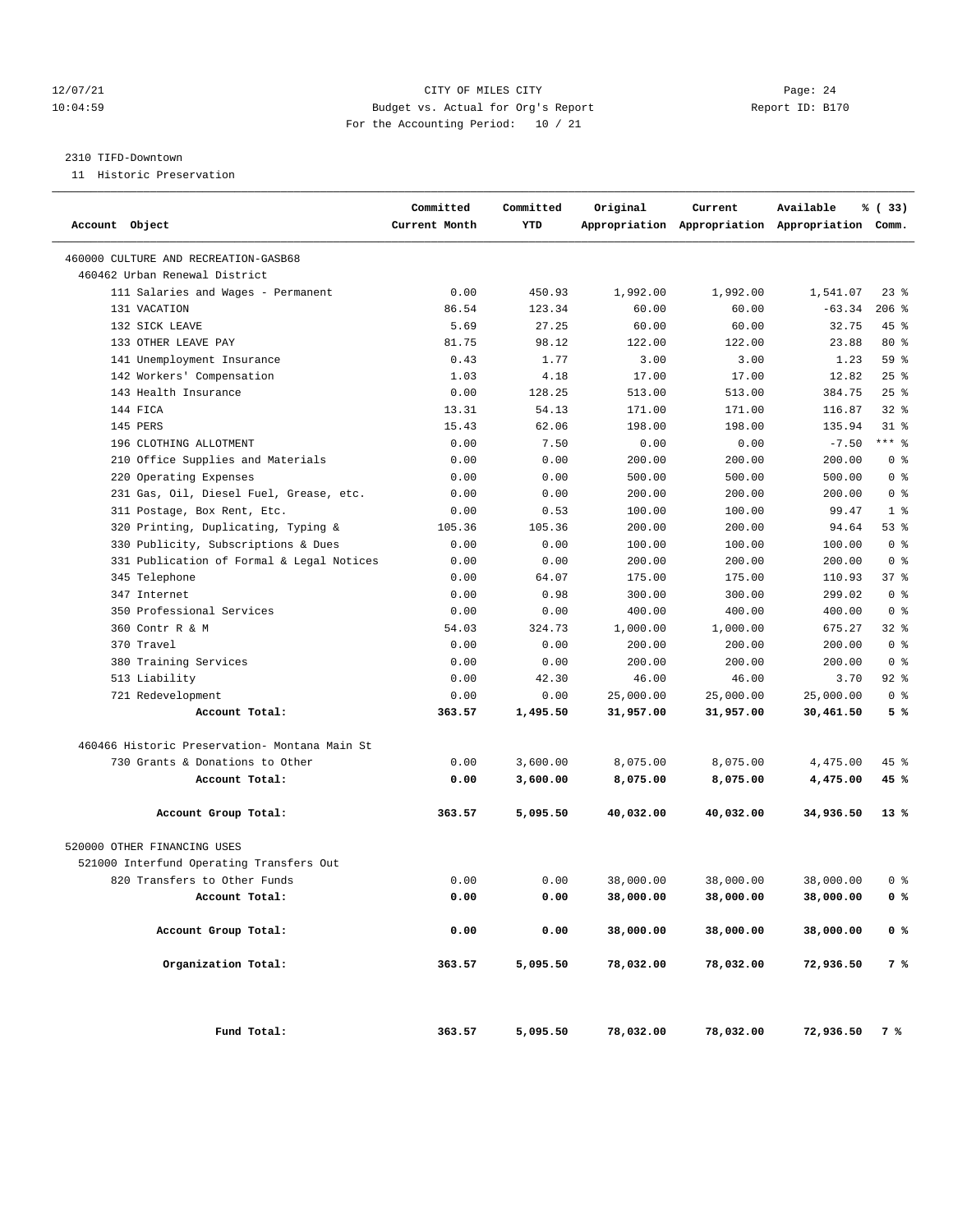#### 12/07/21 CITY OF MILES CITY Page: 25 10:04:59 Budget vs. Actual for Org's Report Report ID: B170 For the Accounting Period: 10 / 21

 2372 Permissive Medical Levy 20 Permissive Medical Levy

| Account Object                                                          | Committed<br>Current Month | Committed<br>YTD | Original<br>Appropriation | Current<br>Appropriation | Available<br>Appropriation | % (33)<br>Comm. |
|-------------------------------------------------------------------------|----------------------------|------------------|---------------------------|--------------------------|----------------------------|-----------------|
| 520000 OTHER FINANCING USES<br>521000 Interfund Operating Transfers Out |                            |                  |                           |                          |                            |                 |
| 820 Transfers to Other Funds                                            | 0.00                       | 0.00             | 288,446.00                | 288,446.00               | 288,446.00                 | 0 <sup>8</sup>  |
| Account Total:                                                          | 0.00                       | 0.00             | 288,446.00                | 288,446.00               | 288,446.00                 | 0 <sup>8</sup>  |
| Account Group Total:                                                    | 0.00                       | 0.00             | 288,446.00                | 288,446.00               | 288,446.00                 | 0 <sup>8</sup>  |
| Organization Total:                                                     | 0.00                       | 0.00             | 288,446.00                | 288,446.00               | 288,446.00                 | 0 <sup>8</sup>  |
|                                                                         |                            |                  |                           |                          |                            |                 |
| Fund Total:                                                             | 0.00                       | 0.00             | 288,446.00                | 288,446.00               | 288,446.00                 | 0 <sup>8</sup>  |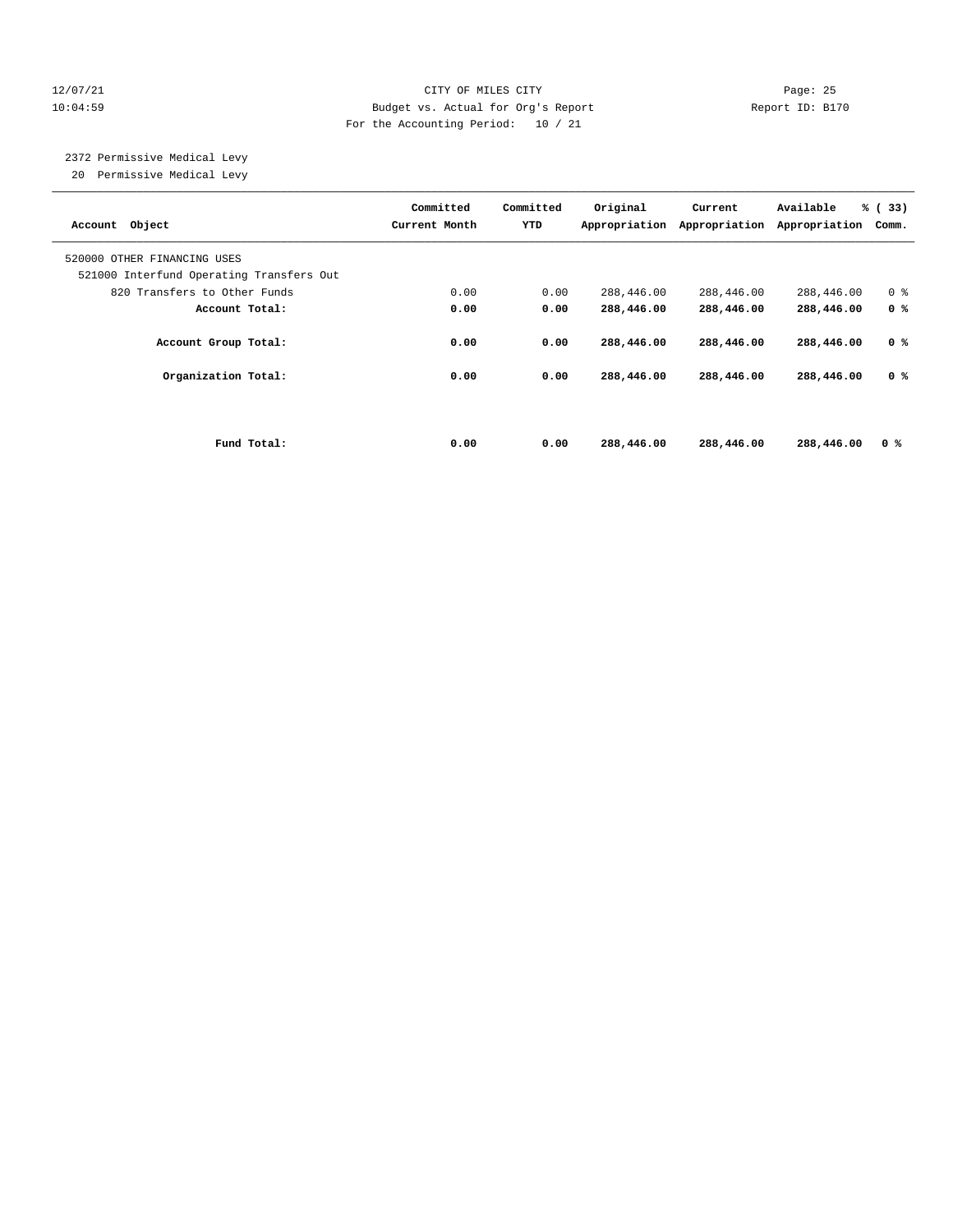#### 12/07/21 CITY OF MILES CITY Page: 26 10:04:59 Budget vs. Actual for Org's Report Report ID: B170 For the Accounting Period: 10 / 21

### 2394 BUILDING CODE ENFORCEMENT

18 BUILDING INSPECTION

| Account Object                            | Committed<br>Current Month | Committed<br>YTD | Original   | Current    | Available<br>Appropriation Appropriation Appropriation Comm. | % (33)          |  |
|-------------------------------------------|----------------------------|------------------|------------|------------|--------------------------------------------------------------|-----------------|--|
| 420000 PUBLIC SAFETY-GASB68               |                            |                  |            |            |                                                              |                 |  |
| 420531 Building Inspection                |                            |                  |            |            |                                                              |                 |  |
| 111 Salaries and Wages - Permanent        | 862.44                     | 3,736.65         | 11,480.00  | 11,480.00  | 7,743.35                                                     | 33 %            |  |
| 121 OVERTIME-PERMANENT                    | 0.00                       | 0.00             | 240.00     | 240.00     | 240.00                                                       | 0 <sup>8</sup>  |  |
| 131 VACATION                              | 134.93                     | 289.84           | 1,000.00   | 1,000.00   | 710.16                                                       | 29%             |  |
| 132 SICK LEAVE                            | 64.95                      | 258.58           | 600.00     | 600.00     | 341.42                                                       | $43$ %          |  |
| 133 OTHER LEAVE PAY                       | 0.00                       | 61.81            | 264.00     | 264.00     | 202.19                                                       | $23$ %          |  |
| 141 Unemployment Insurance                | 2.65                       | 10.93            | 20.00      | 20.00      | 9.07                                                         | 55%             |  |
| 142 Workers' Compensation                 | 4.18                       | 17.16            | 150.00     | 150.00     | 132.84                                                       | 11 <sup>8</sup> |  |
| 143 Health Insurance                      | 256.34                     | 1,013.08         | 3,076.00   | 3,076.00   | 2,062.92                                                     | 33%             |  |
| 144 FICA                                  | 80.19                      | 331.73           | 1,039.00   | 1,039.00   | 707.27                                                       | $32$ $%$        |  |
| 145 PERS                                  | 94.23                      | 385.57           | 1,205.00   | 1,205.00   | 819.43                                                       | $32$ $%$        |  |
| 196 CLOTHING ALLOTMENT                    | 0.00                       | 45.00            | 45.00      | 45.00      | 0.00                                                         | $100*$          |  |
| 210 Office Supplies and Materials         | 2.83                       | 27.53            | 3,000.00   | 3,000.00   | 2,972.47                                                     | 1 <sup>8</sup>  |  |
| 214 Small Items of Equipment              | 0.00                       | 0.00             | 4,000.00   | 4,000.00   | 4,000.00                                                     | 0 <sup>8</sup>  |  |
| 220 Operating Expenses                    | 0.00                       | 0.00             | 3,000.00   | 3,000.00   | 3,000.00                                                     | 0 <sup>8</sup>  |  |
| 311 Postage, Box Rent, Etc.               | 6.56                       | 267.38           | 600.00     | 600.00     | 332.62                                                       | 45 %            |  |
| 320 Printing, Duplicating, Typing &       | 0.00                       | 0.00             | 500.00     | 500.00     | 500.00                                                       | 0 <sup>8</sup>  |  |
| 330 Publicity, Subscriptions & Dues       | 0.00                       | 0.00             | 500.00     | 500.00     | 500.00                                                       | 0 <sup>8</sup>  |  |
| 331 Publication of Formal & Legal Notices | 0.00                       | 110.50           | 1,000.00   | 1,000.00   | 889.50                                                       | $11$ %          |  |
| 334 Memberships, Registrations & Dues     | 0.00                       | 0.00             | 400.00     | 400.00     | 400.00                                                       | 0 <sup>8</sup>  |  |
| 345 Telephone                             | 81.80                      | 243.52           | 650.00     | 650.00     | 406.48                                                       | 37%             |  |
| 350 Professional Services                 | 7,625.00                   | 34,625.00        | 100,000.00 | 100,000.00 | 65,375.00                                                    | 35%             |  |
| 360 Contr R & M                           | 116.71                     | 1,874.47         | 4,000.00   | 4,000.00   | 2,125.53                                                     | 47 %            |  |
| 363 R&M Vehicles/Equip/Labor-PW           | 0.00                       | 0.00             | 3,000.00   | 3,000.00   | 3,000.00                                                     | 0 <sup>8</sup>  |  |
| 513 Liability                             | 0.00                       | 0.00             | 250.00     | 250.00     | 250.00                                                       | 0 <sup>8</sup>  |  |
| 531 Building & Office Rental              | 200.00                     | 800.00           | 2,500.00   | 2,500.00   | 1,700.00                                                     | $32$ $%$        |  |
| 540 Special Assessments                   | 0.00                       | 496.14           | 0.00       | 0.00       | $-496.14$                                                    | $***$ 8         |  |
| Account Total:                            | 9,532.81                   | 44,594.89        | 142,519.00 | 142,519.00 | 97,924.11                                                    | $31*$           |  |
| Account Group Total:                      | 9,532.81                   | 44,594.89        | 142,519.00 | 142,519.00 | 97,924.11                                                    | 31 %            |  |
| 510000 MISCELLANEOUS                      |                            |                  |            |            |                                                              |                 |  |
| 510330 Comprehensive Liability Insurance  |                            |                  |            |            |                                                              |                 |  |
| 513 Liability                             | 0.00                       | 242.03           | 0.00       | 0.00       | $-242.03$                                                    | $***$ 2         |  |
| Account Total:                            | 0.00                       | 242.03           | 0.00       | 0.00       | $-242.03$                                                    | $***$ %         |  |
| Account Group Total:                      | 0.00                       | 242.03           | 0.00       | 0.00       | $-242.03$                                                    | $***$ %         |  |
| 520000 OTHER FINANCING USES               |                            |                  |            |            |                                                              |                 |  |
| 521000 Interfund Operating Transfers Out  |                            |                  |            |            |                                                              |                 |  |
| 820 Transfers to Other Funds              | 457.56                     | 1,830.24         | 5,491.00   | 5,491.00   | 3,660.76                                                     | 33%             |  |
| Account Total:                            | 457.56                     | 1,830.24         | 5,491.00   | 5,491.00   | 3,660.76                                                     | 33%             |  |
| Account Group Total:                      | 457.56                     | 1,830.24         | 5,491.00   | 5,491.00   | 3,660.76                                                     | 33%             |  |
| Organization Total:                       | 9,990.37                   | 46,667.16        | 148,010.00 | 148,010.00 | 101,342.84                                                   | 32%             |  |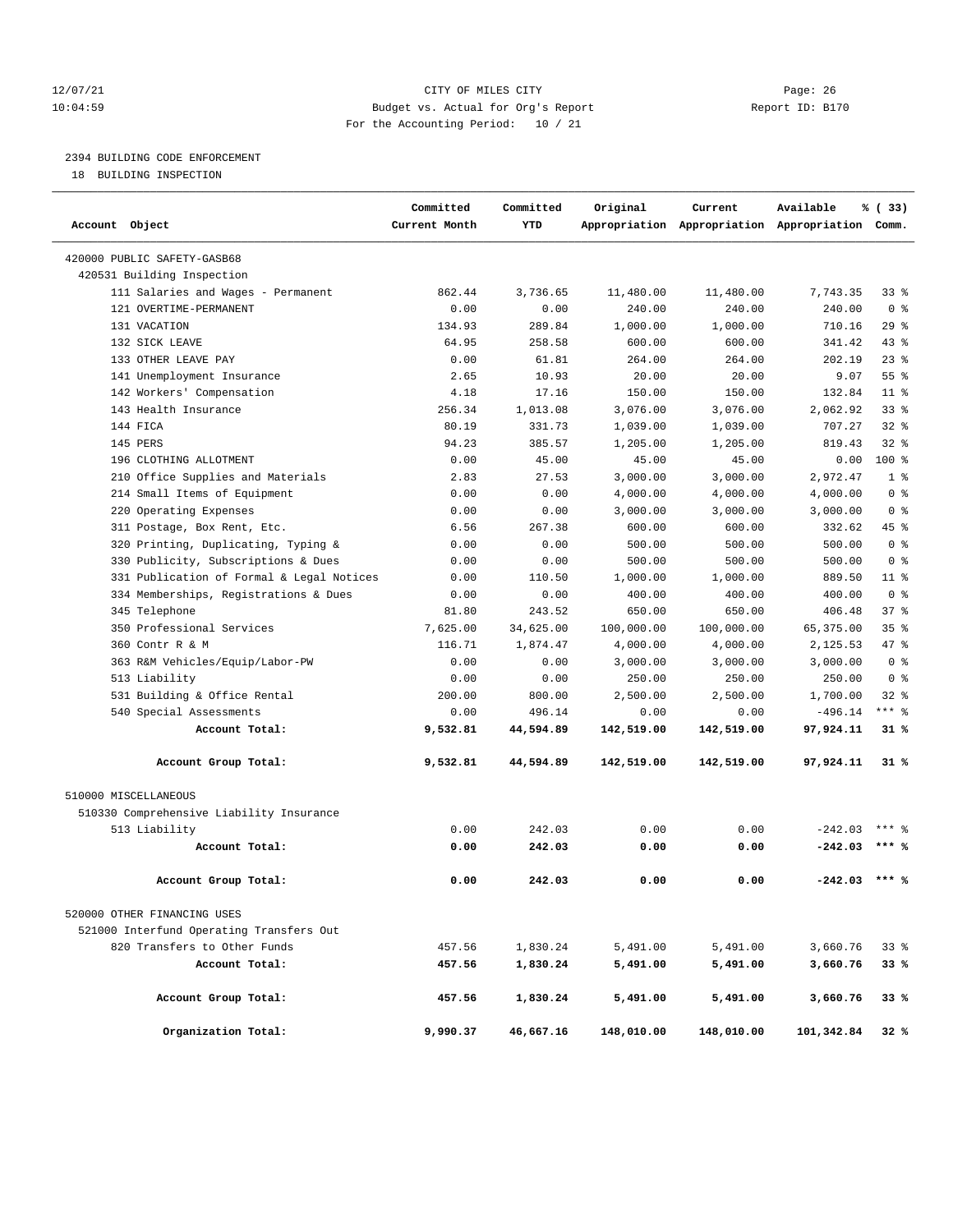#### 12/07/21 CITY OF MILES CITY Page: 27 10:04:59 Budget vs. Actual for Org's Report Report ID: B170 For the Accounting Period: 10 / 21

#### 2394 BUILDING CODE ENFORCEMENT

18 BUILDING INSPECTION

| Account Object | Committed<br>Current Month | Committed<br>YTD | Original   | Current<br>Appropriation Appropriation Appropriation Comm. | Available       | % (33) |
|----------------|----------------------------|------------------|------------|------------------------------------------------------------|-----------------|--------|
| Fund Total:    | 9,990.37                   | 46,667.16        | 148,010.00 | 148,010.00                                                 | 101,342.84 32 % |        |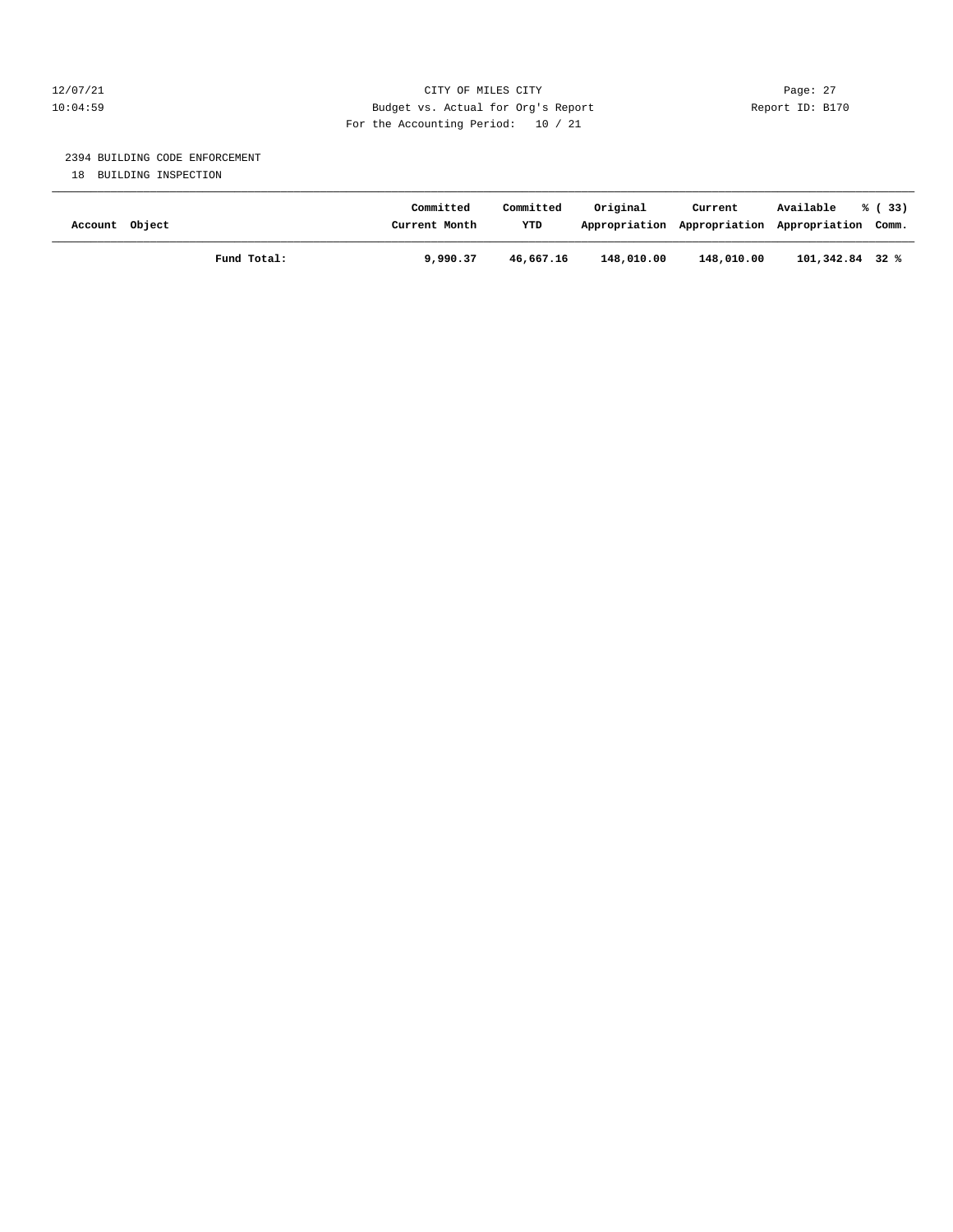#### 12/07/21 CITY OF MILES CITY Page: 28 10:04:59 Budget vs. Actual for Org's Report Report ID: B170 For the Accounting Period: 10 / 21

# 2400 LTG M D#165-(Gen City)

| Account Object                           | Committed<br>Current Month | Committed<br>YTD | Original   | Current<br>Appropriation Appropriation | Available<br>Appropriation | % (33)<br>Comm. |  |
|------------------------------------------|----------------------------|------------------|------------|----------------------------------------|----------------------------|-----------------|--|
| 430000 Public Works-GASB68               |                            |                  |            |                                        |                            |                 |  |
| 430263 STREET LIGHTING                   |                            |                  |            |                                        |                            |                 |  |
| 341 Electric Utility Services            | 3,899.06                   | 20,717.90        | 50,000.00  | 50,000.00                              | 29,282.10                  | 41.8            |  |
| 533 Machinery and Equipment Rental       | 8,836.60                   | 30,683.98        | 120,000.00 | 120,000.00                             | 89, 316.02                 | 26%             |  |
| Account Total:                           | 12,735.66                  | 51,401.88        | 170,000.00 | 170,000.00                             | 118,598.12                 | 30%             |  |
| Account Group Total:                     | 12,735.66                  | 51,401.88        | 170,000.00 | 170,000.00                             | 118,598.12                 | 30%             |  |
| 520000 OTHER FINANCING USES              |                            |                  |            |                                        |                            |                 |  |
| 521000 Interfund Operating Transfers Out |                            |                  |            |                                        |                            |                 |  |
| 820 Transfers to Other Funds             | 0.00                       | 1,000.00         | 1,000.00   | 1,000.00                               | 0.00                       | 100 %           |  |
| Account Total:                           | 0.00                       | 1,000.00         | 1,000.00   | 1,000.00                               | 0.00                       | 100%            |  |
| Account Group Total:                     | 0.00                       | 1,000.00         | 1,000.00   | 1,000.00                               | 0.00                       | 100%            |  |
| Organization Total:                      | 12,735.66                  | 52,401.88        | 171,000.00 | 171,000.00                             | 118,598.12                 | 31%             |  |
|                                          |                            |                  |            |                                        |                            |                 |  |
| Fund Total:                              | 12,735.66                  | 52,401.88        | 171,000.00 | 171,000.00                             | 118,598.12                 | 31 %            |  |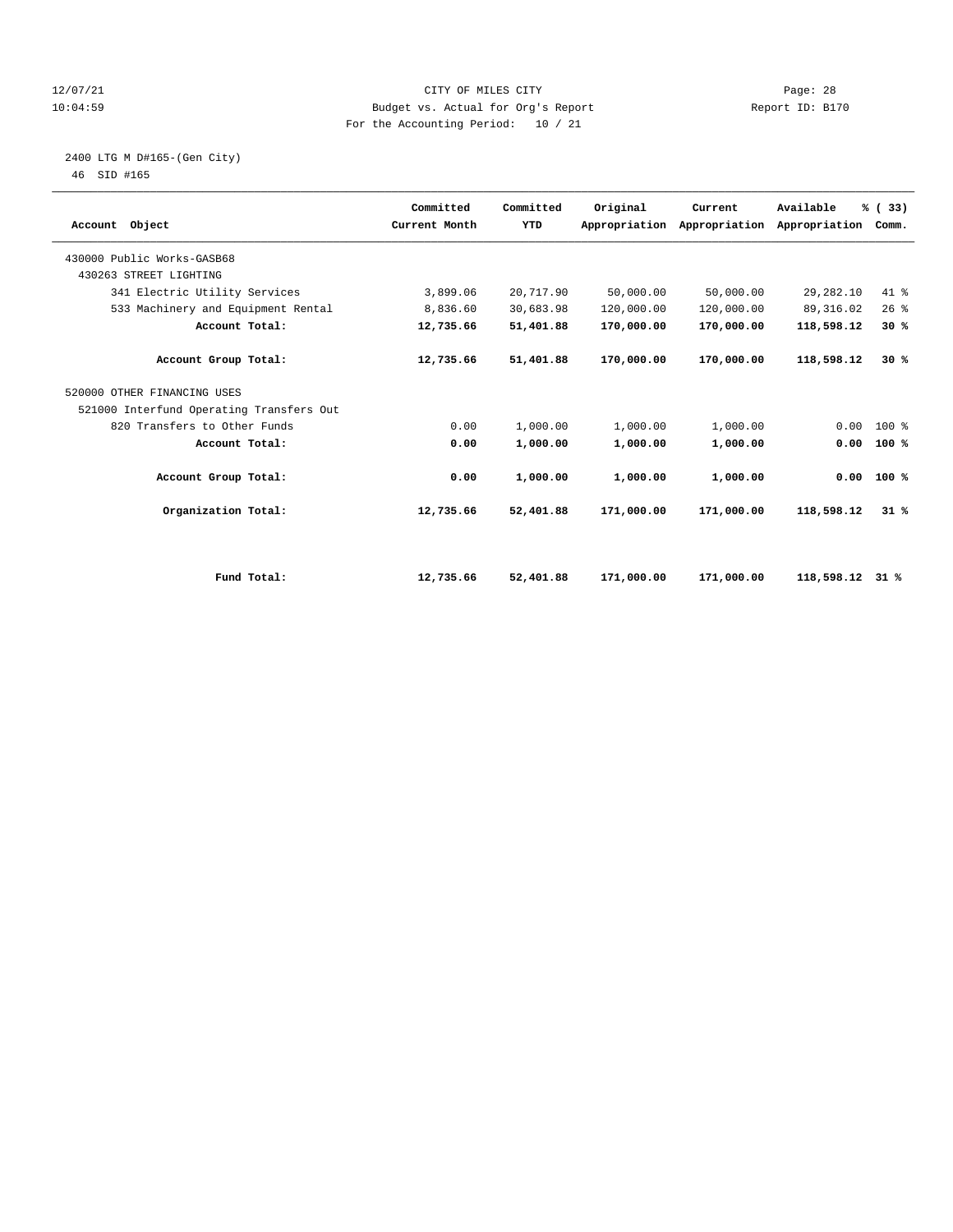#### 12/07/21 CITY OF MILES CITY Page: 29 10:04:59 Budget vs. Actual for Org's Report Report ID: B170 For the Accounting Period: 10 / 21

# 2420 LTG M D#167-(MilesAddn Etc)

| Account Object                           | Committed<br>Current Month | Committed<br>YTD | Original  | Current<br>Appropriation Appropriation | Available<br>Appropriation | % (33)<br>Comm. |  |
|------------------------------------------|----------------------------|------------------|-----------|----------------------------------------|----------------------------|-----------------|--|
| 430000 Public Works-GASB68               |                            |                  |           |                                        |                            |                 |  |
| 430263 STREET LIGHTING                   |                            |                  |           |                                        |                            |                 |  |
| 341 Electric Utility Services            | 550.24                     | 2,333.41         | 8,000.00  | 8,000.00                               | 5,666.59                   | $29$ $%$        |  |
| 533 Machinery and Equipment Rental       | 1,054.80                   | 4,219.20         | 16,000.00 | 16,000.00                              | 11,780.80                  | 26%             |  |
| Account Total:                           | 1,605.04                   | 6,552.61         | 24,000.00 | 24,000.00                              | 17,447.39                  | 27%             |  |
| Account Group Total:                     | 1,605.04                   | 6,552.61         | 24,000.00 | 24,000.00                              | 17,447.39                  | 27%             |  |
| 520000 OTHER FINANCING USES              |                            |                  |           |                                        |                            |                 |  |
| 521000 Interfund Operating Transfers Out |                            |                  |           |                                        |                            |                 |  |
| 820 Transfers to Other Funds             | 0.00                       | 1,000.00         | 1,000.00  | 1,000.00                               | 0.00                       | $100*$          |  |
| Account Total:                           | 0.00                       | 1,000.00         | 1,000.00  | 1,000.00                               | 0.00                       | 100%            |  |
| Account Group Total:                     | 0.00                       | 1,000.00         | 1,000.00  | 1,000.00                               | 0.00                       | 100%            |  |
| Organization Total:                      | 1,605.04                   | 7,552.61         | 25,000.00 | 25,000.00                              | 17,447.39                  | 30%             |  |
|                                          |                            |                  |           |                                        |                            |                 |  |
| Fund Total:                              | 1,605.04                   | 7,552.61         | 25,000.00 | 25,000.00                              | 17,447.39                  | 30%             |  |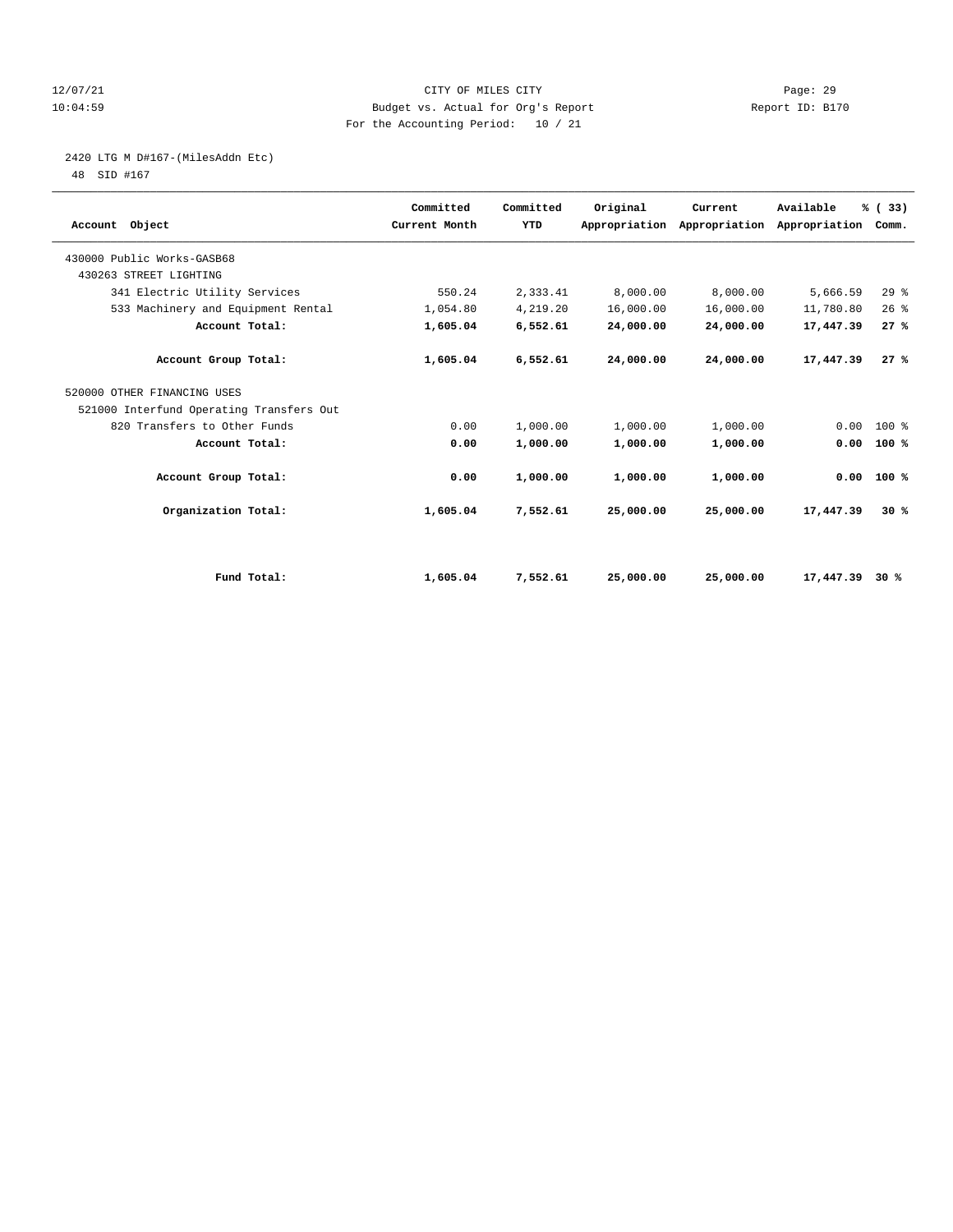#### 12/07/21 CITY OF MILES CITY Page: 30 10:04:59 Budget vs. Actual for Org's Report Report ID: B170 For the Accounting Period: 10 / 21

2430 LTG M D#171-(Balsam Est)

| Account Object                           | Committed<br>Current Month | Committed<br>YTD | Original | Current<br>Appropriation Appropriation | Available<br>Appropriation Comm. | % (33)         |  |
|------------------------------------------|----------------------------|------------------|----------|----------------------------------------|----------------------------------|----------------|--|
| 430000 Public Works-GASB68               |                            |                  |          |                                        |                                  |                |  |
| 430263 STREET LIGHTING                   |                            |                  |          |                                        |                                  |                |  |
| 230 Repair and Maintenance Supplies      | 0.00                       | 0.00             | 2,500.00 | 2,500.00                               | 2,500.00                         | 0 <sup>8</sup> |  |
| 341 Electric Utility Services            | 161.78                     | 662.24           | 2,500.00 | 2,500.00                               | 1,837.76                         | 26%            |  |
| 360 Contr R & M                          | 0.00                       | 78.86            | 2,500.00 | 2,500.00                               | 2,421.14                         | 3 <sup>8</sup> |  |
| Account Total:                           | 161.78                     | 741.10           | 7,500.00 | 7,500.00                               | 6,758.90                         | $10*$          |  |
| Account Group Total:                     | 161.78                     | 741.10           | 7,500.00 | 7,500.00                               | 6,758.90                         | $10*$          |  |
| 520000 OTHER FINANCING USES              |                            |                  |          |                                        |                                  |                |  |
| 521000 Interfund Operating Transfers Out |                            |                  |          |                                        |                                  |                |  |
| 820 Transfers to Other Funds             | 0.00                       | 1,000.00         | 1,000.00 | 1,000.00                               | 0.00                             | $100*$         |  |
| Account Total:                           | 0.00                       | 1,000.00         | 1,000.00 | 1,000.00                               | 0.00                             | 100%           |  |
| Account Group Total:                     | 0.00                       | 1,000.00         | 1,000.00 | 1,000.00                               | 0.00                             | 100%           |  |
| Organization Total:                      | 161.78                     | 1,741.10         | 8,500.00 | 8,500.00                               | 6,758.90                         | 20%            |  |
|                                          |                            |                  |          |                                        |                                  |                |  |
| Fund Total:                              | 161.78                     | 1,741.10         | 8,500.00 | 8,500.00                               | 6,758.90                         | 20%            |  |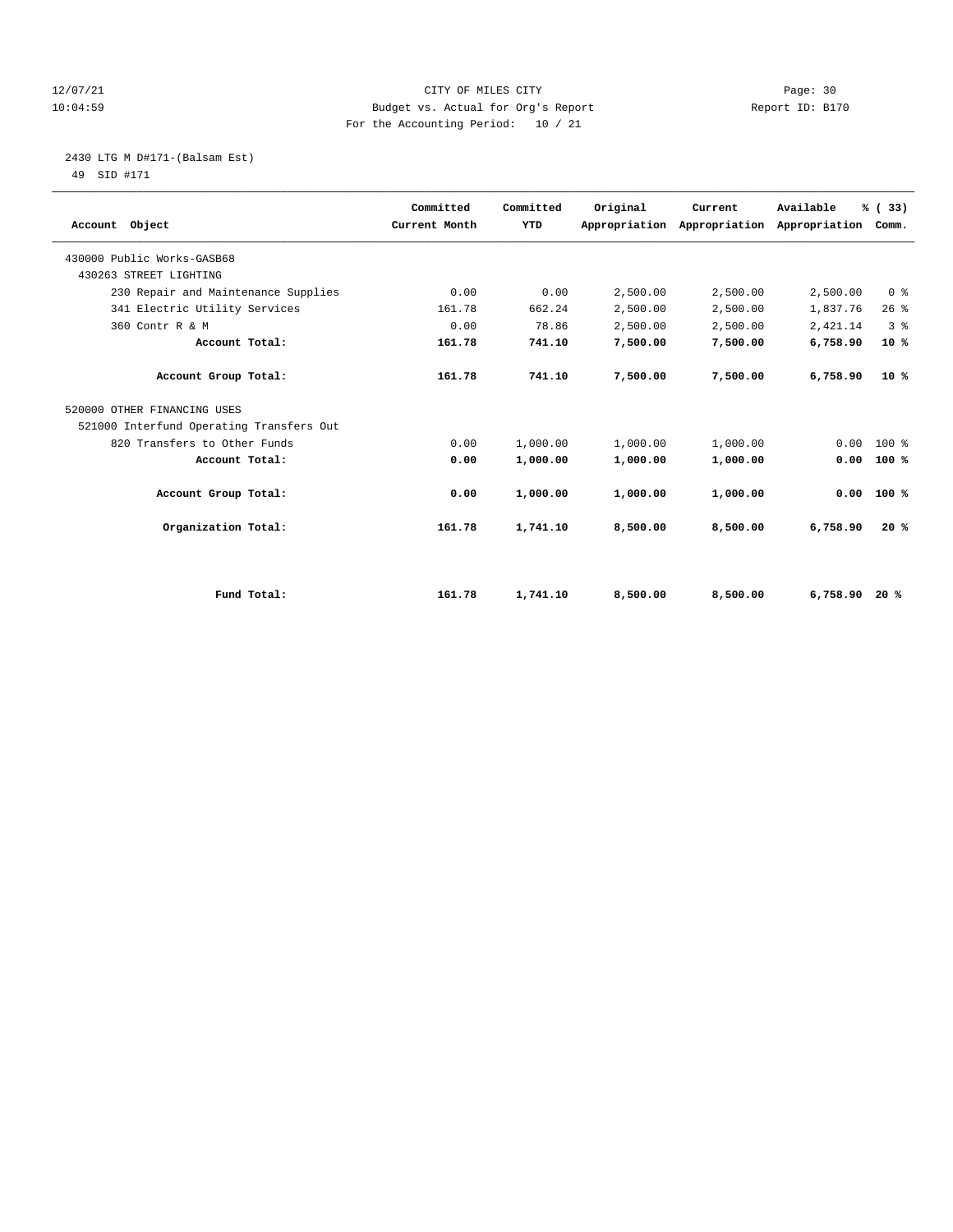#### 12/07/21 CITY OF MILES CITY Page: 31 10:04:59 Budget vs. Actual for Org's Report Report ID: B170 For the Accounting Period: 10 / 21

# 2440 LTG M D#172-(Main Str)

| Account Object                           | Committed<br>Current Month | Committed<br>YTD | Original  | Current<br>Appropriation Appropriation | Available<br>Appropriation Comm. | % (33)          |  |
|------------------------------------------|----------------------------|------------------|-----------|----------------------------------------|----------------------------------|-----------------|--|
| 430000 Public Works-GASB68               |                            |                  |           |                                        |                                  |                 |  |
| 430263 STREET LIGHTING                   |                            |                  |           |                                        |                                  |                 |  |
| 230 Repair and Maintenance Supplies      | 6,715.00                   | 6,777.63         | 8,500.00  | 8,500.00                               | 1,722.37                         | 80 %            |  |
| 341 Electric Utility Services            | 1,353.35                   | 5,478.95         | 20,000.00 | 20,000.00                              | 14,521.05                        | 27%             |  |
| 360 Contr R & M                          | 674.89                     | 753.75           | 4,000.00  | 4,000.00                               | 3,246.25                         | 19 <sup>°</sup> |  |
| Account Total:                           | 8,743.24                   | 13,010.33        | 32,500.00 | 32,500.00                              | 19,489.67                        | 40%             |  |
| Account Group Total:                     | 8,743.24                   | 13,010.33        | 32,500.00 | 32,500.00                              | 19,489.67                        | 40%             |  |
| 520000 OTHER FINANCING USES              |                            |                  |           |                                        |                                  |                 |  |
| 521000 Interfund Operating Transfers Out |                            |                  |           |                                        |                                  |                 |  |
| 820 Transfers to Other Funds             | 0.00                       | 1,000.00         | 1,000.00  | 1,000.00                               | 0.00                             | $100*$          |  |
| Account Total:                           | 0.00                       | 1,000.00         | 1,000.00  | 1,000.00                               | 0.00                             | 100%            |  |
| Account Group Total:                     | 0.00                       | 1,000.00         | 1,000.00  | 1,000.00                               | 0.00                             | 100%            |  |
| Organization Total:                      | 8,743.24                   | 14,010.33        | 33,500.00 | 33,500.00                              | 19,489.67                        | 42%             |  |
|                                          |                            |                  |           |                                        |                                  |                 |  |
| Fund Total:                              | 8,743.24                   | 14,010.33        | 33,500.00 | 33,500.00                              | 19,489.67 42 %                   |                 |  |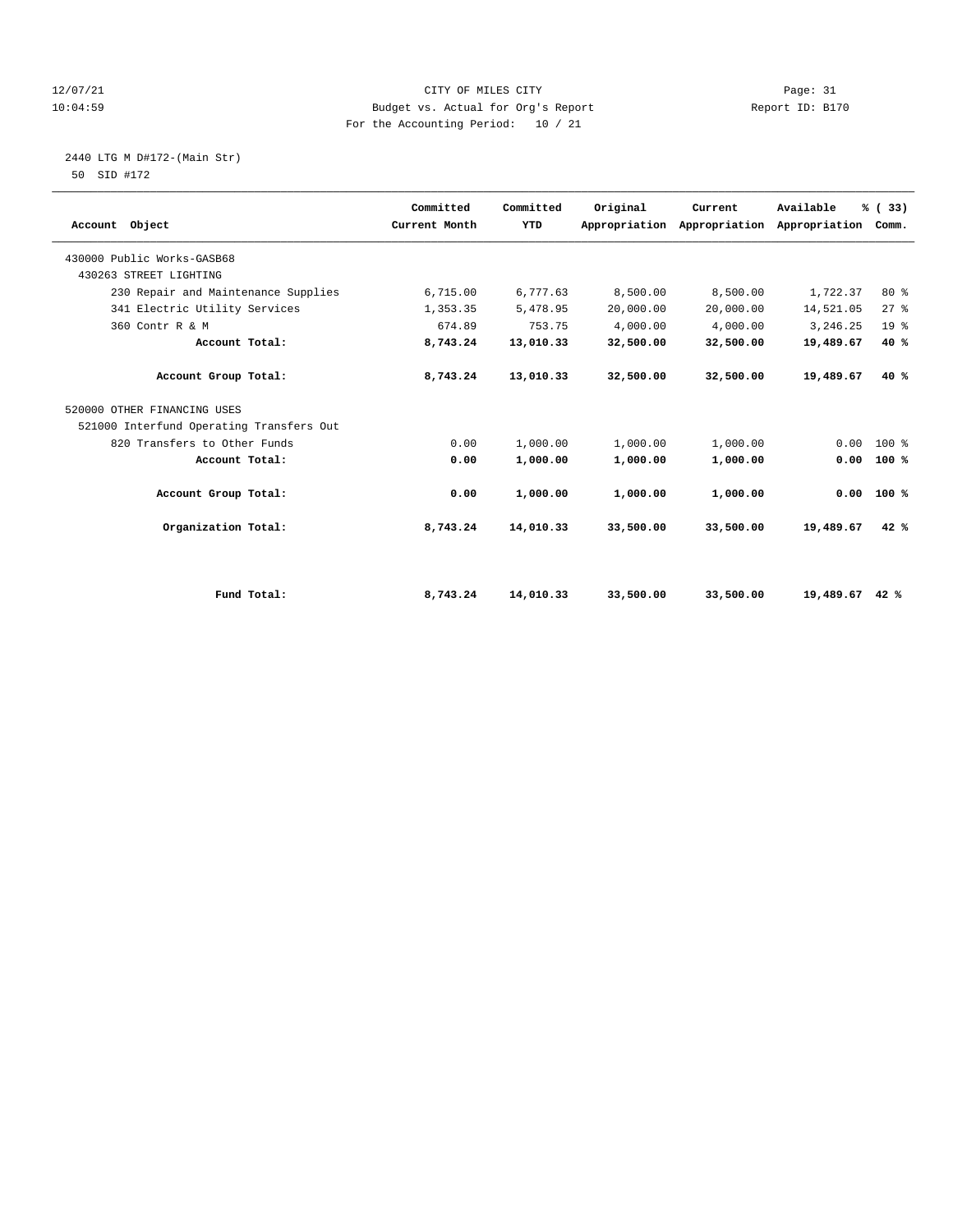#### 12/07/21 CITY OF MILES CITY Page: 32 10:04:59 Budget vs. Actual for Org's Report Report ID: B170 For the Accounting Period: 10 / 21

# 2450 LTG M D#195-(SG-Trico)

| Account Object                           | Committed<br>Current Month | Committed<br><b>YTD</b> | Original | Current<br>Appropriation Appropriation Appropriation Comm. | Available     | % (33) |  |
|------------------------------------------|----------------------------|-------------------------|----------|------------------------------------------------------------|---------------|--------|--|
| 430000 Public Works-GASB68               |                            |                         |          |                                                            |               |        |  |
| 430263 STREET LIGHTING                   |                            |                         |          |                                                            |               |        |  |
| 341 Electric Utility Services            | 525.00                     | 2,178.86                | 6,500.00 | 6,500.00                                                   | 4,321.14      | 34%    |  |
| Account Total:                           | 525.00                     | 2,178.86                | 6,500.00 | 6,500.00                                                   | 4,321.14      | 34%    |  |
| Account Group Total:                     | 525.00                     | 2,178.86                | 6,500.00 | 6,500.00                                                   | 4,321.14      | 34%    |  |
| 520000 OTHER FINANCING USES              |                            |                         |          |                                                            |               |        |  |
| 521000 Interfund Operating Transfers Out |                            |                         |          |                                                            |               |        |  |
| 820 Transfers to Other Funds             | 0.00                       | 1,000.00                | 1,000.00 | 1,000.00                                                   | 0.00          | $100*$ |  |
| Account Total:                           | 0.00                       | 1,000.00                | 1,000.00 | 1,000.00                                                   | 0.00          | 100%   |  |
| Account Group Total:                     | 0.00                       | 1,000.00                | 1,000.00 | 1,000.00                                                   | 0.00          | 100 %  |  |
| Organization Total:                      | 525.00                     | 3,178.86                | 7,500.00 | 7,500.00                                                   | 4,321.14      | 42%    |  |
|                                          |                            |                         |          |                                                            |               |        |  |
| Fund Total:                              | 525.00                     | 3,178.86                | 7,500.00 | 7,500.00                                                   | 4,321.14 42 % |        |  |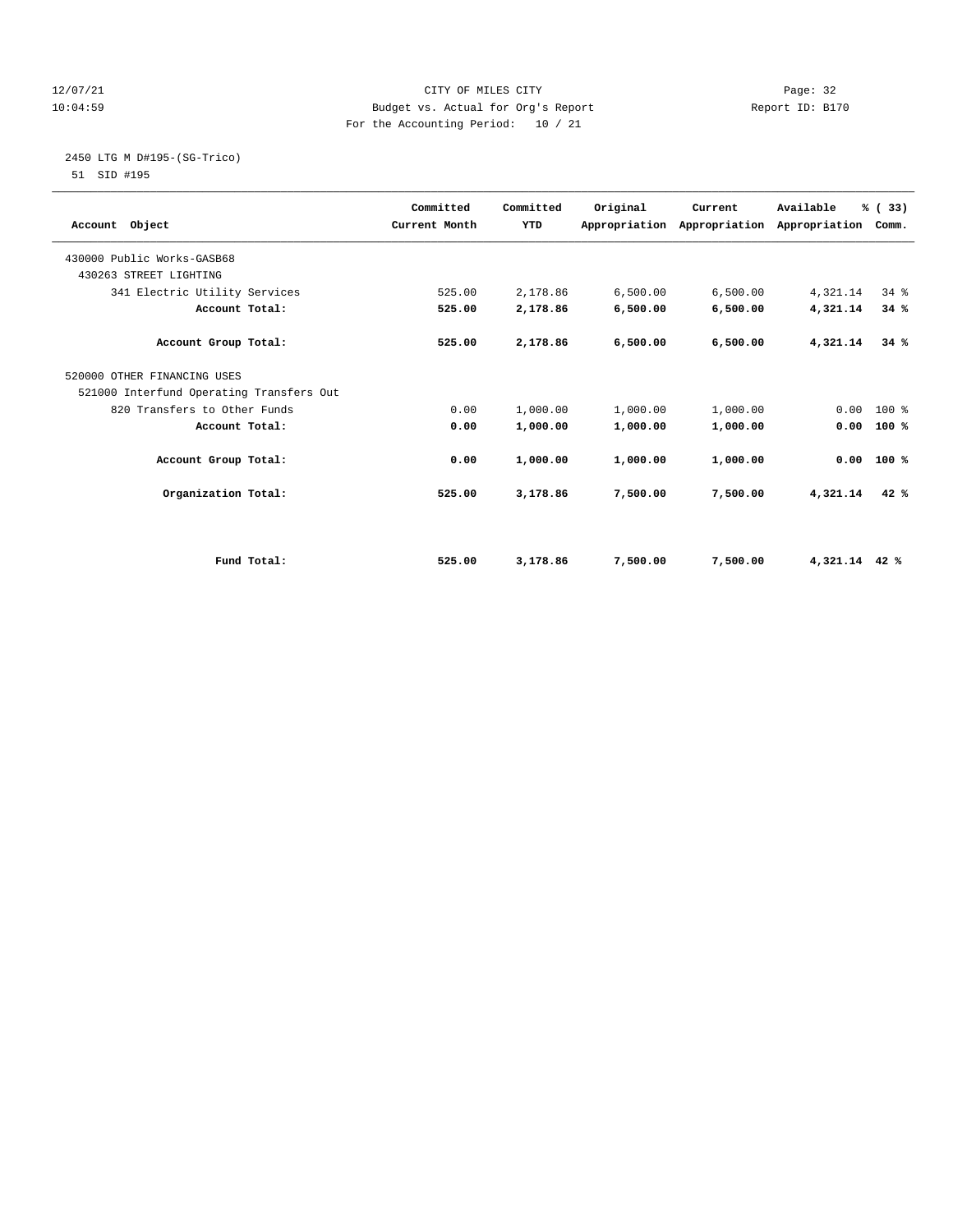#### 12/07/21 CITY OF MILES CITY Page: 33 10:04:59 Budget vs. Actual for Org's Report Report ID: B170 For the Accounting Period: 10 / 21

# 2470 LTG M D#202-(SG-MDU&NV)

| Account Object                           | Committed<br>Current Month | Committed<br><b>YTD</b> | Original | Current<br>Appropriation Appropriation Appropriation | Available | % (33)<br>Comm. |  |
|------------------------------------------|----------------------------|-------------------------|----------|------------------------------------------------------|-----------|-----------------|--|
| 430000 Public Works-GASB68               |                            |                         |          |                                                      |           |                 |  |
| 430263 STREET LIGHTING                   |                            |                         |          |                                                      |           |                 |  |
| 341 Electric Utility Services            | 114.14                     | 546.52                  | 2,000.00 | 2,000.00                                             | 1,453.48  | $27$ $%$        |  |
| 533 Machinery and Equipment Rental       | 325.90                     | 1,303.60                | 4,500.00 | 4,500.00                                             | 3,196.40  | 29%             |  |
| Account Total:                           | 440.04                     | 1,850.12                | 6,500.00 | 6,500.00                                             | 4,649.88  | 28%             |  |
| Account Group Total:                     | 440.04                     | 1,850.12                | 6,500.00 | 6,500.00                                             | 4,649.88  | 28%             |  |
| 520000 OTHER FINANCING USES              |                            |                         |          |                                                      |           |                 |  |
| 521000 Interfund Operating Transfers Out |                            |                         |          |                                                      |           |                 |  |
| 820 Transfers to Other Funds             | 0.00                       | 1,000.00                | 1,000.00 | 1,000.00                                             | 0.00      | $100*$          |  |
| Account Total:                           | 0.00                       | 1,000.00                | 1,000.00 | 1,000.00                                             | 0.00      | 100%            |  |
| Account Group Total:                     | 0.00                       | 1,000.00                | 1,000.00 | 1,000.00                                             | 0.00      | 100%            |  |
| Organization Total:                      | 440.04                     | 2,850.12                | 7,500.00 | 7,500.00                                             | 4,649.88  | 38%             |  |
|                                          |                            |                         |          |                                                      |           |                 |  |
| Fund Total:                              | 440.04                     | 2,850.12                | 7,500.00 | 7,500.00                                             | 4,649.88  | 38%             |  |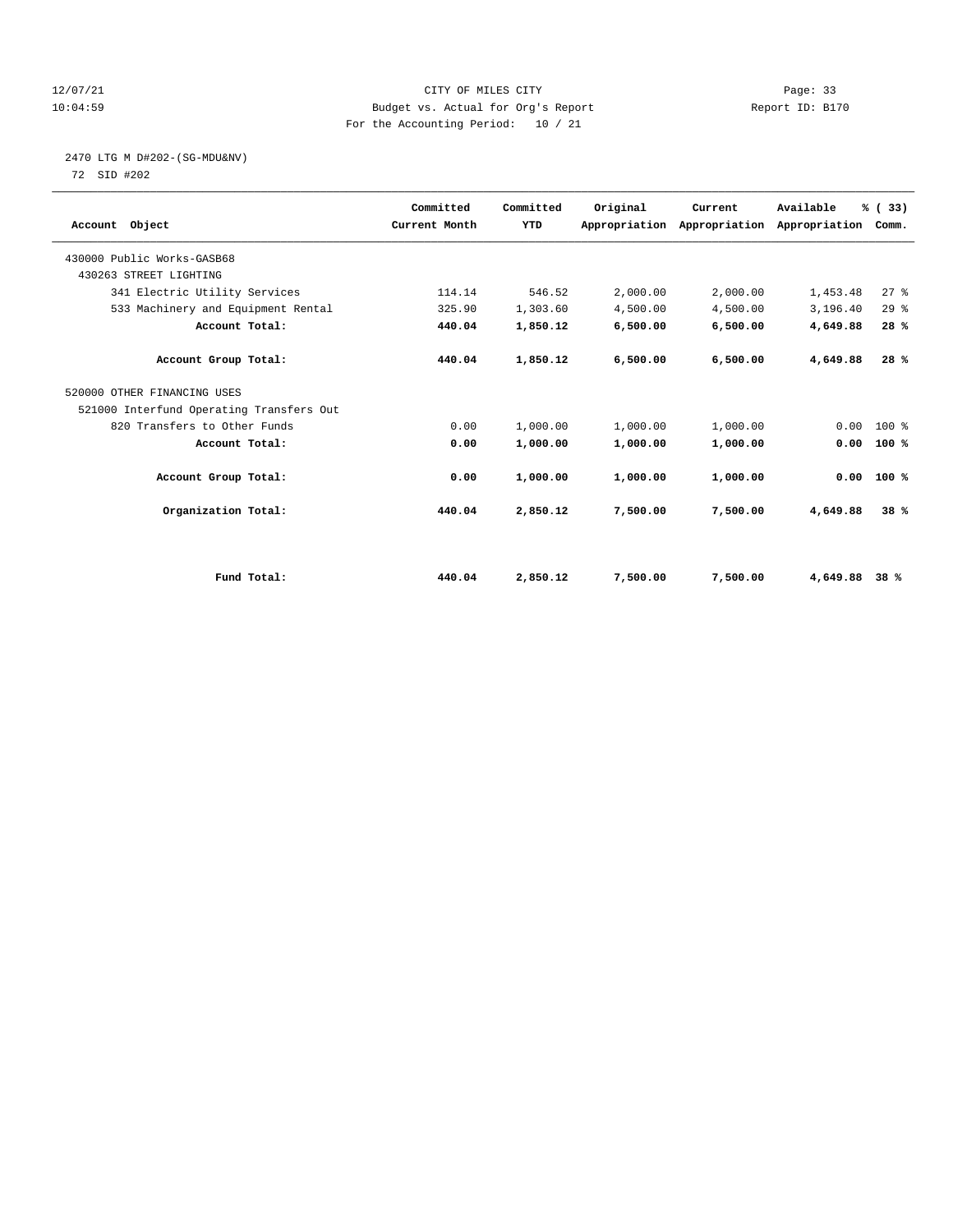#### 12/07/21 CITY OF MILES CITY Page: 34 10:04:59 Budget vs. Actual for Org's Report Report ID: B170 For the Accounting Period: 10 / 21

#### 2480 LTG M M#173-(Milestown Estates)

47 SID #173(Ltg-Milestown)

| Account Object                           | Committed<br>Current Month | Committed<br>YTD | Original | Current<br>Appropriation Appropriation | Available<br>Appropriation Comm. | % (33) |  |
|------------------------------------------|----------------------------|------------------|----------|----------------------------------------|----------------------------------|--------|--|
| 430000 Public Works-GASB68               |                            |                  |          |                                        |                                  |        |  |
| 430263 STREET LIGHTING                   |                            |                  |          |                                        |                                  |        |  |
| 230 Repair and Maintenance Supplies      | 1,185.00                   | 1,185.00         | 1,500.00 | 1,500.00                               | 315.00                           | 79 %   |  |
| 341 Electric Utility Services            | 31.24                      | 130.02           | 1,600.00 | 1,600.00                               | 1,469.98                         | 8 %    |  |
| 360 Contr R & M                          | 0.00                       | 78.84            | 300.00   | 300.00                                 | 221.16                           | 26%    |  |
| Account Total:                           | 1,216.24                   | 1,393.86         | 3,400.00 | 3,400.00                               | 2,006.14                         | 41 %   |  |
| Account Group Total:                     | 1,216.24                   | 1,393.86         | 3,400.00 | 3,400.00                               | 2,006.14                         | 41 %   |  |
| 520000 OTHER FINANCING USES              |                            |                  |          |                                        |                                  |        |  |
| 521000 Interfund Operating Transfers Out |                            |                  |          |                                        |                                  |        |  |
| 820 Transfers to Other Funds             | 0.00                       | 250.00           | 250.00   | 250.00                                 | 0.00                             | $100*$ |  |
| Account Total:                           | 0.00                       | 250.00           | 250.00   | 250.00                                 | 0.00                             | 100%   |  |
| Account Group Total:                     | 0.00                       | 250.00           | 250.00   | 250.00                                 | 0.00                             | 100%   |  |
| Organization Total:                      | 1,216.24                   | 1,643.86         | 3,650.00 | 3,650.00                               | 2,006.14                         | 45%    |  |
|                                          |                            |                  |          |                                        |                                  |        |  |
| Fund Total:                              | 1,216.24                   | 1,643.86         | 3,650.00 | 3,650.00                               | $2,006.14$ 45 %                  |        |  |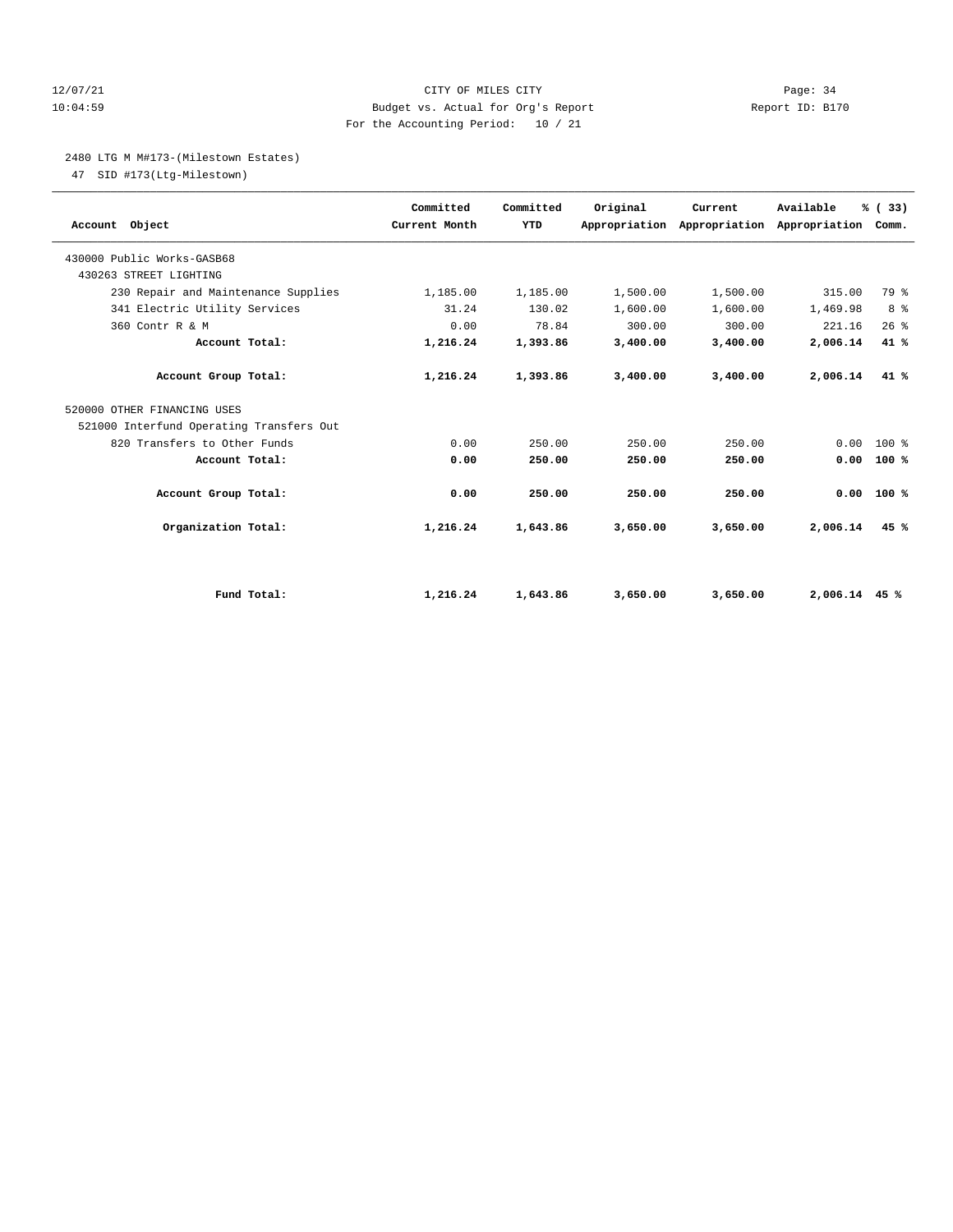#### 12/07/21 CITY OF MILES CITY Page: 35 10:04:59 Budget vs. Actual for Org's Report Report ID: B170 For the Accounting Period: 10 / 21

————————————————————————————————————————————————————————————————————————————————————————————————————————————————————————————————————

## 2510 STR MAINT DIST #204

107 Paved St. Maint. Dist.#204

|                                           | Committed     | Committed  | Original   | Current    | Available                                       | % (33)         |
|-------------------------------------------|---------------|------------|------------|------------|-------------------------------------------------|----------------|
| Account Object                            | Current Month | YTD        |            |            | Appropriation Appropriation Appropriation Comm. |                |
| 430000 Public Works-GASB68                |               |            |            |            |                                                 |                |
| 430220 Operations                         |               |            |            |            |                                                 |                |
| 111 Salaries and Wages - Permanent        | 21,584.93     | 80,931.64  | 266,512.00 | 266,512.00 | 185,580.36                                      | 30%            |
| 121 OVERTIME-PERMANENT                    | 382.98        | 619.18     | 9,100.00   | 9,100.00   | 8,480.82                                        | 7 %            |
| 131 VACATION                              | 3,245.38      | 6,560.83   | 19,600.00  | 19,600.00  | 13,039.17                                       | 33%            |
| 132 SICK LEAVE                            | 1,586.96      | 3,729.17   | 13,000.00  | 13,000.00  | 9,270.83                                        | 29%            |
| 133 OTHER LEAVE PAY                       | 585.32        | 827.65     | 2,838.00   | 2,838.00   | 2,010.35                                        | 29%            |
| 134 HOLIDAY PAY                           | 0.00          | 0.00       | 3,000.00   | 3,000.00   | 3,000.00                                        | 0 <sup>8</sup> |
| 141 Unemployment Insurance                | 68.51         | 234.02     | 471.00     | 471.00     | 236.98                                          | 50%            |
| 142 Workers' Compensation                 | 755.25        | 2,844.04   | 10,979.00  | 10,979.00  | 8,134.96                                        | 26%            |
| 143 Health Insurance                      | 5,990.23      | 19,555.54  | 69,932.00  | 69,932.00  | 50,376.46                                       | $28$ %         |
| 144 FICA                                  | 2,029.28      | 6,897.43   | 24,025.00  | 24,025.00  | 17,127.57                                       | 29%            |
| 145 PERS                                  | 2,429.10      | 8,219.72   | 27,856.00  | 27,856.00  | 19,636.28                                       | $30*$          |
| 196 CLOTHING ALLOTMENT                    | 0.00          | 906.00     | 1,200.00   | 1,200.00   | 294.00                                          | 76 %           |
| 210 Office Supplies and Materials         | 41.14         | 74.50      | 3,000.00   | 3,000.00   | 2,925.50                                        | 2 <sup>8</sup> |
| 214 Small Items of Equipment              | 0.00          | 0.00       | 10,000.00  | 10,000.00  | 10,000.00                                       | 0 <sup>8</sup> |
| 220 Operating Expenses                    | 0.00          | 242.93     | 20,000.00  | 20,000.00  | 19,757.07                                       | 1 <sup>8</sup> |
| 222 Chemicals, Lab & Med Supplies         | 0.00          | 0.00       | 1,500.00   | 1,500.00   | 1,500.00                                        | 0 <sup>8</sup> |
| 226 Clothing and Uniforms                 | 0.00          | 0.00       | 1,200.00   | 1,200.00   | 1,200.00                                        | 0 <sup>8</sup> |
| 230 Repair and Maintenance Supplies       | 0.00          | 0.00       | 10,000.00  | 10,000.00  | 10,000.00                                       | 0 <sup>8</sup> |
| 231 Gas, Oil, Diesel Fuel, Grease, etc.   | 2,605.47      | 9,726.43   | 40,000.00  | 40,000.00  | 30, 273.57                                      | $24$ %         |
| 242 Sign Parts and Supplies               | 0.00          | 11.98      | 8,000.00   | 8,000.00   | 7,988.02                                        | 0 <sup>8</sup> |
| 311 Postage, Box Rent, Etc.               | 0.27          | 8.46       | 100.00     | 100.00     | 91.54                                           | 8 %            |
| 320 Printing, Duplicating, Typing &       | 0.00          | 0.00       | 100.00     | 100.00     | 100.00                                          | 0 <sup>8</sup> |
| 330 Publicity, Subscriptions & Dues       | 0.00          | 0.00       | 200.00     | 200.00     | 200.00                                          | 0 <sup>8</sup> |
| 331 Publication of Formal & Legal Notices | 0.00          | 268.80     | 500.00     | 500.00     | 231.20                                          | $54$ %         |
| 334 Memberships, Registrations & Dues     | 0.00          | 176.00     | 500.00     | 500.00     | 324.00                                          | 35%            |
| 341 Electric Utility Services             | 128.71        | 823.19     | 1,700.00   | 1,700.00   | 876.81                                          | 48 %           |
| 344 Gas Utility Service                   | 13.49         | 55.13      | 700.00     | 700.00     | 644.87                                          | 8 %            |
| 345 Telephone                             | 138.72        | 414.28     | 1,000.00   | 1,000.00   | 585.72                                          | 41 %           |
| 346 Garbage Service                       | 0.00          | 0.00       | 175.00     | 175.00     | 175.00                                          | 0 <sup>8</sup> |
| 347 Internet                              | 0.00          | 0.00       | 200.00     | 200.00     | 200.00                                          | 0 <sup>8</sup> |
| 350 Professional Services                 | 0.00          | 179.87     | 50,000.00  | 50,000.00  | 49,820.13                                       | 0 <sup>8</sup> |
| 360 Contr R & M                           | 166.00        | 789.72     | 20,000.00  | 20,000.00  | 19,210.28                                       | 4%             |
| 363 R&M Vehicles/Equip/Labor-PW           | 3,521.17      | 32, 373.43 | 100,000.00 | 100,000.00 | 67,626.57                                       | $32$ $%$       |
| 370 Travel                                | 0.00          | 267.00     | 1,000.00   | 1,000.00   | 733.00                                          | $27$ %         |
| 380 Training Services                     | 0.00          | 144.00     | 1,000.00   | 1,000.00   | 856.00                                          | $14$ %         |
| 382 Books                                 | 0.00          | 0.00       | 100.00     | 100.00     | 100.00                                          | 0 <sup>8</sup> |
| 511 Insurance on Buildings                | 0.00          | 824.75     | 825.00     | 825.00     |                                                 | $0.25$ 100 %   |
| 512 Insurance on Vehicles & Equipment     | 0.00          | 3,707.21   | 3,708.00   | 3,708.00   |                                                 | $0.79$ 100 %   |
| 513 Liability                             | 0.00          | 11,499.82  | 16,800.00  | 16,800.00  | 5,300.18                                        | 68 %           |
| 531 Building & Office Rental              | 350.00        | 1,400.00   | 4,200.00   | 4,200.00   | 2,800.00                                        | 33%            |
| Account Total:                            | 45,622.91     | 194,312.72 | 745,021.00 | 745,021.00 | 550,708.28                                      | 26%            |
| 430233 Roadway/Re-surfacing               |               |            |            |            |                                                 |                |
| 230 Repair and Maintenance Supplies       | 7,412.06      | 23, 261.11 | 80,000.00  | 80,000.00  | 56,738.89                                       | 29 %           |
| 350 Professional Services                 | 0.00          | 0.00       | 50,000.00  | 50,000.00  | 50,000.00                                       | 0 <sub>8</sub> |
| Account Total:                            | 7,412.06      | 23,261.11  | 130,000.00 | 130,000.00 | 106,738.89                                      | 18 %           |

430234 CURB AND GUTTER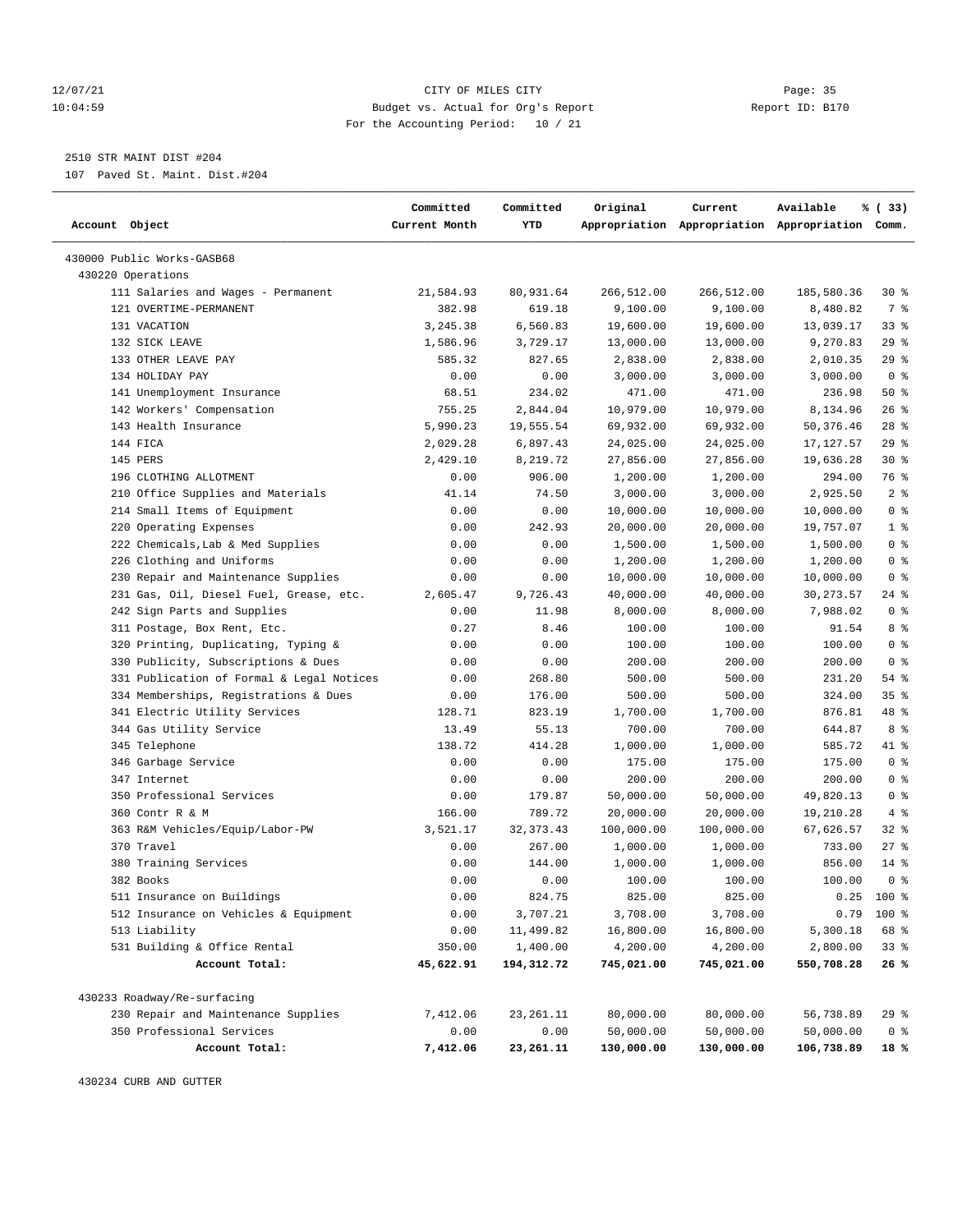#### 12/07/21 CITY OF MILES CITY Page: 36 10:04:59 Budget vs. Actual for Org's Report Report ID: B170 For the Accounting Period: 10 / 21

## 2510 STR MAINT DIST #204

107 Paved St. Maint. Dist.#204

| Account Object                                  | Committed<br>Current Month | Committed<br>YTD | Original     | Current      | Available<br>Appropriation Appropriation Appropriation Comm. | % (33)         |
|-------------------------------------------------|----------------------------|------------------|--------------|--------------|--------------------------------------------------------------|----------------|
| 350 Professional Services                       | 9,639.30                   | 24,742.61        | 30,000.00    | 30,000.00    | 5,257.39                                                     | 82%            |
| Account Total:                                  | 9,639.30                   | 24,742.61        | 30,000.00    | 30,000.00    | 5,257.39                                                     | 82%            |
| 430235 Storm Drain & Culvert Maintenance        |                            |                  |              |              |                                                              |                |
| 230 Repair and Maintenance Supplies             | 0.00                       | 38,562.48        | 35,000.00    | 35,000.00    | $-3,562.48$                                                  | $110*$         |
| Account Total:                                  | 0.00                       | 38,562.48        | 35,000.00    | 35,000.00    | $-3,562.48$ 110 %                                            |                |
| 430236 Darling Addition Project                 |                            |                  |              |              |                                                              |                |
| 220 Operating Expenses                          | 0.00                       | 184.15           | 0.00         | 0.00         | $-184.15$                                                    | $***$ 8        |
| 350 Professional Services                       | 443.74                     | 2,307.02         | 5,000.00     | 5,000.00     | 2,692.98                                                     | 46%            |
| Account Total:                                  | 443.74                     | 2,491.17         | 5,000.00     | 5,000.00     | 2,508.83                                                     | 50%            |
| 430237 North 7th St Project                     |                            |                  |              |              |                                                              |                |
| 230 Repair and Maintenance Supplies             | 0.00                       | 0.00             | 145,000.00   | 145,000.00   | 145,000.00                                                   | 0 <sup>8</sup> |
| 350 Professional Services                       | 248.45                     | 12,347.86        | 55,000.00    | 55,000.00    | 42,652.14                                                    | $22$ %         |
| Account Total:                                  | 248.45                     | 12,347.86        | 200,000.00   | 200,000.00   | 187,652.14                                                   | 6%             |
| 430239 Sidewalks ~ Hwy 59 S & Southgate Meadows |                            |                  |              |              |                                                              |                |
| 230 Repair and Maintenance Supplies             | 0.00                       | 0.00             | 100,000.00   | 100,000.00   | 100,000.00                                                   | 0 <sup>8</sup> |
| 350 Professional Services                       | 0.00                       | 0.00             | 50,000.00    | 50,000.00    | 50,000.00                                                    | 0 <sup>8</sup> |
| Account Total:                                  | 0.00                       | 0.00             | 150,000.00   | 150,000.00   | 150,000.00                                                   | 0 <sup>8</sup> |
| Account Group Total:                            | 63,366.46                  | 295,717.95       | 1,295,021.00 | 1,295,021.00 | 999,303.05                                                   | 23%            |
| 520000 OTHER FINANCING USES                     |                            |                  |              |              |                                                              |                |
| 521000 Interfund Operating Transfers Out        |                            |                  |              |              |                                                              |                |
| 820 Transfers to Other Funds                    | 5,350.25                   | 21,401.00        | 818,791.00   | 818,791.00   | 797,390.00                                                   | 3%             |
| Account Total:                                  | 5,350.25                   | 21,401.00        | 818,791.00   | 818,791.00   | 797,390.00                                                   | 3%             |
| Account Group Total:                            | 5,350.25                   | 21,401.00        | 818,791.00   | 818,791.00   | 797,390.00                                                   | 3%             |
| Organization Total:                             | 68,716.71                  | 317,118.95       | 2,113,812.00 | 2,113,812.00 | 1,796,693.05                                                 | 15%            |
| Fund Total:                                     | 68,716.71                  | 317, 118.95      | 2,113,812.00 | 2,113,812.00 | 1,796,693.05 15 %                                            |                |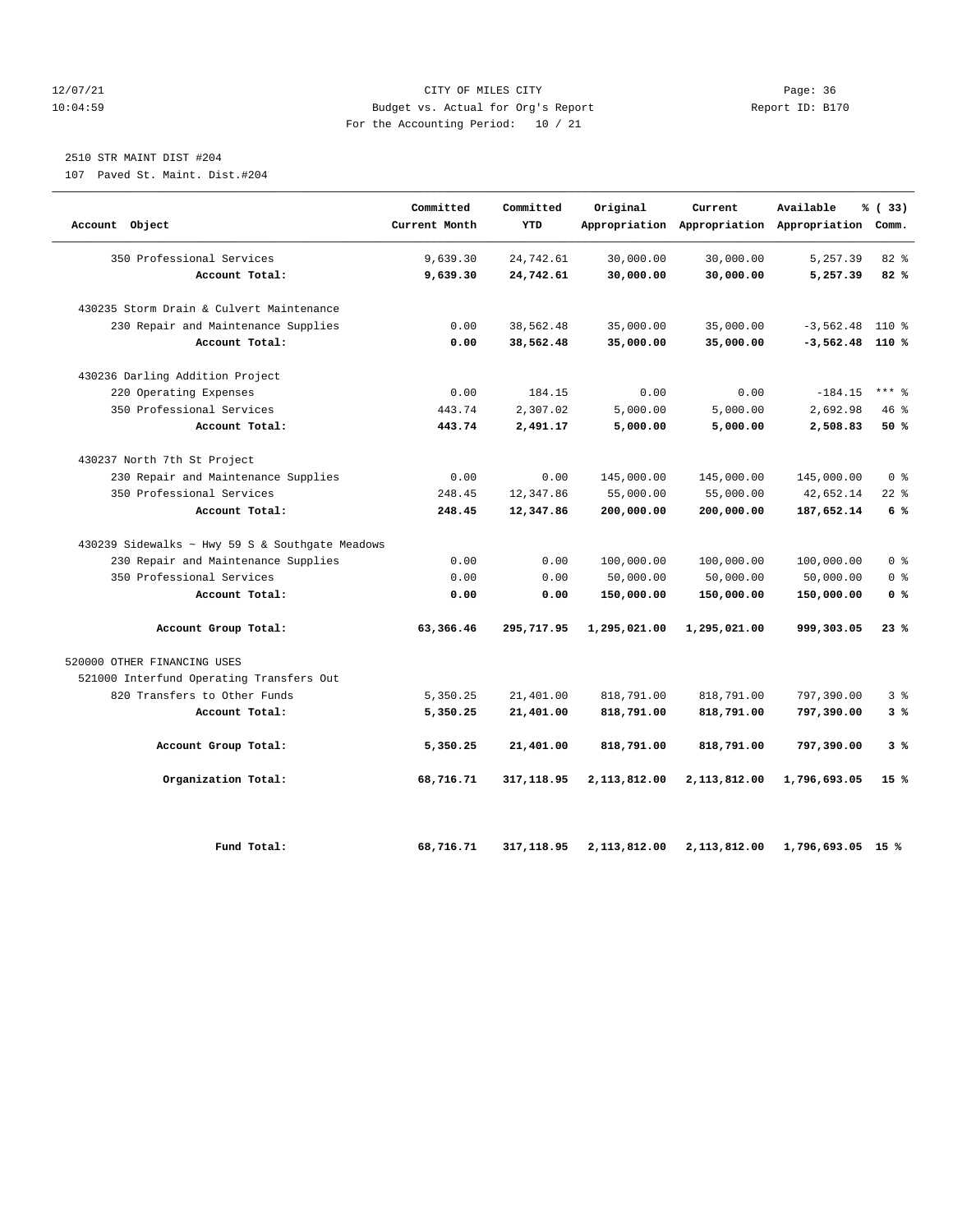# 12/07/21 CITY OF MILES CITY Page: 37 10:04:59 Budget vs. Actual for Org's Report Report ID: B170 For the Accounting Period: 10 / 21

# 2520 STR MAINT DIST #205

108 Street Maintenance (North Side)

| Account Object                            | Committed<br>Current Month | Committed<br>YTD | Original   | Current    | Available<br>Appropriation Appropriation Appropriation Comm. | % (33)          |
|-------------------------------------------|----------------------------|------------------|------------|------------|--------------------------------------------------------------|-----------------|
| 430000 Public Works-GASB68                |                            |                  |            |            |                                                              |                 |
| 430220 Operations                         |                            |                  |            |            |                                                              |                 |
| 111 Salaries and Wages - Permanent        | 6,139.32                   | 23,120.81        | 79,696.00  | 79,696.00  | 56,575.19                                                    | 29 %            |
| 121 OVERTIME-PERMANENT                    | 95.73                      | 155.21           | 2,500.00   | 2,500.00   | 2,344.79                                                     | 6 %             |
| 131 VACATION                              | 828.93                     | 1,896.52         | 6,000.00   | 6,000.00   | 4,103.48                                                     | $32$ $%$        |
| 132 SICK LEAVE                            | 442.36                     | 1,269.81         | 3,800.00   | 3,800.00   | 2,530.19                                                     | $33$ $%$        |
| 133 OTHER LEAVE PAY                       | 140.85                     | 200.75           | 706.00     | 706.00     | 505.25                                                       | $28$ %          |
| 134 HOLIDAY PAY                           | 0.00                       | 0.00             | 800.00     | 800.00     | 800.00                                                       | 0 <sup>8</sup>  |
| 141 Unemployment Insurance                | 19.07                      | 67.15            | 140.00     | 140.00     | 72.85                                                        | 48 %            |
| 142 Workers' Compensation                 | 193.27                     | 731.94           | 3,423.00   | 3,423.00   | 2,691.06                                                     | $21$ %          |
| 143 Health Insurance                      | 1,647.37                   | 5,539.05         | 19,688.00  | 19,688.00  | 14,148.95                                                    | $28$ %          |
| 144 FICA                                  | 566.83                     | 1,985.76         | 7,153.00   | 7,153.00   | 5,167.24                                                     | $28$ %          |
| 145 PERS                                  | 678.32                     | 2,363.26         | 8,293.00   | 8,293.00   | 5,929.74                                                     | $28$ %          |
| 196 CLOTHING ALLOTMENT                    | 0.00                       | 256.50           | 400.00     | 400.00     | 143.50                                                       | 64 %            |
| 210 Office Supplies and Materials         | 0.57                       | 8.97             | 1,000.00   | 1,000.00   | 991.03                                                       | 1 <sup>8</sup>  |
| 214 Small Items of Equipment              | 0.00                       | 0.00             | 2,500.00   | 2,500.00   | 2,500.00                                                     | 0 <sup>8</sup>  |
| 220 Operating Expenses                    | 0.00                       | 60.74            | 5,000.00   | 5,000.00   | 4,939.26                                                     | 1 <sup>8</sup>  |
| 222 Chemicals, Lab & Med Supplies         | 0.00                       | 0.00             | 500.00     | 500.00     | 500.00                                                       | 0 <sup>8</sup>  |
| 226 Clothing and Uniforms                 | 38.57                      | 38.57            | 300.00     | 300.00     | 261.43                                                       | $13*$           |
| 230 Repair and Maintenance Supplies       | 0.00                       | 0.00             | 5,000.00   | 5,000.00   | 5,000.00                                                     | 0 <sup>8</sup>  |
| 231 Gas, Oil, Diesel Fuel, Grease, etc.   | 651.36                     | 2,431.60         | 10,000.00  | 10,000.00  | 7,568.40                                                     | $24$ %          |
| 242 Sign Parts and Supplies               | 0.00                       | 2.99             | 2,500.00   | 2,500.00   | 2,497.01                                                     | 0 <sup>8</sup>  |
| 311 Postage, Box Rent, Etc.               | 0.26                       | 8.45             | 60.00      | 60.00      | 51.55                                                        | $14$ %          |
| 330 Publicity, Subscriptions & Dues       | 0.00                       | 0.00             | 100.00     | 100.00     | 100.00                                                       | 0 <sup>8</sup>  |
| 331 Publication of Formal & Legal Notices | 0.00                       | 31.20            | 0.00       | 0.00       | $-31.20$                                                     | $***$ $-$       |
| 334 Memberships, Registrations & Dues     | 0.00                       | 44.00            | 100.00     | 100.00     | 56.00                                                        | 44 %            |
| 341 Electric Utility Services             | 6.67                       | 24.75            | 150.00     | 150.00     | 125.25                                                       | $17*$           |
| 344 Gas Utility Service                   | 3.38                       | 13.79            | 300.00     | 300.00     | 286.21                                                       | 5 <sup>8</sup>  |
| 345 Telephone                             | 80.84                      | 240.64           | 500.00     | 500.00     | 259.36                                                       | 48 %            |
| 350 Professional Services                 | 0.00                       | 45.19            | 20,000.00  | 20,000.00  | 19,954.81                                                    | 0 <sup>8</sup>  |
| 360 Contr R & M                           | 63.38                      | 308.15           | 4,000.00   | 4,000.00   | 3,691.85                                                     | 8 %             |
| 363 R&M Vehicles/Equip/Labor-PW           | 970.28                     | 12,362.73        | 35,000.00  | 35,000.00  | 22,637.27                                                    | 35 <sup>8</sup> |
| 370 Travel                                | 0.00                       | 66.75            | 250.00     | 250.00     | 183.25                                                       | $27$ %          |
| 380 Training Services                     | 0.00                       | 36.00            | 200.00     | 200.00     | 164.00                                                       | 18 <sup>8</sup> |
| 382 Books                                 | 0.00                       | 0.00             | 100.00     | 100.00     | 100.00                                                       | 0 <sup>8</sup>  |
| 511 Insurance on Buildings                | 0.00                       | 206.19           | 207.00     | 207.00     | 0.81                                                         | 100 %           |
| 512 Insurance on Vehicles & Equipment     | 0.00                       | 926.80           | 927.00     | 927.00     | 0.20                                                         | $100$ %         |
| 513 Liability                             | 0.00                       | 3,067.18         | 4,322.00   | 4,322.00   | 1,254.82                                                     | 71 %            |
| 531 Building & Office Rental              | 166.66                     | 666.64           | 2,000.00   | 2,000.00   | 1,333.36                                                     | 33%             |
| Account Total:                            | 12,734.02                  | 58,178.09        | 227,615.00 | 227,615.00 | 169,436.91                                                   | 26%             |
| 430233 Roadway/Re-surfacing               |                            |                  |            |            |                                                              |                 |
| 230 Repair and Maintenance Supplies       | 0.00                       | 0.00             | 50,000.00  | 50,000.00  | 50,000.00                                                    | 0 <sup>8</sup>  |
| 350 Professional Services                 | 4,986.19                   | 7,556.28         | 0.00       | 0.00       | $-7,556.28$                                                  | $***$ $_{8}$    |
| Account Total:                            | 4,986.19                   | 7,556.28         | 50,000.00  | 50,000.00  | 42,443.72                                                    | 15 %            |
|                                           |                            |                  |            |            |                                                              |                 |
| 430235 Storm Drain & Culvert Maintenance  |                            |                  |            |            |                                                              |                 |
| 230 Repair and Maintenance Supplies       | 0.00                       | 1,478.00         | 5,000.00   | 5,000.00   | 3,522.00                                                     | $30*$           |
| 350 Professional Services                 | 0.00                       | 0.00             | 5,000.00   | 5,000.00   | 5,000.00                                                     | 0 <sup>8</sup>  |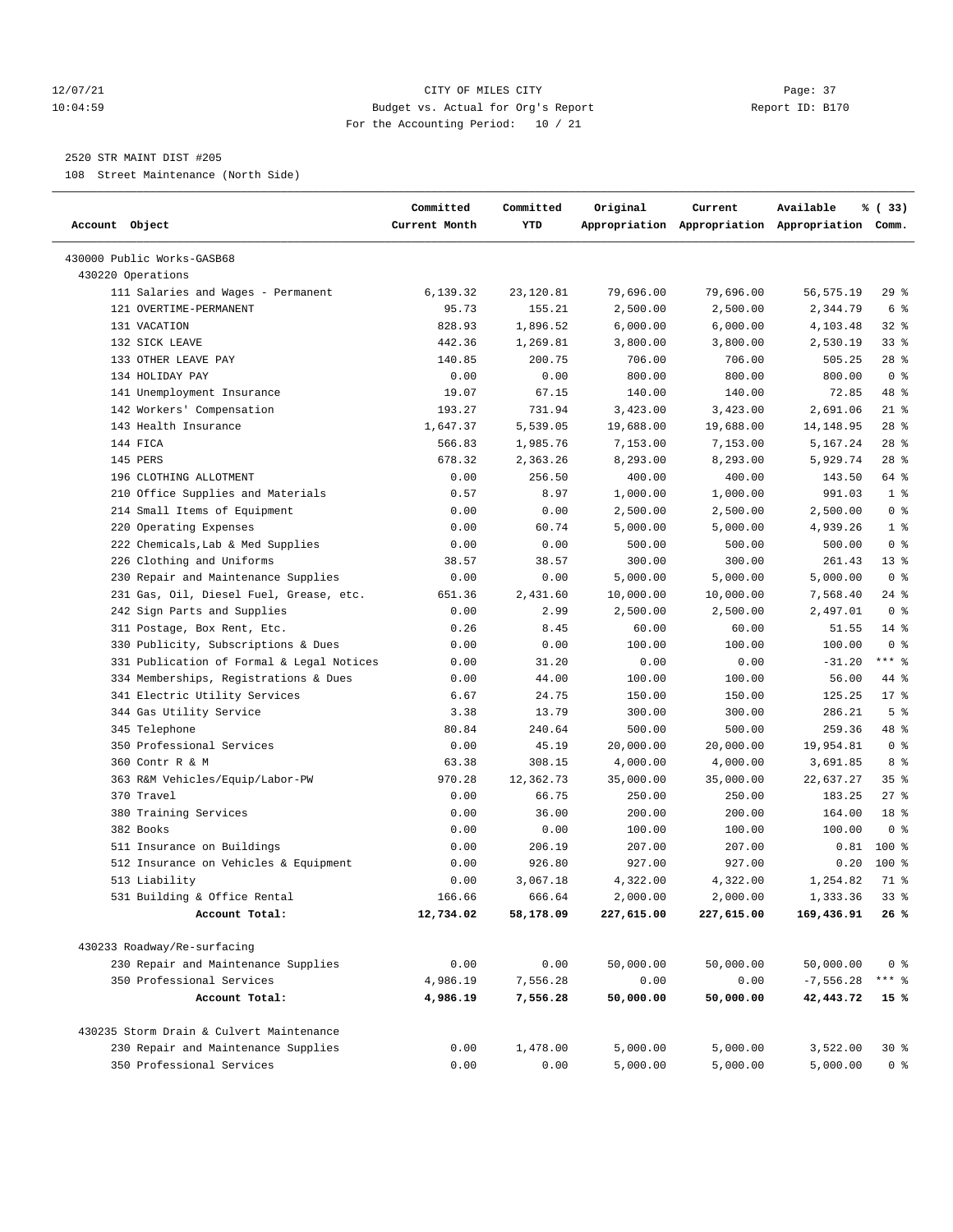# 12/07/21 CITY OF MILES CITY Page: 38 10:04:59 Budget vs. Actual for Org's Report Report ID: B170 For the Accounting Period: 10 / 21

# 2520 STR MAINT DIST #205

108 Street Maintenance (North Side)

| Account Object                                                          | Committed<br>Current Month | Committed<br>YTD | Original   | Current<br>Appropriation Appropriation | Available<br>Appropriation | % (33)<br>Comm. |
|-------------------------------------------------------------------------|----------------------------|------------------|------------|----------------------------------------|----------------------------|-----------------|
| Account Total:                                                          | 0.00                       | 1,478.00         | 10,000.00  | 10,000.00                              | 8,522.00                   | 15%             |
| Account Group Total:                                                    | 17,720.21                  | 67,212.37        | 287,615.00 | 287,615.00                             | 220,402.63                 | 23%             |
| 520000 OTHER FINANCING USES<br>521000 Interfund Operating Transfers Out |                            |                  |            |                                        |                            |                 |
| 820 Transfers to Other Funds                                            | 1,799.41                   | 7,197.64         | 157,739.00 | 157,739.00                             | 150,541.36                 | 5 <sup>8</sup>  |
| Account Total:                                                          | 1,799.41                   | 7,197.64         | 157,739.00 | 157,739.00                             | 150,541.36                 | 5%              |
| Account Group Total:                                                    | 1,799.41                   | 7,197.64         | 157,739.00 | 157,739.00                             | 150,541.36                 | 5%              |
| Organization Total:                                                     | 19,519.62                  | 74,410.01        | 445,354.00 | 445,354.00                             | 370,943.99                 | $17*$           |
|                                                                         |                            |                  |            |                                        |                            |                 |
| Fund Total:                                                             | 19,519.62                  | 74,410.01        | 445,354.00 | 445,354.00                             | 370,943.99                 | 17 %            |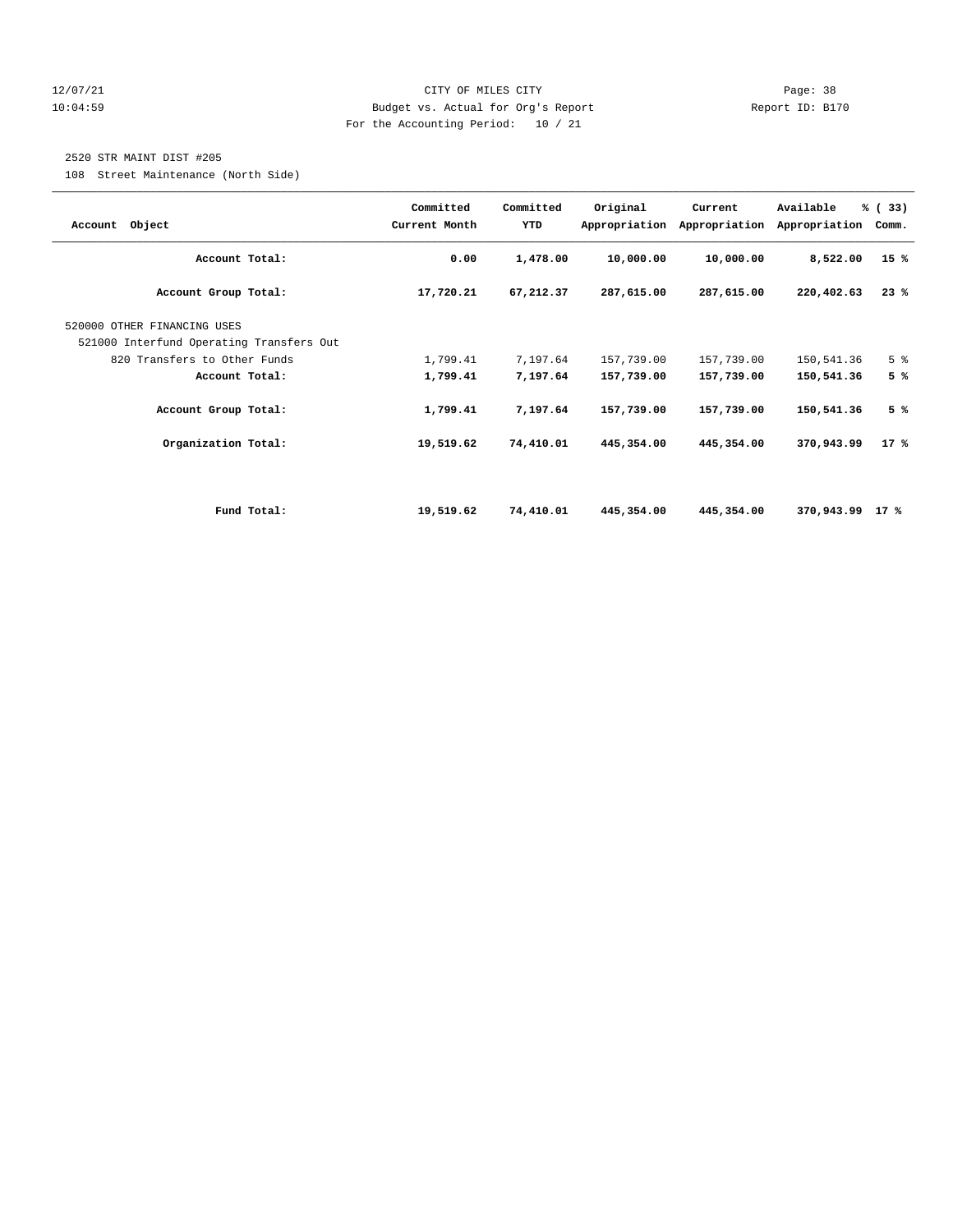# 12/07/21 CITY OF MILES CITY Page: 39 10:04:59 Budget vs. Actual for Org's Report Report ID: B170 For the Accounting Period: 10 / 21

#### 2540 STR MAINT DIST#207-(MILESTOWN ESTATES)

109 Milestown Estates Maintenance Dist.

| Account Object                           | Committed<br>Current Month | Committed<br><b>YTD</b> | Original | Current<br>Appropriation Appropriation Appropriation Comm. | Available      | % (33)         |
|------------------------------------------|----------------------------|-------------------------|----------|------------------------------------------------------------|----------------|----------------|
| 430000 Public Works-GASB68               |                            |                         |          |                                                            |                |                |
| 430220 Operations                        |                            |                         |          |                                                            |                |                |
| 111 Salaries and Wages - Permanent       | 301.05                     | 1,095.57                | 3,436.00 | 3,436.00                                                   | 2,340.43       | 328            |
| 121 OVERTIME-PERMANENT                   | 4.83                       | 7.82                    | 100.00   | 100.00                                                     | 92.18          | 8 %            |
| 131 VACATION                             | 33.96                      | 82.74                   | 300.00   | 300.00                                                     | 217.26         | $28$ %         |
| 132 SICK LEAVE                           | 21.81                      | 57.36                   | 200.00   | 200.00                                                     | 142.64         | 29%            |
| 133 OTHER LEAVE PAY                      | 1.39                       | 1.39                    | 40.00    | 40.00                                                      | 38.61          | 3 <sup>8</sup> |
| 134 HOLIDAY PAY                          | 0.00                       | 0.00                    | 40.00    | 40.00                                                      | 40.00          | 0 <sup>8</sup> |
| 141 Unemployment Insurance               | 0.89                       | 3.08                    | 6.00     | 6.00                                                       | 2.92           | $51$ %         |
| 142 Workers' Compensation                | 9.57                       | 36.15                   | 125.00   | 125.00                                                     | 88.85          | 29%            |
| 143 Health Insurance                     | 81.70                      | 262.11                  | 923.00   | 923.00                                                     | 660.89         | $28$ $%$       |
| 144 FICA                                 | 26.91                      | 92.62                   | 315.00   | 315.00                                                     | 222.38         | $29*$          |
| 145 PERS                                 | 32.21                      | 110.40                  | 365.00   | 365.00                                                     | 254.60         | $30*$          |
| 196 CLOTHING ALLOTMENT                   | 0.00                       | 12.00                   | 20.00    | 20.00                                                      | 8.00           | 60 %           |
| 350 Professional Services                | 0.00                       | 0.88                    | 1,000.00 | 1,000.00                                                   | 999.12         | 0 <sup>8</sup> |
| Account Total:                           | 514.32                     | 1,762.12                | 6,870.00 | 6,870.00                                                   | 5,107.88       | 26%            |
| Account Group Total:                     | 514.32                     | 1,762.12                | 6,870.00 | 6,870.00                                                   | 5,107.88       | 26%            |
| 510000 MISCELLANEOUS                     |                            |                         |          |                                                            |                |                |
| 510330 Comprehensive Liability Insurance |                            |                         |          |                                                            |                |                |
| 513 Liability                            | 0.00                       | 79.10                   | 65.00    | 65.00                                                      | $-14.10$       | $122$ %        |
| Account Total:                           | 0.00                       | 79.10                   | 65.00    | 65.00                                                      | $-14.10$ 122 % |                |
| Account Group Total:                     | 0.00                       | 79.10                   | 65.00    | 65.00                                                      | $-14.10$ 122 % |                |
| Organization Total:                      | 514.32                     | 1,841.22                | 6,935.00 | 6,935.00                                                   | 5,093.78       | 27%            |
| Fund Total:                              | 514.32                     | 1,841.22                | 6,935.00 | 6,935.00                                                   | 5,093.78 27 %  |                |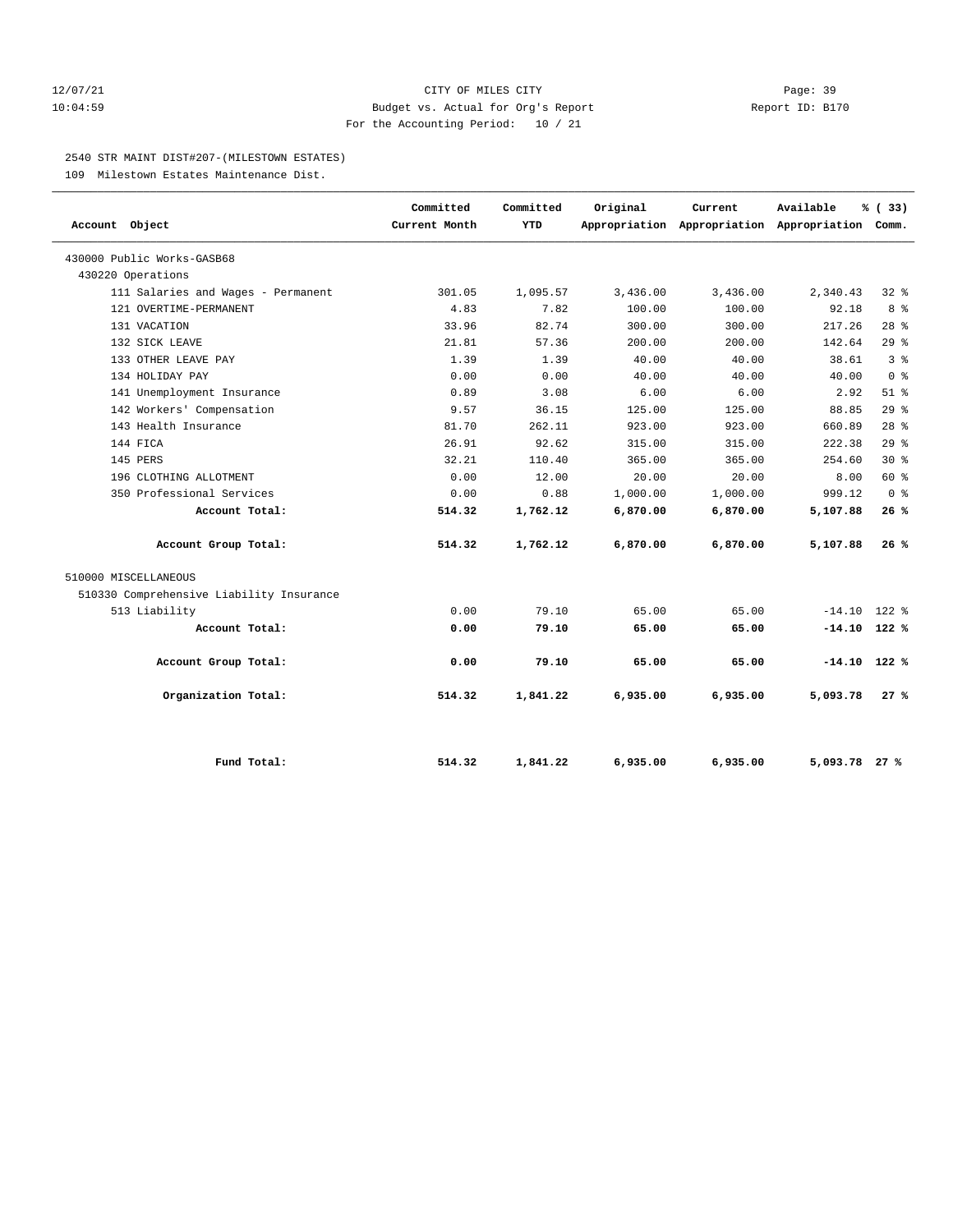# 12/07/21 CITY OF MILES CITY Page: 40 10:04:59 Budget vs. Actual for Org's Report Report ID: B170 For the Accounting Period: 10 / 21

# 2701 Fire Grants

7 Fire

| Account Object                                                               | Committed<br>Current Month | Committed<br>YTD | Original<br>Appropriation | Current<br>Appropriation | Available<br>Appropriation | % (33)<br>Comm. |  |
|------------------------------------------------------------------------------|----------------------------|------------------|---------------------------|--------------------------|----------------------------|-----------------|--|
| 420000 PUBLIC SAFETY-GASB68<br>420464 Fire-Turnouts/Accountability Sys Grant |                            |                  |                           |                          |                            |                 |  |
| 226 Clothing and Uniforms                                                    | 0.00                       | 0.00             | 326,350.00                | 326,350.00               | 326,350.00                 | 0 <sup>8</sup>  |  |
| Account Total:                                                               | 0.00                       | 0.00             | 326,350.00                | 326,350.00               | 326,350.00                 | 0 <sup>8</sup>  |  |
| Account Group Total:                                                         | 0.00                       | 0.00             | 326,350.00                | 326,350.00               | 326,350.00                 | 0 <sup>8</sup>  |  |
| Organization Total:                                                          | 0.00                       | 0.00             | 326,350.00                | 326,350.00               | 326,350.00                 | 0 <sup>8</sup>  |  |
|                                                                              |                            |                  |                           |                          |                            |                 |  |
| Fund Total:                                                                  | 0.00                       | 0.00             | 326,350.00                | 326,350.00               | 326,350.00                 | 0 <sup>8</sup>  |  |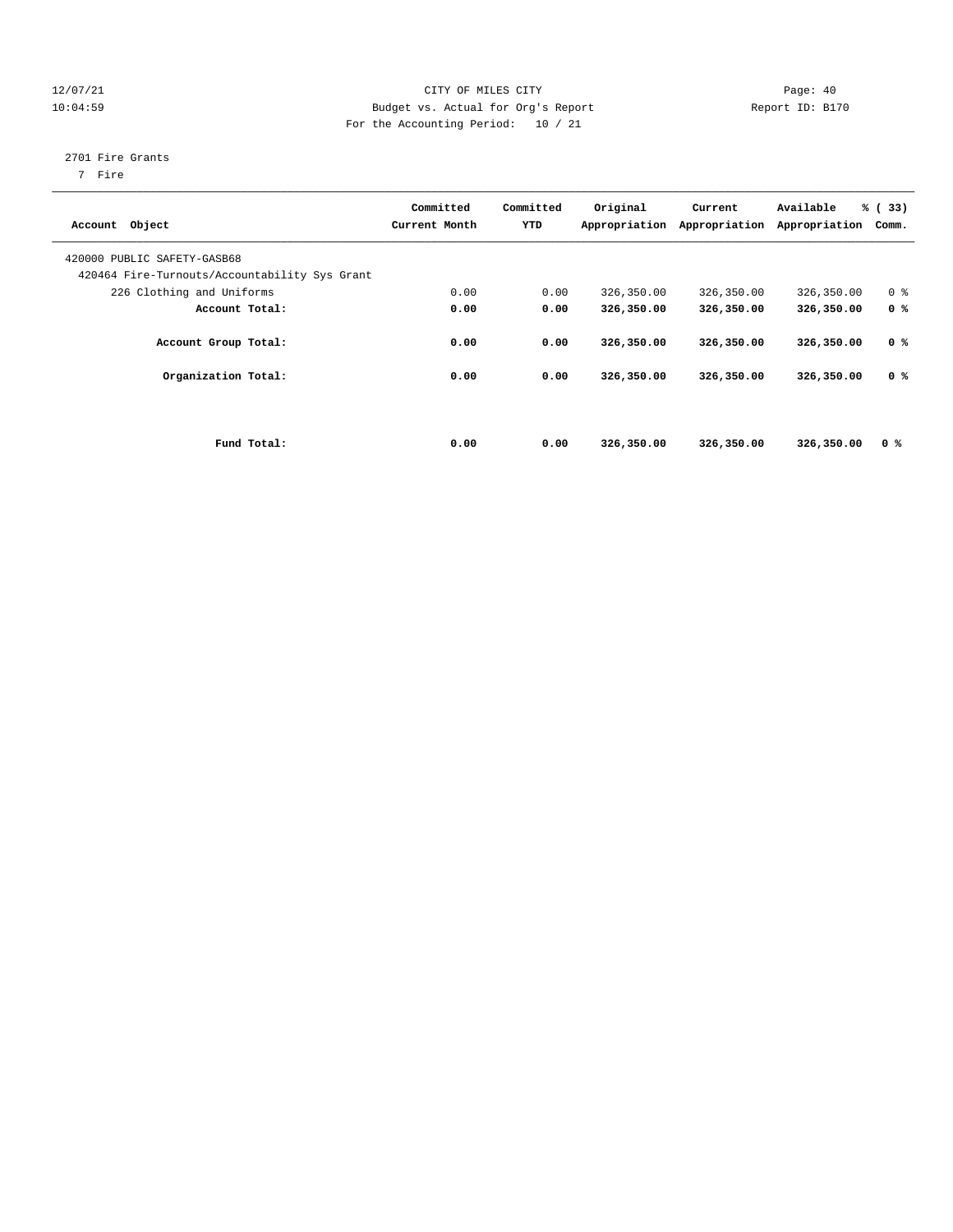# 12/07/21 CITY OF MILES CITY Page: 41 10:04:59 Budget vs. Actual for Org's Report Report ID: B170 For the Accounting Period: 10 / 21

 2820 GAS TAX 34 Gas Tax

| Account Object                           | Committed<br>Current Month | Committed<br><b>YTD</b> | Original   | Current<br>Appropriation Appropriation | Available<br>Appropriation | % (33)<br>Comm. |  |
|------------------------------------------|----------------------------|-------------------------|------------|----------------------------------------|----------------------------|-----------------|--|
| 520000 OTHER FINANCING USES              |                            |                         |            |                                        |                            |                 |  |
| 521000 Interfund Operating Transfers Out |                            |                         |            |                                        |                            |                 |  |
| 820 Transfers to Other Funds             | 207.20                     | 828.80                  | 2,487.00   | 2,487.00                               | 1,658.20                   | 338             |  |
| Account Total:                           | 207.20                     | 828.80                  | 2,487.00   | 2,487.00                               | 1,658.20                   | 33%             |  |
| SID 204<br>521204 TRANSFER:              |                            |                         |            |                                        |                            |                 |  |
| 820 Transfers to Other Funds             | 0.00                       | 0.00                    | 132,524.00 | 132,524.00                             | 132,524.00                 | 0 <sup>8</sup>  |  |
| Account Total:                           | 0.00                       | 0.00                    | 132,524.00 | 132,524.00                             | 132,524.00                 | 0 <sup>8</sup>  |  |
| 521205 TRANSFER:<br>SID 205              |                            |                         |            |                                        |                            |                 |  |
| 820 Transfers to Other Funds             | 0.00                       | 0.00                    | 33,131.00  | 33,131.00                              | 33,131.00                  | 0 <sup>8</sup>  |  |
| Account Total:                           | 0.00                       | 0.00                    | 33,131.00  | 33,131.00                              | 33,131.00                  | 0 <sup>8</sup>  |  |
| Account Group Total:                     | 207.20                     | 828.80                  | 168,142.00 | 168,142.00                             | 167, 313, 20               | 0 <sup>8</sup>  |  |
| Organization Total:                      | 207.20                     | 828.80                  | 168,142.00 | 168,142.00                             | 167, 313.20                | 0 <sup>8</sup>  |  |
|                                          |                            |                         |            |                                        |                            |                 |  |
| Fund Total:                              | 207.20                     | 828.80                  | 168,142.00 | 168,142.00                             | 167, 313, 20               | 0 <sup>8</sup>  |  |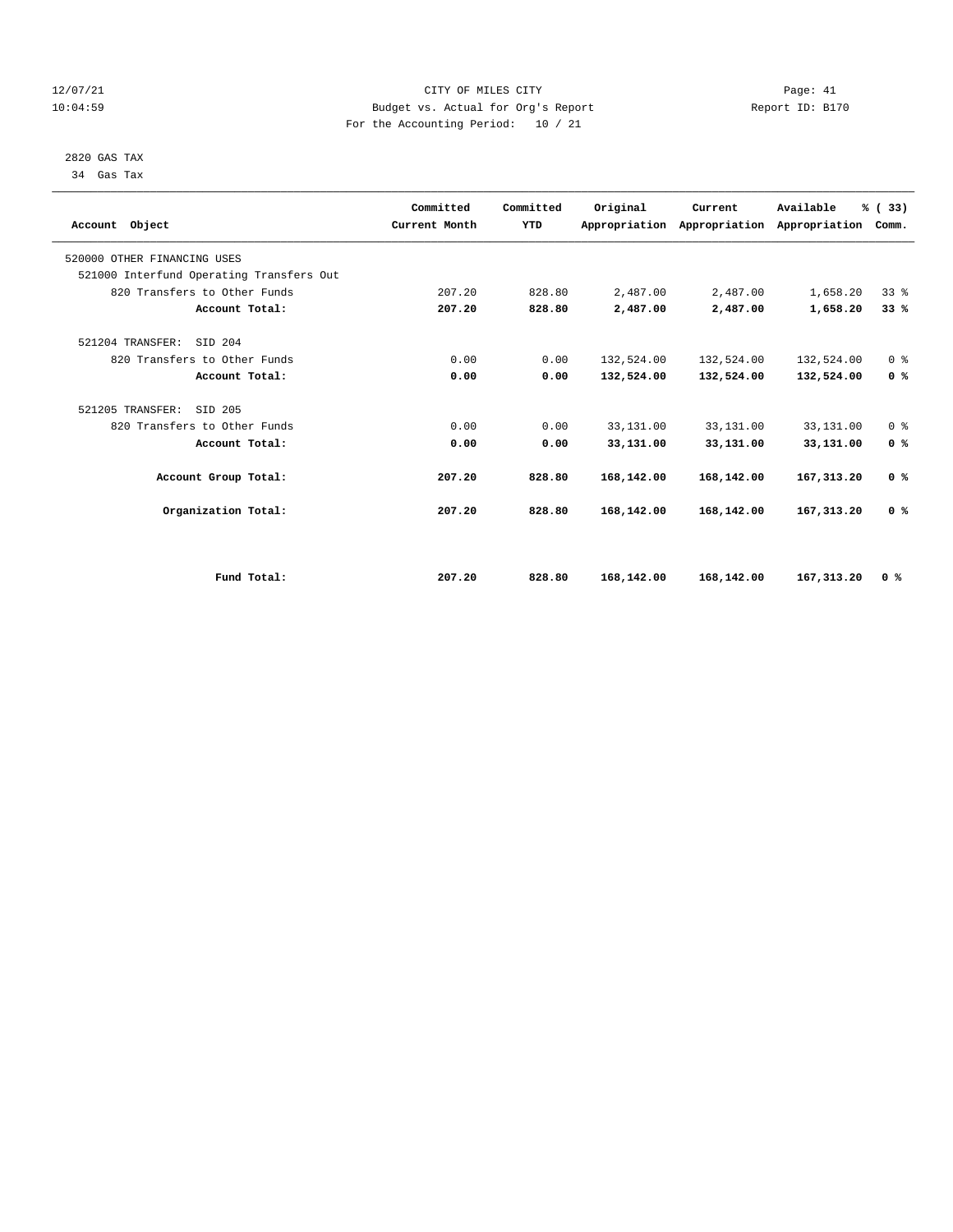# 12/07/21 CITY OF MILES CITY Page: 42 10:04:59 Budget vs. Actual for Org's Report Report ID: B170 For the Accounting Period: 10 / 21

# 2821 HB473- Fuel Tax

95 HB473

| Object<br>Account           |             | Committed<br>Current Month | Committed<br>YTD | Original<br>Appropriation | Current<br>Appropriation | Available<br>Appropriation | % (33)<br>Comm. |
|-----------------------------|-------------|----------------------------|------------------|---------------------------|--------------------------|----------------------------|-----------------|
| 430000 Public Works-GASB68  |             |                            |                  |                           |                          |                            |                 |
| 430233 Roadway/Re-surfacing |             | 0.00                       | 0.00             | 210,000.00                | 210,000.00               | 210,000.00                 | 0 <sup>8</sup>  |
| 935 HB473 Tax Match Program |             |                            |                  |                           |                          |                            |                 |
| Account Total:              |             | 0.00                       | 0.00             | 210,000.00                | 210,000.00               | 210,000.00                 | 0 <sup>8</sup>  |
| Account Group Total:        |             | 0.00                       | 0.00             | 210,000.00                | 210,000.00               | 210,000.00                 | 0 <sup>8</sup>  |
| Organization Total:         |             | 0.00                       | 0.00             | 210,000.00                | 210,000.00               | 210,000.00                 | 0 <sup>8</sup>  |
|                             | Fund Total: | 0.00                       | 0.00             | 210,000.00                | 210,000.00               | 210,000.00                 | 0 %             |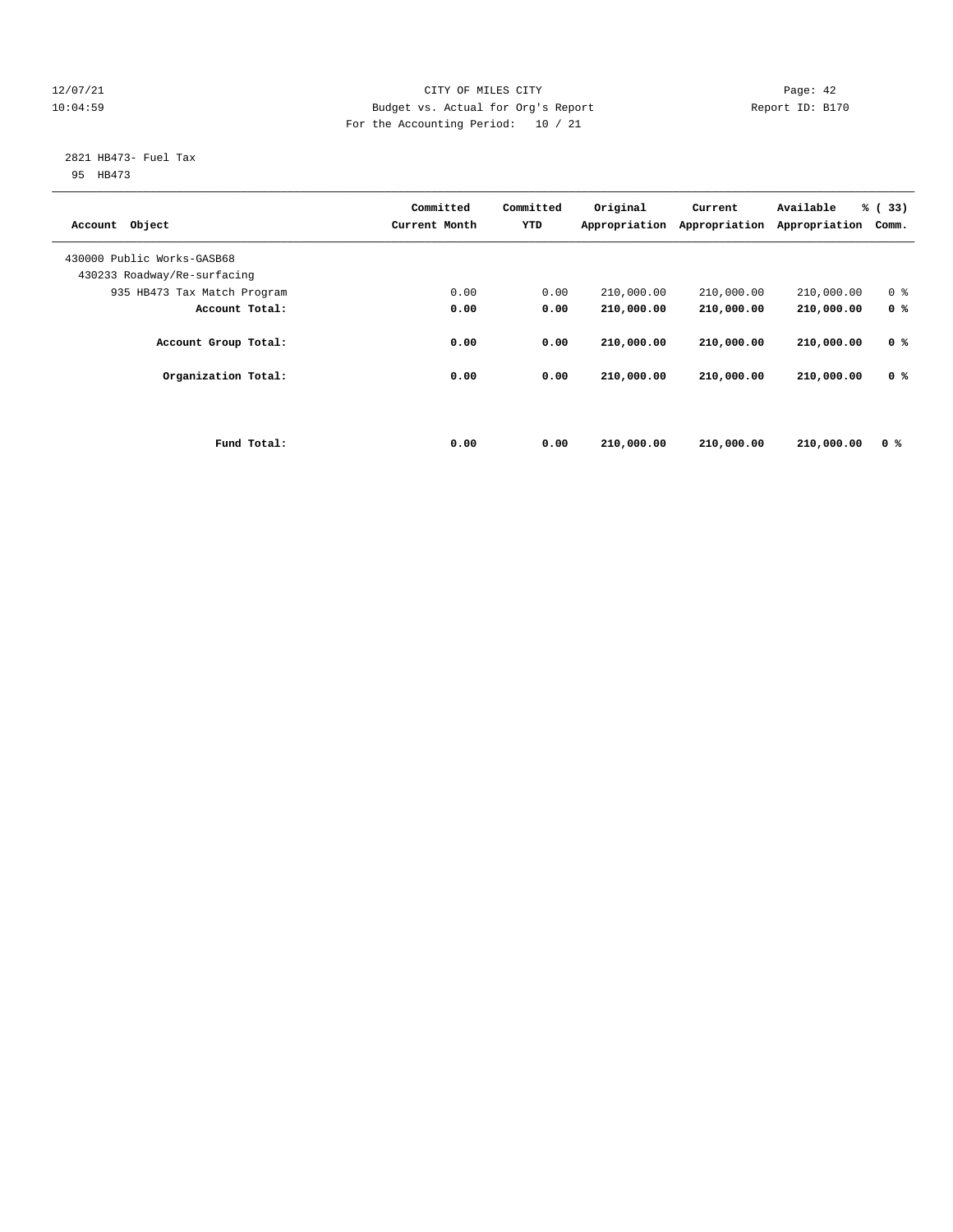# 12/07/21 CITY OF MILES CITY Page: 43 10:04:59 Budget vs. Actual for Org's Report Report ID: B170 For the Accounting Period: 10 / 21

2850 Southeastern Montana Dispatch-911

105 Enhanced 911

| Account Object                              | Committed<br>Current Month | Committed<br><b>YTD</b> | Original   | Current    | Available<br>Appropriation Appropriation Appropriation Comm. | % (33)         |
|---------------------------------------------|----------------------------|-------------------------|------------|------------|--------------------------------------------------------------|----------------|
| 420000 PUBLIC SAFETY-GASB68                 |                            |                         |            |            |                                                              |                |
| 420140 Crime Control and Investigation (05) |                            |                         |            |            |                                                              |                |
| 210 Office Supplies and Materials           | 0.00                       | 0.00                    | 1,500.00   | 1,500.00   | 1,500.00                                                     | 0 <sup>8</sup> |
| 214 Small Items of Equipment                | 0.00                       | 1,926.00                | 2,000.00   | 2,000.00   | 74.00                                                        | 96%            |
| 220 Operating Expenses                      | 0.00                       | 700.00                  | 3,500.00   | 3,500.00   | 2,800.00                                                     | $20*$          |
| 311 Postage, Box Rent, Etc.                 | 0.00                       | 55.00                   | 150.00     | 150.00     | 95.00                                                        | 37%            |
| 320 Printing, Duplicating, Typing &         | 0.00                       | 0.00                    | 100.00     | 100.00     | 100.00                                                       | 0 <sup>8</sup> |
| 334 Memberships, Registrations & Dues       | 0.00                       | 0.00                    | 100.00     | 100.00     | 100.00                                                       | 0 <sup>8</sup> |
| 341 Electric Utility Services               | 460.29                     | 1,668.58                | 6,000.00   | 6,000.00   | 4,331.42                                                     | $28$ %         |
| 345 Telephone                               | 2,885.96                   | 11,723.00               | 45,000.00  | 45,000.00  | 33, 277.00                                                   | 26%            |
| 350 Professional Services                   | 375.00                     | 88,028.99               | 100,000.00 | 100,000.00 | 11,971.01                                                    | 88 %           |
| 370 Travel                                  | 0.00                       | 0.00                    | 3,000.00   | 3,000.00   | 3,000.00                                                     | 0 <sup>8</sup> |
| 380 Training Services                       | 0.00                       | 0.00                    | 1,500.00   | 1,500.00   | 1,500.00                                                     | 0 <sup>8</sup> |
| 512 Insurance on Vehicles & Equipment       | 0.00                       | 316.25                  | 317.00     | 317.00     | 0.75                                                         | $100*$         |
| 940 Machinery & Equipment                   | 0.00                       | 0.00                    | 30,000.00  | 30,000.00  | 30,000.00                                                    | 0 <sup>8</sup> |
| 941 911 Eq & Software (2/01)                | 0.00                       | 0.00                    | 30,000.00  | 30,000.00  | 30,000.00                                                    | 0 <sup>8</sup> |
| Account Total:                              | 3,721.25                   | 104,417.82              | 223,167.00 | 223,167.00 | 118,749.18                                                   | 47%            |
| Account Group Total:                        | 3,721.25                   | 104,417.82              | 223,167.00 | 223,167.00 | 118,749.18                                                   | 47%            |
| 520000 OTHER FINANCING USES                 |                            |                         |            |            |                                                              |                |
| 521000 Interfund Operating Transfers Out    |                            |                         |            |            |                                                              |                |
| 820 Transfers to Other Funds                | 0.00                       | 14,923.25               | 59,693.00  | 59,693.00  | 44,769.75                                                    | $25$ $%$       |
| Account Total:                              | 0.00                       | 14,923.25               | 59,693.00  | 59,693.00  | 44,769.75                                                    | 25%            |
| Account Group Total:                        | 0.00                       | 14,923.25               | 59,693.00  | 59,693.00  | 44,769.75                                                    | 25%            |
| Organization Total:                         | 3,721.25                   | 119,341.07              | 282,860.00 | 282,860.00 | 163,518.93                                                   | 42%            |
| Fund Total:                                 | 3,721.25                   | 119,341.07              | 282,860.00 | 282,860.00 | 163,518.93 42 %                                              |                |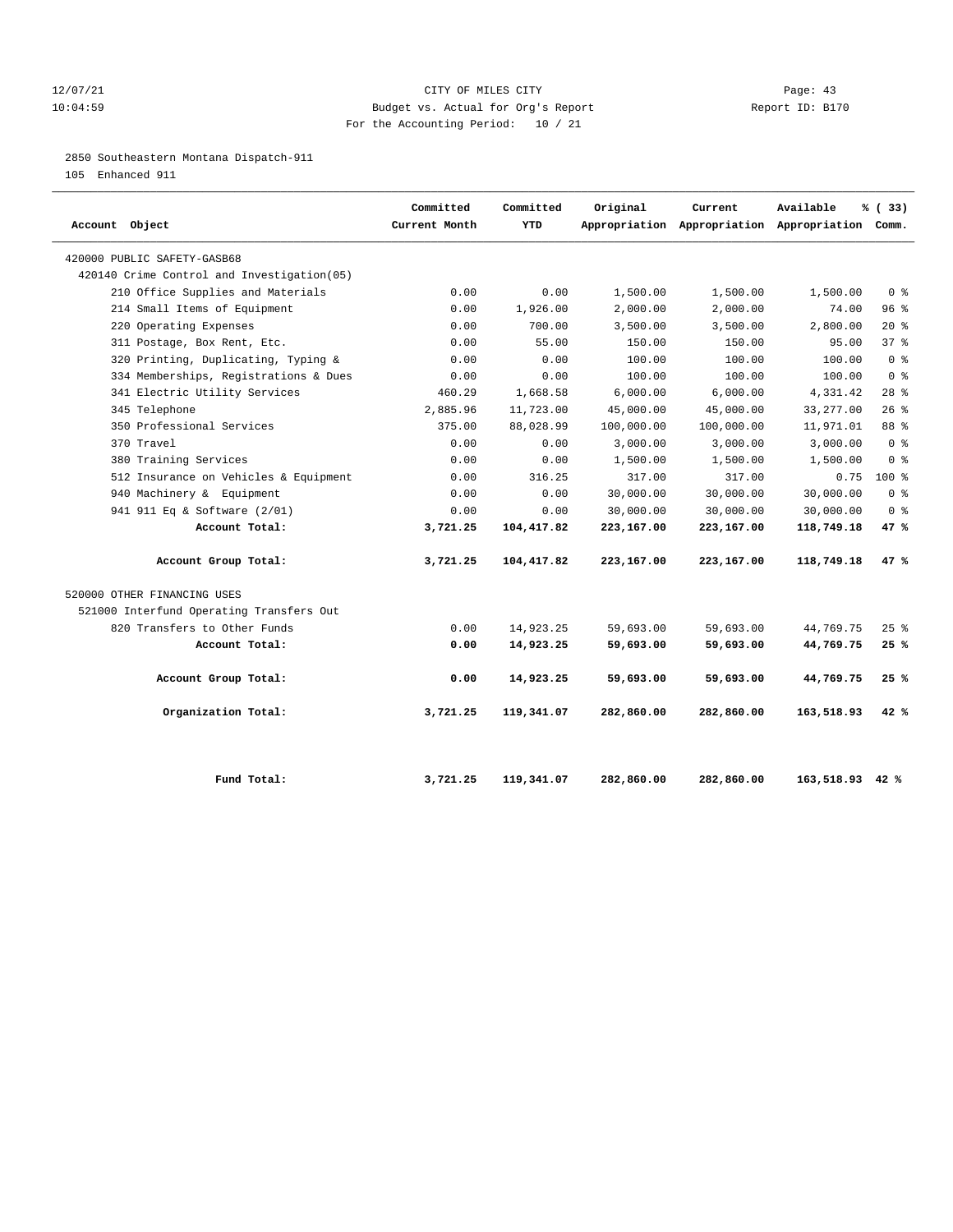# 12/07/21 CITY OF MILES CITY Page: 44 10:04:59 Budget vs. Actual for Org's Report Report ID: B170 For the Accounting Period: 10 / 21

# 2880 LIBRARY GRANTS

39 Partners Program

| Account Object                                                      | Committed<br>Current Month | Committed<br><b>YTD</b> | Original<br>Appropriation | Current<br>Appropriation | Available<br>Appropriation | % (33)<br>Comm. |
|---------------------------------------------------------------------|----------------------------|-------------------------|---------------------------|--------------------------|----------------------------|-----------------|
| 460000 CULTURE AND RECREATION-GASB68<br>460100 Library Services(16) |                            |                         |                           |                          |                            |                 |
| 311 Postage, Box Rent, Etc.                                         | 219.45                     | 669.90                  | 4,900.00                  | 4,900.00                 | 4,230.10                   | $14*$           |
| 382 Books                                                           | 0.00                       | 0.00                    | 100.00                    | 100.00                   | 100.00                     | 0 <sup>8</sup>  |
| Account Total:                                                      | 219.45                     | 669.90                  | 5,000.00                  | 5,000.00                 | 4,330.10                   | $13*$           |
| Account Group Total:                                                | 219.45                     | 669.90                  | 5,000.00                  | 5,000.00                 | 4,330.10                   | $13*$           |
| Organization Total:                                                 | 219.45                     | 669.90                  | 5,000.00                  | 5,000.00                 | 4,330.10                   | $13*$           |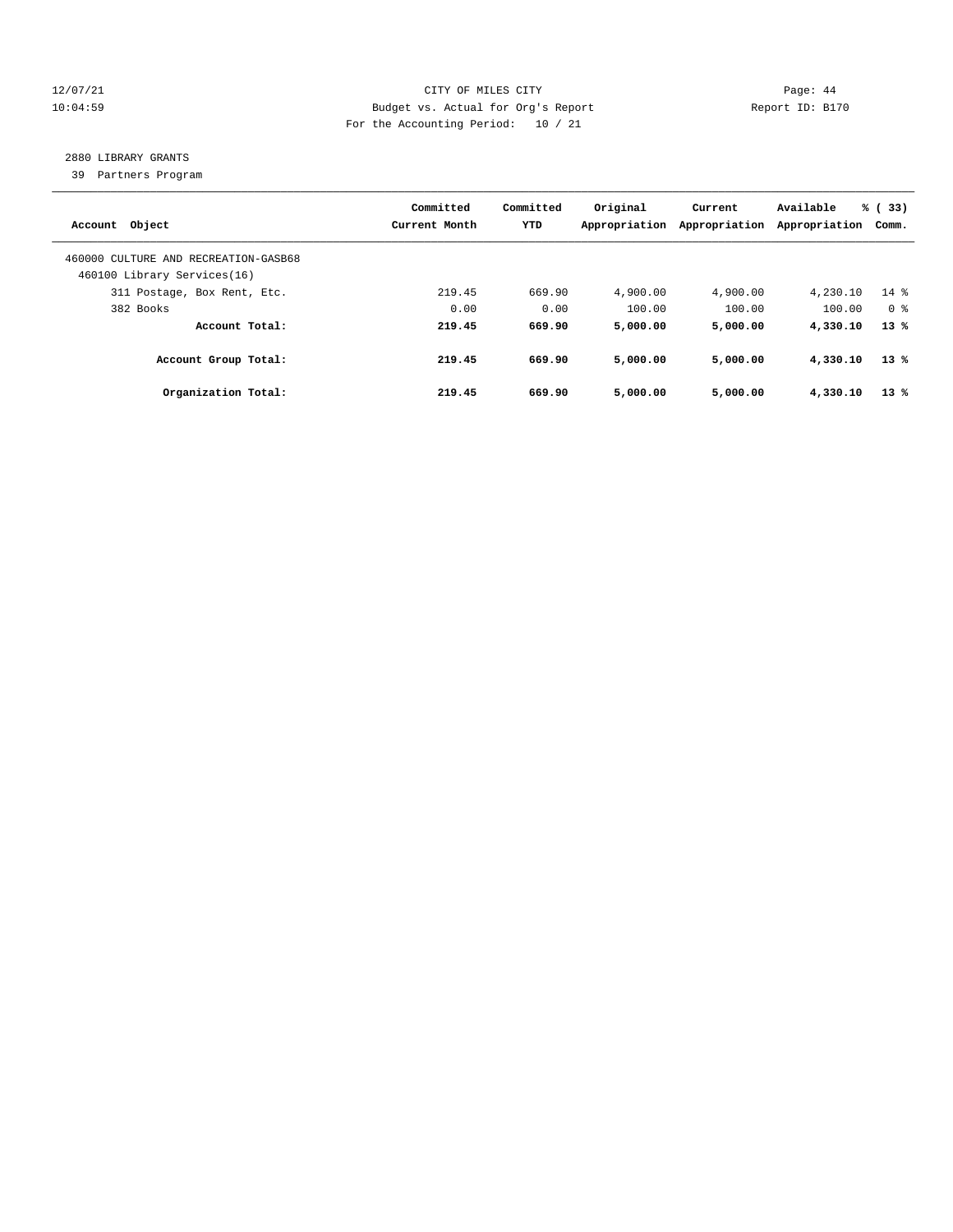# 12/07/21 CITY OF MILES CITY Page: 45 10:04:59 Budget vs. Actual for Org's Report Report ID: B170 For the Accounting Period: 10 / 21

#### 2880 LIBRARY GRANTS

41 Sagebrush Fed/Coal Sev Tax

| Account Object                       | Committed<br>Current Month | Committed<br>YTD | Original<br>Appropriation | Current<br>Appropriation | Available<br>Appropriation | % (33)<br>Comm. |
|--------------------------------------|----------------------------|------------------|---------------------------|--------------------------|----------------------------|-----------------|
| 460000 CULTURE AND RECREATION-GASB68 |                            |                  |                           |                          |                            |                 |
| 460100 Library Services(16)          |                            |                  |                           |                          |                            |                 |
| 210 Office Supplies and Materials    | 0.00                       | 0.00             | 500.00                    | 500.00                   | 500.00                     | 0 <sup>8</sup>  |
| 214 Small Items of Equipment         | 0.00                       | 0.00             | 500.00                    | 500.00                   | 500.00                     | 0 <sup>8</sup>  |
| 350 Professional Services            | 0.00                       | 0.00             | 20,019.00                 | 20,019.00                | 20,019.00                  | 0 <sup>8</sup>  |
| 370 Travel                           | 0.00                       | 0.00             | 2,000.00                  | 2,000.00                 | 2,000.00                   | 0 <sup>8</sup>  |
| 380 Training Services                | 0.00                       | 0.00             | 2,000.00                  | 2,000.00                 | 2,000.00                   | 0 <sup>8</sup>  |
| Account Total:                       | 0.00                       | 0.00             | 25,019.00                 | 25,019.00                | 25,019.00                  | 0 <sup>8</sup>  |
| Account Group Total:                 | 0.00                       | 0.00             | 25,019.00                 | 25,019.00                | 25,019,00                  | 0 <sup>8</sup>  |
| Organization Total:                  | 0.00                       | 0.00             | 25,019.00                 | 25,019.00                | 25,019.00                  | 0 <sup>8</sup>  |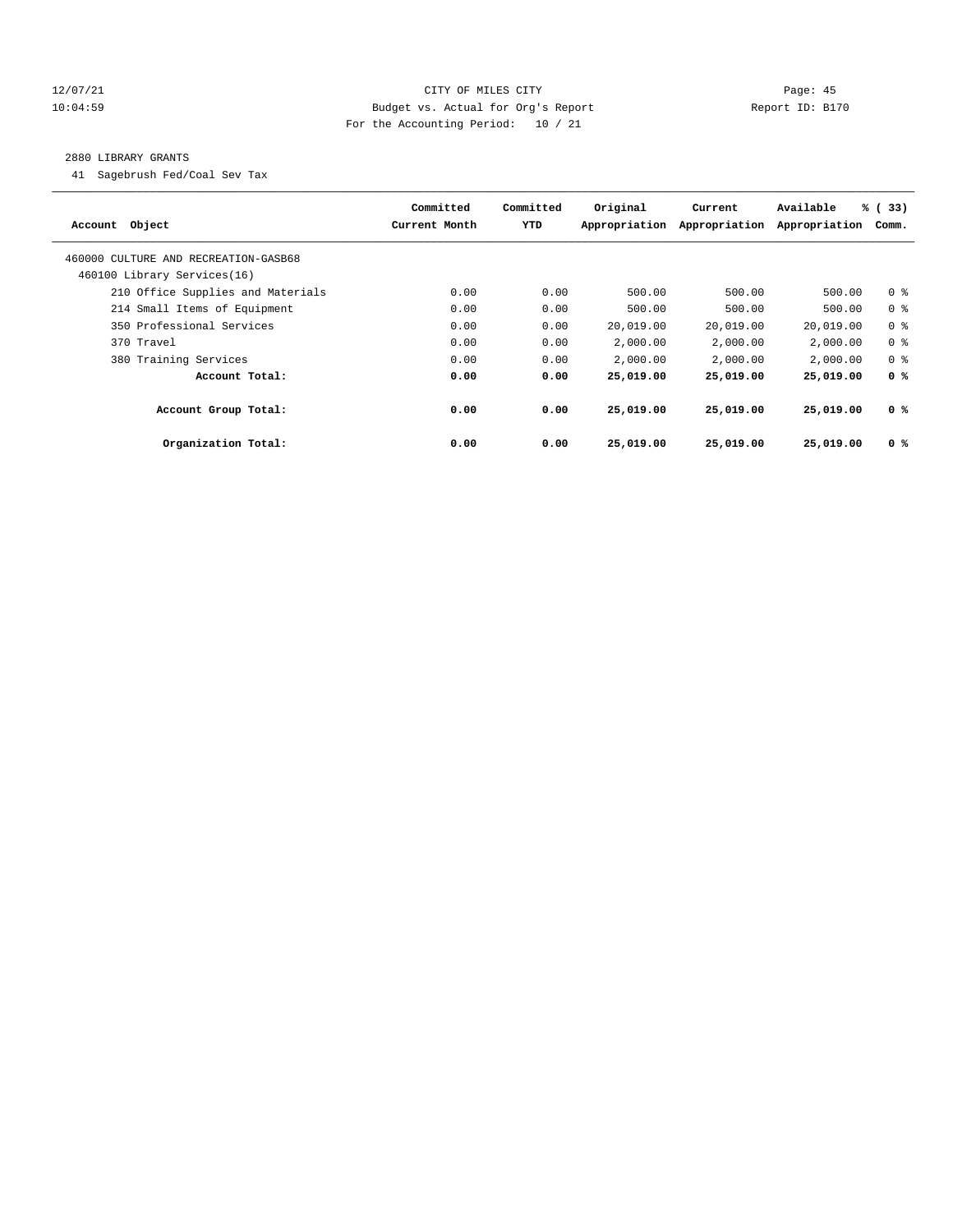# 12/07/21 CITY OF MILES CITY Page: 46 10:04:59 Budget vs. Actual for Org's Report Report ID: B170 For the Accounting Period: 10 / 21

#### 2880 LIBRARY GRANTS

43 State Aid Per Capita-Tech Serv

| Account Object                       | Committed<br>Current Month | Committed<br><b>YTD</b> | Original<br>Appropriation | Current<br>Appropriation | Available<br>Appropriation | % (33)<br>Comm. |
|--------------------------------------|----------------------------|-------------------------|---------------------------|--------------------------|----------------------------|-----------------|
| 460000 CULTURE AND RECREATION-GASB68 |                            |                         |                           |                          |                            |                 |
| 460100 Library Services(16)          |                            |                         |                           |                          |                            |                 |
| 210 Office Supplies and Materials    | 0.00                       | 0.00                    | 1,000.00                  | 1,000.00                 | 1,000.00                   | 0 <sup>8</sup>  |
| 214 Small Items of Equipment         | 0.00                       | 0.00                    | 5.000.00                  | 5.000.00                 | 5.000.00                   | 0 <sup>8</sup>  |
| 350 Professional Services            | 0.00                       | 0.00                    | 20,928.00                 | 20,928.00                | 20,928.00                  | 0 <sup>8</sup>  |
| 370 Travel                           | 0.00                       | 0.00                    | 1,000.00                  | 1,000.00                 | 1,000.00                   | 0 <sup>8</sup>  |
| Account Total:                       | 0.00                       | 0.00                    | 27,928.00                 | 27,928.00                | 27,928.00                  | 0 <sup>8</sup>  |
| Account Group Total:                 | 0.00                       | 0.00                    | 27,928.00                 | 27,928,00                | 27,928.00                  | 0 <sup>8</sup>  |
| Organization Total:                  | 0.00                       | 0.00                    | 27,928.00                 | 27,928.00                | 27,928.00                  | 0 <sup>8</sup>  |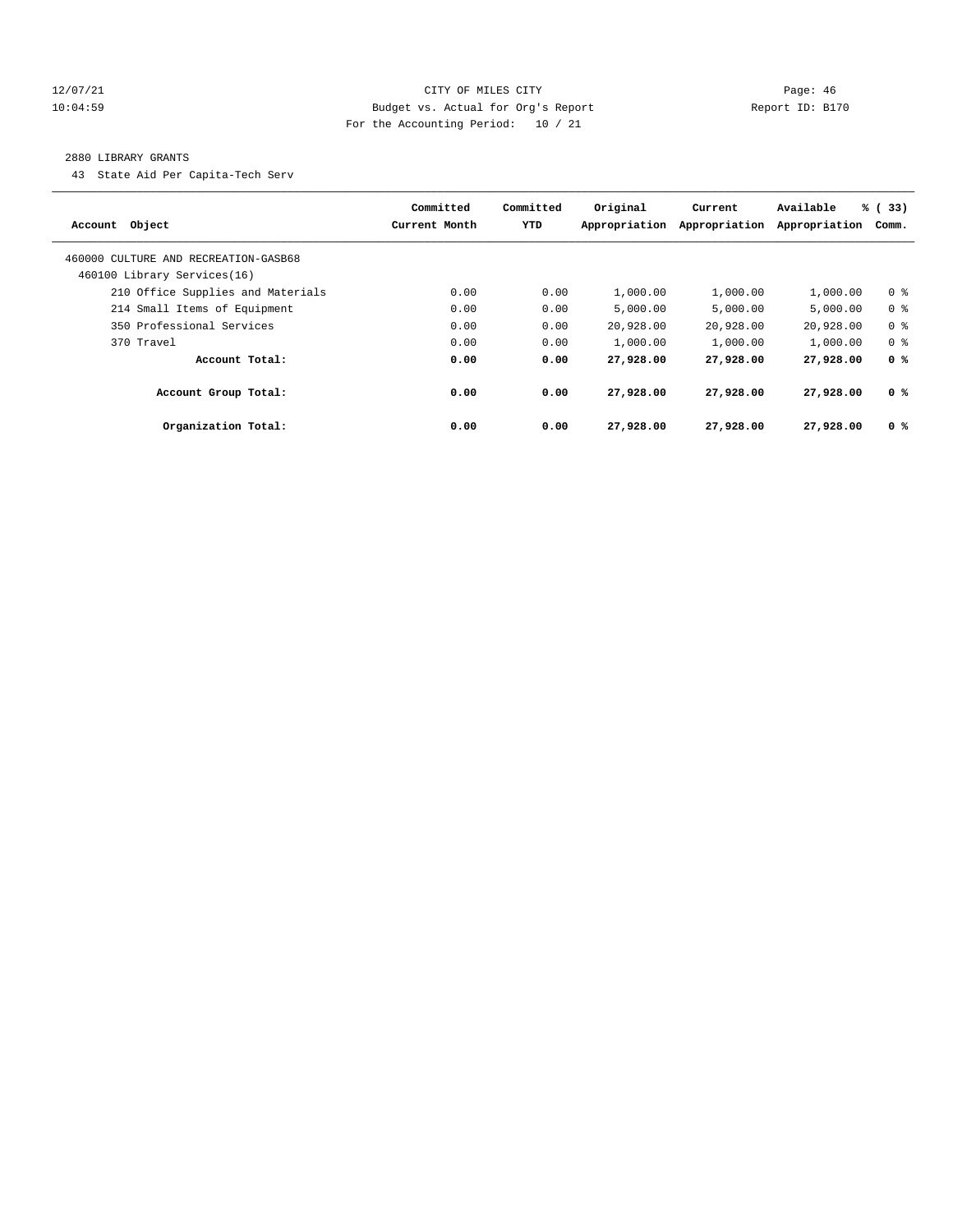# 12/07/21 CITY OF MILES CITY Page: 47 10:04:59 Budget vs. Actual for Org's Report Report ID: B170 For the Accounting Period: 10 / 21

#### 2880 LIBRARY GRANTS

111 One Time Endowments-Library

| Account Object                                                      | Committed<br>Current Month | Committed<br>YTD | Original<br>Appropriation | Current<br>Appropriation | Available<br>Appropriation | % (33)<br>Comm. |
|---------------------------------------------------------------------|----------------------------|------------------|---------------------------|--------------------------|----------------------------|-----------------|
| 460000 CULTURE AND RECREATION-GASB68<br>460100 Library Services(16) |                            |                  |                           |                          |                            |                 |
| 360 Contr R & M                                                     | 0.00                       | 0.00             | 2,785.00                  | 2,785.00                 | 2,785.00                   | 0 <sup>8</sup>  |
| Account Total:                                                      | 0.00                       | 0.00             | 2,785.00                  | 2,785.00                 | 2,785.00                   | 0 <sup>8</sup>  |
| Account Group Total:                                                | 0.00                       | 0.00             | 2,785.00                  | 2,785.00                 | 2,785.00                   | 0 %             |
| Organization Total:                                                 | 0.00                       | 0.00             | 2,785.00                  | 2,785.00                 | 2,785.00                   | 0 <sup>8</sup>  |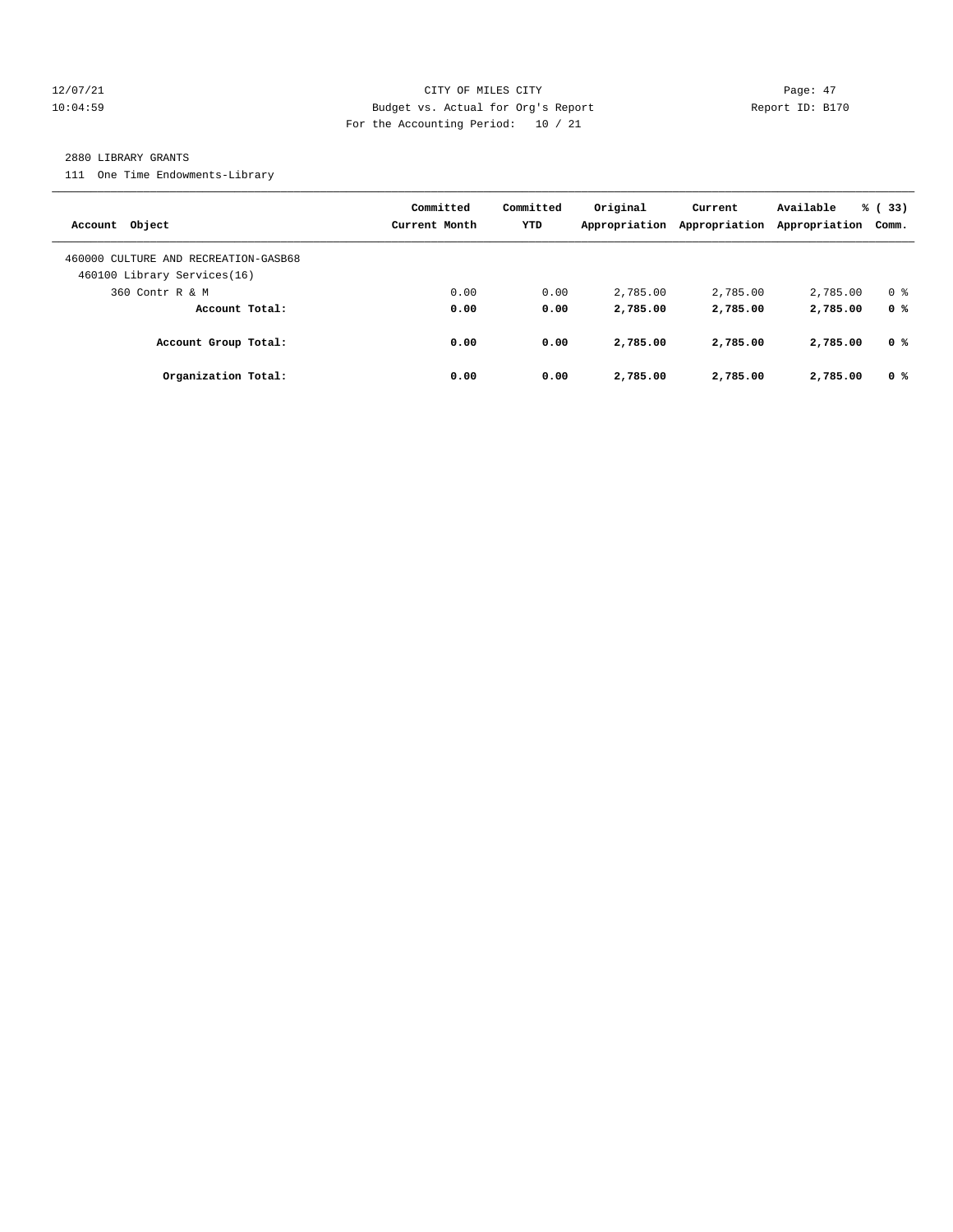# 12/07/21 CITY OF MILES CITY Page: 48 10:04:59 Budget vs. Actual for Org's Report Report ID: B170 For the Accounting Period: 10 / 21

#### 2880 LIBRARY GRANTS

112 Library Board of Trustees-Library

| Account Object                       |             | Committed<br>Current Month | Committed<br>YTD | Original<br>Appropriation | Current<br>Appropriation | Available<br>Appropriation | % (33)<br>Comm. |
|--------------------------------------|-------------|----------------------------|------------------|---------------------------|--------------------------|----------------------------|-----------------|
| 460000 CULTURE AND RECREATION-GASB68 |             |                            |                  |                           |                          |                            |                 |
| 460100 Library Services(16)          |             |                            |                  |                           |                          |                            |                 |
| 350 Professional Services            |             | 0.00                       | 0.00             | 10,000.00                 | 10,000.00                | 10,000.00                  | 0 <sup>8</sup>  |
| 360 Contr R & M                      |             | 0.00                       | 0.00             | 40,000.00                 | 40,000.00                | 40,000.00                  | 0 <sup>8</sup>  |
| 382 Books                            |             | 0.00                       | 0.00             | 10,000.00                 | 10,000.00                | 10,000.00                  | 0 <sup>8</sup>  |
| Account Total:                       |             | 0.00                       | 0.00             | 60,000.00                 | 60,000.00                | 60,000.00                  | 0 <sup>8</sup>  |
| Account Group Total:                 |             | 0.00                       | 0.00             | 60,000.00                 | 60,000.00                | 60,000.00                  | 0 <sup>8</sup>  |
| Organization Total:                  |             | 0.00                       | 0.00             | 60,000.00                 | 60,000.00                | 60,000.00                  | 0 <sup>8</sup>  |
|                                      |             |                            |                  |                           |                          |                            |                 |
|                                      | Fund Total: | 219.45                     | 669.90           | 120,732.00                | 120,732.00               | 120,062.10                 | 1%              |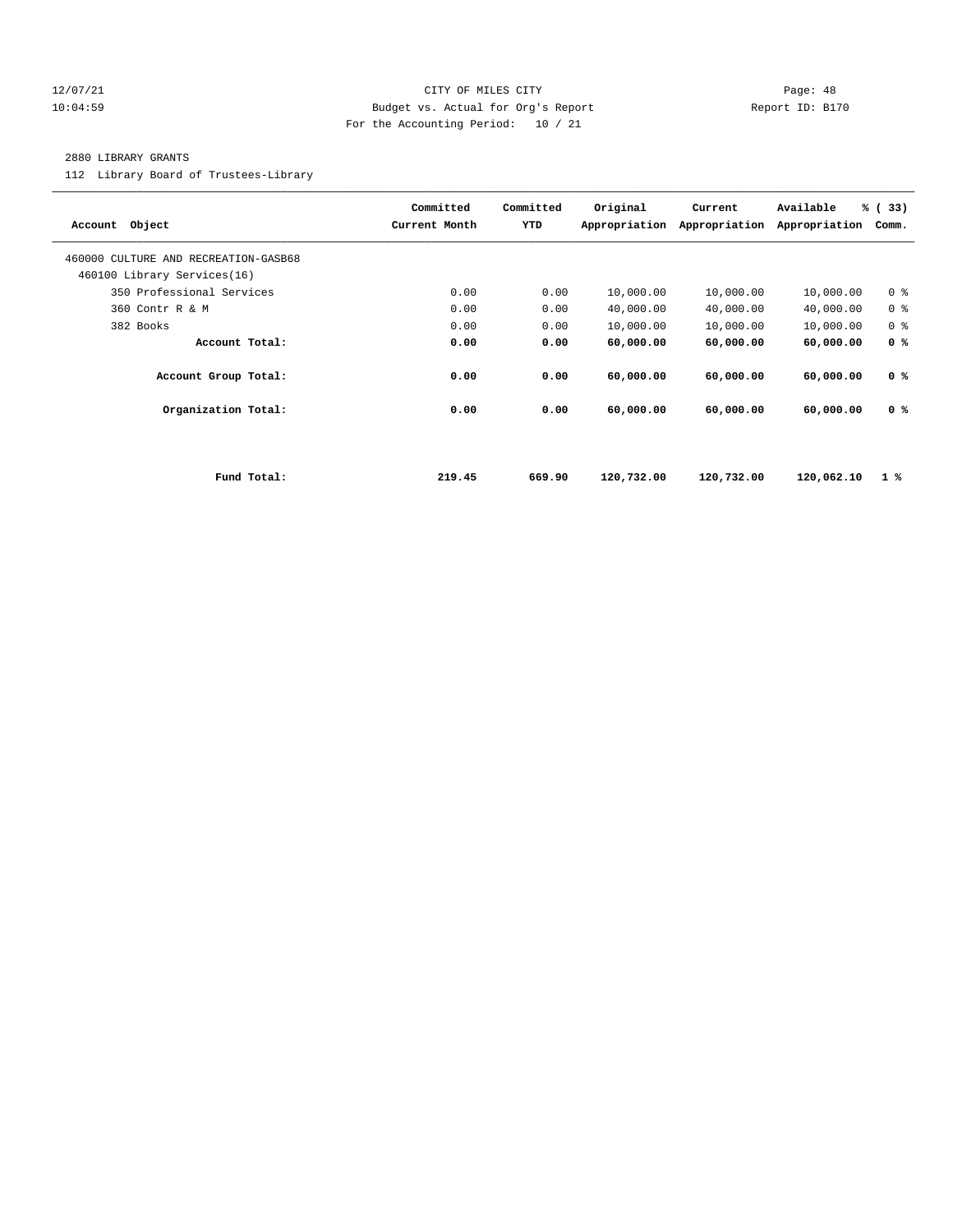# 12/07/21 CITY OF MILES CITY Page: 49 10:04:59 Budget vs. Actual for Org's Report Report ID: B170 For the Accounting Period: 10 / 21

# 2935 Historic Preservation

11 Historic Preservation

| Account Object                              | Committed<br>Current Month | Committed<br>YTD | Original  | Current   | Available<br>Appropriation Appropriation Appropriation Comm. | % (33)         |
|---------------------------------------------|----------------------------|------------------|-----------|-----------|--------------------------------------------------------------|----------------|
|                                             |                            |                  |           |           |                                                              |                |
| 460000 CULTURE AND RECREATION-GASB68        |                            |                  |           |           |                                                              |                |
| 460461 Historic Preservation-Administration |                            |                  |           |           |                                                              |                |
| 111 Salaries and Wages - Permanent          | 0.00                       | 450.95           | 1,980.00  | 1,980.00  | 1,529.05                                                     | $23$ $%$       |
| 131 VACATION                                | 86.54                      | 123.34           | 60.00     | 60.00     | $-63.34$                                                     | 206%           |
| 132 SICK LEAVE                              | 5.69                       | 27.24            | 60.00     | 60.00     | 32.76                                                        | $45*$          |
| 133 OTHER LEAVE PAY                         | 81.75                      | 98.10            | 121.00    | 121.00    | 22.90                                                        | $81*$          |
| 141 Unemployment Insurance                  | 0.43                       | 1.77             | 3.00      | 3.00      | 1.23                                                         | 59 %           |
| 142 Workers' Compensation                   | 1.03                       | 4.18             | 17.00     | 17.00     | 12.82                                                        | 25%            |
| 143 Health Insurance                        | 0.09                       | 128.43           | 513.00    | 513.00    | 384.57                                                       | $25$ %         |
| 144 FICA                                    | 13.31                      | 54.12            | 170.00    | 170.00    | 115.88                                                       | $32$ $%$       |
| 145 PERS                                    | 15.43                      | 62.06            | 197.00    | 197.00    | 134.94                                                       | $32$ $%$       |
| 196 CLOTHING ALLOTMENT                      | 0.00                       | 7.50             | 0.00      | 0.00      | $-7.50$                                                      | $***$ 8        |
| 210 Office Supplies and Materials           | 0.00                       | 0.00             | 500.00    | 500.00    | 500.00                                                       | 0 <sup>8</sup> |
| 220 Operating Expenses                      | 0.00                       | 0.00             | 500.00    | 500.00    | 500.00                                                       | 0 <sup>8</sup> |
| 231 Gas, Oil, Diesel Fuel, Grease, etc.     | 0.00                       | 0.00             | 200.00    | 200.00    | 200.00                                                       | 0 <sup>8</sup> |
| 311 Postage, Box Rent, Etc.                 | 0.00                       | 0.53             | 100.00    | 100.00    | 99.47                                                        | 1 <sup>8</sup> |
| 320 Printing, Duplicating, Typing &         | 0.00                       | 235.97           | 1,000.00  | 1,000.00  | 764.03                                                       | $24$ %         |
| Publicity, Subscriptions & Dues<br>330      | 0.00                       | 0.00             | 100.00    | 100.00    | 100.00                                                       | 0 <sup>8</sup> |
| 331 Publication of Formal & Legal Notices   | 0.00                       | 0.00             | 100.00    | 100.00    | 100.00                                                       | 0 <sup>8</sup> |
| 334 Memberships, Registrations & Dues       | 0.00                       | 0.00             | 100.00    | 100.00    | 100.00                                                       | 0 <sup>°</sup> |
| 345 Telephone                               | 44.08                      | 65.26            | 50.00     | 50.00     | $-15.26$                                                     | 131 %          |
| 347 Internet                                | 0.51                       | 1.58             | 50.00     | 50.00     | 48.42                                                        | 3 <sup>8</sup> |
| 350 Professional Services                   | 0.00                       | 0.00             | 79,480.00 | 79,480.00 | 79,480.00                                                    | 0 <sup>8</sup> |
| 370 Travel                                  | 0.00                       | 83.00            | 300.00    | 300.00    | 217.00                                                       | $28$ $%$       |
| 380 Training Services                       | 0.00                       | 0.00             | 300.00    | 300.00    | 300.00                                                       | 0 <sup>8</sup> |
| 513 Liability                               | 0.00                       | 42.30            | 46.00     | 46.00     | 3.70                                                         | $92$ %         |
| Account Total:                              | 248.86                     | 1,386.33         | 85,947.00 | 85,947.00 | 84,560.67                                                    | 2%             |
| Account Group Total:                        | 248.86                     | 1,386.33         | 85,947.00 | 85,947.00 | 84,560.67                                                    | 2%             |
| 520000 OTHER FINANCING USES                 |                            |                  |           |           |                                                              |                |
| 521000 Interfund Operating Transfers Out    |                            |                  |           |           |                                                              |                |
| 820 Transfers to Other Funds                | 0.00                       | 0.00             | 2,000.00  | 2,000.00  | 2,000.00                                                     | 0 <sup>8</sup> |
| Account Total:                              | 0.00                       | 0.00             | 2,000.00  | 2,000.00  | 2,000.00                                                     | 0 <sup>8</sup> |
| Account Group Total:                        | 0.00                       | 0.00             | 2,000.00  | 2,000.00  | 2,000.00                                                     | 0 <sup>8</sup> |
| Organization Total:                         | 248.86                     | 1,386.33         | 87,947.00 | 87,947.00 | 86,560.67                                                    | 2%             |
| Fund Total:                                 | 248.86                     | 1,386.33         | 87,947.00 | 87,947.00 | 86,560.67                                                    | 2%             |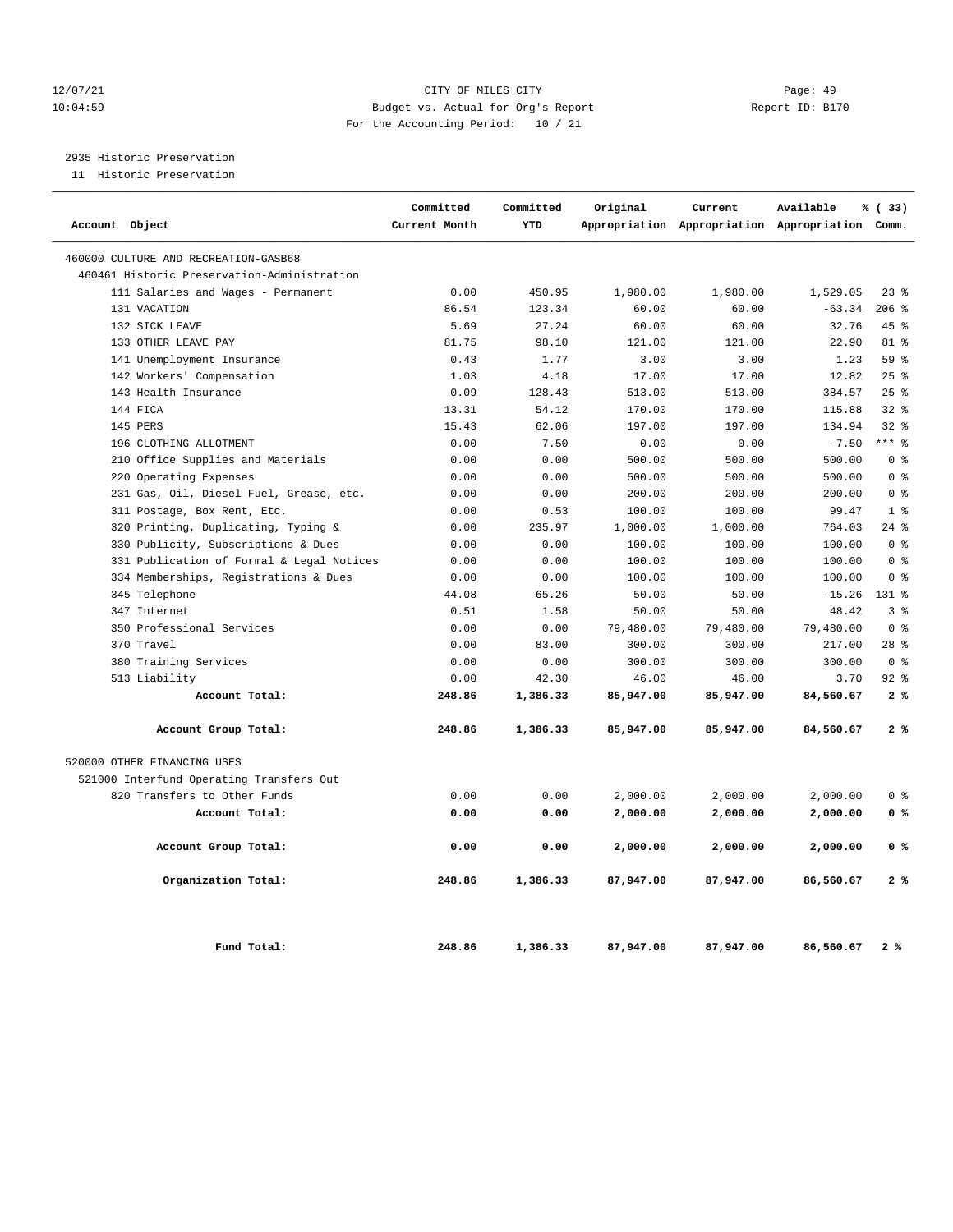# 12/07/21 CITY OF MILES CITY Page: 50 10:04:59 Budget vs. Actual for Org's Report Report ID: B170 For the Accounting Period: 10 / 21

# 2985 RETIRED SENIOR VOLUNTEER PROG (RSVP)

15 Retired Senior Volunteer Program

| Account Object                                                        | Committed<br>Current Month | Committed<br>YTD   | Original     | Current    | Available<br>Appropriation Appropriation Appropriation Comm. | % (33)          |
|-----------------------------------------------------------------------|----------------------------|--------------------|--------------|------------|--------------------------------------------------------------|-----------------|
| 450000 Social and Economic Services-GASB68<br>450330 RSVP Non-Federal |                            |                    |              |            |                                                              |                 |
| 111 Salaries and Wages - Permanent                                    | 141.81                     | 722.85             | 4,000.00     | 4,000.00   | 3,277.15                                                     | 18 %            |
| 131 VACATION                                                          | 74.83                      | 120.36             | 0.00         | 0.00       | $-120.36$                                                    | $***$ $%$       |
| 132 SICK LEAVE                                                        | 0.00                       | 23.37              | 0.00         | 0.00       | $-23.37$                                                     | $***$ $%$       |
| 141 Unemployment Insurance                                            | 0.54                       | 2.16               | 60.00        | 60.00      | 57.84                                                        | 4%              |
| 142 Workers' Compensation                                             | 1.29                       | 5.15               | 27.00        | 27.00      | 21.85                                                        | 19 <sup>°</sup> |
| 143 Health Insurance                                                  | 0.00                       | 0.00               | 1,153.00     | 1,153.00   | 1,153.00                                                     | 0 <sup>8</sup>  |
| 144 FICA                                                              | 16.58                      | 66.33              | 306.00       | 306.00     | 239.67                                                       | $22$ %          |
| 145 PERS                                                              | 19.21                      | 76.84              | 351.00       | 351.00     | 274.16                                                       | $22$ %          |
| 210 Office Supplies and Materials                                     | 0.00                       | 0.00               | 1,675.00     | 1,675.00   | 1,675.00                                                     | 0 <sup>8</sup>  |
| 220 Operating Expenses                                                | 1,778.00                   | 2,859.27           | 3,464.00     | 3,464.00   | 604.73                                                       | 83%             |
| 311 Postage, Box Rent, Etc.                                           | 0.00                       | 0.00               | 681.00       | 681.00     | 681.00                                                       | 0 <sup>8</sup>  |
| 330 Publicity, Subscriptions & Dues                                   | 0.00                       | 159.60             | 160.00       | 160.00     | 0.40                                                         | $100*$          |
| 334 Memberships, Registrations & Dues                                 | 0.00                       | 0.00               | 190.00       | 190.00     | 190.00                                                       | 0 <sup>8</sup>  |
| 345 Telephone                                                         | 0.00                       | 127.67             | 1,637.00     | 1,637.00   | 1,509.33                                                     | 8 %             |
| 370 Travel                                                            | 0.00                       | 357.20             | 5,356.00     | 5,356.00   | 4,998.80                                                     | 7 <sup>8</sup>  |
| 379 Other Travel                                                      | 9.95                       | 155.20             | 2,360.00     | 2,360.00   | 2,204.80                                                     | 7 %             |
| 512 Insurance on Vehicles & Equipment                                 | 0.00                       | 0.00               | 500.00       | 500.00     | 500.00                                                       | 0 <sup>8</sup>  |
| 513 Liability                                                         | 0.00                       | 17.25              | 562.00       | 562.00     | 544.75                                                       | 3%              |
| Account Total:                                                        | 2,042.21                   | 4,693.25           | 22,482.00    | 22,482.00  | 17,788.75                                                    | 21%             |
| 450340 RSVP FEDERAL GRANT- FALLON/CUSTER                              |                            |                    |              |            |                                                              |                 |
|                                                                       |                            |                    | 54, 417.00   | 54, 417.00 |                                                              | 29%             |
| 111 Salaries and Wages - Permanent<br>131 VACATION                    | 3,212.58                   | 15,718.12          |              | 0.00       | 38,698.88                                                    | $***$ $-$       |
| 132 SICK LEAVE                                                        | 1,422.02<br>37.92          | 2,337.95<br>494.95 | 0.00<br>0.00 | 0.00       | $-2, 337.95$<br>$-494.95$                                    | $***$ $8$       |
| 141 Unemployment Insurance                                            | 11.69                      | 46.41              | 816.00       | 816.00     | 769.59                                                       | 6 <sup>°</sup>  |
| 142 Workers' Compensation                                             | 25.83                      | 102.94             | 398.00       | 398.00     | 295.06                                                       | $26$ %          |
| 143 Health Insurance                                                  | 853.45                     | 3, 412.54          | 9,647.00     | 9,647.00   | 6,234.46                                                     | 35 <sup>8</sup> |
| 144 FICA                                                              | 357.43                     | 1,419.05           | 4,163.00     | 4,163.00   | 2,743.95                                                     | $34$ $%$        |
| 145 PERS                                                              | 365.13                     | 1,460.52           | 325.00       | 325.00     | $-1, 135.52$                                                 | 449 %           |
| 210 Office Supplies and Materials                                     | 0.00                       | 17.02              | 1,554.00     | 1,554.00   | 1,536.98                                                     | 1 <sup>8</sup>  |
| 220 Operating Expenses                                                | 0.00                       | 57.73              | 750.00       | 750.00     | 692.27                                                       | 8 %             |
| 311 Postage, Box Rent, Etc.                                           | 0.00                       | 211.43             | 0.00         | 0.00       | $-211.43$                                                    | $***$ $%$       |
| 334 Memberships, Registrations & Dues                                 | 0.00                       | 75.00              | 260.00       | 260.00     | 185.00                                                       | 29%             |
| 345 Telephone                                                         | 123.24                     | 249.70             | 1,509.00     | 1,509.00   | 1,259.30                                                     | $17*$           |
| 530 Rent                                                              | 0.00                       | 3,900.00           | 7,800.00     | 7,800.00   | 3,900.00                                                     | 50%             |
| Account Total:                                                        | 6,409.29                   | 29,503.36          | 81,639.00    | 81,639.00  | 52,135.64                                                    | 36%             |
|                                                                       |                            |                    |              |            |                                                              |                 |
| 450351 RSVP-Excess                                                    |                            |                    |              |            |                                                              |                 |
| 111 Salaries and Wages - Permanent                                    | 0.00                       | 0.00               | 2,040.00     | 2,040.00   | 2,040.00                                                     | 0 <sup>8</sup>  |
| 133 OTHER LEAVE PAY                                                   | 0.00                       | 0.00               | 10,000.00    | 10,000.00  | 10,000.00                                                    | 0 <sup>8</sup>  |
| 141 Unemployment Insurance                                            | 0.00                       | 0.00               | 181.00       | 181.00     | 181.00                                                       | 0 <sup>8</sup>  |
| 142 Workers' Compensation                                             | 0.00                       | 0.00               | 81.00        | 81.00      | 81.00                                                        | 0 <sup>8</sup>  |
| 144 FICA                                                              | 0.00                       | 0.00               | 921.00       | 921.00     | 921.00                                                       | 0 <sup>8</sup>  |
| 145 PERS                                                              | 0.00                       | 0.00               | 1,068.00     | 1,068.00   | 1,068.00                                                     | 0 <sup>8</sup>  |
| 220 Operating Expenses                                                | 22.07                      | 1,598.24           | 2,000.00     | 2,000.00   | 401.76                                                       | $80*$           |
| Account Total:                                                        | 22.07                      | 1,598.24           | 16,291.00    | 16,291.00  | 14,692.76                                                    | 10 %            |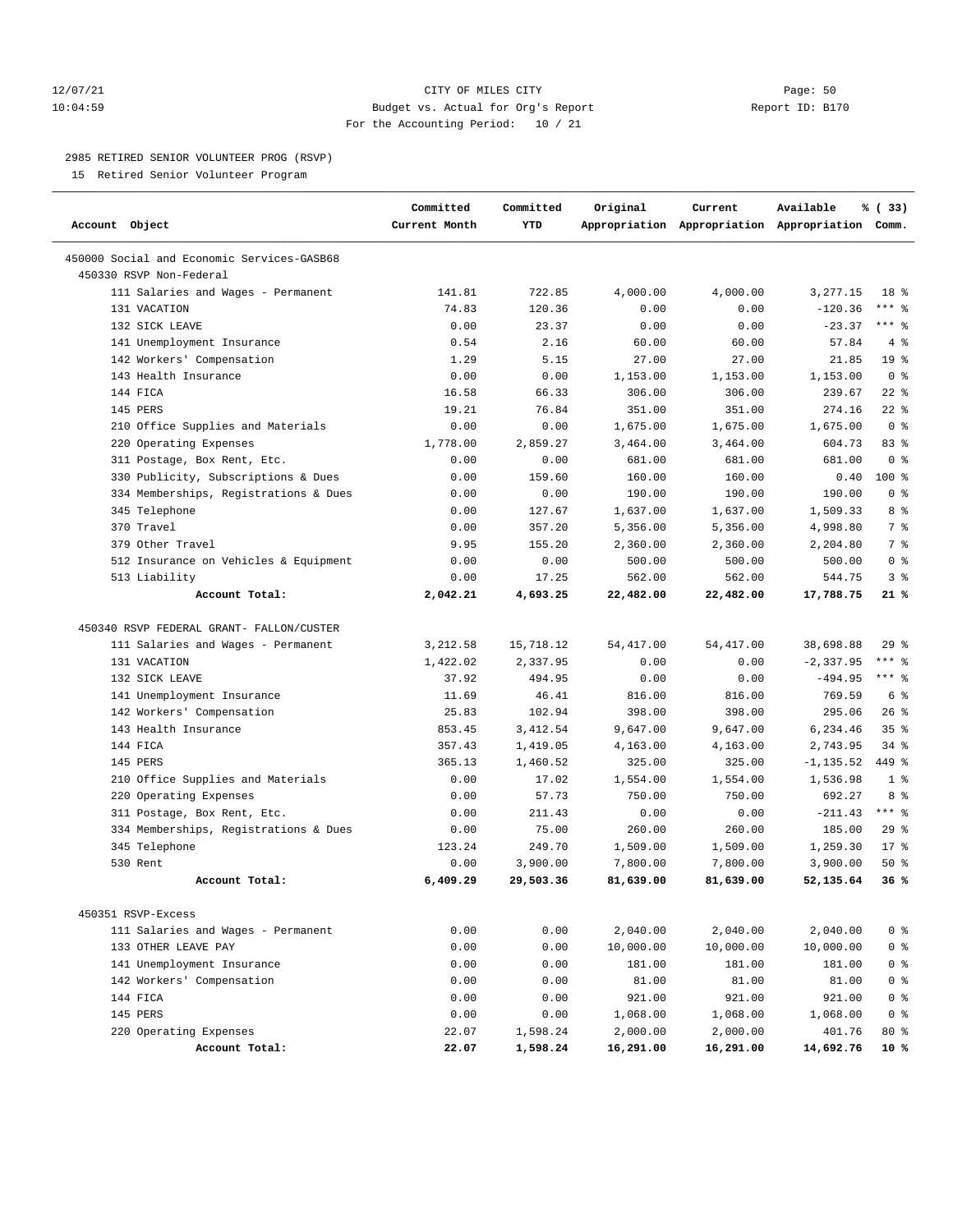# 12/07/21 CITY OF MILES CITY Page: 51 10:04:59 Budget vs. Actual for Org's Report Report ID: B170 For the Accounting Period: 10 / 21

2985 RETIRED SENIOR VOLUNTEER PROG (RSVP)

15 Retired Senior Volunteer Program

| Account Object       | Committed<br>Current Month | Committed<br>YTD | Original<br>Appropriation | Current<br>Appropriation | Available<br>Appropriation | % (33)<br>Comm. |
|----------------------|----------------------------|------------------|---------------------------|--------------------------|----------------------------|-----------------|
| Account Group Total: | 8,473.57                   | 35,794.85        | 120,412.00                | 120,412.00               | 84,617.15                  | $30*$           |
| Organization Total:  | 8,473.57                   | 35,794.85        | 120,412.00                | 120,412.00               | 84,617.15                  | 30%             |
| Fund Total:          | 8,473.57                   | 35,794.85        | 120,412.00                | 120,412.00               | 84,617.15 30 %             |                 |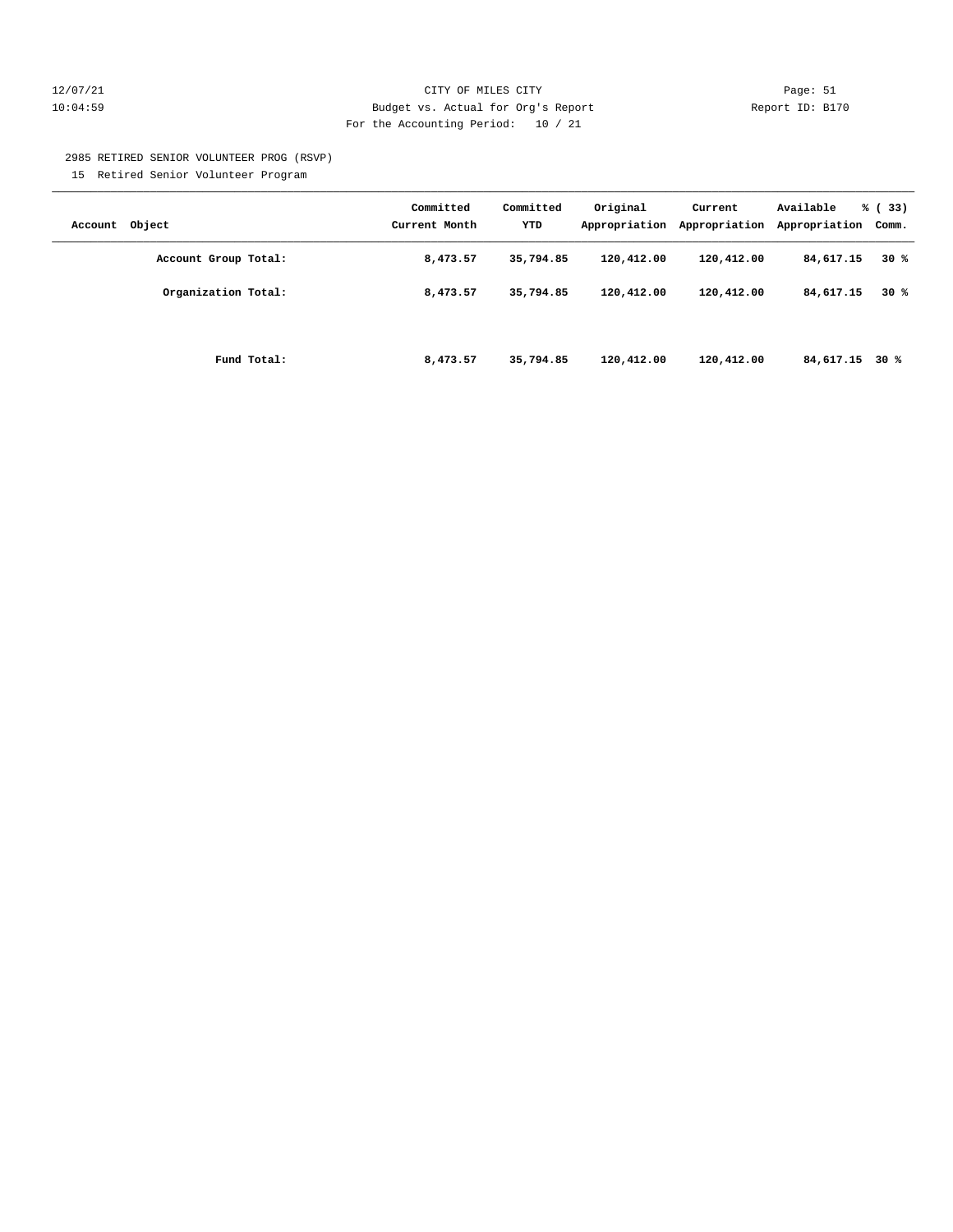# 12/07/21 CITY OF MILES CITY Page: 52 10:04:59 Budget vs. Actual for Org's Report Report ID: B170 For the Accounting Period: 10 / 21

# 3670 SID 211 110 SID # 211

| Account Object                     |             | Committed<br>Current Month | Committed<br>YTD | Original | Current<br>Appropriation Appropriation | Available<br>Appropriation | % (33)<br>Comm. |
|------------------------------------|-------------|----------------------------|------------------|----------|----------------------------------------|----------------------------|-----------------|
| 490000 DEBT SERVICE                |             |                            |                  |          |                                        |                            |                 |
| 490500 Other Debt Service Payments |             |                            |                  |          |                                        |                            |                 |
| 643 Principal- SID 211             |             | 0.00                       | 1,946.79         | 3,902.00 | 3,902.00                               | 1,955.21                   | 50%             |
| 644 Interest- SID 211              |             | 0.00                       | 319.31           | 628.00   | 628.00                                 | 308.69                     | $51$ $%$        |
| Account Total:                     |             | 0.00                       | 2,266.10         | 4,530.00 | 4,530.00                               | 2,263.90                   | 50%             |
| Account Group Total:               |             | 0.00                       | 2,266.10         | 4,530.00 | 4,530.00                               | 2,263.90                   | 50%             |
| Organization Total:                |             | 0.00                       | 2,266.10         | 4,530.00 | 4,530.00                               | 2,263.90                   | 50%             |
|                                    |             |                            |                  |          |                                        |                            |                 |
|                                    | Fund Total: | 0.00                       | 2,266.10         | 4,530.00 | 4,530.00                               | 2,263.90                   | 50 %            |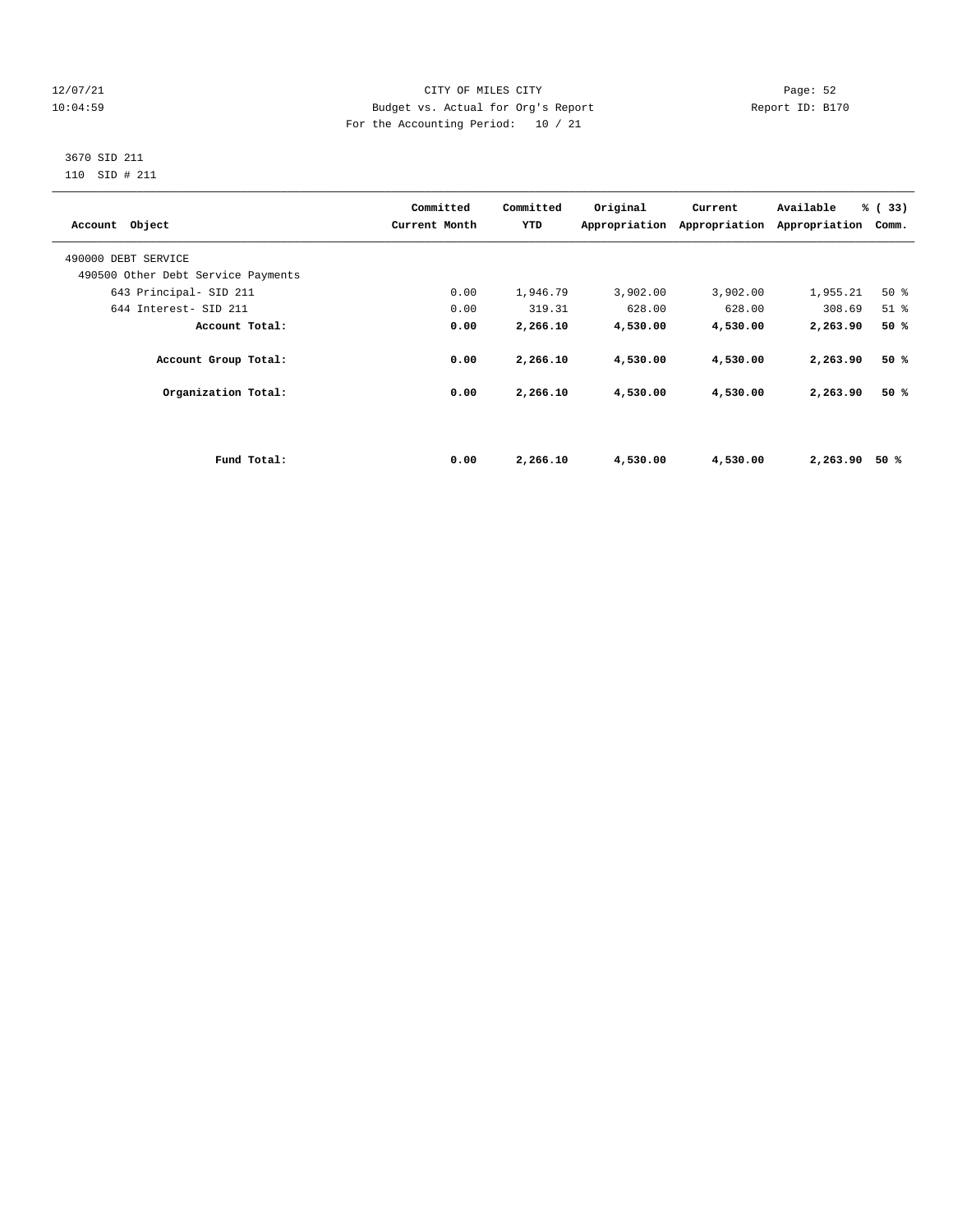# 12/07/21 CITY OF MILES CITY Page: 53 10:04:59 Budget vs. Actual for Org's Report Report ID: B170 For the Accounting Period: 10 / 21

4000 General Fund Capitol Improvement Fund

501 Capital Purchases

| Account Object                                                     |             | Committed<br>Current Month | Committed<br>YTD | Original<br>Appropriation | Current<br>Appropriation | Available<br>Appropriation | % (33)<br>Comm. |
|--------------------------------------------------------------------|-------------|----------------------------|------------------|---------------------------|--------------------------|----------------------------|-----------------|
| 460000 CULTURE AND RECREATION-GASB68<br>460433 Park Operations(13) |             |                            |                  |                           |                          |                            |                 |
| 350 Professional Services                                          |             | 0.00                       | 62,386.00        | 80,000.00                 | 80,000.00                | 17,614.00                  | 78 %            |
| Account Total:                                                     |             | 0.00                       | 62,386.00        | 80,000.00                 | 80,000.00                | 17,614.00                  | 78%             |
| Account Group Total:                                               |             | 0.00                       | 62,386.00        | 80,000.00                 | 80,000.00                | 17,614.00                  | 78 %            |
| Organization Total:                                                |             | 0.00                       | 62,386.00        | 80,000.00                 | 80,000.00                | 17,614.00                  | 78%             |
|                                                                    |             |                            |                  |                           |                          |                            |                 |
|                                                                    | Fund Total: | 0.00                       | 62,386.00        | 80,000,00                 | 80,000,00                | 17,614.00                  | 78%             |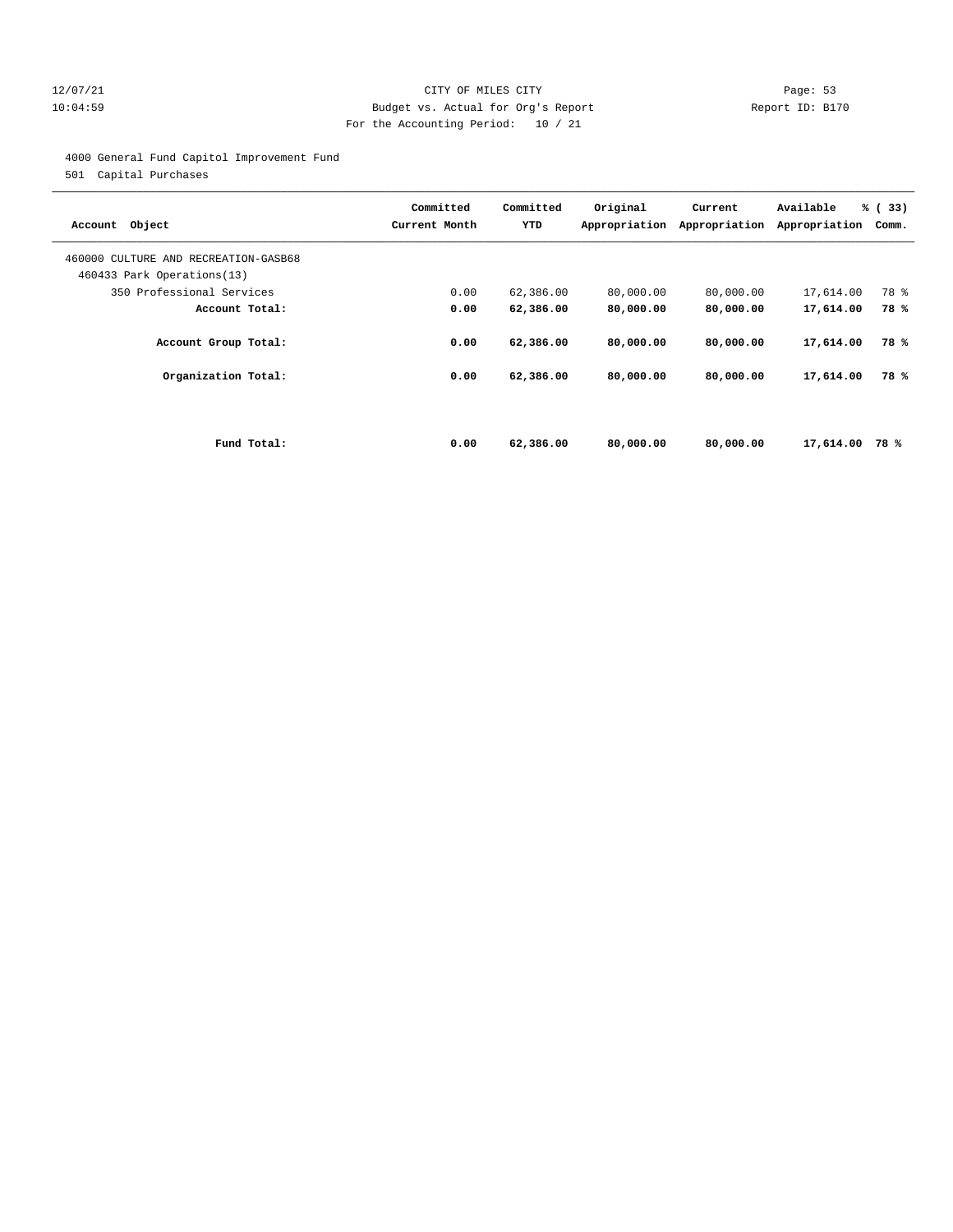# 12/07/21 CITY OF MILES CITY Page: 54 10:04:59 Budget vs. Actual for Org's Report Report ID: B170 For the Accounting Period: 10 / 21

# 4060 CAPITAL IMPROV-PUBLIC WORKS

911 Public Works Operations

| Object<br>Account                                         |             | Committed<br>Current Month | Committed<br>YTD | Original<br>Appropriation | Current<br>Appropriation | Available<br>Appropriation | % (33)<br>Comm. |
|-----------------------------------------------------------|-------------|----------------------------|------------------|---------------------------|--------------------------|----------------------------|-----------------|
| 430000 Public Works-GASB68<br>430233 Roadway/Re-surfacing |             |                            |                  |                           |                          |                            |                 |
| 940 Machinery & Equipment                                 |             | 0.00                       | 0.00             | 270,500.00                | 270,500.00               | 270,500.00                 | 0 <sup>8</sup>  |
| Account Total:                                            |             | 0.00                       | 0.00             | 270,500.00                | 270,500.00               | 270,500.00                 | 0 <sup>8</sup>  |
| Account Group Total:                                      |             | 0.00                       | 0.00             | 270,500.00                | 270,500.00               | 270,500.00                 | 0 <sup>8</sup>  |
| Organization Total:                                       |             | 0.00                       | 0.00             | 270,500.00                | 270,500.00               | 270,500.00                 | 0 %             |
|                                                           |             |                            |                  |                           |                          |                            |                 |
|                                                           | Fund Total: | 0.00                       | 0.00             | 270,500.00                | 270,500.00               | 270,500.00                 | 0 %             |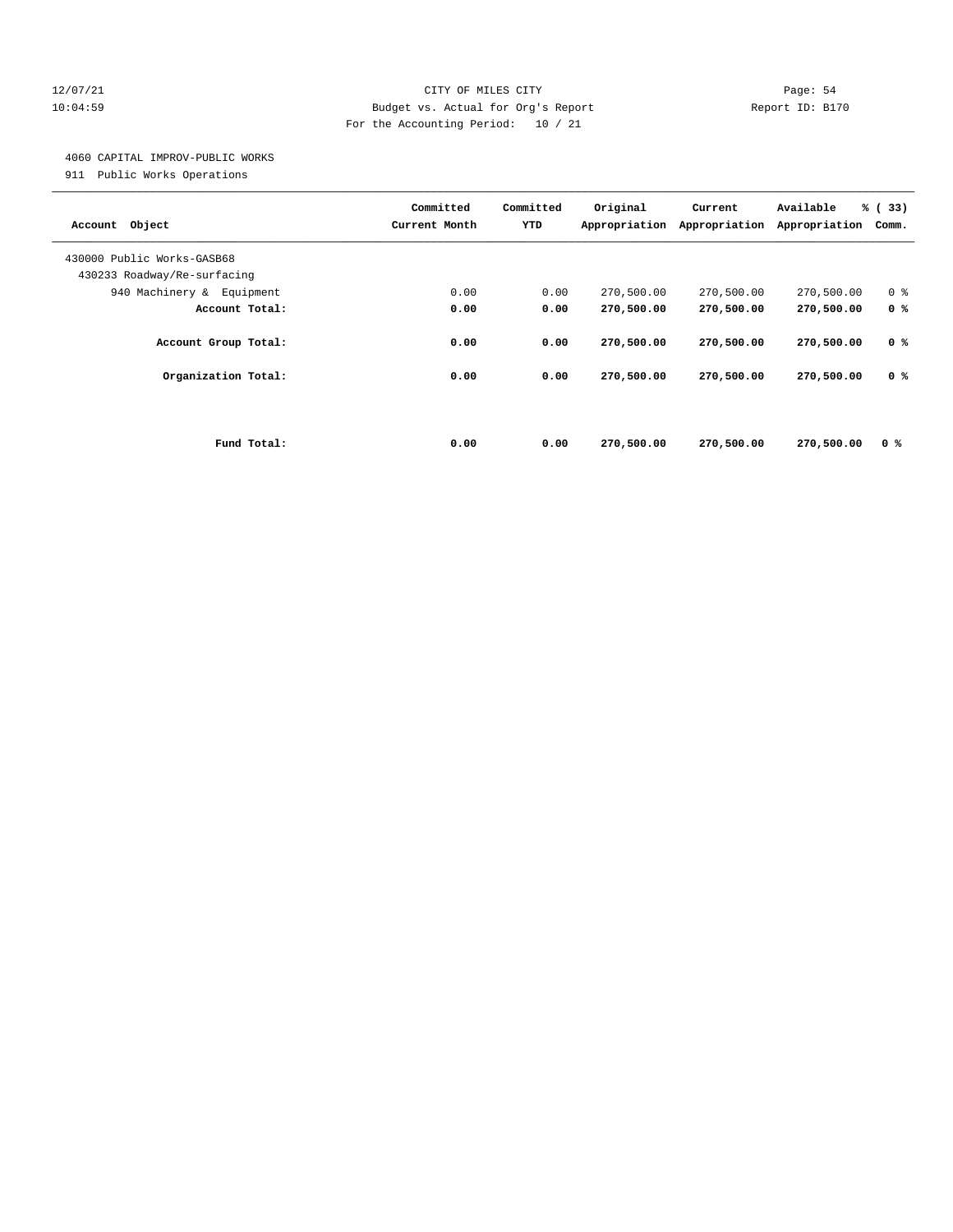# 12/07/21 CITY OF MILES CITY Page: 55 10:04:59 Budget vs. Actual for Org's Report Report ID: B170 For the Accounting Period: 10 / 21

# 5210 WATER UTILITY

22 Water Plant

| Account Object |                                               | Committed<br>Current Month | Committed<br>YTD | Original   | Current    | Available<br>Appropriation Appropriation Appropriation Comm. | % (33)         |
|----------------|-----------------------------------------------|----------------------------|------------------|------------|------------|--------------------------------------------------------------|----------------|
|                | 430000 Public Works-GASB68                    |                            |                  |            |            |                                                              |                |
|                | 430530 Water Source of Supply and Pumping(22) |                            |                  |            |            |                                                              |                |
|                | 111 Salaries and Wages - Permanent            | 11,771.11                  | 77,411.50        | 197,216.00 | 197,216.00 | 119,804.50                                                   | 39 %           |
|                | 121 OVERTIME-PERMANENT                        | 964.72                     | 5,668.13         | 10,300.00  | 10,300.00  | 4,631.87                                                     | 55%            |
|                | 131 VACATION                                  | $-360.63$                  | 4,459.64         | 19,500.00  | 19,500.00  | 15,040.36                                                    | $23$ $%$       |
|                | 132 SICK LEAVE                                | 262.81                     | 3,249.48         | 5,500.00   | 5,500.00   | 2,250.52                                                     | 59 %           |
|                | 133 OTHER LEAVE PAY                           | $-83.38$                   | 559.30           | 1,456.00   | 1,456.00   | 896.70                                                       | 38 %           |
|                | 134 HOLIDAY PAY                               | 528.94                     | 1,802.05         | 5,400.00   | 5,400.00   | 3,597.95                                                     | $33$ $%$       |
|                | 141 Unemployment Insurance                    | 32.59                      | 235.78           | 359.00     | 359.00     | 123.22                                                       | 66 %           |
|                | 142 Workers' Compensation                     | 190.59                     | 1,294.34         | 4,835.00   | 4,835.00   | 3,540.66                                                     | $27$ %         |
|                | 143 Health Insurance                          | 2,483.85                   | 18,902.86        | 57,422.00  | 57,422.00  | 38,519.14                                                    | 33%            |
|                | 144 FICA                                      | 917.56                     | 6,850.28         | 18,312.00  | 18,312.00  | 11,461.72                                                    | 37%            |
|                | 145 PERS                                      | 1,160.46                   | 8,059.91         | 21,232.00  | 21,232.00  | 13,172.09                                                    | 38 %           |
|                | 196 CLOTHING ALLOTMENT                        | $-90.00$                   | 990.00           | 1,000.00   | 1,000.00   | 10.00                                                        | 99 %           |
|                | 210 Office Supplies and Materials             | 0.00                       | 125.92           | 250.00     | 250.00     | 124.08                                                       | 50%            |
|                | 214 Small Items of Equipment                  | 0.00                       | 0.00             | 12,000.00  | 12,000.00  | 12,000.00                                                    | 0 <sup>8</sup> |
|                | 220 Operating Expenses                        | 53.72                      | 644.86           | 4,000.00   | 4,000.00   | 3,355.14                                                     | 16%            |
|                | 222 Chemicals, Lab & Med Supplies             | 0.00                       | 0.00             | 250.00     | 250.00     | 250.00                                                       | 0 <sup>8</sup> |
|                | 226 Clothing and Uniforms                     | 100.90                     | 206.71           | 600.00     | 600.00     | 393.29                                                       | 34%            |
|                | 230 Repair and Maintenance Supplies           | 569.88                     | 2,885.92         | 30,000.00  | 30,000.00  | 27, 114.08                                                   | $10*$          |
|                | 231 Gas, Oil, Diesel Fuel, Grease, etc.       | 0.00                       | 342.59           | 2,000.00   | 2,000.00   | 1,657.41                                                     | $17*$          |
|                | 241 Consumable Tools                          | 0.00                       | 0.00             | 200.00     | 200.00     | 200.00                                                       | 0 <sup>8</sup> |
|                | 311 Postage, Box Rent, Etc.                   | 2.75                       | 2.75             | 50.00      | 50.00      | 47.25                                                        | 6 %            |
|                | 330 Publicity, Subscriptions & Dues           | 0.00                       | 0.00             | 750.00     | 750.00     | 750.00                                                       | 0 <sup>8</sup> |
|                | 334 Memberships, Registrations & Dues         | 0.00                       | 0.00             | 200.00     | 200.00     | 200.00                                                       | 0 <sup>8</sup> |
|                | 341 Electric Utility Services                 | 5,872.01                   | 23,735.73        | 77,000.00  | 77,000.00  | 53, 264. 27                                                  | $31$ %         |
|                | 344 Gas Utility Service                       | 102.97                     | 7,491.59         | 12,400.00  | 12,400.00  | 4,908.41                                                     | 60 %           |
|                | 345 Telephone                                 | 89.08                      | 265.36           | 1,000.00   | 1,000.00   | 734.64                                                       | $27$ %         |
|                | 346 Garbage Service                           | 71.12                      | 302.12           | 750.00     | 750.00     | 447.88                                                       | 40 %           |
|                | 347 Internet                                  | 22.82                      | 68.46            | 500.00     | 500.00     | 431.54                                                       | $14*$          |
|                | 350 Professional Services                     | 0.00                       | 21,090.63        | 1,000.00   | 1,000.00   | $-20,090.63$                                                 | $***$ $_{8}$   |
|                | 352 Wtr/Swr Lab Testing                       | 0.00                       | 0.00             | 1,000.00   | 1,000.00   | 1,000.00                                                     | 0 <sup>8</sup> |
|                | 357 Architectual, Engineering Serv Etc.       | 0.00                       | 5,570.00         | 8,000.00   | 8,000.00   | 2,430.00                                                     | 70 %           |
|                | 360 Contr R & M                               | 19.50                      | 160.50           | 150,000.00 | 150,000.00 | 149,839.50                                                   | 0 <sup>8</sup> |
|                | 363 R&M Vehicles/Equip/Labor-PW               | 458.36                     | 1,745.21         | 4,500.00   | 4,500.00   | 2,754.79                                                     | 39%            |
|                | 369 Other Repair and Maintenance              | 0.00                       | 0.00             | 2,000.00   | 2,000.00   | 2,000.00                                                     | 0 <sup>8</sup> |
|                | 370 Travel                                    | 0.00                       | 116.40           | 1,000.00   | 1,000.00   | 883.60                                                       | $12*$          |
|                | 380 Training Services                         | 0.00                       | 130.43           | 1,500.00   | 1,500.00   | 1,369.57                                                     | 9 <sup>8</sup> |
|                | 382 Books                                     | 0.00                       | 0.00             | 200.00     | 200.00     | 200.00                                                       | 0 <sup>8</sup> |
|                | 400 BUILDING MATERIALS                        | 0.00                       | 0.00             | 500.00     | 500.00     | 500.00                                                       | 0 <sup>8</sup> |
|                | 511 Insurance on Buildings                    | 0.00                       | 10,794.85        | 11,173.00  | 11,173.00  | 378.15                                                       | 97%            |
|                | 512 Insurance on Vehicles & Equipment         | 0.00                       | 186.91           | 187.00     | 187.00     | 0.09                                                         | 100 %          |
|                | 940 Machinery & Equipment                     | 0.00                       | 0.00             | 125,000.00 | 125,000.00 | 125,000.00                                                   | 0 <sup>8</sup> |
|                | Account Total:                                | 25, 141.73                 | 205,350.21       | 790,542.00 | 790,542.00 | 585,191.79                                                   | 26%            |
|                | Account Group Total:                          | 25, 141.73                 | 205,350.21       | 790,542.00 | 790,542.00 | 585,191.79                                                   | 26 %           |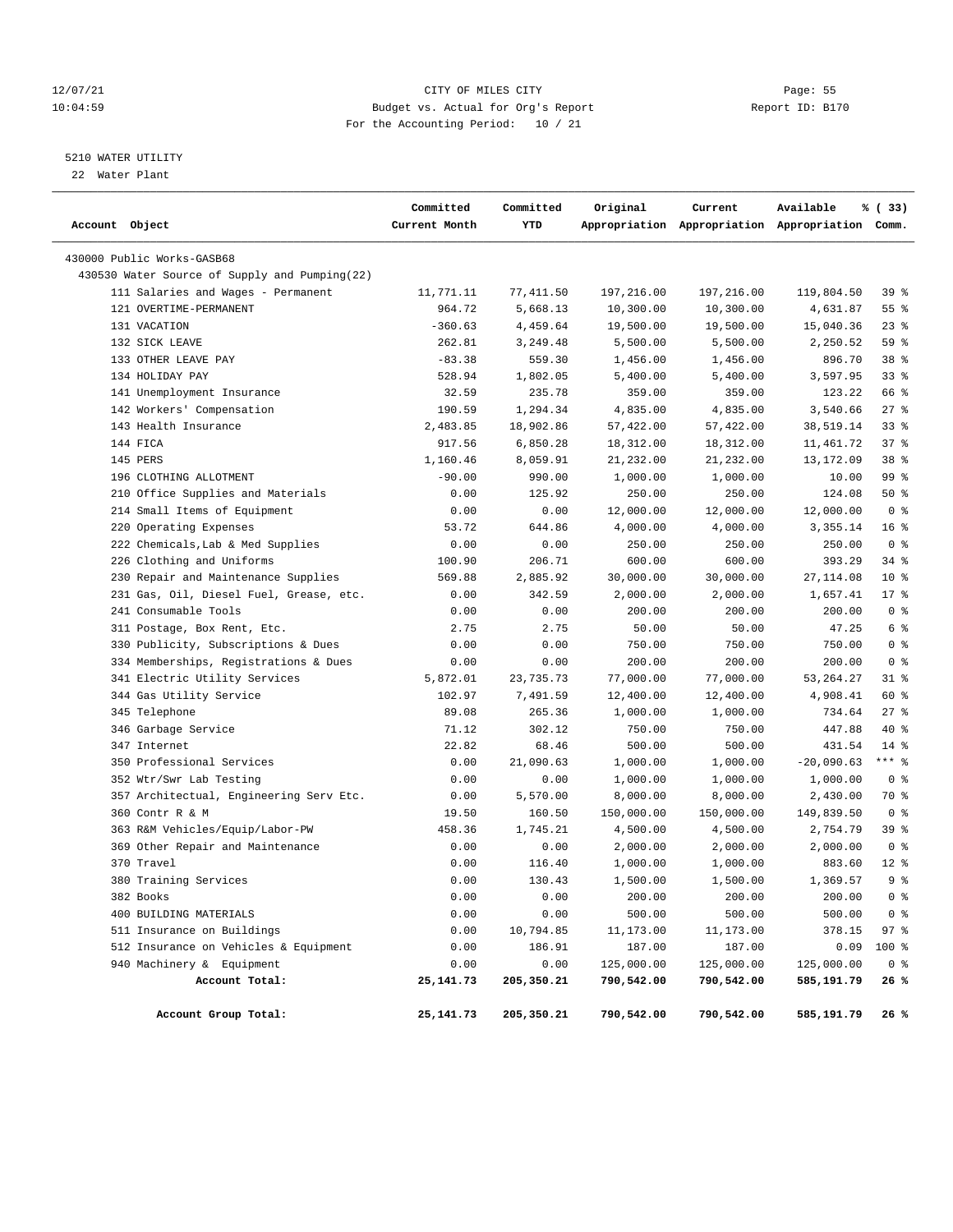# 12/07/21 CITY OF MILES CITY Page: 56 10:04:59 Budget vs. Actual for Org's Report Report ID: B170 For the Accounting Period: 10 / 21

# 5210 WATER UTILITY

22 Water Plant

| Account Object                                                          | Committed<br>Current Month | Committed<br><b>YTD</b> | Original<br>Appropriation | Current<br>Appropriation | Available<br>Appropriation Comm. | % (33)         |
|-------------------------------------------------------------------------|----------------------------|-------------------------|---------------------------|--------------------------|----------------------------------|----------------|
| 520000 OTHER FINANCING USES<br>521000 Interfund Operating Transfers Out |                            |                         |                           |                          |                                  |                |
| 820 Transfers to Other Funds                                            | 0.00                       | 0.00                    | 1,776,363.00              | 1,776,363.00             | 1,776,363.00                     | 0 <sup>8</sup> |
| Account Total:                                                          | 0.00                       | 0.00                    | 1,776,363.00              | 1,776,363.00             | 1,776,363.00                     | 0 %            |
| Account Group Total:                                                    | 0.00                       | 0.00                    | 1,776,363.00              | 1,776,363.00             | 1,776,363.00                     | 0 %            |
| Organization Total:                                                     | 25, 141, 73                | 205,350.21              | 2,566,905,00              | 2,566,905.00             | 2,361,554.79                     | 8%             |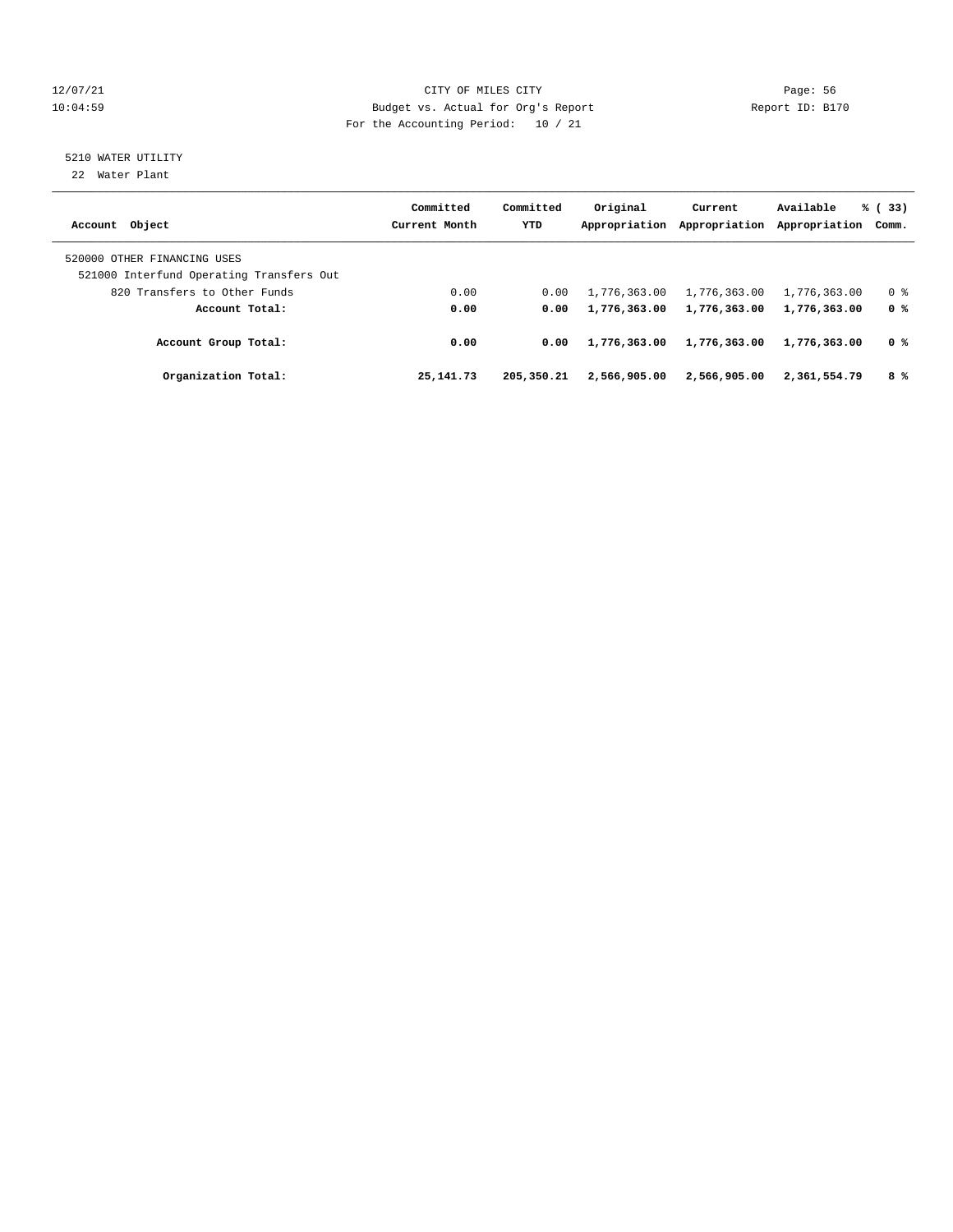# 12/07/21 CITY OF MILES CITY Page: 57 10:04:59 Budget vs. Actual for Org's Report Report ID: B170 For the Accounting Period: 10 / 21

————————————————————————————————————————————————————————————————————————————————————————————————————————————————————————————————————

# 5210 WATER UTILITY

23 Water Lines

|                |                                           | Committed     | Committed  | Original     | Current      | Available                                       | % (33)          |
|----------------|-------------------------------------------|---------------|------------|--------------|--------------|-------------------------------------------------|-----------------|
| Account Object |                                           | Current Month | YTD        |              |              | Appropriation Appropriation Appropriation Comm. |                 |
|                | 430000 Public Works-GASB68                |               |            |              |              |                                                 |                 |
|                | 430550 Transmission and Distribution(23)  |               |            |              |              |                                                 |                 |
|                | 111 Salaries and Wages - Permanent        | 11,888.36     | 48,247.64  | 155,904.00   | 155,904.00   | 107,656.36                                      | $31$ %          |
|                | 121 OVERTIME-PERMANENT                    | 129.73        | 1,126.38   | 10,200.00    | 10,200.00    | 9,073.62                                        | $11$ %          |
|                | 131 VACATION                              | 1,089.84      | 4,730.89   | 7,600.00     | 7,600.00     | 2,869.11                                        | 62 %            |
|                | 132 SICK LEAVE                            | 257.40        | 2,273.57   | 5,000.00     | 5,000.00     | 2,726.43                                        | 45 %            |
|                | 133 OTHER LEAVE PAY                       | 344.75        | 464.77     | 1,891.00     | 1,891.00     | 1,426.23                                        | $25$ %          |
|                | 134 HOLIDAY PAY                           | 753.38        | 1,444.52   | 2,100.00     | 2,100.00     | 655.48                                          | 69 %            |
|                | 141 Unemployment Insurance                | 36.15         | 147.06     | 274.00       | 274.00       | 126.94                                          | 54 %            |
|                | 142 Workers' Compensation                 | 451.07        | 1,841.88   | 3,148.00     | 3,148.00     | 1,306.12                                        | 59 %            |
|                | 143 Health Insurance                      | 3,062.59      | 12,696.57  | 36,709.00    | 36,709.00    | 24,012.43                                       | 35%             |
|                | 144 FICA                                  | 1,063.09      | 4,328.64   | 13,976.00    | 13,976.00    | 9,647.36                                        | $31$ %          |
|                | 145 PERS                                  | 1,282.92      | 5,170.09   | 16,205.00    | 16,205.00    | 11,034.91                                       | $32$ $%$        |
|                | 196 CLOTHING ALLOTMENT                    | 0.00          | 564.00     | 800.00       | 800.00       | 236.00                                          | 71 %            |
|                | 210 Office Supplies and Materials         | 33.43         | 70.71      | 750.00       | 750.00       | 679.29                                          | 9%              |
|                | 214 Small Items of Equipment              | 5,313.58      | 12,327.74  | 65,000.00    | 65,000.00    | 52,672.26                                       | 19 <sup>°</sup> |
|                | 220 Operating Expenses                    | 5,860.89      | 27,630.15  | 38,835.00    | 38,835.00    | 11,204.85                                       | 71 %            |
|                | 222 Chemicals, Lab & Med Supplies         | 0.00          | 0.00       | 200.00       | 200.00       | 200.00                                          | 0 <sup>8</sup>  |
|                | 226 Clothing and Uniforms                 | 33.48         | 110.48     | 700.00       | 700.00       | 589.52                                          | 16 <sup>8</sup> |
|                | 230 Repair and Maintenance Supplies       | 3,299.97      | 8,410.70   | 50,000.00    | 50,000.00    | 41,589.30                                       | $17*$           |
|                | 231 Gas, Oil, Diesel Fuel, Grease, etc.   | 881.70        | 3,445.75   | 15,000.00    | 15,000.00    | 11,554.25                                       | $23$ %          |
|                | 233 Water/Sewer Main Replacement and      | 0.00          | 0.00       | 10,000.00    | 10,000.00    | 10,000.00                                       | 0 %             |
|                | 234 Hydrant/Manhole Replacement, Valves   | 182.66        | 2,031.41   | 15,000.00    | 15,000.00    | 12,968.59                                       | $14$ %          |
|                | 235 Curb Stop Replacement                 | 1,938.80      | 6,690.60   | 22,000.00    | 22,000.00    | 15,309.40                                       | $30*$           |
|                | 241 Consumable Tools                      | 0.00          | 0.00       | 1,000.00     | 1,000.00     | 1,000.00                                        | 0 <sup>8</sup>  |
|                | 320 Printing, Duplicating, Typing &       | 0.00          | 0.00       | 150.00       | 150.00       | 150.00                                          | 0 <sup>8</sup>  |
|                | 330 Publicity, Subscriptions & Dues       | 0.00          | 0.00       | 2,000.00     | 2,000.00     | 2,000.00                                        | 0 <sup>8</sup>  |
|                | 331 Publication of Formal & Legal Notices | 0.00          | 0.00       | 250.00       | 250.00       | 250.00                                          | 0 <sup>8</sup>  |
|                | 334 Memberships, Registrations & Dues     | 0.00          | 0.00       | 500.00       | 500.00       | 500.00                                          | 0 <sup>8</sup>  |
|                | 341 Electric Utility Services             | 16.69         | 61.93      | 500.00       | 500.00       | 438.07                                          | $12$ %          |
|                | 344 Gas Utility Service                   | 8.44          | 34.48      | 750.00       | 750.00       | 715.52                                          | 5 <sup>8</sup>  |
|                | 345 Telephone                             | 153.01        | 473.19     | 1,500.00     | 1,500.00     | 1,026.81                                        | 32 %            |
|                | 347 Internet                              | 11.83         | 35.49      | 200.00       | 200.00       | 164.51                                          | 18 <sup>8</sup> |
|                | 350 Professional Services                 | 362.87        | 5,392.29   | 40,000.00    | 40,000.00    | 34,607.71                                       | $13*$           |
|                | 357 Architectual, Engineering Serv Etc.   | 2,327.60      | 49,814.37  | 80,000.00    | 80,000.00    | 30,185.63                                       | 62 %            |
|                | 360 Contr R & M                           | 116.71        | 701.47     | 40,000.00    | 40,000.00    | 39,298.53                                       | 2 <sup>8</sup>  |
|                | 363 R&M Vehicles/Equip/Labor-PW           | 0.00          | 7,470.00   | 50,000.00    | 50,000.00    | 42,530.00                                       | 15 <sup>8</sup> |
|                | 369 Other Repair and Maintenance          | 0.00          | 0.00       | 1,000.00     | 1,000.00     | 1,000.00                                        | 0 <sup>8</sup>  |
|                | 370 Travel                                | 0.00          | 166.88     | 1,200.00     | 1,200.00     | 1,033.12 14 %                                   |                 |
|                | 380 Training Services                     | 0.00          | 60.00      | 500.00       | 500.00       | 440.00                                          | $12*$           |
|                | 382 Books                                 | 0.00          | 0.00       | 150.00       | 150.00       | 150.00                                          | 0 <sup>8</sup>  |
|                | 400 BUILDING MATERIALS                    | 0.00          | 94.55      | 4,000.00     | 4,000.00     | 3,905.45                                        | 2 <sub>8</sub>  |
|                | 511 Insurance on Buildings                | 0.00          | 4,330.17   | 4,331.00     | 4,331.00     | 0.83                                            | 100 %           |
|                | 512 Insurance on Vehicles & Equipment     | 0.00          | 797.42     | 798.00       | 798.00       | 0.58                                            | 100 %           |
|                | 531 Building & Office Rental              | 0.00          | 284.85     | 0.00         | 0.00         | $-284.85$                                       | $***$ $_{8}$    |
|                | 532 Land Rental                           | 0.00          | 0.00       | 2,000.00     | 2,000.00     | 2,000.00                                        | 0 <sup>8</sup>  |
|                | 940 Machinery & Equipment                 | 0.00          | 0.00       | 350,000.00   | 350,000.00   | 350,000.00                                      | 0 <sup>8</sup>  |
|                | Account Total:                            | 40,900.94     | 213,470.64 | 1,052,121.00 | 1,052,121.00 | 838,650.36                                      | 20%             |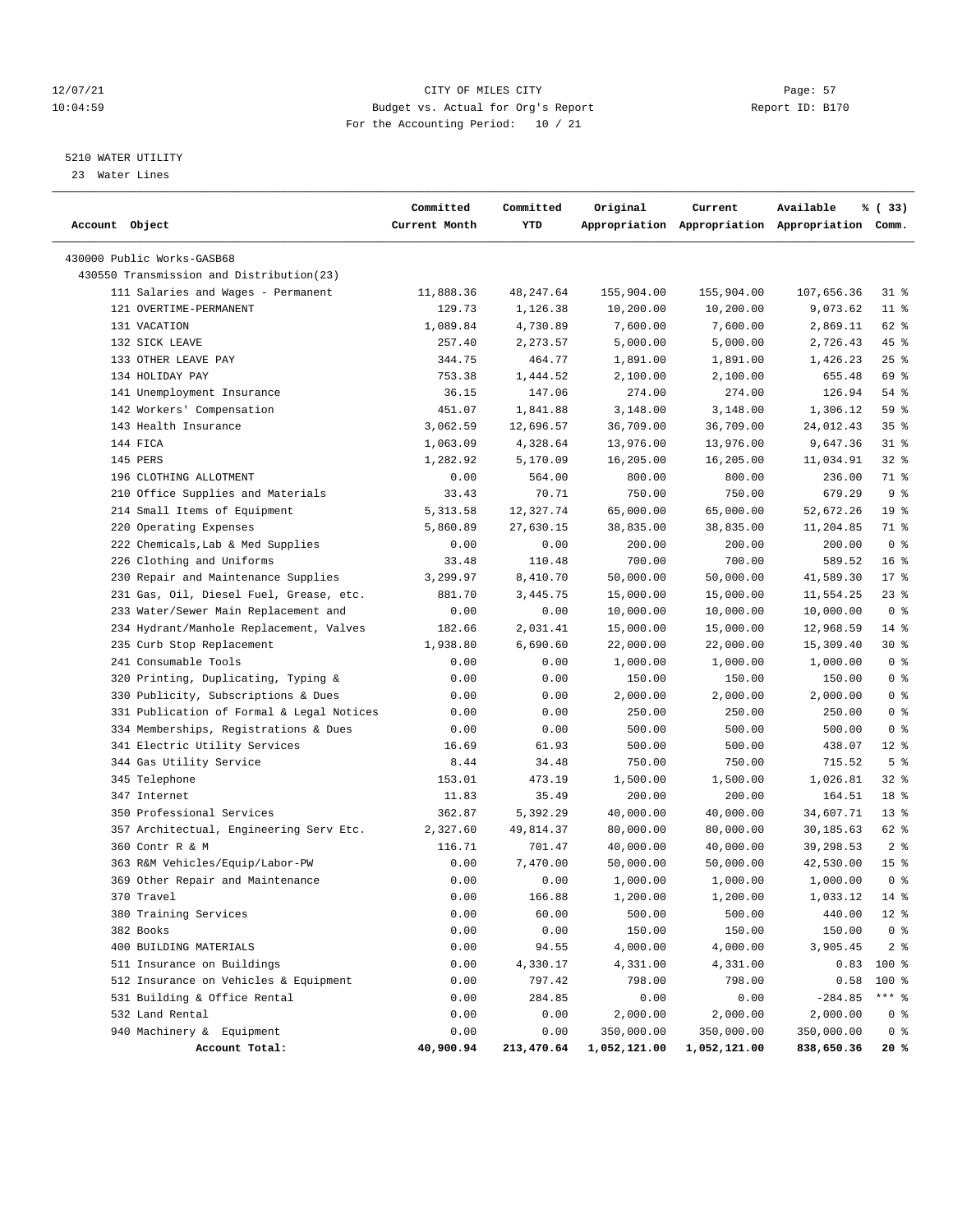# 12/07/21 CITY OF MILES CITY Page: 58 10:04:59 Budget vs. Actual for Org's Report Report ID: B170 For the Accounting Period: 10 / 21

# 5210 WATER UTILITY

23 Water Lines

| Account Object                             | Committed<br>Current Month | Committed<br>YTD | Original     | Current<br>Appropriation Appropriation Appropriation | Available    | % (33)<br>Comm. |
|--------------------------------------------|----------------------------|------------------|--------------|------------------------------------------------------|--------------|-----------------|
| Account Group Total:                       | 40,900.94                  | 213,470.64       | 1,052,121.00 | 1,052,121.00                                         | 838,650.36   | 20%             |
| 490000 DEBT SERVICE                        |                            |                  |              |                                                      |              |                 |
| 490200 Revenue Bonds                       |                            |                  |              |                                                      |              |                 |
| 611 Principal-NE Wtr Line Phase II         | 0.00                       | 0.00             | 18,000.00    | 18,000.00                                            | 18,000.00    | 0 <sup>8</sup>  |
| 615 Principal-Northeast Water Ln \$2.2     | 0.00                       | 0.00             | 72,000.00    | 72,000.00                                            | 72,000.00    | 0 <sup>8</sup>  |
| 616 Principal-Carbon Hill Water Tank \$2.2 | 0.00                       | 0.00             | 70,000.00    | 70,000.00                                            | 70,000.00    | 0 <sup>8</sup>  |
| 617 Principal - NE Wtr Line \$500k         | 0.00                       | 0.00             | 16,000.00    | 16,000.00                                            | 16,000.00    | 0 <sup>8</sup>  |
| 618 Principal-Carbon Hill \$500k           | 0.00                       | 0.00             | 16,000.00    | 16,000.00                                            | 16,000.00    | 0 <sup>8</sup>  |
| 622 Interest-NE Wtr Line Phase II          | 0.00                       | 0.00             | 1,054.00     | 1,054.00                                             | 1,054.00     | 0 <sup>8</sup>  |
| 631 Interest - NE Wtr Line \$500k          | 0.00                       | 0.00             | 9,130.00     | 9,130.00                                             | 9.130.00     | 0 <sup>8</sup>  |
| 632 Interest - Carbon Hill Wtr Tank \$500k | 0.00                       | 0.00             | 9,130.00     | 9,130.00                                             | 9,130.00     | 0 <sup>8</sup>  |
| 634 Interest-Northeast Wtr Ln \$2.2        | 0.00                       | 0.00             | 44,580.00    | 44,580.00                                            | 44,580.00    | 0 <sup>8</sup>  |
| 638 Interest-Carbon Hill Tank \$2.2        | 0.00                       | 0.00             | 43,365.00    | 43,365.00                                            | 43,365.00    | 0 <sup>8</sup>  |
| Account Total:                             | 0.00                       | 0.00             | 299,259.00   | 299,259.00                                           | 299,259.00   | 0 <sup>8</sup>  |
| Account Group Total:                       | 0.00                       | 0.00             | 299,259.00   | 299,259.00                                           | 299,259.00   | 0 <sup>8</sup>  |
| 520000 OTHER FINANCING USES                |                            |                  |              |                                                      |              |                 |
| 521000 Interfund Operating Transfers Out   |                            |                  |              |                                                      |              |                 |
| 820 Transfers to Other Funds               | 1,000.00                   | 4,000.00         | 1,871,836.00 | 1,871,836.00                                         | 1,867,836.00 | 0 <sup>8</sup>  |
| Account Total:                             | 1,000.00                   | 4,000.00         | 1,871,836.00 | 1,871,836.00                                         | 1,867,836.00 | 0 <sup>8</sup>  |
| Account Group Total:                       | 1,000.00                   | 4,000.00         | 1,871,836.00 | 1,871,836.00                                         | 1,867,836.00 | 0 <sup>8</sup>  |
| Organization Total:                        | 41,900.94                  | 217,470.64       | 3,223,216.00 | 3,223,216.00                                         | 3,005,745.36 | 7 %             |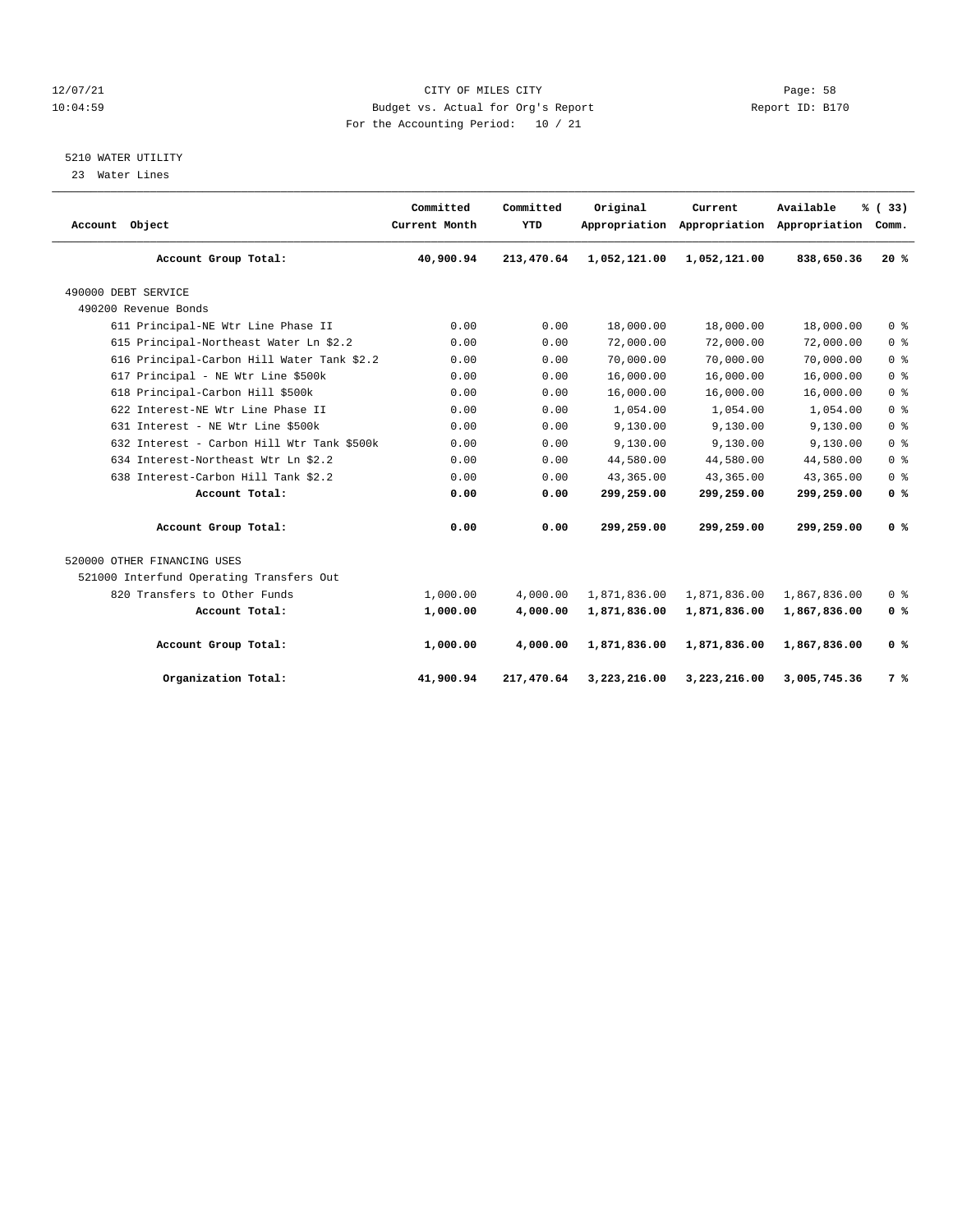# 12/07/21 CITY OF MILES CITY Page: 59 10:04:59 Budget vs. Actual for Org's Report Report ID: B170 For the Accounting Period: 10 / 21

# 5210 WATER UTILITY

25 Water Administration

| Account Object                            | Committed<br>Current Month | Committed<br>YTD | Original  | Current   | Available<br>Appropriation Appropriation Appropriation Comm. | % (33)          |
|-------------------------------------------|----------------------------|------------------|-----------|-----------|--------------------------------------------------------------|-----------------|
| 430000 Public Works-GASB68                |                            |                  |           |           |                                                              |                 |
| 430510 Water Administration(25)           |                            |                  |           |           |                                                              |                 |
| 111 Salaries and Wages - Permanent        | 1,915.36                   | 7,283.48         | 23,828.00 | 23,828.00 | 16,544.52                                                    | $31$ $8$        |
| 121 OVERTIME-PERMANENT                    | 11.32                      | 129.12           | 156.00    | 156.00    | 26.88                                                        | 83%             |
| 131 VACATION                              | 1.78                       | 2,814.13         | 1,700.00  | 1,700.00  | $-1, 114.13$                                                 | $166$ %         |
| 132 SICK LEAVE                            | 0.00                       | 638.14           | 1,100.00  | 1,100.00  | 461.86                                                       | 58 %            |
| 141 Unemployment Insurance                | 4.81                       | 27.43            | 40.00     | 40.00     | 12.57                                                        | 69 %            |
| 142 Workers' Compensation                 | 5.51                       | 31.20            | 180.00    | 180.00    | 148.80                                                       | $17*$           |
| 143 Health Insurance                      | 449.31                     | 1,732.31         | 5,640.00  | 5,640.00  | 3,907.69                                                     | $31$ %          |
| 144 FICA                                  | 147.52                     | 839.74           | 2,049.00  | 2,049.00  | 1,209.26                                                     | 41 %            |
| 145 PERS                                  | 171.05                     | 963.66           | 2,376.00  | 2,376.00  | 1,412.34                                                     | 41 %            |
| 196 CLOTHING ALLOTMENT                    | 0.00                       | 112.50           | 150.00    | 150.00    | 37.50                                                        | 75 %            |
| 210 Office Supplies and Materials         | 373.52                     | 782.37           | 3,200.00  | 3,200.00  | 2,417.63                                                     | $24$ %          |
| 214 Small Items of Equipment              | 0.00                       | 0.00             | 2,000.00  | 2,000.00  | 2,000.00                                                     | 0 <sup>8</sup>  |
| 220 Operating Expenses                    | 123.29                     | 304.33           | 3,500.00  | 3,500.00  | 3,195.67                                                     | 9 <sup>8</sup>  |
| 230 Repair and Maintenance Supplies       | 0.00                       | 0.00             | 1,000.00  | 1,000.00  | 1,000.00                                                     | 0 <sup>8</sup>  |
| 311 Postage, Box Rent, Etc.               | 1,230.48                   | 4,666.05         | 8,000.00  | 8,000.00  | 3,333.95                                                     | 58 %            |
| 320 Printing, Duplicating, Typing &       | 0.00                       | 0.00             | 1,600.00  | 1,600.00  | 1,600.00                                                     | 0 <sup>8</sup>  |
| 330 Publicity, Subscriptions & Dues       | 0.00                       | 0.00             | 1,300.00  | 1,300.00  | 1,300.00                                                     | 0 <sup>8</sup>  |
| 345 Telephone                             | 64.13                      | 190.51           | 600.00    | 600.00    | 409.49                                                       | $32$ %          |
| 347 Internet                              | 1.04                       | 3.12             | 250.00    | 250.00    | 246.88                                                       | 1 <sup>8</sup>  |
| 350 Professional Services                 | 0.00                       | 22.80            | 6,000.00  | 6,000.00  | 5,977.20                                                     | 0 <sup>8</sup>  |
| 360 Contr R & M                           | 101.44                     | 7,622.03         | 10,600.00 | 10,600.00 | 2,977.97                                                     | 72 %            |
| 370 Travel                                | 0.00                       | 0.00             | 250.00    | 250.00    | 250.00                                                       | 0 <sup>8</sup>  |
| 380 Training Services                     | 0.00                       | 0.00             | 250.00    | 250.00    | 250.00                                                       | 0 <sup>8</sup>  |
| 382 Books                                 | 0.00                       | 0.00             | 125.00    | 125.00    | 125.00                                                       | 0 <sup>8</sup>  |
| 531 Building & Office Rental              | 500.00                     | 2,000.00         | 11,200.00 | 11,200.00 | 9,200.00                                                     | 18 %            |
| 555 Bank Service Charges                  | 16.67                      | 66.68            | 450.00    | 450.00    | 383.32                                                       | 15 <sup>8</sup> |
| 810 Losses (Bad debt expense - Enterprise | 0.00                       | 0.00             | 500.00    | 500.00    | 500.00                                                       | 0 <sup>8</sup>  |
| 920 Buildings                             | 0.00                       | 0.00             | 2,000.00  | 2,000.00  | 2,000.00                                                     | 0 <sup>8</sup>  |
| Account Total:                            | 5,117.23                   | 30,229.60        | 90,044.00 | 90,044.00 | 59,814.40                                                    | 34%             |
| Account Group Total:                      | 5,117.23                   | 30,229.60        | 90,044.00 | 90,044.00 | 59,814.40                                                    | 34%             |
| 510000 MISCELLANEOUS                      |                            |                  |           |           |                                                              |                 |
| 510330 Comprehensive Liability Insurance  |                            |                  |           |           |                                                              |                 |
| 513 Liability                             | 0.00                       | 16, 444.22       | 12,500.00 | 12,500.00 | $-3,944.22$                                                  | 132 %           |
| Account Total:                            | 0.00                       | 16,444.22        | 12,500.00 | 12,500.00 | $-3,944.22$ 132 %                                            |                 |
| Account Group Total:                      | 0.00                       | 16,444.22        | 12,500.00 | 12,500.00 | $-3,944.22$ 132 %                                            |                 |
| 520000 OTHER FINANCING USES               |                            |                  |           |           |                                                              |                 |
| 521000 Interfund Operating Transfers Out  |                            |                  |           |           |                                                              |                 |
| 820 Transfers to Other Funds              | 5,120.89                   | 20,483.56        | 61,451.00 | 61,451.00 | 40,967.44                                                    | 338             |
| Account Total:                            | 5,120.89                   | 20,483.56        | 61,451.00 | 61,451.00 | 40,967.44                                                    | 33%             |
| Account Group Total:                      | 5,120.89                   | 20,483.56        | 61,451.00 | 61,451.00 | 40,967.44                                                    | 33%             |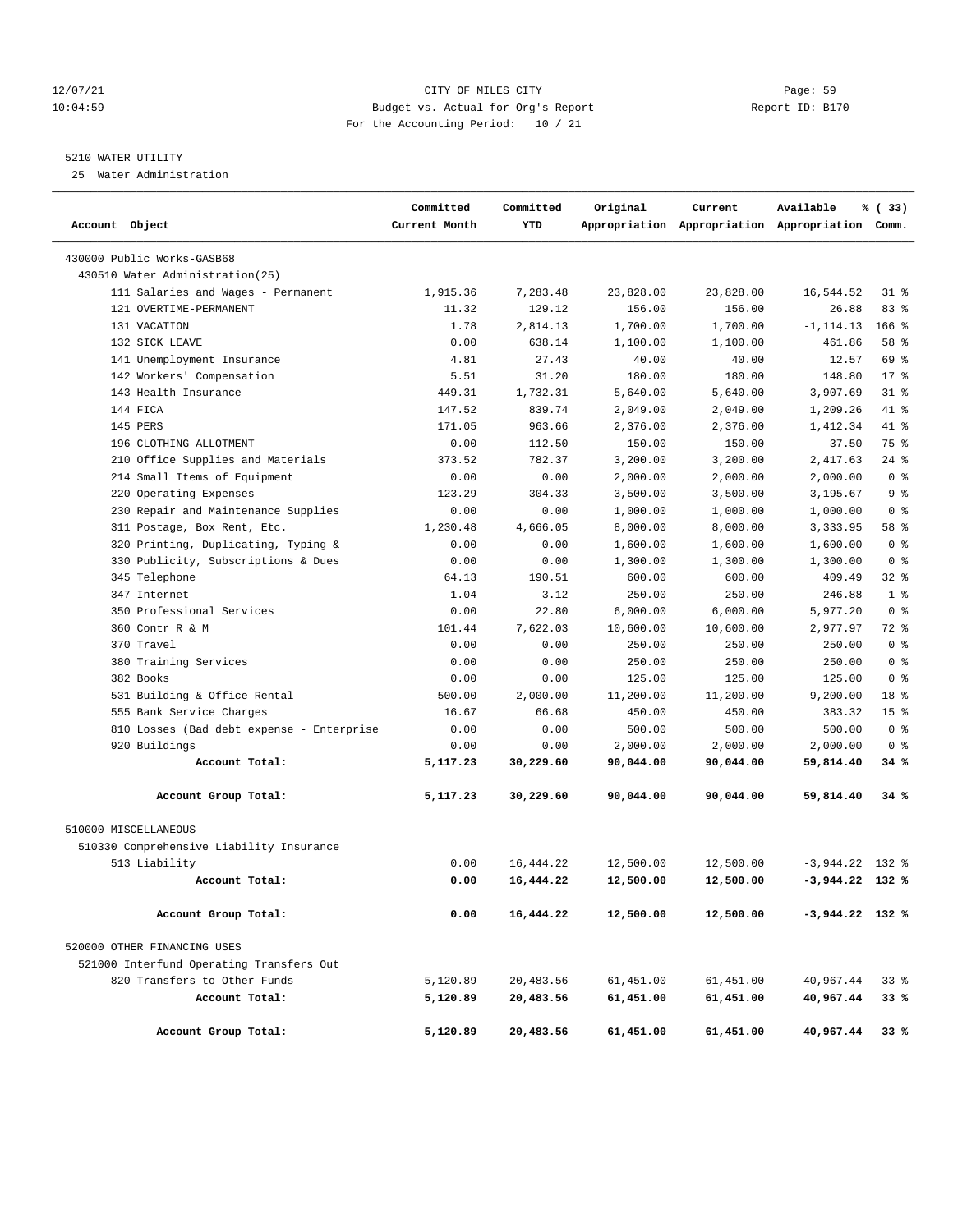# 12/07/21 CITY OF MILES CITY Page: 60 10:04:59 Budget vs. Actual for Org's Report Report ID: B170 For the Accounting Period: 10 / 21

# 5210 WATER UTILITY

25 Water Administration

| Account Object |                     | Committed<br>Current Month | Committed<br><b>YTD</b> | Original   | Current<br>Appropriation Appropriation Appropriation Comm. | Available | % (33) |
|----------------|---------------------|----------------------------|-------------------------|------------|------------------------------------------------------------|-----------|--------|
|                | Organization Total: | 10,238.12                  | 67,157.38               | 163,995.00 | 163,995.00                                                 | 96,837.62 | 41 %   |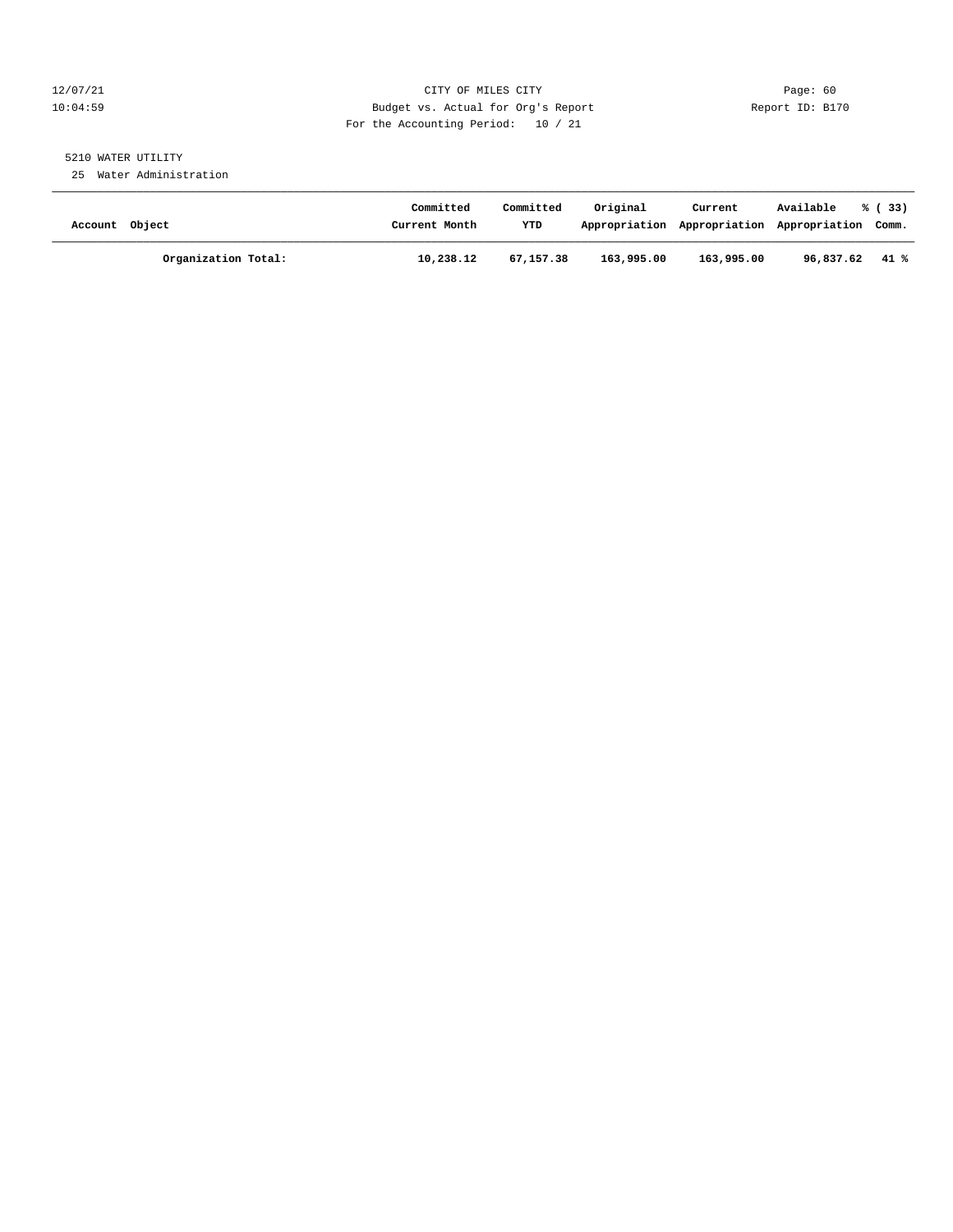# 12/07/21 CITY OF MILES CITY Page: 61 10:04:59 Budget vs. Actual for Org's Report Report ID: B170 For the Accounting Period: 10 / 21

# 5210 WATER UTILITY

80 Water Purification

| Account Object                          | Committed<br>Current Month | Committed<br>YTD | Original   | Current    | Available<br>Appropriation Appropriation Appropriation Comm. | % (33)          |
|-----------------------------------------|----------------------------|------------------|------------|------------|--------------------------------------------------------------|-----------------|
| 430000 Public Works-GASB68              |                            |                  |            |            |                                                              |                 |
| 430540 Water Purification and Treatment |                            |                  |            |            |                                                              |                 |
| 210 Office Supplies and Materials       | 0.00                       | 141.12           | 400.00     | 400.00     | 258.88                                                       | 35 <sup>8</sup> |
| 214 Small Items of Equipment            | 0.00                       | 0.00             | 8,000.00   | 8,000.00   | 8,000.00                                                     | 0 <sup>8</sup>  |
| 220 Operating Expenses                  | 48.29                      | 476.45           | 3,000.00   | 3,000.00   | 2,523.55                                                     | 16 <sup>°</sup> |
| 222 Chemicals, Lab & Med Supplies       | 2,118.21                   | 24,552.59        | 60,000.00  | 60,000.00  | 35, 447. 41                                                  | 41.8            |
| 226 Clothing and Uniforms               | 84.09                      | 219.27           | 500.00     | 500.00     | 280.73                                                       | $44$ %          |
| 230 Repair and Maintenance Supplies     | 572.28                     | 9,491.63         | 15,000.00  | 15,000.00  | 5,508.37                                                     | 63 %            |
| 231 Gas, Oil, Diesel Fuel, Grease, etc. | 0.00                       | 342.59           | 2,000.00   | 2,000.00   | 1,657.41                                                     | $17*$           |
| 311 Postage, Box Rent, Etc.             | 2.23                       | 11.73            | 100.00     | 100.00     | 88.27                                                        | $12*$           |
| 320 Printing, Duplicating, Typing &     | 0.00                       | 0.00             | 100.00     | 100.00     | 100.00                                                       | 0 <sup>8</sup>  |
| 330 Publicity, Subscriptions & Dues     | 0.00                       | 0.00             | 750.00     | 750.00     | 750.00                                                       | 0 <sup>8</sup>  |
| 334 Memberships, Registrations & Dues   | 0.00                       | 0.00             | 300.00     | 300.00     | 300.00                                                       | 0 <sup>8</sup>  |
| 352 Wtr/Swr Lab Testing                 | 354.23                     | 2,380.10         | 10,000.00  | 10,000.00  | 7,619.90                                                     | 24%             |
| 357 Architectual, Engineering Serv Etc. | 0.00                       | 0.00             | 8,000.00   | 8.000.00   | 8,000.00                                                     | 0 <sup>8</sup>  |
| 360 Contr R & M                         | 0.00                       | 180.00           | 4,300.00   | 4,300.00   | 4,120.00                                                     | 4%              |
| 369 Other Repair and Maintenance        | 0.00                       | 0.00             | 1,500.00   | 1,500.00   | 1,500.00                                                     | 0 <sup>8</sup>  |
| 370 Travel                              | 0.00                       | 157.10           | 1,500.00   | 1,500.00   | 1,342.90                                                     | $10*$           |
| 380 Training Services                   | 0.00                       | 130.43           | 1,500.00   | 1,500.00   | 1,369.57                                                     | 9 <sup>8</sup>  |
| 382 Books                               | 0.00                       | 0.00             | 200.00     | 200.00     | 200.00                                                       | 0 <sup>8</sup>  |
| 533 Machinery and Equipment Rental      | 0.00                       | 0.00             | 500.00     | 500.00     | 500.00                                                       | 0 <sup>8</sup>  |
| Account Total:                          | 3,179.33                   | 38,083.01        | 117,650.00 | 117,650.00 | 79,566.99                                                    | 32%             |
| Account Group Total:                    | 3,179.33                   | 38,083.01        | 117,650.00 | 117,650.00 | 79,566.99                                                    | $32*$           |
| Organization Total:                     | 3,179.33                   | 38,083.01        | 117,650.00 | 117,650.00 | 79,566.99                                                    | $32*$           |

| Fund Total: | 80,460.12 |  | 528,061.24 6,071,766.00 6,071,766.00 5,543,704.76 9% |  |
|-------------|-----------|--|------------------------------------------------------|--|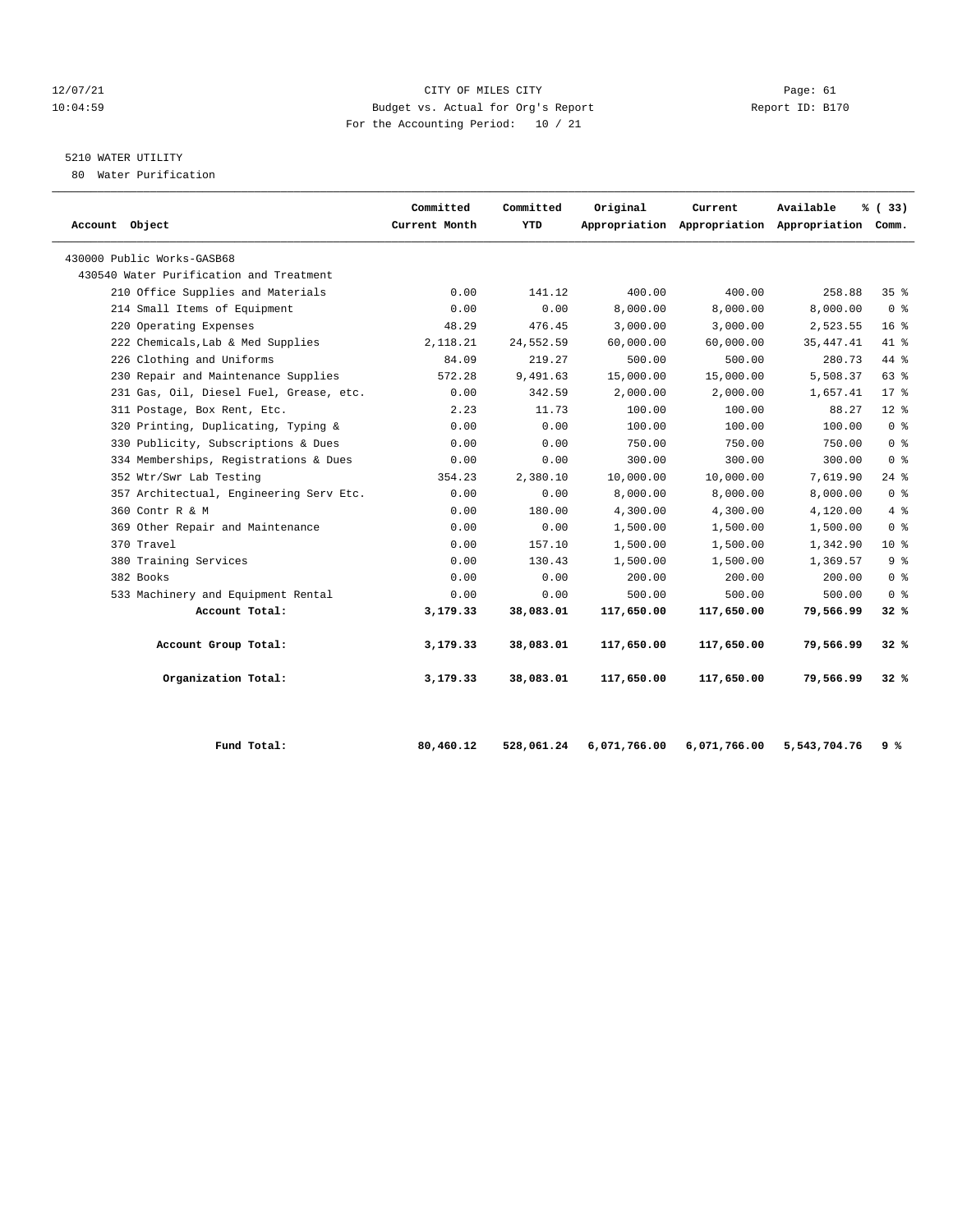# 12/07/21 CITY OF MILES CITY Page: 62 10:04:59 Budget vs. Actual for Org's Report Report ID: B170 For the Accounting Period: 10 / 21

# 5310 SEWER UTILITY

29 Sewer Administration

| Account Object                            | Committed<br>Current Month | Committed<br>YTD | Original   | Current    | Available<br>Appropriation Appropriation Appropriation Comm. | % (33)          |
|-------------------------------------------|----------------------------|------------------|------------|------------|--------------------------------------------------------------|-----------------|
| 430000 Public Works-GASB68                |                            |                  |            |            |                                                              |                 |
| 430610 Sewer Administration (29)          |                            |                  |            |            |                                                              |                 |
| 111 Salaries and Wages - Permanent        | 1,915.36                   | 7,283.50         | 23,828.00  | 23,828.00  | 16,544.50                                                    | $31$ $8$        |
| 121 OVERTIME-PERMANENT                    | 11.32                      | 129.14           | 156.00     | 156.00     | 26.86                                                        | 83%             |
| 131 VACATION                              | 1.78                       | 2,814.14         | 1,700.00   | 1,700.00   | $-1, 114.14$                                                 | $166$ %         |
| 132 SICK LEAVE                            | 0.00                       | 638.13           | 1,100.00   | 1,100.00   | 461.87                                                       | 58 %            |
| 141 Unemployment Insurance                | 4.82                       | 27.45            | 40.00      | 40.00      | 12.55                                                        | 69 %            |
| 142 Workers' Compensation                 | 5.48                       | 31.14            | 180.00     | 180.00     | 148.86                                                       | $17*$           |
| 143 Health Insurance                      | 449.32                     | 1,732.35         | 5,640.00   | 5,640.00   | 3,907.65                                                     | $31$ %          |
| 144 FICA                                  | 147.54                     | 839.82           | 2,049.00   | 2,049.00   | 1,209.18                                                     | 41 %            |
| 145 PERS                                  | 171.06                     | 963.76           | 2,376.00   | 2,376.00   | 1,412.24                                                     | 41 %            |
| 196 CLOTHING ALLOTMENT                    | 0.00                       | 112.50           | 150.00     | 150.00     | 37.50                                                        | 75 %            |
| 210 Office Supplies and Materials         | 373.51                     | 731.68           | 3,200.00   | 3,200.00   | 2,468.32                                                     | 23%             |
| 214 Small Items of Equipment              | 0.00                       | 0.00             | 2,000.00   | 2,000.00   | 2,000.00                                                     | 0 <sup>8</sup>  |
| 220 Operating Expenses                    | 123.29                     | 229.65           | 3,500.00   | 3,500.00   | 3,270.35                                                     | 7 %             |
| 230 Repair and Maintenance Supplies       | 0.00                       | 0.00             | 1,000.00   | 1,000.00   | 1,000.00                                                     | 0 <sup>8</sup>  |
| 311 Postage, Box Rent, Etc.               | 1,230.46                   | 4,666.01         | 8,000.00   | 8,000.00   | 3,333.99                                                     | 58 %            |
| 320 Printing, Duplicating, Typing &       | 0.00                       | 0.00             | 1,600.00   | 1,600.00   | 1,600.00                                                     | 0 <sup>8</sup>  |
| 330 Publicity, Subscriptions & Dues       | 0.00                       | 0.00             | 1,300.00   | 1,300.00   | 1,300.00                                                     | 0 <sup>8</sup>  |
| 345 Telephone                             | 64.12                      | 190.48           | 600.00     | 600.00     | 409.52                                                       | $32$ %          |
| 347 Internet                              | 1.04                       | 3.12             | 250.00     | 250.00     | 246.88                                                       | 1 <sup>8</sup>  |
| 350 Professional Services                 | 0.00                       | 22.80            | 6,000.00   | 6,000.00   | 5,977.20                                                     | 0 <sup>8</sup>  |
| 360 Contr R & M                           | 101.44                     | 7,622.03         | 10,600.00  | 10,600.00  | 2,977.97                                                     | 72 %            |
| 370 Travel                                | 0.00                       | 0.00             | 250.00     | 250.00     | 250.00                                                       | 0 <sup>8</sup>  |
| 380 Training Services                     | 0.00                       | 0.00             | 250.00     | 250.00     | 250.00                                                       | 0 <sup>8</sup>  |
| 382 Books                                 | 0.00                       | 0.00             | 125.00     | 125.00     | 125.00                                                       | 0 <sup>8</sup>  |
| 531 Building & Office Rental              | 500.00                     | 2,000.00         | 11,200.00  | 11,200.00  | 9,200.00                                                     | 18 %            |
| 555 Bank Service Charges                  | 16.67                      | 66.68            | 450.00     | 450.00     | 383.32                                                       | 15 <sup>8</sup> |
| 810 Losses (Bad debt expense - Enterprise | 0.00                       | 0.00             | 500.00     | 500.00     | 500.00                                                       | 0 <sup>8</sup>  |
| 920 Buildings                             | 0.00                       | 0.00             | 2,000.00   | 2,000.00   | 2,000.00                                                     | 0 <sup>8</sup>  |
| Account Total:                            | 5,117.21                   | 30,104.38        | 90,044.00  | 90,044.00  | 59,939.62                                                    | 33 %            |
| Account Group Total:                      | 5,117.21                   | 30,104.38        | 90,044.00  | 90,044.00  | 59,939.62                                                    | 33%             |
| 490000 DEBT SERVICE                       |                            |                  |            |            |                                                              |                 |
| 490200 Revenue Bonds                      |                            |                  |            |            |                                                              |                 |
| 608 Prpl-Wastewater Project Phase I       | 0.00                       | 0.00             | 73,000.00  | 73,000.00  | 73,000.00                                                    | 0 %             |
| 619 Principal-WWTP Phase II               | 0.00                       | 0.00             | 271,000.00 | 271,000.00 | 271,000.00                                                   | 0 <sup>8</sup>  |
| 626 Interest-Wastewater Project Phase I   | 0.00                       | 0.00             | 27,660.00  | 27,660.00  | 27,660.00                                                    | 0 <sup>8</sup>  |
| 639 Interest-WWTP Phase II                | 0.00                       | 0.00             | 124,713.00 | 124,713.00 | 124,713.00                                                   | 0 <sup>8</sup>  |
| Account Total:                            | 0.00                       | 0.00             | 496,373.00 | 496,373.00 | 496,373.00                                                   | 0 %             |
| Account Group Total:                      | 0.00                       | 0.00             | 496,373.00 | 496,373.00 | 496,373.00                                                   | 0 <sup>8</sup>  |
| 510000 MISCELLANEOUS                      |                            |                  |            |            |                                                              |                 |
| 510330 Comprehensive Liability Insurance  |                            |                  |            |            |                                                              |                 |
| 513 Liability                             | 0.00                       | 54, 255.84       | 13,000.00  | 13,000.00  | $-41, 255.84$ 417 %                                          |                 |
| Account Total:                            | 0.00                       | 54,255.84        | 13,000.00  | 13,000.00  | $-41, 255.84$ 417 %                                          |                 |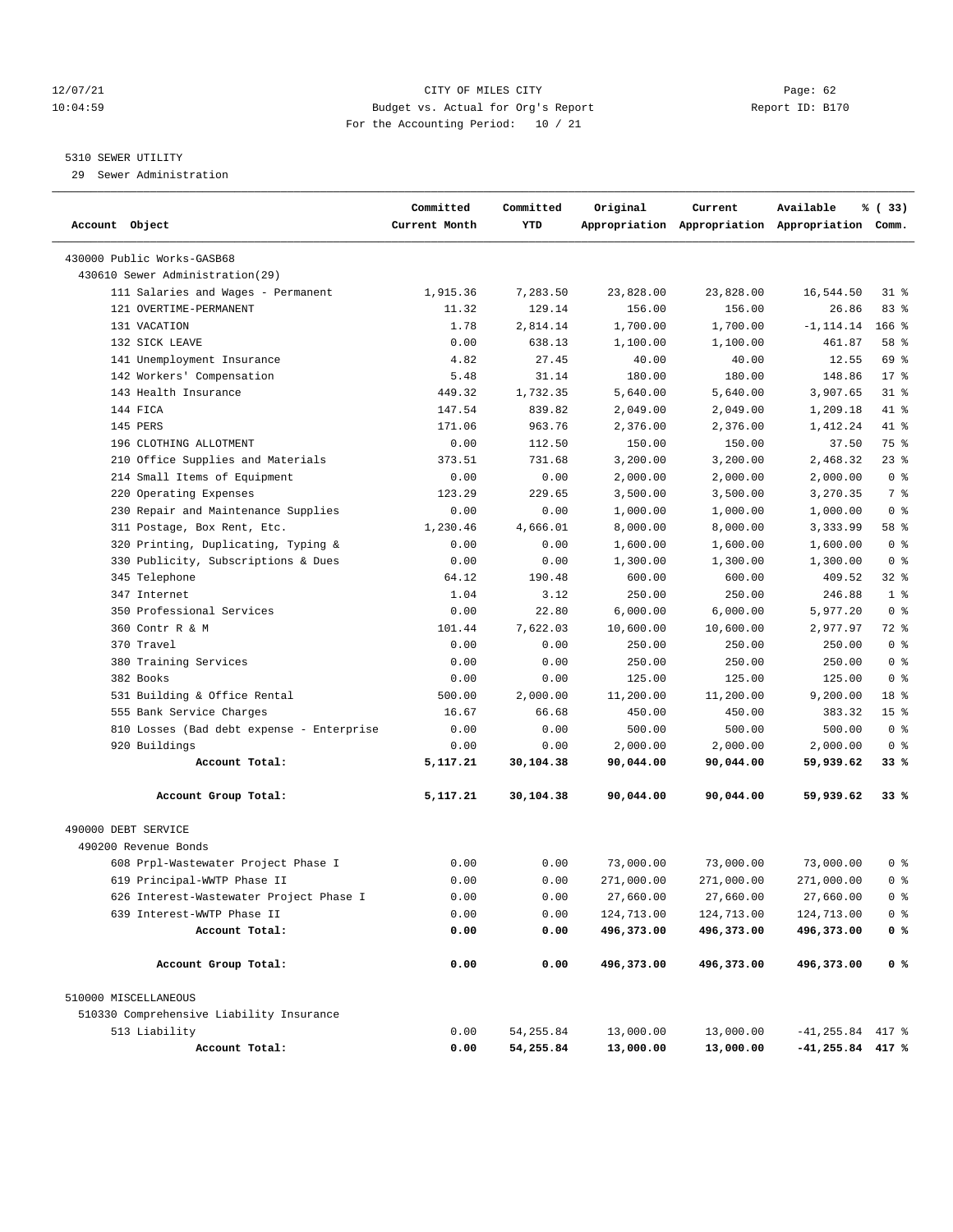# 12/07/21 CITY OF MILES CITY Page: 63 10:04:59 Budget vs. Actual for Org's Report Report ID: B170 For the Accounting Period: 10 / 21

# 5310 SEWER UTILITY

29 Sewer Administration

| Object<br>Account                                                       | Committed<br>Current Month | Committed<br>YTD | Original<br>Appropriation | Current<br>Appropriation | Available<br>Appropriation | % (33)<br>Comm. |
|-------------------------------------------------------------------------|----------------------------|------------------|---------------------------|--------------------------|----------------------------|-----------------|
| Account Group Total:                                                    | 0.00                       | 54,255.84        | 13,000.00                 | 13,000.00                | $-41,255.84$               | 417 %           |
| 520000 OTHER FINANCING USES<br>521000 Interfund Operating Transfers Out |                            |                  |                           |                          |                            |                 |
| 820 Transfers to Other Funds                                            | 3,972.70                   | 15,890.80        | 47,673.00                 | 47,673.00                | 31,782.20                  | 338             |
| Account Total:                                                          | 3,972.70                   | 15,890.80        | 47,673.00                 | 47,673.00                | 31,782.20                  | 33%             |
| Account Group Total:                                                    | 3,972.70                   | 15,890.80        | 47,673.00                 | 47,673.00                | 31,782.20                  | 33%             |
| Organization Total:                                                     | 9,089.91                   | 100,251.02       | 647,090.00                | 647,090.00               | 546,838.98                 | 15%             |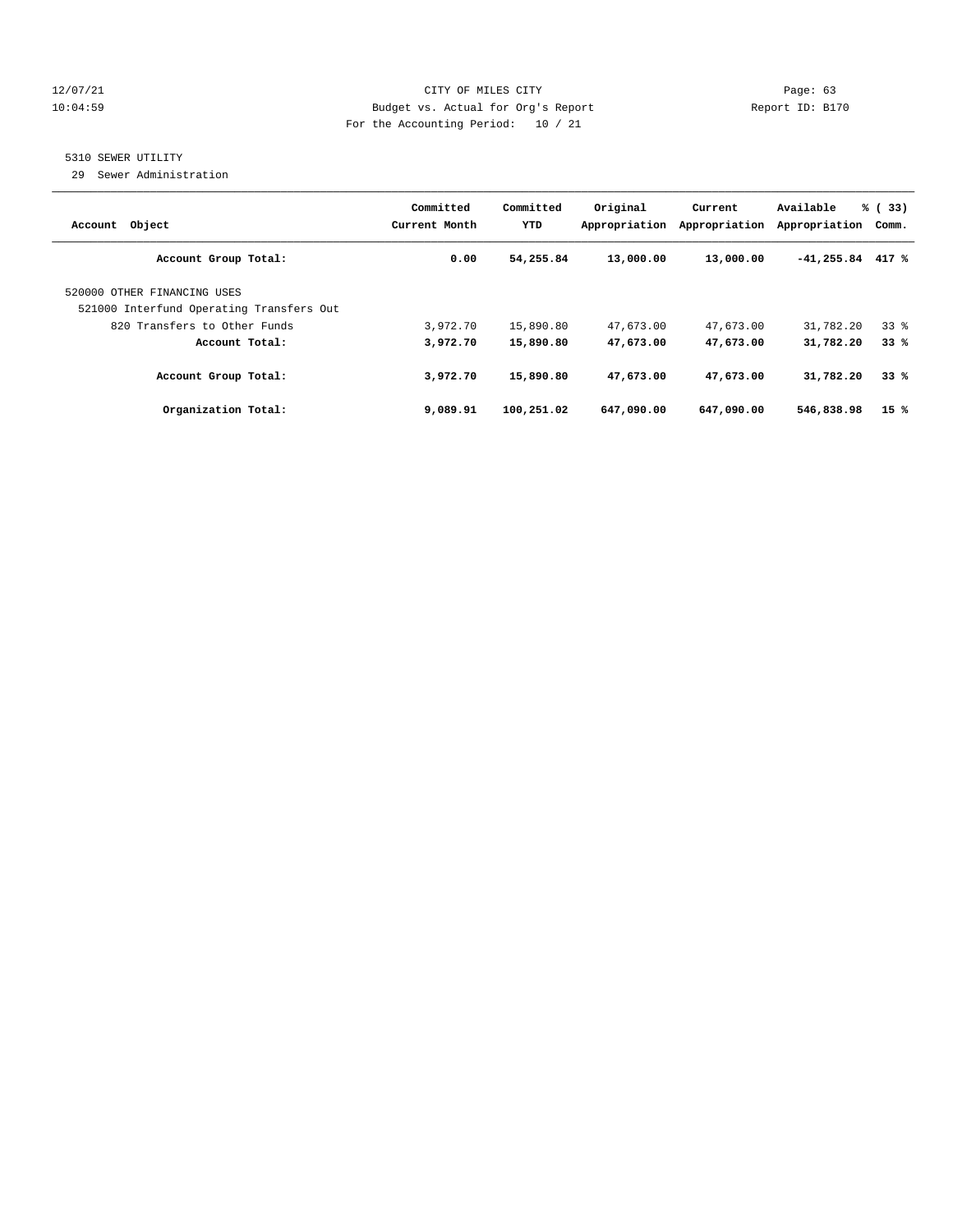# 12/07/21 CITY OF MILES CITY Page: 64 10:04:59 Budget vs. Actual for Org's Report Report ID: B170 For the Accounting Period: 10 / 21

————————————————————————————————————————————————————————————————————————————————————————————————————————————————————————————————————

# 5310 SEWER UTILITY

31 Sewer Lines

|                |                                              | Committed     | Committed  | Original     | Current      | Available                                       | % (33)          |
|----------------|----------------------------------------------|---------------|------------|--------------|--------------|-------------------------------------------------|-----------------|
| Account Object |                                              | Current Month | YTD        |              |              | Appropriation Appropriation Appropriation Comm. |                 |
|                | 430000 Public Works-GASB68                   |               |            |              |              |                                                 |                 |
|                | 430630 Sewer Collection and Transmission(31) |               |            |              |              |                                                 |                 |
|                | 111 Salaries and Wages - Permanent           | 11,572.31     | 47,057.39  | 150,260.00   | 150,260.00   | 103,202.61                                      | 318             |
|                | 121 OVERTIME-PERMANENT                       | 129.74        | 1,126.40   | 10,200.00    | 10,200.00    | 9,073.60                                        | $11$ %          |
|                | 131 VACATION                                 | 1,087.40      | 4,670.37   | 7,300.00     | 7,300.00     | 2,629.63                                        | 64 %            |
|                | 132 SICK LEAVE                               | 254.77        | 2,234.17   | 4,800.00     | 4,800.00     | 2,565.83                                        | 47 %            |
|                | 133 OTHER LEAVE PAY                          | 344.75        | 464.02     | 1,692.00     | 1,692.00     | 1,227.98                                        | $27$ %          |
|                | 134 HOLIDAY PAY                              | 753.38        | 1,444.53   | 2,100.00     | 2,100.00     | 655.47                                          | 69 %            |
|                | 141 Unemployment Insurance                   | 35.36         | 143.90     | 265.00       | 265.00       | 121.10                                          | 54 %            |
|                | 142 Workers' Compensation                    | 449.24        | 1,834.64   | 3,019.00     | 3,019.00     | 1,184.36                                        | 61 %            |
|                | 143 Health Insurance                         | 3,011.31      | 12,491.40  | 36,094.00    | 36,094.00    | 23,602.60                                       | 35%             |
|                | 144 FICA                                     | 1,041.06      | 4,239.39   | 13,491.00    | 13,491.00    | 9,251.61                                        | $31$ %          |
|                | 145 PERS                                     | 1,254.46      | 5,055.69   | 15,642.00    | 15,642.00    | 10,586.31                                       | $32$ $%$        |
|                | 196 CLOTHING ALLOTMENT                       | 0.00          | 555.00     | 700.00       | 700.00       | 145.00                                          | 79 %            |
|                | 210 Office Supplies and Materials            | 19.44         | 56.72      | 600.00       | 600.00       | 543.28                                          | 9%              |
|                | 214 Small Items of Equipment                 | 0.00          | 171.28     | 25,000.00    | 25,000.00    | 24,828.72                                       | 1 <sup>8</sup>  |
|                | 220 Operating Expenses                       | 4,758.05      | 27,008.02  | 28,835.00    | 28,835.00    | 1,826.98                                        | 94 %            |
|                | 222 Chemicals, Lab & Med Supplies            | 0.00          | 0.00       | 500.00       | 500.00       | 500.00                                          | 0 <sup>8</sup>  |
|                | 226 Clothing and Uniforms                    | 57.98         | 134.98     | 750.00       | 750.00       | 615.02                                          | 18 %            |
|                | 230 Repair and Maintenance Supplies          | 752.75        | 921.27     | 15,000.00    | 15,000.00    | 14,078.73                                       | 6 %             |
|                | 231 Gas, Oil, Diesel Fuel, Grease, etc.      | 881.69        | 3,445.72   | 15,000.00    | 15,000.00    | 11,554.28                                       | $23$ %          |
|                | 233 Water/Sewer Main Replacement and         | 0.00          | 0.00       | 10,000.00    | 10,000.00    | 10,000.00                                       | 0 <sup>8</sup>  |
|                | 234 Hydrant/Manhole Replacement, Valves      | 0.00          | 7,010.00   | 10,000.00    | 10,000.00    | 2,990.00                                        | 70 %            |
|                | 241 Consumable Tools                         | 0.00          | 0.00       | 1,000.00     | 1,000.00     | 1,000.00                                        | 0 <sup>8</sup>  |
|                | 311 Postage, Box Rent, Etc.                  | 0.00          | 0.00       | 100.00       | 100.00       | 100.00                                          | 0 <sup>8</sup>  |
|                | 320 Printing, Duplicating, Typing &          | 0.00          | 0.00       | 100.00       | 100.00       | 100.00                                          | 0 <sup>8</sup>  |
|                | 330 Publicity, Subscriptions & Dues          | 0.00          | 0.00       | 1,500.00     | 1,500.00     | 1,500.00                                        | 0 <sup>8</sup>  |
|                | 331 Publication of Formal & Legal Notices    | 0.00          | 0.00       | 250.00       | 250.00       | 250.00                                          | 0 <sup>8</sup>  |
|                | 334 Memberships, Registrations & Dues        | 0.00          | 0.00       | 750.00       | 750.00       | 750.00                                          | 0 <sup>8</sup>  |
|                | 341 Electric Utility Services                | 16.69         | 61.93      | 1,000.00     | 1,000.00     | 938.07                                          | 6 %             |
|                | 344 Gas Utility Service                      | 8.44          | 34.48      | 500.00       | 500.00       | 465.52                                          | 7 %             |
|                | 345 Telephone                                | 153.01        | 473.21     | 1,500.00     | 1,500.00     | 1,026.79                                        | 32 %            |
|                | 347 Internet                                 | 11.83         | 35.49      | 170.00       | 170.00       | 134.51                                          | $21$ %          |
|                | 350 Professional Services                    | 593.22        | 6,160.35   | 40,000.00    | 40,000.00    | 33,839.65                                       | 15 <sup>°</sup> |
|                | 357 Architectual, Engineering Serv Etc.      | 5,214.74      | 13,766.23  | 225,000.00   | 225,000.00   | 211, 233.77                                     | 6 %             |
|                | 360 Contr R & M                              | 116.71        | 2,175.10   | 5,000.00     | 5,000.00     | 2,824.90                                        | 44 %            |
|                | 363 R&M Vehicles/Equip/Labor-PW              | 0.00          | 7,402.50   | 50,000.00    | 50,000.00    | 42,597.50                                       | 15 <sup>8</sup> |
|                | 369 Other Repair and Maintenance             | 0.00          | 0.00       | 1,000.00     | 1,000.00     | 1,000.00                                        | 0 <sup>8</sup>  |
|                | 370 Travel                                   | 0.00          | 166.87     | 1,200.00     | 1,200.00     | $1,033.13$ 14 %                                 |                 |
|                | 380 Training Services                        | 0.00          | 60.00      | 750.00       | 750.00       | 690.00                                          | 8 %             |
|                | 382 Books                                    | 0.00          | 0.00       | 150.00       | 150.00       | 150.00                                          | 0 <sup>8</sup>  |
|                | 400 BUILDING MATERIALS                       | 0.00          | 0.00       | 4,000.00     | 4,000.00     | 4,000.00                                        | 0 <sup>8</sup>  |
|                | 512 Insurance on Vehicles & Equipment        | 0.00          | 2,302.11   | 2,303.00     | 2,303.00     | 0.89                                            | 100 %           |
|                | 532 Land Rental                              | 0.00          | 652.38     | 1,200.00     | 1,200.00     | 547.62                                          | 54 %            |
|                | 940 Machinery & Equipment                    | 0.00          | 0.00       | 1,568,000.00 | 1,568,000.00 | 1,568,000.00                                    | 0 <sup>8</sup>  |
|                | Account Total:                               | 32,518.33     | 153,355.54 | 2,256,721.00 | 2,256,721.00 | 2,103,365.46                                    | 7 %             |
|                | Account Group Total:                         | 32,518.33     | 153,355.54 | 2,256,721.00 | 2,256,721.00 | 2,103,365.46                                    | 7 %             |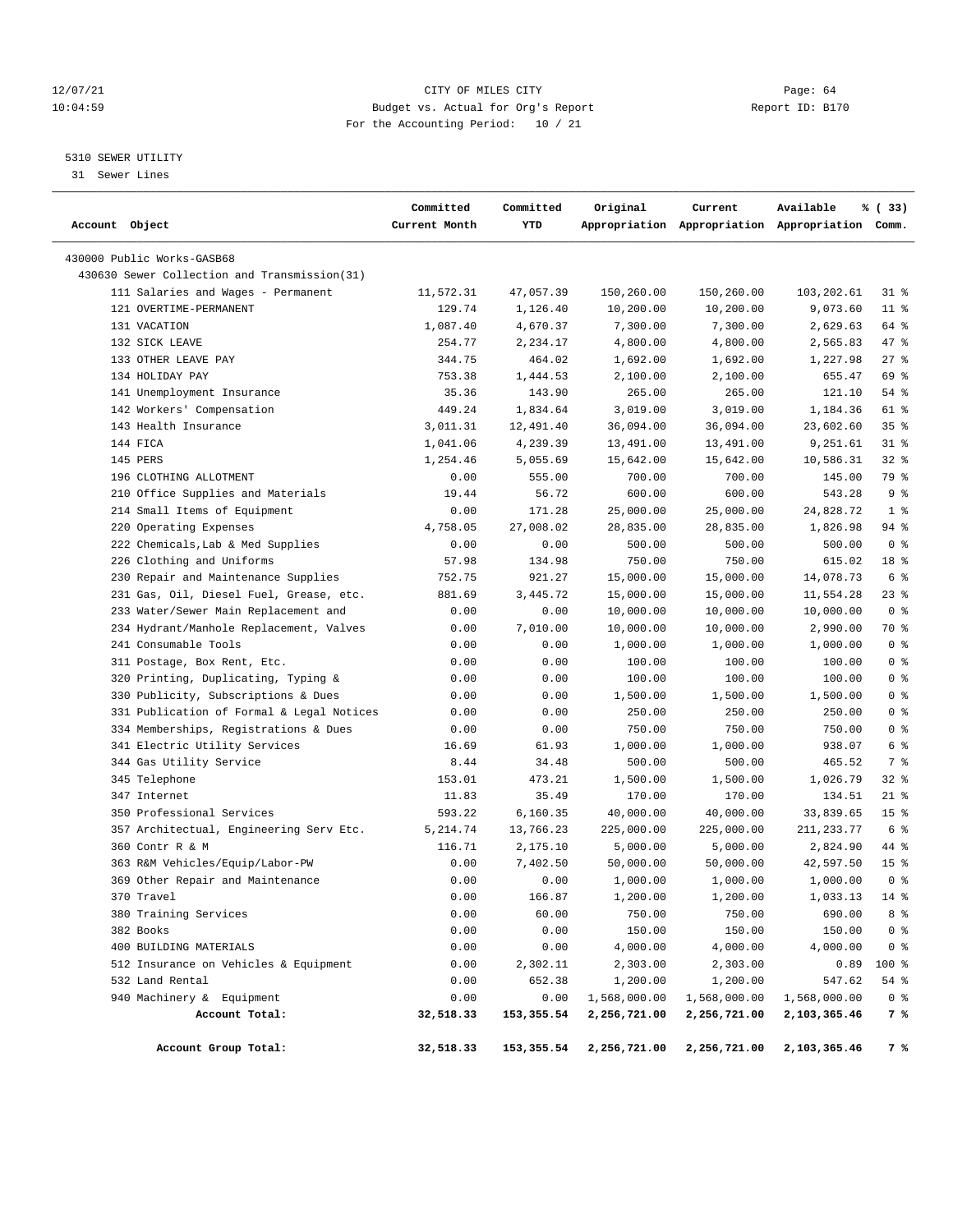# 12/07/21 CITY OF MILES CITY Page: 65 10:04:59 Budget vs. Actual for Org's Report Report ID: B170 For the Accounting Period: 10 / 21

# 5310 SEWER UTILITY

31 Sewer Lines

| Account Object                                                          | Committed<br>Current Month | Committed<br>YTD | Original<br>Appropriation | Current<br>Appropriation | Available<br>Appropriation | % (33)<br>Comm. |
|-------------------------------------------------------------------------|----------------------------|------------------|---------------------------|--------------------------|----------------------------|-----------------|
| 520000 OTHER FINANCING USES<br>521000 Interfund Operating Transfers Out |                            |                  |                           |                          |                            |                 |
| 820 Transfers to Other Funds                                            | 1,000.00                   | 4,000.00         | 336,246.00                | 336,246.00               | 332,246.00                 | 1 <sup>8</sup>  |
| Account Total:                                                          | 1,000.00                   | 4,000.00         | 336,246.00                | 336,246.00               | 332,246.00                 | 1%              |
| Account Group Total:                                                    | 1,000.00                   | 4,000.00         | 336,246.00                | 336,246.00               | 332,246.00                 | 1%              |
| Organization Total:                                                     | 33,518.33                  | 157, 355.54      | 2,592,967.00              | 2,592,967.00             | 2,435,611.46               | 6 %             |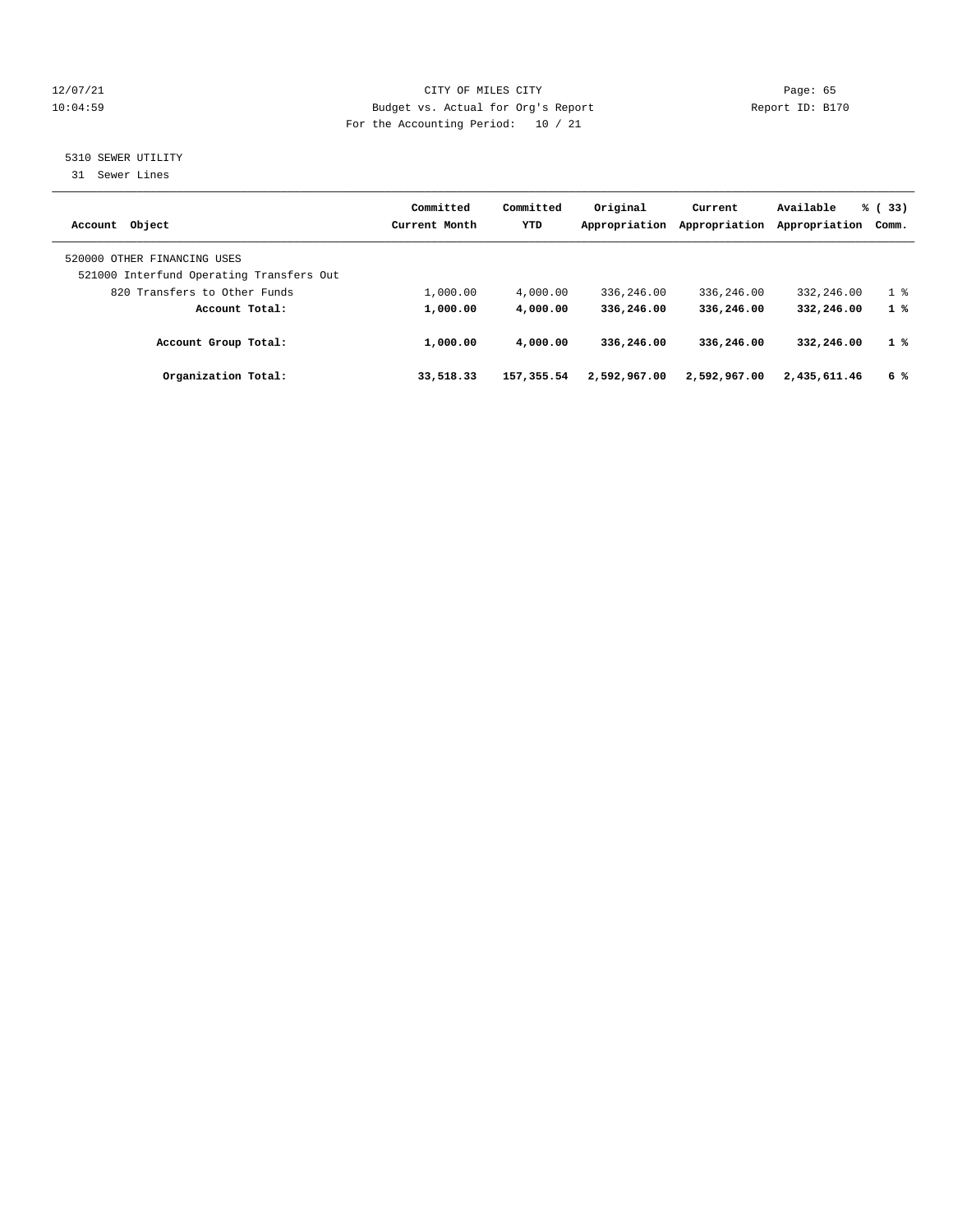# 12/07/21 CITY OF MILES CITY Page: 66 10:04:59 Budget vs. Actual for Org's Report Report ID: B170 For the Accounting Period: 10 / 21

# 5310 SEWER UTILITY

32 Sewer Lifts

| Account Object |                                         | Committed<br>Current Month | Committed<br>YTD | Original   | Current    | Available<br>Appropriation Appropriation Appropriation Comm. | % (33)                             |
|----------------|-----------------------------------------|----------------------------|------------------|------------|------------|--------------------------------------------------------------|------------------------------------|
|                | 430000 Public Works-GASB68              |                            |                  |            |            |                                                              |                                    |
|                | 430690 Sewer Lift Stations(32)          |                            |                  |            |            |                                                              |                                    |
|                | 111 Salaries and Wages - Permanent      | 3,234.62                   | 20,998.12        | 35, 312.00 | 35, 312.00 | 14, 313.88                                                   | 59%                                |
|                | 121 OVERTIME-PERMANENT                  | 257.17                     | 1,511.38         | 10,300.00  | 10,300.00  | 8,788.62                                                     | 15 <sup>°</sup>                    |
|                | 131 VACATION                            | $-96.16$                   | 1,206.53         | 19,500.00  | 19,500.00  | 18,293.47                                                    | 6 %                                |
|                | 132 SICK LEAVE                          | 70.06                      | 876.78           | 5,500.00   | 5,500.00   | 4,623.22                                                     | 16 <sup>°</sup>                    |
|                | 133 OTHER LEAVE PAY                     | $-22.23$                   | 149.13           | 388.00     | 388.00     | 238.87                                                       | 38 %                               |
|                | 134 HOLIDAY PAY                         | 141.13                     | 480.63           | 5,400.00   | 5,400.00   | 4,919.37                                                     | 9 <sup>8</sup>                     |
|                | 141 Unemployment Insurance              | 8.86                       | 63.63            | 115.00     | 115.00     | 51.37                                                        | 55 %                               |
|                | 142 Workers' Compensation               | 51.44                      | 347.62           | 1,544.00   | 1,544.00   | 1,196.38                                                     | $23$ $%$                           |
|                | 143 Health Insurance                    | 676.57                     | 5,097.53         | 15,484.00  | 15,484.00  | 10,386.47                                                    | 338                                |
|                | 144 FICA                                | 251.18                     | 1,852.91         | 5,845.00   | 5,845.00   | 3,992.09                                                     | $32*$                              |
|                | 145 PERS                                | 317.97                     | 2,183.45         | 6,777.00   | 6,777.00   | 4,593.55                                                     | 32%                                |
|                | 196 CLOTHING ALLOTMENT                  | $-24.00$                   | 266.50           | 600.00     | 600.00     | 333.50                                                       | 44 %                               |
|                | 210 Office Supplies and Materials       | 0.00                       | 5.94             | 400.00     | 400.00     | 394.06                                                       | 1 <sup>8</sup>                     |
|                | 214 Small Items of Equipment            | 0.00                       | 0.00             | 25,000.00  | 25,000.00  | 25,000.00                                                    | 0 <sup>8</sup>                     |
|                | 220 Operating Expenses                  | 0.00                       | 635.80           | 5,000.00   | 5,000.00   | 4,364.20                                                     | $13*$                              |
|                | 222 Chemicals, Lab & Med Supplies       | 0.00                       | 149.07           | 1,000.00   | 1,000.00   | 850.93                                                       | 15 <sup>8</sup>                    |
|                | 226 Clothing and Uniforms               | 84.09                      | 219.28           | 500.00     | 500.00     | 280.72                                                       | 44 %                               |
|                | 230 Repair and Maintenance Supplies     | 65.85                      | 5,040.68         | 25,000.00  | 25,000.00  | 19,959.32                                                    | $20*$                              |
|                | 231 Gas, Oil, Diesel Fuel, Grease, etc. | 0.00                       | 463.79           | 2,000.00   | 2,000.00   | 1,536.21                                                     | $23$ $%$                           |
|                | 341 Electric Utility Services           | 1,688.11                   | 6,858.62         | 25,000.00  | 25,000.00  | 18, 141. 38                                                  | 27%                                |
|                | 344 Gas Utility Service                 | 102.06                     | 384.12           | 2,000.00   | 2,000.00   | 1,615.88                                                     | 19 <sup>8</sup>                    |
|                | 352 Wtr/Swr Lab Testing                 | 0.00                       | 0.00             | 250.00     | 250.00     | 250.00                                                       | 0 <sup>8</sup>                     |
|                | 360 Contr R & M                         | 0.00                       | 52.65            | 5,000.00   | 5,000.00   | 4,947.35                                                     | 1 <sup>8</sup>                     |
|                | 369 Other Repair and Maintenance        | 0.00                       | 0.00             | 1,000.00   | 1,000.00   | 1,000.00                                                     | 0 <sup>8</sup>                     |
|                | 370 Travel                              | 0.00                       | 48.85            | 600.00     | 600.00     | 551.15                                                       | 8 %                                |
|                | 380 Training Services                   | 0.00                       | 93.39            | 600.00     | 600.00     | 506.61                                                       | 16 <sup>°</sup>                    |
|                | 400 BUILDING MATERIALS                  | 0.00                       | 0.00             | 200.00     | 200.00     | 200.00                                                       | $0 \text{ }$ $\text{ }$ $\text{ }$ |
|                | 511 Insurance on Buildings              | 0.00                       | 2,086.29         | 2,087.00   | 2,087.00   | 0.71                                                         | 100 %                              |
|                | 533 Machinery and Equipment Rental      | 0.00                       | 0.00             | 500.00     | 500.00     | 500.00                                                       | 0 <sup>8</sup>                     |
|                | Account Total:                          | 6,806.72                   | 51,072.69        | 202,902.00 | 202,902.00 | 151,829.31                                                   | 25%                                |
|                | Account Group Total:                    | 6,806.72                   | 51,072.69        | 202,902.00 | 202,902.00 | 151,829.31                                                   | 25%                                |
|                | Organization Total:                     | 6,806.72                   | 51,072.69        | 202,902.00 | 202,902.00 | 151,829.31                                                   | 25 %                               |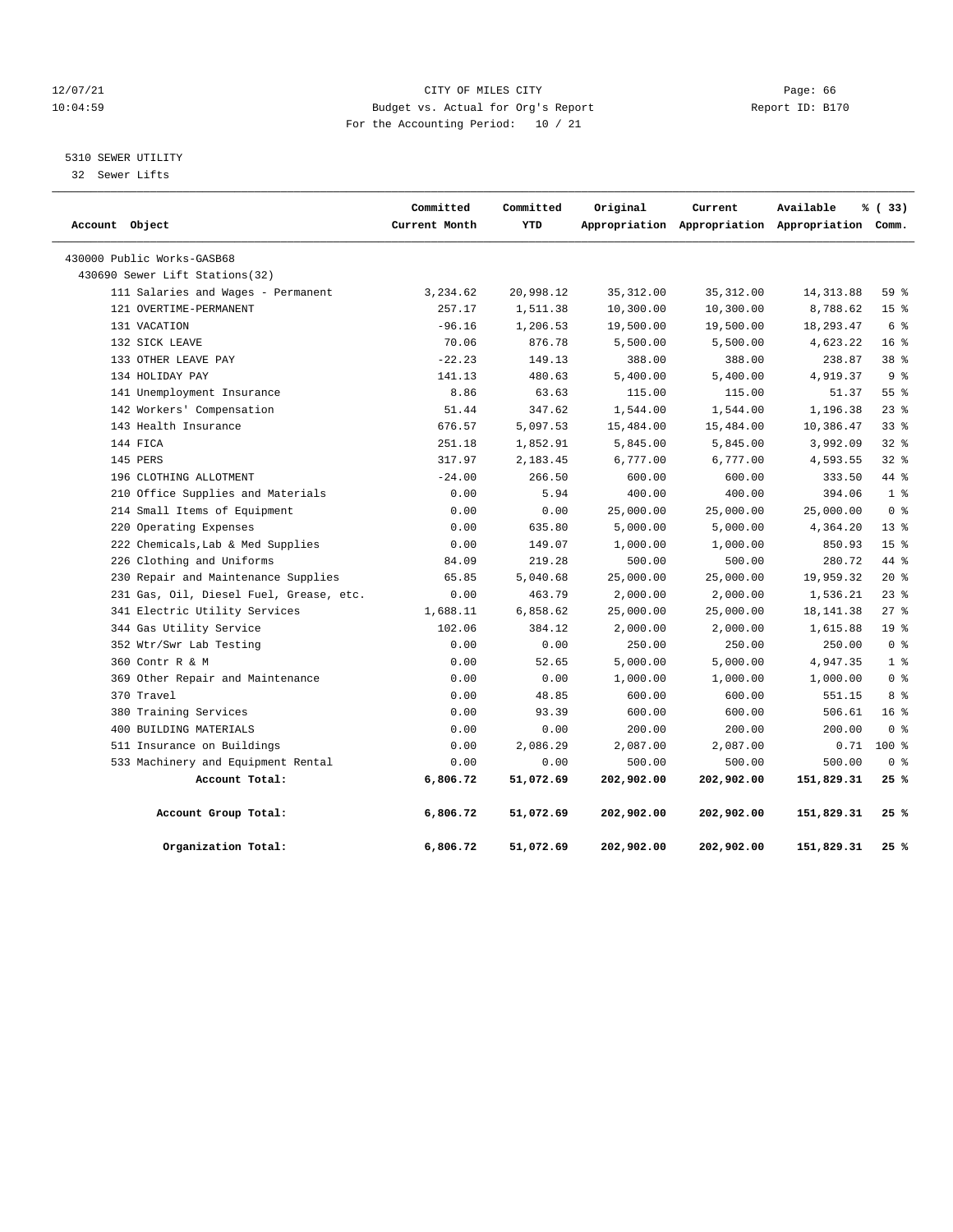# 12/07/21 CITY OF MILES CITY Page: 67 10:04:59 Budget vs. Actual for Org's Report Report ID: B170 For the Accounting Period: 10 / 21

# 5310 SEWER UTILITY

33 Sewer Plant

| Account Object                          | Committed<br>Current Month | Committed<br>YTD | Original   | Current    | Available<br>Appropriation Appropriation Appropriation Comm. | % (33)          |  |
|-----------------------------------------|----------------------------|------------------|------------|------------|--------------------------------------------------------------|-----------------|--|
| 430000 Public Works-GASB68              |                            |                  |            |            |                                                              |                 |  |
| 430640 Sewer Treatment and Disposal(33) |                            |                  |            |            |                                                              |                 |  |
| 111 Salaries and Wages - Permanent      | 5,282.39                   | 33,094.84        | 70,664.00  | 70,664.00  | 37,569.16                                                    | 47 %            |  |
| 121 OVERTIME-PERMANENT                  | 385.97                     | 2,267.45         | 10,300.00  | 10,300.00  | 8,032.55                                                     | $22$ %          |  |
| 131 VACATION                            | $-144.25$                  | 1,887.60         | 19,500.00  | 19,500.00  | 17,612.40                                                    | $10*$           |  |
| 132 SICK LEAVE                          | 105.13                     | 1,361.67         | 5,500.00   | 5,500.00   | 4,138.33                                                     | $25$ %          |  |
| 133 OTHER LEAVE PAY                     | $-33.35$                   | 223.72           | 582.00     | 582.00     | 358.28                                                       | 38 %            |  |
| 134 HOLIDAY PAY                         | 211.50                     | 720.74           | 5,400.00   | 5,400.00   | 4,679.26                                                     | $13*$           |  |
| 141 Unemployment Insurance              | 14.36                      | 99.68            | 168.00     | 168.00     | 68.32                                                        | 59 %            |  |
| 142 Workers' Compensation               | 79.68                      | 531.51           | 2,261.00   | 2,261.00   | 1,729.49                                                     | 24%             |  |
| 143 Health Insurance                    | 1,079.02                   | 7,903.13         | 23,994.00  | 23,994.00  | 16,090.87                                                    | $33$ $%$        |  |
| 144 FICA                                | 406.01                     | 2,897.00         | 8,564.00   | 8,564.00   | 5,667.00                                                     | $34$ $%$        |  |
| 145 PERS                                | 515.12                     | 3,427.78         | 9,930.00   | 9,930.00   | 6,502.22                                                     | 35 <sup>8</sup> |  |
| 196 CLOTHING ALLOTMENT                  | $-36.00$                   | 411.00           | 500.00     | 500.00     | 89.00                                                        | 82 %            |  |
| 210 Office Supplies and Materials       | 0.00                       | 95.89            | 250.00     | 250.00     | 154.11                                                       | 38 <sup>8</sup> |  |
| 214 Small Items of Equipment            | 0.00                       | 2,721.96         | 15,000.00  | 15,000.00  | 12,278.04                                                    | 18 %            |  |
| 220 Operating Expenses                  | 19.64                      | 1,144.24         | 18,000.00  | 18,000.00  | 16,855.76                                                    | 6 %             |  |
| 222 Chemicals, Lab & Med Supplies       | 713.83                     | 1,395.56         | 30,000.00  | 30,000.00  | 28,604.44                                                    | 5 <sup>8</sup>  |  |
| 226 Clothing and Uniforms               | 100.90                     | 260.69           | 600.00     | 600.00     | 339.31                                                       | $43$ %          |  |
| 230 Repair and Maintenance Supplies     | 11.19                      | 4,154.05         | 20,000.00  | 20,000.00  | 15,845.95                                                    | $21$ %          |  |
| 231 Gas, Oil, Diesel Fuel, Grease, etc. | 0.00                       | 435.75           | 5,000.00   | 5,000.00   | 4,564.25                                                     | 9 <sup>8</sup>  |  |
| 311 Postage, Box Rent, Etc.             | 13.53                      | 64.73            | 100.00     | 100.00     | 35.27                                                        | 65 %            |  |
| 320 Printing, Duplicating, Typing &     | 0.00                       | 0.00             | 100.00     | 100.00     | 100.00                                                       | 0 <sup>8</sup>  |  |
| 330 Publicity, Subscriptions & Dues     | 0.00                       | 0.00             | 500.00     | 500.00     | 500.00                                                       | 0 <sup>8</sup>  |  |
| 334 Memberships, Registrations & Dues   | 0.00                       | 0.00             | 400.00     | 400.00     | 400.00                                                       | 0 <sup>8</sup>  |  |
| 341 Electric Utility Services           | 8,110.24                   | 36, 340.88       | 130,000.00 | 130,000.00 | 93,659.12                                                    | $28$ %          |  |
| 342 Water Utility Services              | 0.00                       | 40.71            | 1,500.00   | 1,500.00   | 1,459.29                                                     | 3%              |  |
| 345 Telephone                           | 76.12                      | 226.48           | 800.00     | 800.00     | 573.52                                                       | $28$ %          |  |
| 346 Garbage Service                     | 47.42                      | 1,499.42         | 2,000.00   | 2,000.00   | 500.58                                                       | 75 %            |  |
| 347 Internet                            | 44.95                      | 134.85           | 650.00     | 650.00     | 515.15                                                       | $21$ %          |  |
| 350 Professional Services               | 0.00                       | 79.60            | 5,000.00   | 5,000.00   | 4,920.40                                                     | 2 <sup>8</sup>  |  |
| 352 Wtr/Swr Lab Testing                 | 130.23                     | 1,822.87         | 8,000.00   | 8,000.00   | 6,177.13                                                     | $23$ %          |  |
| 357 Architectual, Engineering Serv Etc. | 0.00                       | 0.00             | 10,000.00  | 10,000.00  | 10,000.00                                                    | 0 <sup>8</sup>  |  |
| 360 Contr R & M                         | 1,110.00                   | 1,453.35         | 10,000.00  | 10,000.00  | 8,546.65                                                     | 15 <sup>8</sup> |  |
| 363 R&M Vehicles/Equip/Labor-PW         | 458.36                     | 1,910.55         | 7,500.00   | 7,500.00   | 5,589.45                                                     | 25%             |  |
| 370 Travel                              | 0.00                       | 0.00             | 1,000.00   | 1,000.00   | 1,000.00                                                     | 0 <sup>8</sup>  |  |
| 380 Training Services                   | 0.00                       | 127.15           | 1,000.00   | 1,000.00   | 872.85                                                       | $13*$           |  |
| 382 Books                               | 0.00                       | 0.00             | 200.00     | 200.00     | 200.00                                                       | 0 <sup>8</sup>  |  |
| 400 BUILDING MATERIALS                  | 0.00                       | 68.54            | 500.00     | 500.00     | 431.46                                                       | 14 %            |  |
| 511 Insurance on Buildings              | 0.00                       | 12,793.83        | 12,794.00  | 12,794.00  | 0.17                                                         | 100 %           |  |
| 512 Insurance on Vehicles & Equipment   | 0.00                       | 157.14           | 158.00     | 158.00     | 0.86                                                         | 99 %            |  |
| 533 Machinery and Equipment Rental      | 0.00                       | 0.00             | 1,000.00   | 1,000.00   | 1,000.00                                                     | 0 <sup>8</sup>  |  |
| 940 Machinery & Equipment               | 0.00                       | 0.00             | 150,000.00 | 150,000.00 | 150,000.00                                                   | 0 <sup>8</sup>  |  |
| Account Total:                          | 18,701.99                  | 121,754.36       | 589,415.00 | 589,415.00 | 467,660.64                                                   | 21 %            |  |
| Account Group Total:                    | 18,701.99                  | 121,754.36       | 589,415.00 | 589,415.00 | 467,660.64                                                   | 21%             |  |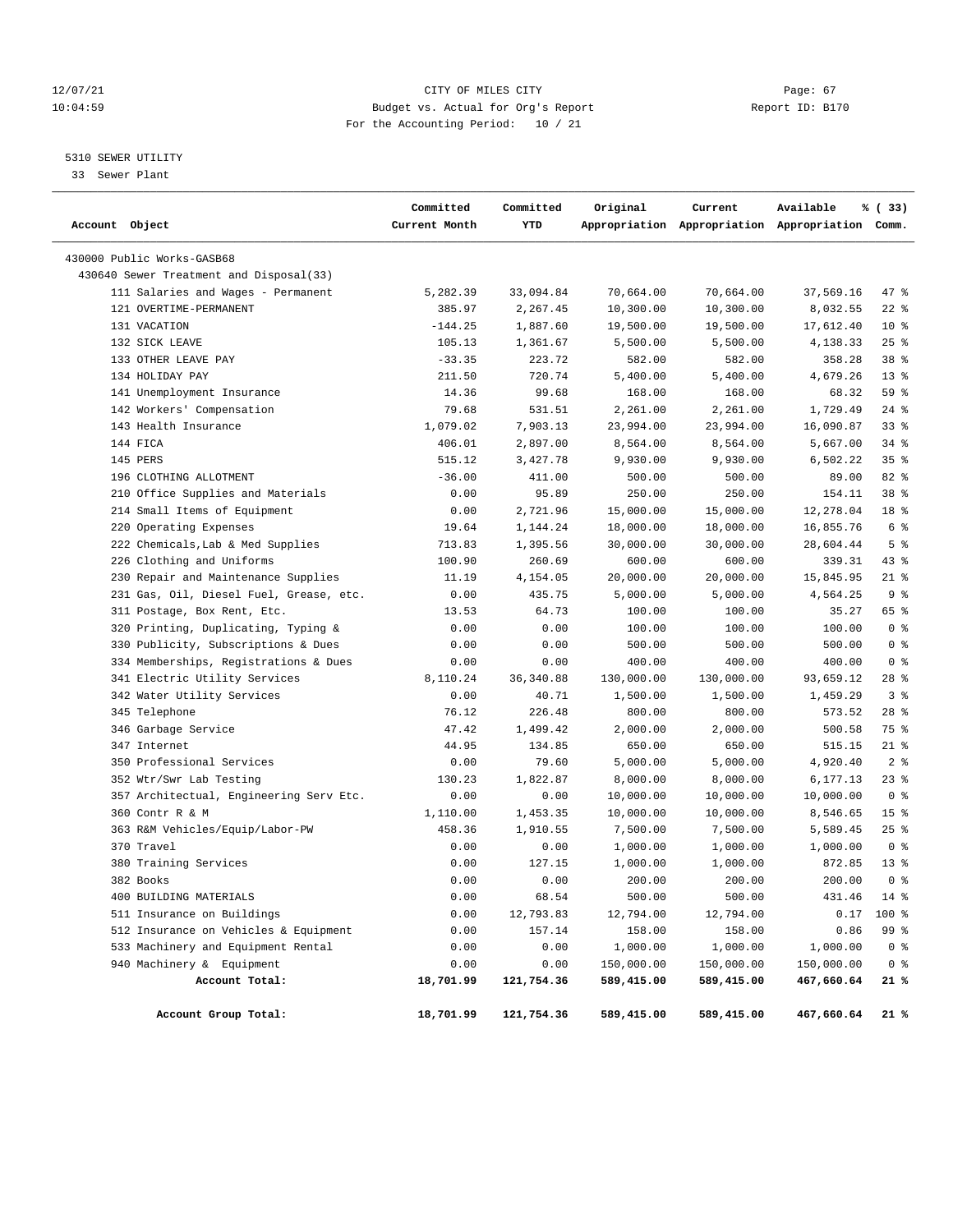# 12/07/21 CITY OF MILES CITY Page: 68 10:04:59 Budget vs. Actual for Org's Report Report ID: B170 For the Accounting Period: 10 / 21

# 5310 SEWER UTILITY

33 Sewer Plant

| Account Object |                     | Committed<br>Current Month | Committed<br>YTD | Original     | Current      | Available<br>Appropriation Appropriation Appropriation Comm. | % (33) |
|----------------|---------------------|----------------------------|------------------|--------------|--------------|--------------------------------------------------------------|--------|
|                | Organization Total: | 18,701.99                  | 121,754.36       | 589,415.00   | 589,415.00   | 467,660.64                                                   | $21*$  |
|                | Fund Total:         | 68,116.95                  | 430,433.61       | 4,032,374.00 | 4,032,374.00 | 3,601,940.39 11 %                                            |        |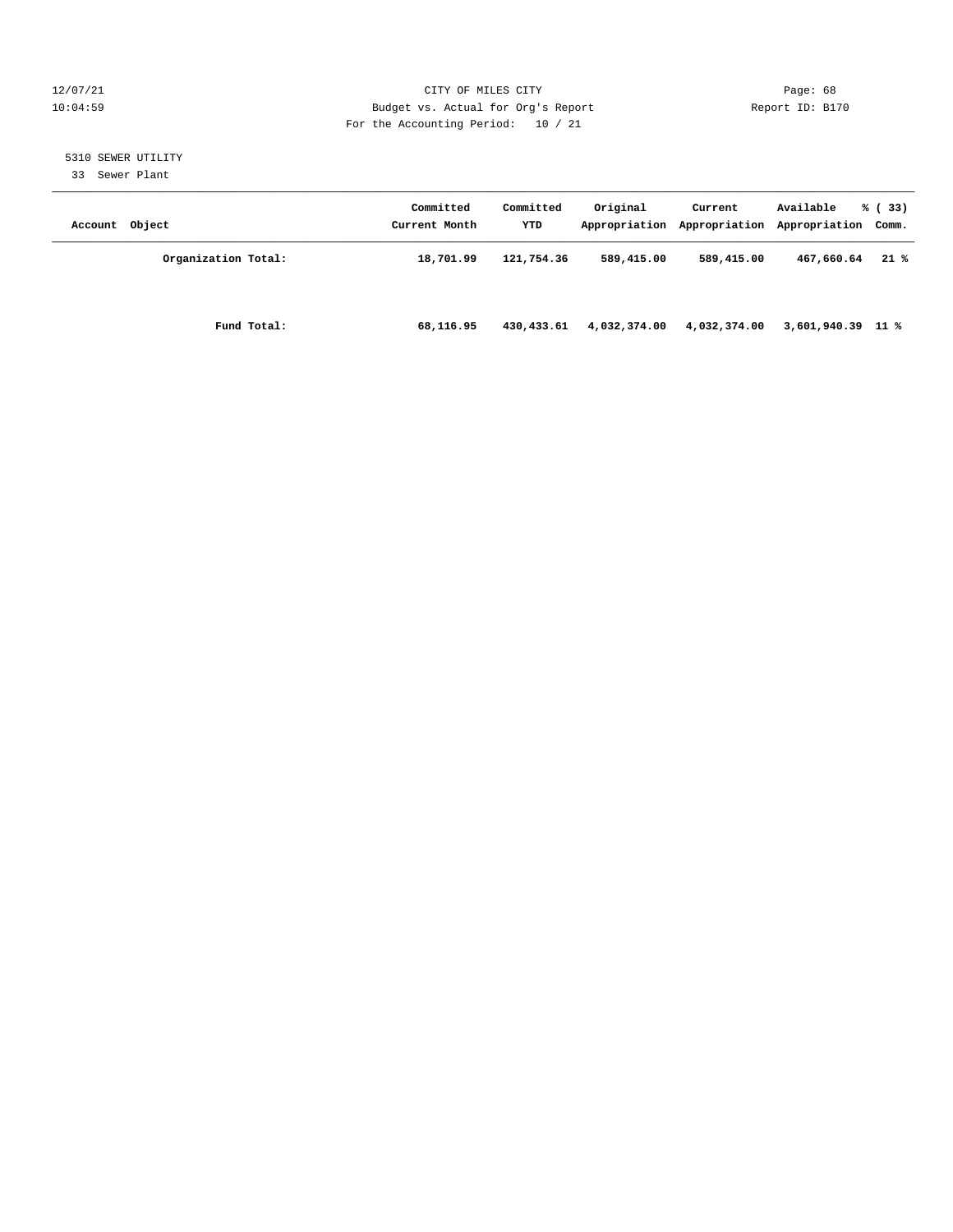# 12/07/21 CITY OF MILES CITY Page: 69 10:04:59 Budget vs. Actual for Org's Report Report ID: B170 For the Accounting Period: 10 / 21

————————————————————————————————————————————————————————————————————————————————————————————————————————————————————————————————————

# 5510 AMBULANCE FUND

10 Ambulance

|                |                                             | Committed     | Committed  | Original     | Current      | Available                                       | % (33)          |
|----------------|---------------------------------------------|---------------|------------|--------------|--------------|-------------------------------------------------|-----------------|
| Account Object |                                             | Current Month | YTD        |              |              | Appropriation Appropriation Appropriation Comm. |                 |
|                | 420000 PUBLIC SAFETY-GASB68                 |               |            |              |              |                                                 |                 |
|                | 420730 Emergency Medical Services-Ambulance |               |            |              |              |                                                 |                 |
|                | 111 Salaries and Wages - Permanent          | 22,390.27     | 93,785.14  | 293,676.00   | 293,676.00   | 199,890.86                                      | $32$ $%$        |
|                | 112 SALARIES AND WAGES - PART PAID          | 3,137.93      | 6,724.93   | 20,000.00    | 20,000.00    | 13,275.07                                       | 34%             |
|                | 121 OVERTIME-PERMANENT                      | 3,838.29      | 10,358.32  | 65,780.00    | 65,780.00    | 55, 421.68                                      | 16 <sup>8</sup> |
|                | 124 Amb OT Trips                            | 3,434.77      | 12,500.92  | 40,796.00    | 40,796.00    | 28, 295.08                                      | $31$ %          |
|                | 131 VACATION                                | 3,160.88      | 13,141.77  | 22,500.00    | 22,500.00    | 9,358.23                                        | 58 %            |
|                | 132 SICK LEAVE                              | 350.99        | 4,899.96   | 12,700.00    | 12,700.00    | 7,800.04                                        | 39 %            |
|                | 133 OTHER LEAVE PAY                         | 0.00          | 56.50      | 9,729.00     | 9,729.00     | 9,672.50                                        | 1 <sup>8</sup>  |
|                | 134 HOLIDAY PAY                             | 657.56        | 2,128.37   | 12,000.00    | 12,000.00    | 9,871.63                                        | 18 %            |
|                | 141 Unemployment Insurance                  | 92.43         | 358.95     | 658.00       | 658.00       | 299.05                                          | 55%             |
|                | 142 Workers' Compensation                   | 2,172.70      | 8,572.84   | 21,209.00    | 21,209.00    | 12,636.16                                       | 40 %            |
|                | 143 Health Insurance                        | 4,819.54      | 20,286.78  | 59,986.00    | 59,986.00    | 39,699.22                                       | 34%             |
|                | 144 FICA                                    | 734.01        | 2,520.75   | 6,353.00     | 6,353.00     | 3,832.25                                        | $40*$           |
|                | 147 Firemen's Pension                       | 3,720.91      | 16,029.98  | 48,623.00    | 48,623.00    | 32,593.02                                       | 33%             |
|                | 149 Firemen's 457B Match                    | 324.91        | 1,349.02   | 4,328.00     | 4,328.00     | 2,978.98                                        | $31$ %          |
|                | 196 CLOTHING ALLOTMENT                      | 0.00          | 0.00       | 4,500.00     | 4,500.00     | 4,500.00                                        | 0 <sup>8</sup>  |
|                | 210 Office Supplies and Materials           | 3.74          | 29.50      | 0.00         | 0.00         | $-29.50$                                        | $***$ $-$       |
|                | 214 Small Items of Equipment                | 0.00          | 163.93     | 5,000.00     | 5,000.00     | 4,836.07                                        | 3%              |
|                | 220 Operating Expenses                      | 0.00          | 181.05     | 59,661.00    | 59,661.00    | 59,479.95                                       | 0 <sup>8</sup>  |
|                | 222 Chemicals, Lab & Med Supplies           | 1,581.01      | 10,921.72  | 40,000.00    | 40,000.00    | 29,078.28                                       | $27$ %          |
|                | 230 Repair and Maintenance Supplies         | 0.00          | 103.52     | 3,000.00     | 3,000.00     | 2,896.48                                        | 3%              |
|                | 231 Gas, Oil, Diesel Fuel, Grease, etc.     | 577.47        | 3,405.87   | 15,000.00    | 15,000.00    | 11,594.13                                       | $23$ %          |
|                | 241 Consumable Tools                        | 0.00          | 126.83     | 3,000.00     | 3,000.00     | 2,873.17                                        | $4\degree$      |
|                | 300 PURCHASED SERVICES                      | 0.00          | 0.00       | 3,000.00     | 3,000.00     | 3,000.00                                        | 0 <sup>8</sup>  |
|                | 311 Postage, Box Rent, Etc.                 | 0.00          | 0.00       | 100.00       | 100.00       | 100.00                                          | 0 <sup>8</sup>  |
|                | 320 Printing, Duplicating, Typing &         | 0.00          | 0.00       | 350.00       | 350.00       | 350.00                                          | 0 <sup>8</sup>  |
|                | 341 Electric Utility Services               | 201.30        | 1,011.49   | 2,750.00     | 2,750.00     | 1,738.51                                        | 37%             |
|                | 342 Water Utility Services                  | 23.01         | 94.42      | 400.00       | 400.00       | 305.58                                          | $24$ %          |
|                | 343 Sewer Utility Services                  | 27.57         | 110.28     | 400.00       | 400.00       | 289.72                                          | $28$ %          |
|                | 344 Gas Utility Service                     | 19.17         | 160.68     | 1,250.00     | 1,250.00     | 1,089.32                                        | $13*$           |
|                | 345 Telephone                               | 169.59        | 507.43     | 1,850.00     | 1,850.00     | 1,342.57                                        | $27$ %          |
|                | 346 Garbage Service                         | 47.41         | 47.41      | 1,000.00     | 1,000.00     | 952.59                                          | 5 <sup>8</sup>  |
|                | 347 Internet                                | 24.96         | 110.73     | 600.00       | 600.00       | 489.27                                          | 18 %            |
|                | 350 Professional Services                   | 2,708.24      | 8,700.15   | 65,000.00    | 65,000.00    | 56,299.85                                       | $13*$           |
|                | 360 Contr R & M                             | 0.00          | 4,178.43   | 15,000.00    | 15,000.00    | 10,821.57                                       | $28$ %          |
|                | 364 R&M Vehicles - Fire/Amb                 | 2,795.57      | 8,070.87   | 15,000.00    | 15,000.00    | 6,929.13                                        | 54 %            |
|                | 370 Travel                                  | 0.00          | 0.00       | 2,500.00     | 2,500.00     | 2,500.00                                        | 0 <sup>8</sup>  |
|                | 380 Training Services                       | 1,330.92      | 2,330.92   | 6,000.00     | 6,000.00     | 3,669.08                                        | 39%             |
|                | 382 Books                                   | 0.00          | 0.00       | 2,000.00     | 2,000.00     | 2,000.00                                        | 0 <sup>8</sup>  |
|                | 400 BUILDING MATERIALS                      | 0.00          | 0.00       | 5,000.00     | 5,000.00     | 5,000.00                                        | 0 <sup>8</sup>  |
|                | 511 Insurance on Buildings                  | 0.00          | 943.62     | 944.00       | 944.00       | 0.38                                            | 100 %           |
|                | 512 Insurance on Vehicles & Equipment       | 0.00          | 2,761.90   | 2,762.00     | 2,762.00     | 0.10                                            | 100 %           |
|                | 810 Losses (Bad debt expense - Enterprise   | 1,697.11      | 6,002.12   | 123,699.00   | 123,699.00   | 117,696.88                                      | 5 <sup>8</sup>  |
|                | 811 Contractual Allowances (Ambl)           | 56,833.22     | 137,872.40 | 425,000.00   | 425,000.00   | 287,127.60                                      | $32*$           |
|                | 940 Machinery & Equipment                   | 44,434.00     | 44, 434.00 | 10,000.00    | 10,000.00    | $-34,434.00$                                    | 444 %           |
|                | Account Total:                              | 161,309.48    | 424,983.50 | 1,433,104.00 | 1,433,104.00 | 1,008,120.50                                    | 30%             |
|                | Account Group Total:                        | 161,309.48    | 424,983.50 | 1,433,104.00 | 1,433,104.00 | 1,008,120.50                                    | 30%             |
|                |                                             |               |            |              |              |                                                 |                 |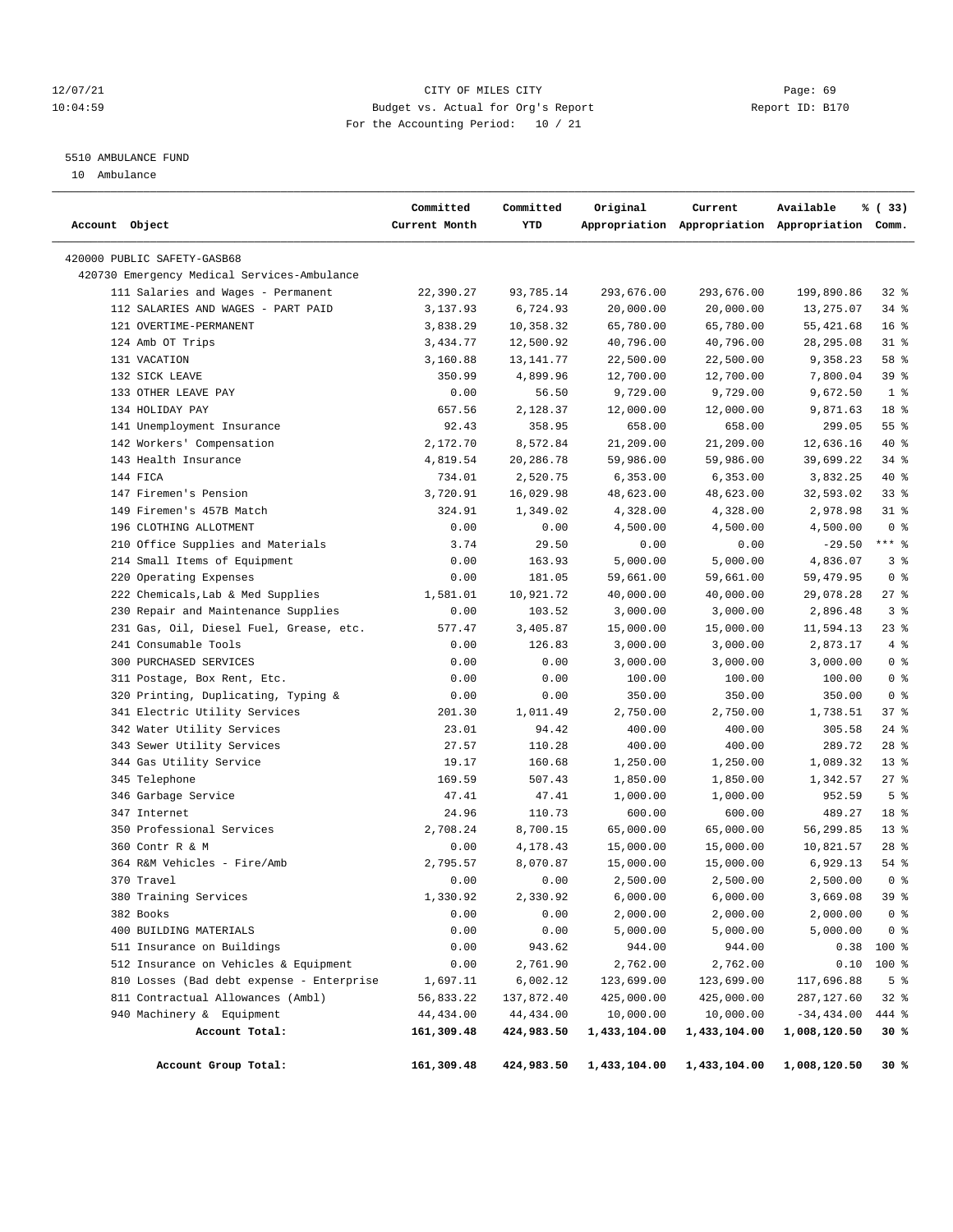# 12/07/21 CITY OF MILES CITY Page: 70 10:04:59 Budget vs. Actual for Org's Report Report ID: B170 For the Accounting Period: 10 / 21

# 5510 AMBULANCE FUND

10 Ambulance

| Account Object                           | Committed<br>Current Month | Committed<br><b>YTD</b> | Original     | Current      | Available<br>Appropriation Appropriation Appropriation Comm. | % (33) |  |
|------------------------------------------|----------------------------|-------------------------|--------------|--------------|--------------------------------------------------------------|--------|--|
| 510000 MISCELLANEOUS                     |                            |                         |              |              |                                                              |        |  |
| 510330 Comprehensive Liability Insurance |                            |                         |              |              |                                                              |        |  |
| 513 Liability                            | 0.00                       | 6,728.68                | 6,311.00     | 6,311.00     | $-417.68$ 107 %                                              |        |  |
| Account Total:                           | 0.00                       | 6,728.68                | 6,311.00     | 6,311.00     | $-417.68$                                                    | 107 %  |  |
| Account Group Total:                     | 0.00                       | 6,728.68                | 6,311.00     | 6,311.00     | $-417.68$ 107 %                                              |        |  |
| 520000 OTHER FINANCING USES              |                            |                         |              |              |                                                              |        |  |
| 521000 Interfund Operating Transfers Out |                            |                         |              |              |                                                              |        |  |
| 820 Transfers to Other Funds             | 2,874.18                   | 11,496.72               | 94,491.00    | 94,491.00    | 82,994.28                                                    | $12*$  |  |
| Account Total:                           | 2,874.18                   | 11,496.72               | 94,491.00    | 94,491.00    | 82,994.28                                                    | $12*$  |  |
| Account Group Total:                     | 2,874.18                   | 11,496.72               | 94,491.00    | 94,491.00    | 82,994.28                                                    | $12*$  |  |
| Organization Total:                      | 164, 183.66                | 443,208.90              | 1,533,906.00 | 1,533,906.00 | 1,090,697.10                                                 | 29%    |  |
|                                          |                            |                         |              |              |                                                              |        |  |
| Fund Total:                              | 164, 183, 66               | 443,208.90              | 1,533,906.00 | 1,533,906.00 | 1,090,697.10                                                 | 29 %   |  |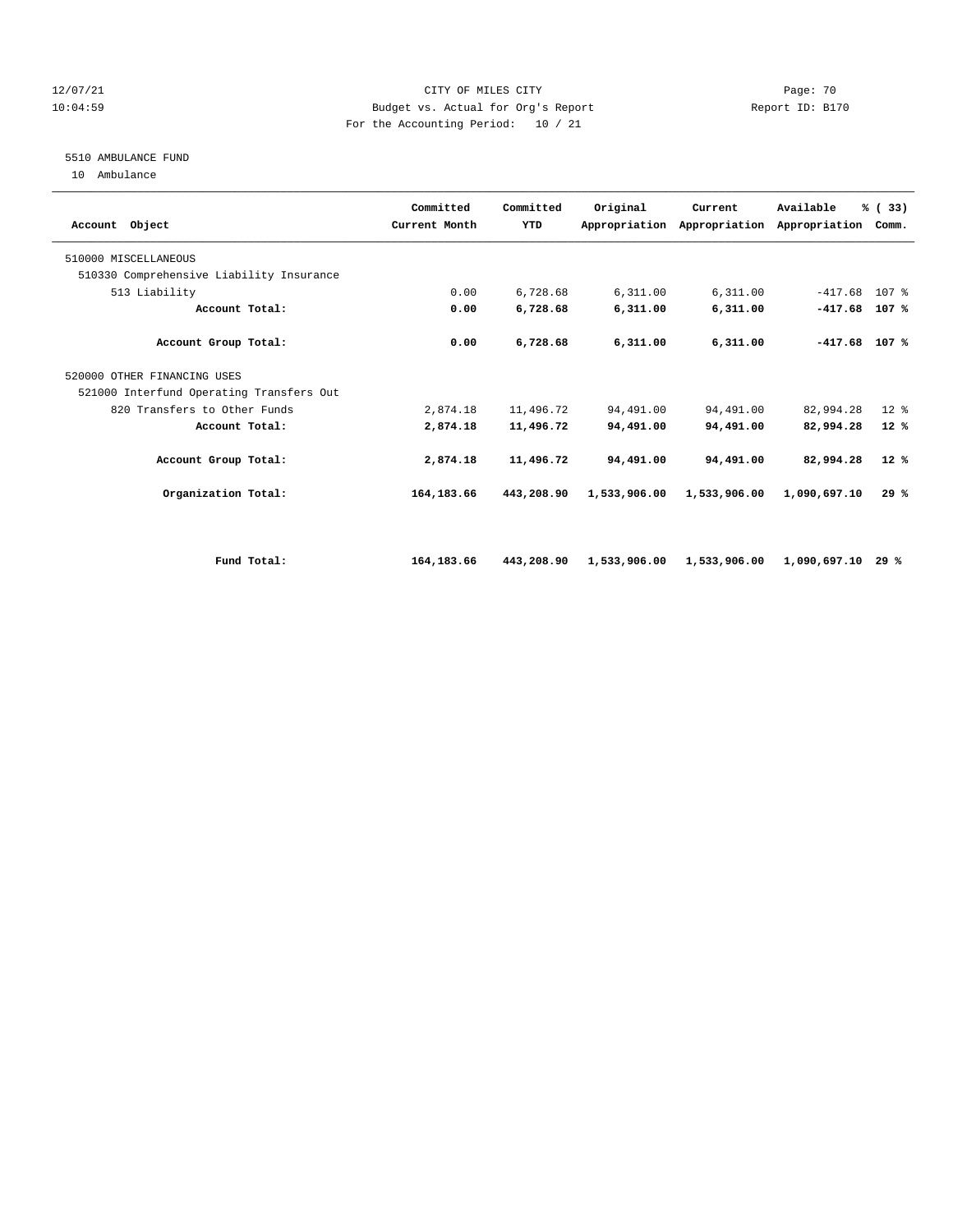# 12/07/21 CITY OF MILES CITY Page: 71 10:04:59 Budget vs. Actual for Org's Report Report ID: B170 For the Accounting Period: 10 / 21

# 5610 AIRPORT OPERATING

87 Airport

| Account Object |                                                    | Committed<br>Current Month | Committed<br>YTD           | Original              | Current                | Available<br>Appropriation Appropriation Appropriation Comm. | % (33)                           |
|----------------|----------------------------------------------------|----------------------------|----------------------------|-----------------------|------------------------|--------------------------------------------------------------|----------------------------------|
|                | 430000 Public Works-GASB68                         |                            |                            |                       |                        |                                                              |                                  |
|                | 430300 Airport (87)                                |                            |                            |                       |                        |                                                              |                                  |
|                | 111 Salaries and Wages - Permanent                 | 6,237.96                   | 30, 274.91                 | 101,844.00            | 101,844.00             | 71,569.09                                                    | 30 %                             |
|                | 121 OVERTIME-PERMANENT                             | 0.00                       | 1,714.65                   | 2,800.00              | 2,800.00               | 1,085.35                                                     | 61 %                             |
|                | 131 VACATION                                       | 0.00                       | 2,464.68                   | 2,100.00              | 2,100.00               | $-364.68$                                                    | 117 %                            |
|                | 132 SICK LEAVE                                     | 3,087.54                   | 5,151.70                   | 1,800.00              | 1,800.00               | $-3, 351.70$                                                 | $286$ %                          |
|                | 133 OTHER LEAVE PAY                                | 0.00                       | 136.64                     | 3,302.00              | 3,302.00               | 3,165.36                                                     | 4%                               |
|                | 134 HOLIDAY PAY                                    | 176.00                     | 176.00                     | 1,600.00              | 1,600.00               | 1,424.00                                                     | $11$ %                           |
|                | 141 Unemployment Insurance                         | 23.74                      | 100.74                     | 170.00                | 170.00                 | 69.26                                                        | 59 %                             |
|                | 142 Workers' Compensation                          | 120.57                     | 507.09                     | 2,203.00              | 2,203.00               | 1,695.91                                                     | $23$ $%$                         |
|                | 143 Health Insurance                               | 1,711.43                   | 6,843.20                   | 20,508.00             | 20,508.00              | 13,664.80                                                    | $33$ $%$                         |
|                | 144 FICA                                           | 665.06                     | 2,835.25                   | 8,679.00              | 8,679.00               | 5,843.75                                                     | $33$ $%$                         |
|                | 145 PERS                                           | 710.80                     | 3,005.01                   | 10,063.00             | 10,063.00              | 7,057.99                                                     | $30*$                            |
|                | 196 CLOTHING ALLOTMENT                             | 0.00                       | 375.00                     | 375.00                | 375.00                 | 0.00                                                         | 100 %                            |
|                | 210 Office Supplies and Materials                  | 56.51                      | 60.49                      | 700.00                | 700.00                 | 639.51                                                       | 9 <sup>8</sup>                   |
|                | 214 Small Items of Equipment                       | 0.00                       | 0.00                       | 250.00                | 250.00                 | 250.00                                                       | 0 <sup>8</sup>                   |
|                | 220 Operating Expenses                             | 18.63                      | 240.61                     | 4,000.00              | 4,000.00               | 3,759.39                                                     | 6 %                              |
|                | 230 Repair and Maintenance Supplies                | 5,186.77                   | 12,793.43                  | 40,000.00             | 40,000.00              | 27,206.57                                                    | $32$ $%$                         |
|                | 231 Gas, Oil, Diesel Fuel, Grease, etc.            | 333.85                     | 789.82                     | 3,000.00              | 3,000.00               | 2,210.18                                                     | 26%                              |
|                | 237 Aviation Fuel                                  | 65,812.73                  | 308,140.52                 | 300,000.00            | 300,000.00             | $-8, 140.52$                                                 | $103$ %                          |
|                | 239 Tires, Tubes Etc.                              | 0.00                       | 0.00                       | 2,500.00              | 2,500.00               | 2,500.00                                                     | 0 <sup>8</sup>                   |
|                | 250 Supplies for Resale                            | 0.00                       | 0.00                       | 1,500.00              | 1,500.00               | 1,500.00                                                     | 0 <sup>8</sup>                   |
|                | 311 Postage, Box Rent, Etc.                        | 0.00                       | 16.20                      | 250.00                | 250.00                 | 233.80                                                       | 6 %                              |
|                | 319 Other Communication and Transportation         | 143.95                     | 437.85                     | 1,500.00              | 1,500.00               | 1,062.15                                                     | 29%                              |
|                | 330 Publicity, Subscriptions & Dues                | 99.00                      | 255.00                     | 1,200.00              | 1,200.00               | 945.00                                                       | $21$ %                           |
|                | 334 Memberships, Registrations & Dues              | 274.00                     | 274.00                     | 800.00                | 800.00                 | 526.00                                                       | 34%                              |
|                | 341 Electric Utility Services                      | 888.81                     | 4,324.31                   | 12,000.00             | 12,000.00              | 7,675.69                                                     | 36%                              |
|                | 344 Gas Utility Service                            | 160.37                     | 614.62                     | 5,000.00              | 5,000.00               | 4,385.38                                                     | $12*$                            |
|                | 345 Telephone                                      | 184.06                     | 658.30                     | 2,500.00              | 2,500.00               | 1,841.70                                                     | $26$ %                           |
|                | 347 Internet                                       | 11.20                      | 45.37                      | 300.00                | 300.00                 | 254.63                                                       | 15 <sup>8</sup>                  |
|                | 350 Professional Services                          | 0.00                       | 0.00                       | 1,000.00              | 1,000.00               | 1,000.00                                                     | 0 <sup>8</sup><br>0 <sup>8</sup> |
|                | 360 Contr R & M<br>363 R&M Vehicles/Equip/Labor-PW | 0.00<br>482.44             | 0.00<br>6,091.89           | 30,000.00             | 30,000.00<br>10,000.00 | 30,000.00<br>3,908.11                                        | 61 %                             |
|                | 367 Plumbing, Heating, Electrical                  | 0.00                       | 0.00                       | 10,000.00<br>1,000.00 | 1,000.00               | 1,000.00                                                     | 0 <sup>8</sup>                   |
|                | 380 Training Services                              | 0.00                       | 0.00                       | 250.00                | 250.00                 | 250.00                                                       | 0 <sup>8</sup>                   |
|                | 511 Insurance on Buildings                         | 0.00                       | 4,036.38                   | 4,037.00              | 4,037.00               | 0.62                                                         | 100 %                            |
|                | 512 Insurance on Vehicles & Equipment              | 0.00                       | 2,216.03                   | 2,217.00              | 2,217.00               | 0.97                                                         | 100 %                            |
|                | 513 Liability                                      | 0.00                       | 0.00                       | 4,800.00              | 4,800.00               | 4,800.00                                                     | 0 <sup>8</sup>                   |
|                | 937 AIP 020-2021                                   |                            | 327, 174.54 1, 583, 146.73 | 4,296,975.00          | 4,296,975.00           | 2,713,828.27                                                 | 37%                              |
|                | Account Total:                                     |                            | 413,559.96 1,977,726.42    | 4,881,223.00          | 4,881,223.00           | 2,903,496.58                                                 | 41 %                             |
|                | 430320 Airport - Improvements                      |                            |                            |                       |                        |                                                              |                                  |
|                | 940 Machinery & Equipment                          | 0.00                       | 50,000.00                  | 1,338,495.00          | 1,338,495.00           | 1,288,495.00                                                 | 4%                               |
|                | Account Total:                                     | 0.00                       | 50,000.00                  | 1,338,495.00          | 1,338,495.00           | 1,288,495.00                                                 | 4 %                              |
|                |                                                    |                            |                            |                       |                        |                                                              |                                  |
|                | Account Group Total:                               |                            | 413,559.96 2,027,726.42    | 6,219,718.00          | 6,219,718.00           | 4,191,991.58                                                 | 33%                              |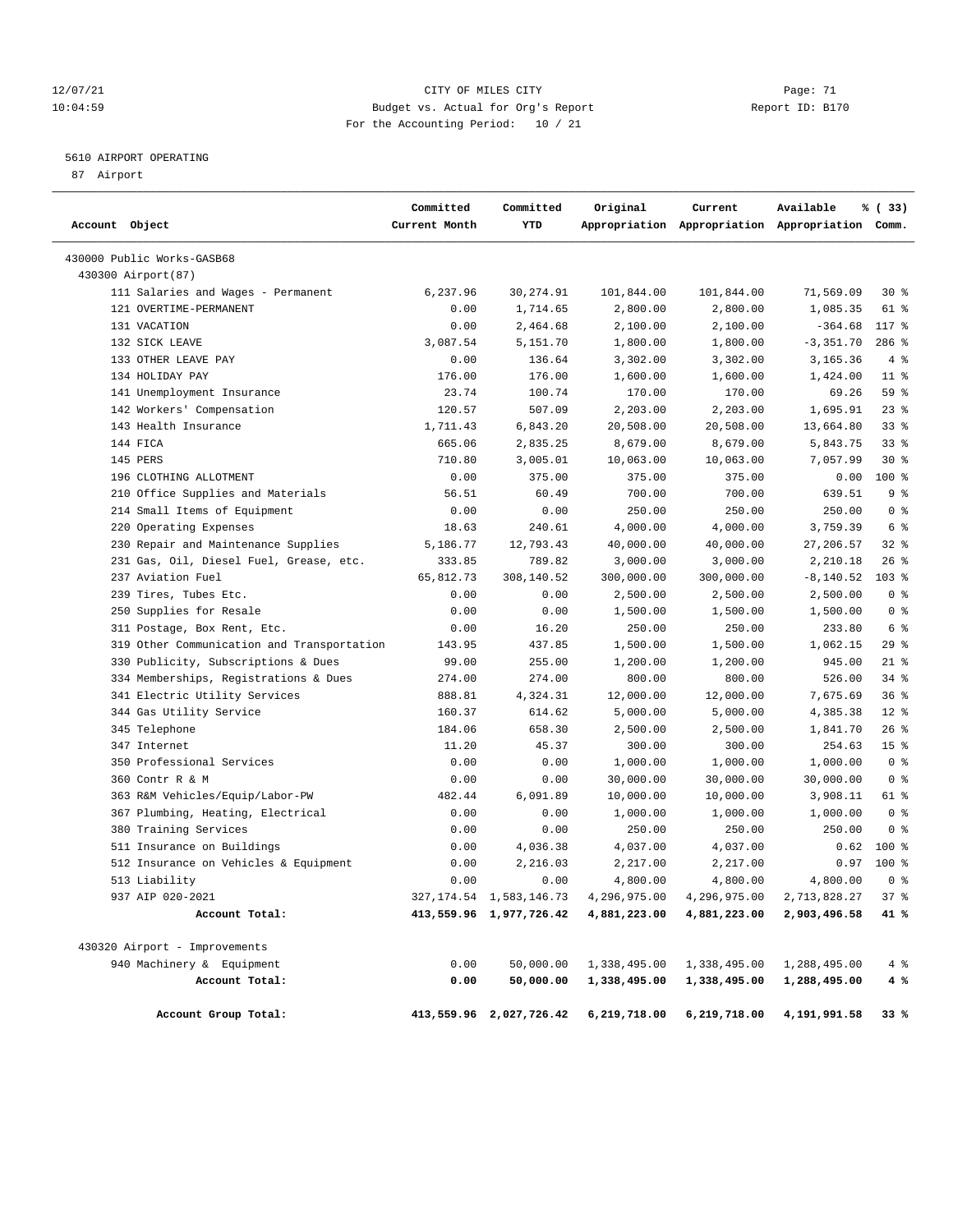# 12/07/21 CITY OF MILES CITY Page: 72 10:04:59 Budget vs. Actual for Org's Report Report ID: B170 For the Accounting Period: 10 / 21

# 5610 AIRPORT OPERATING

87 Airport

| Account Object                           | Committed<br>Current Month | Committed<br>YTD        | Original     | Current<br>Appropriation Appropriation Appropriation Comm. | Available    | % (33)          |
|------------------------------------------|----------------------------|-------------------------|--------------|------------------------------------------------------------|--------------|-----------------|
| 490000 DEBT SERVICE                      |                            |                         |              |                                                            |              |                 |
| 490500 Other Debt Service Payments       |                            |                         |              |                                                            |              |                 |
| 635 Principle- Hanger 8 Door Loan        | 0.00                       | 0.00                    | 1,500.00     | 1,500.00                                                   | 1,500.00     | 0 <sup>8</sup>  |
| 636 Interest-Hanger 8 Door Loan          | 0.00                       | 0.00                    | 321.00       | 321.00                                                     | 321.00       | 0 <sup>8</sup>  |
| 648 MT Aero Principle 06-2015            | 0.00                       | 0.00                    | 16,953.00    | 16,953.00                                                  | 16,953.00    | 0 <sup>8</sup>  |
| 649 MT Aero Interest06-2015              | 0.00                       | 0.00                    | 1,102.00     | 1,102.00                                                   | 1,102.00     | 0 <sup>8</sup>  |
| 650 Principle-Purchase Fuel Truck        | 963.51                     | 2,190.24                | 0.00         | 0.00                                                       | $-2,190.24$  | $***$ $%$       |
| 651 Interest-Purchase Fuel Truck         | 263.22                     | 263.22                  | 0.00         | 0.00                                                       | $-263.22$    | $***$ $%$       |
| Account Total:                           | 1,226.73                   | 2,453.46                | 19,876.00    | 19,876.00                                                  | 17,422.54    | $12*$           |
| Account Group Total:                     | 1,226.73                   | 2,453.46                | 19,876.00    | 19,876.00                                                  | 17,422.54    | $12*$           |
| 520000 OTHER FINANCING USES              |                            |                         |              |                                                            |              |                 |
| 521000 Interfund Operating Transfers Out |                            |                         |              |                                                            |              |                 |
| 820 Transfers to Other Funds             | 1,716.86                   | 6,867.44                | 20,603.00    | 20,603.00                                                  | 13,735.56    | 33 <sup>8</sup> |
| Account Total:                           | 1,716.86                   | 6,867.44                | 20,603.00    | 20,603.00                                                  | 13,735.56    | 33%             |
| Account Group Total:                     | 1,716.86                   | 6,867.44                | 20,603.00    | 20,603.00                                                  | 13,735.56    | 33%             |
| Organization Total:                      |                            | 416,503.55 2,037,047.32 | 6,260,197.00 | 6,260,197.00                                               | 4,223,149.68 | 33%             |
|                                          |                            |                         |              |                                                            |              |                 |

 **Fund Total: 416,503.55 2,037,047.32 6,260,197.00 6,260,197.00 4,223,149.68 33 %**